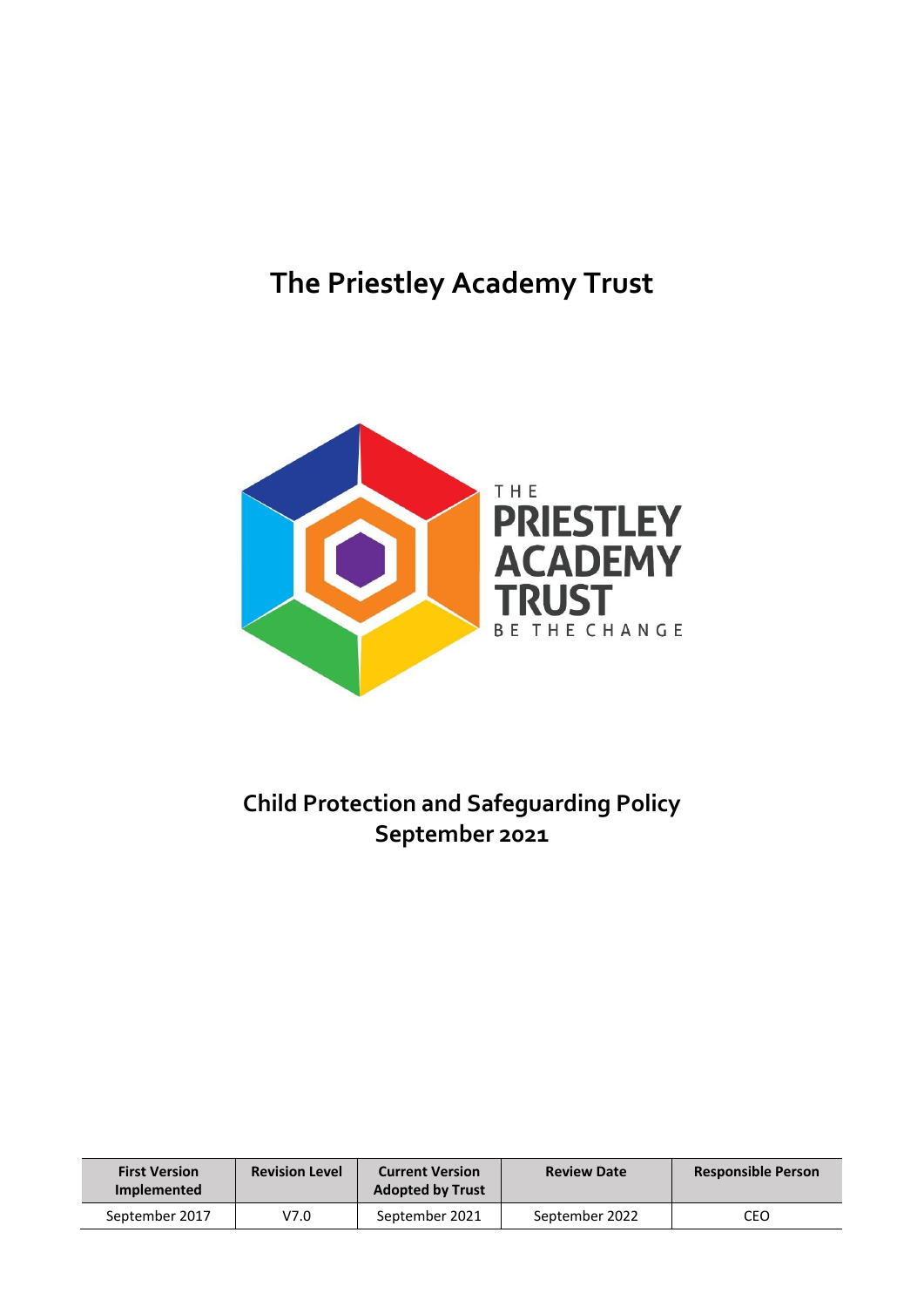# **Contents**

| 13. Child Criminal Exploitation (CCE) and Child Sexual Exploitation (CSE) 25       |    |
|------------------------------------------------------------------------------------|----|
|                                                                                    |    |
|                                                                                    |    |
|                                                                                    |    |
|                                                                                    | 28 |
|                                                                                    |    |
|                                                                                    |    |
|                                                                                    |    |
| 19. So-called 'honour-based' abuse (including Female Genital Mutilation and Forced |    |
|                                                                                    |    |
|                                                                                    |    |
|                                                                                    |    |
|                                                                                    |    |
|                                                                                    |    |
|                                                                                    |    |
|                                                                                    |    |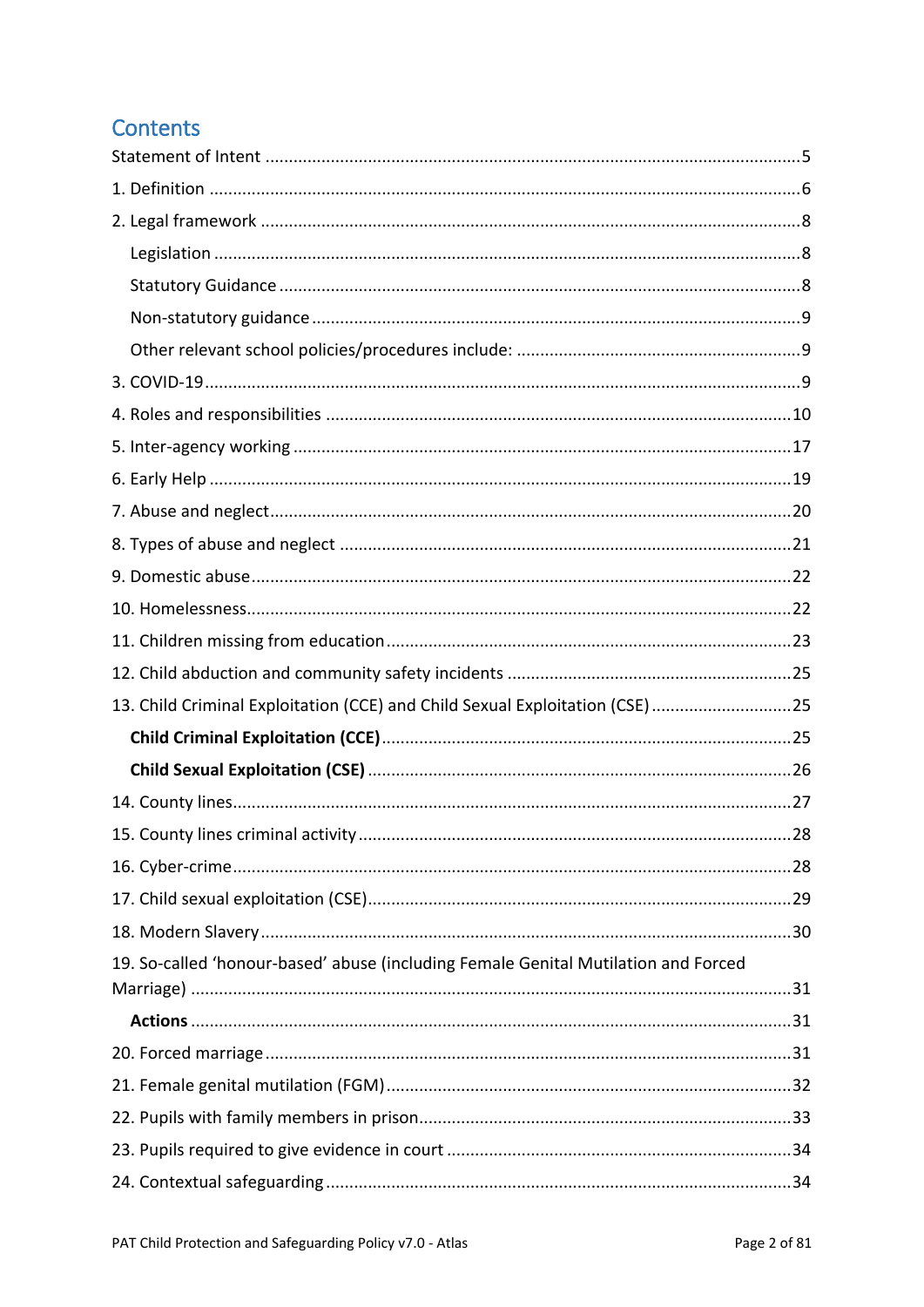|       | 37. Children who need a social worker (Child in Need and Child Protection Plans)45 |  |
|-------|------------------------------------------------------------------------------------|--|
|       |                                                                                    |  |
|       |                                                                                    |  |
|       |                                                                                    |  |
|       |                                                                                    |  |
|       |                                                                                    |  |
|       |                                                                                    |  |
|       |                                                                                    |  |
|       |                                                                                    |  |
|       |                                                                                    |  |
|       |                                                                                    |  |
|       |                                                                                    |  |
|       |                                                                                    |  |
|       |                                                                                    |  |
|       |                                                                                    |  |
|       |                                                                                    |  |
| 46.19 |                                                                                    |  |
| 46.20 |                                                                                    |  |
| 46.21 |                                                                                    |  |
| 46.22 |                                                                                    |  |
|       |                                                                                    |  |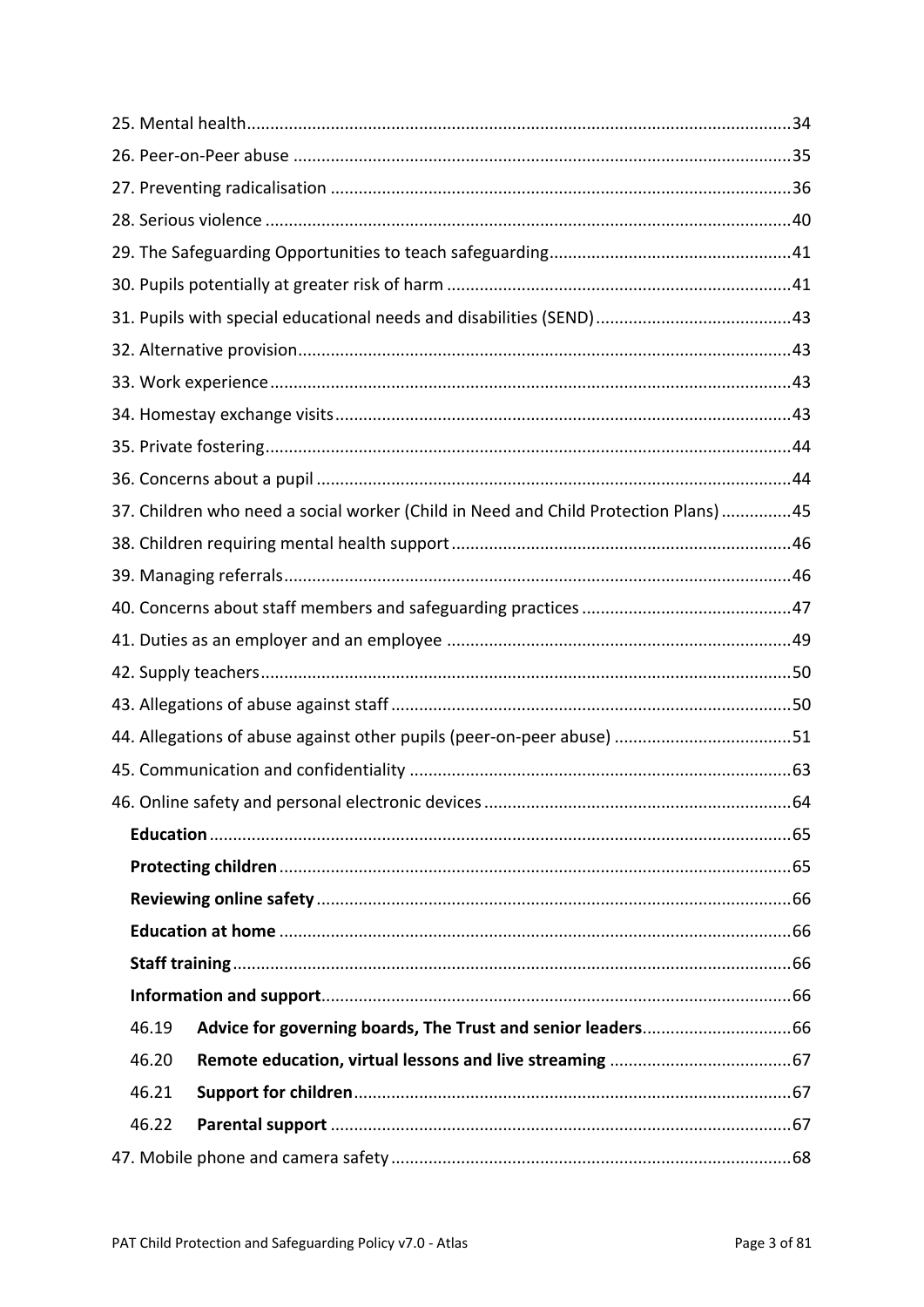### **Appendices**

**Safeguarding Reporting Process** Appendix 1 - Elective Home Education (EHE)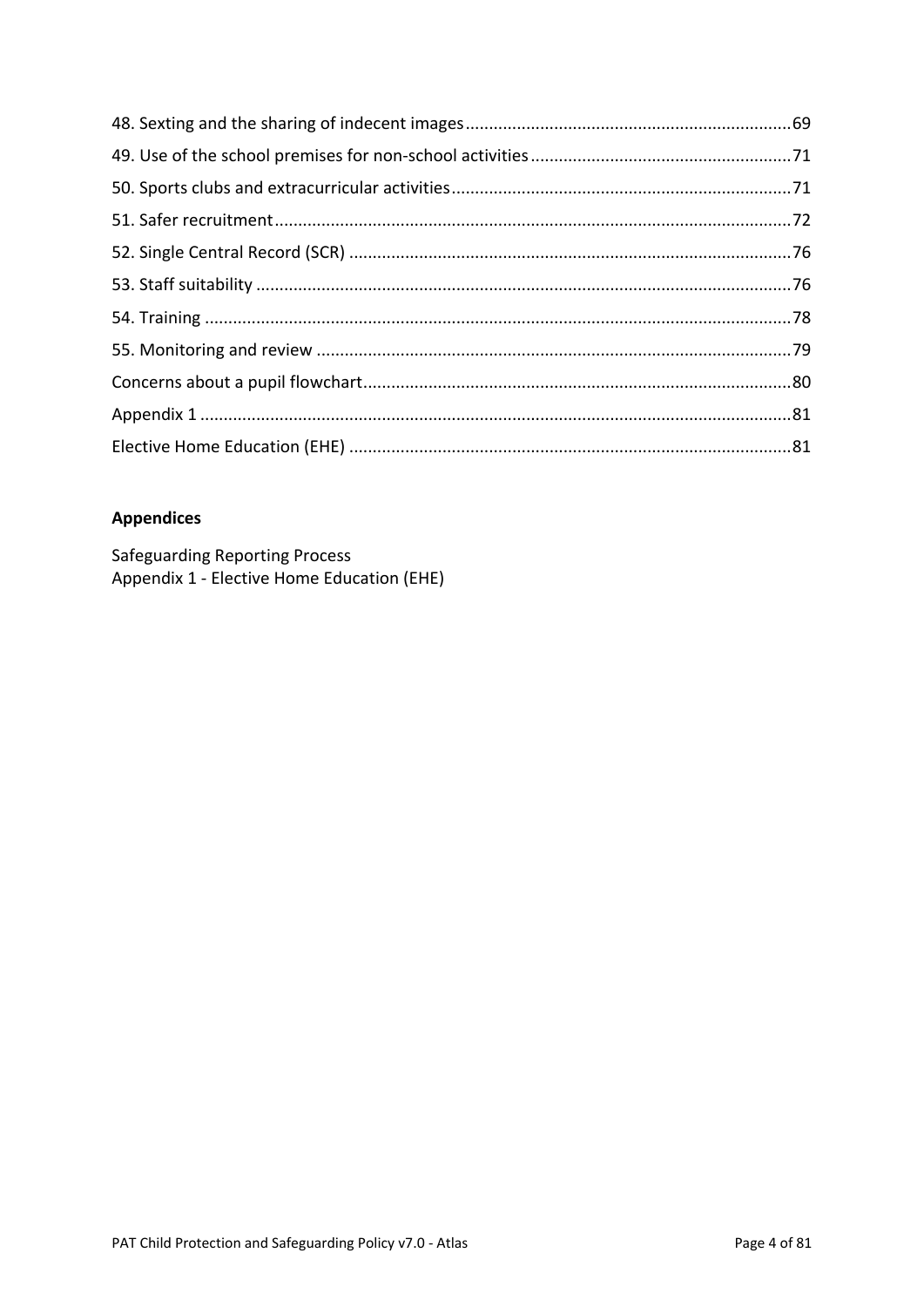# <span id="page-4-0"></span>Statement of Intent

The Priestley Academy Trust is committed to safeguarding and promoting the welfare, both physical and emotional, of every pupil both inside and outside of the school premises. We implement a whole-school preventative approach to managing safeguarding concerns, ensuring that the wellbeing of pupils is at the forefront of all action taken.

This policy sets out a clear and consistent framework for delivering this promise, in line with safeguarding legislation and statutory guidance.

It will be achieved by:

- Ensuring that members of the Local Governing Boards, the headteachers and staff members understand their responsibilities under safeguarding legislation and statutory guidance, and are alert to the signs of child abuse and know to refer concerns to the designated safeguarding lead (DSL)
- Teaching pupils on how to keep safe and to recognise behaviour that is unacceptable
- Identifying and making provision for any pupil that has been subject to, or at risk of, abuse, neglect, or exploitation
- Creating a culture of safer recruitment by adopting procedures that help deter, reject or identify people who might pose a risk to children
- Ensuring that the headteacher and any new staff members and volunteers are only appointed when all the appropriate checks have been satisfactorily completed

The DSL is: Lisa Simpson

Deputy DSL: Jennifer Snowden and Bushra Arqum

In the absence of the DSL, child protection matters will be dealt with by a DDSL, ask the Office for the Duty DDSL.

Please see appendices for school specific information.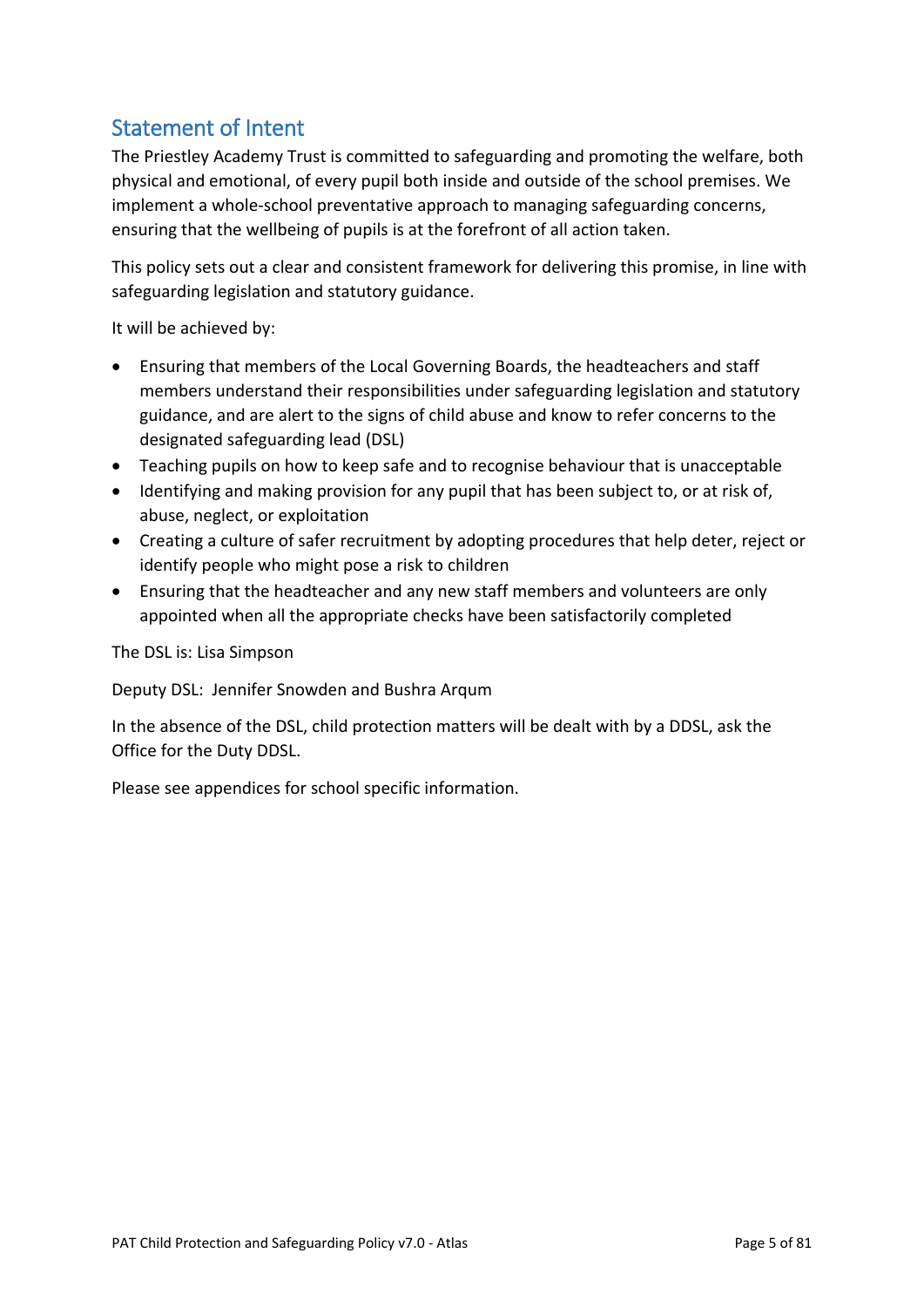### <span id="page-5-0"></span>1. Definition

- 1.1 The terms **"children"** and **"child"** refer to anyone under the age of 18.
- 1.2 For the purpose of this policy, The Priestley Academy Trust will define "**safeguarding and protecting the welfare of children**" as:
	- Protecting pupils from maltreatment
	- Preventing the impairment of pupils' mental and physical health or development
	- Ensuring that pupils grow up in circumstances consistent with the provision of safe and effective care
	- Taking action to enable all pupils to have the best outcomes
- 1.3 For the purposes of this policy, **"consent"** is defined as having the freedom and capacity to choose to engage in sexual activity. Consent may be given to one sort of sexual activity but not another, and can be withdrawn at any time during sexual activity and each time activity occurs. A person only consents to a sexual activity if they agree by choice to that activity, and has the freedom and capacity to make that choice. Children under the age of 13 can never consent to any sexual activity. The age of consent is 16.
- 1.4 For the purposes of this policy, the term **"harmful sexual behaviour"** includes, but is not limited to, the following actions:
	- Using sexually explicit words and phrases
	- Inappropriate touching
	- Sexual violence or threats
	- Full penetrative sex with other children or adults
- 1.5 For the purposes of this policy, **"sexual harassment"** refers to unwanted conduct of a sexual nature that occurs online or offline, inside or outside of school. Sexual harassment is likely to violate a pupil's dignity, make them feel intimidated, degraded or humiliated, and create a hostile, offensive, or sexualised environment. If left unchallenged, sexual harassment can create an atmosphere that normalises inappropriate behaviour and may lead to sexual violence. Sexual harassment can include, but is not limited to:
	- Sexual comments, such as sexual stories, lewd comments, sexual remarks about clothes and appearance, and sexualised name-calling.
	- Sexual "jokes" and taunting.
	- Physical behaviour, such as deliberately brushing against someone, interfering with someone's clothes, and displaying images of a sexual nature.
	- Online sexual harassment, which may be standalone or part of a wider pattern of sexual harassment and/or sexual violence. This includes:
		- The consensual and non-consensual sharing of nude and semi-nude images and/or videos.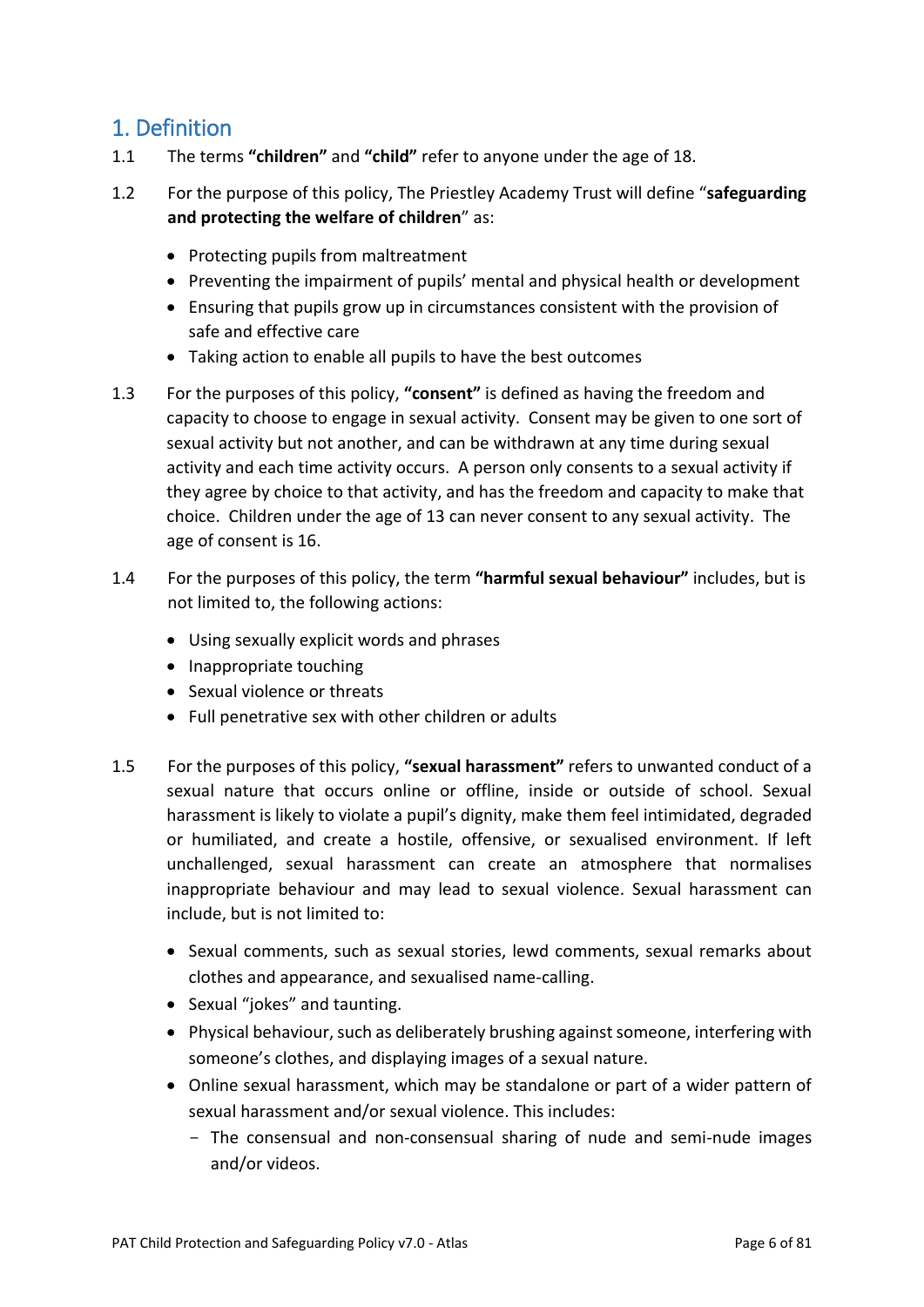- Sharing unwanted explicit content.
- Upskirting.
- Sexualised online bullying.
- Unwanted sexual comments and messages, including on social media.
- Sexual exploitation, coercion, and threats.
- 1.6 For the purpose of this policy, the term **"sexual violence"** refers to the following offences as defined under the Sexual Offences Act 2003:
	- **Rape:** A person (A) commits an offence of rape if they intentionally penetrate the vagina, anus or mouth of another person (B) with their penis, B does not consent to the penetration, and A does not reasonably believe that B consents.
	- **Assault by penetration:** A person (A) commits an offence if they intentionally penetrate the vagina or anus of another person (B) with a part of their body or anything else, the penetration is sexual, B does not consent to the penetration, and A does not reasonably believe that B consents.
	- **Sexual assault:** A person (A) commits an offence of sexual assault if they intentionally touch another person (B), the touching is sexual, B does not consent to the touching, and A does not reasonably believe that B consents.
	- **Causing someone to engage in sexual activity without consent:** A person (A) commits an offence if they intentionally cause another person (B) to engage in an activity, the activity is sexual, B does not consent to engaging in the activity, and A does not reasonably believe that B consents. This could include forcing someone to strip, touch themselves sexually, or to engage in sexual activity with a third party.
- 1.7 For the purposes of this policy, **"upskirting"** refers to the act, as identified in the Voyeurism (Offences) Act 2019, of taking a picture or video under another person's clothing, without their knowledge or consent, with the intention of viewing that person's genitals or buttocks, with or without clothing, to obtain sexual gratification, or cause the victim humiliation, distress or harm. Upskirting is a criminal offence. Anyone, including both pupils and teachers, of any gender can be a victim of upskirting.
- 1.8 For the purposes of this policy, the **"consensual and non-consensual sharing of nude and semi-nude images and/or videos"**, colloquially known as **"sexting"**, is defined as the sharing between pupils of sexually explicit content, including indecent imagery. This includes nudes or semi-nudes. For the purposes of this policy, **"indecent imagery"** is defined as an image which meets one or more of the following criteria:
	- Nude or semi-nude sexual posing
	- A child touching themselves in a sexual way
	- Any sexual activity involving a child
	- Someone hurting a child sexually
	- Sexual activity that involves animals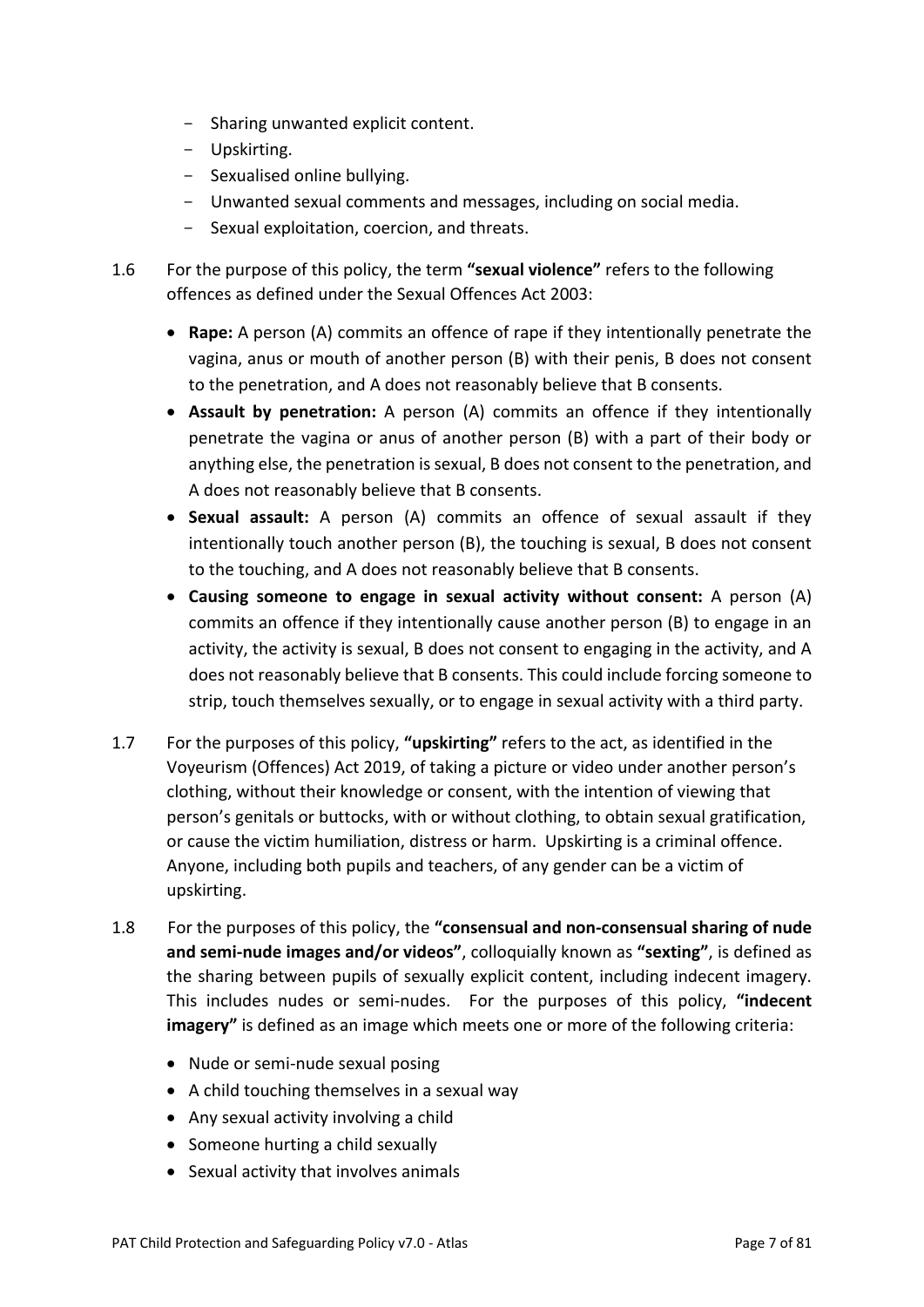1.9 The term **"teaching role"** is defined as planning and preparing lessons and courses for pupils; delivering lessons to pupils; assessing the development, progress and attainment of pupils; and reporting on the development, progress and attainment of pupils. These activities are not teaching work if the person carrying out the activity does so (other than for the purposes of induction) subject to the direction and supervision of a qualified teacher or other person nominated by the headteacher to provide such direction and supervision.

# <span id="page-7-0"></span>2. Legal framework

2.1 This policy has consideration for, and is compliant with, the following legislation and statutory guidance:

#### <span id="page-7-1"></span>Legislation

- The Children Act 1989
- The Children Act 2004
- The Safeguarding Vulnerable Groups Act 2006
- The Education (School Teachers' Appraisal) (England) Regulations 2012 (as amended)
- The Sexual Offences Act 2003
- Female Genital Mutilation Act 2003 (as inserted by the Serious Crime Act 2015)
- Equality Act 2010
- Counter-Terrorism and Security Act 2015
- The UK General Data Protection Regulation (UK GDPR)
- Data Protection Act 2018
- The Childcare (Disqualification) and Childcare (Early Years Provision Free of Charge) (Extended Entitlement) (Amendment) Regulations 2018
- Voyeurism (Offences) Act 2019
- Domestic Abuse Act 2021
- The Education Act 2002
- The Education (Health Standards) (England) Regulations 2003
- School Staffing (England) Regulations 2009 (as amended)
- The Protection of Freedoms Act 2012
- The Children and Families Act 2014
- The Education (Pupil Registration) (England) Regulations 2006 (as amended)

#### <span id="page-7-2"></span>Statutory Guidance

- HM Government (2020) 'Multi-agency statutory guidance on female genital mutilation'
- HM Government (2013) 'Multi-agency practice guidelines: Handling cases of Forced Marriage'
- HM Government (2021) 'Channel Duty Guidance: Protecting people vulnerable to being drawn into terrorism'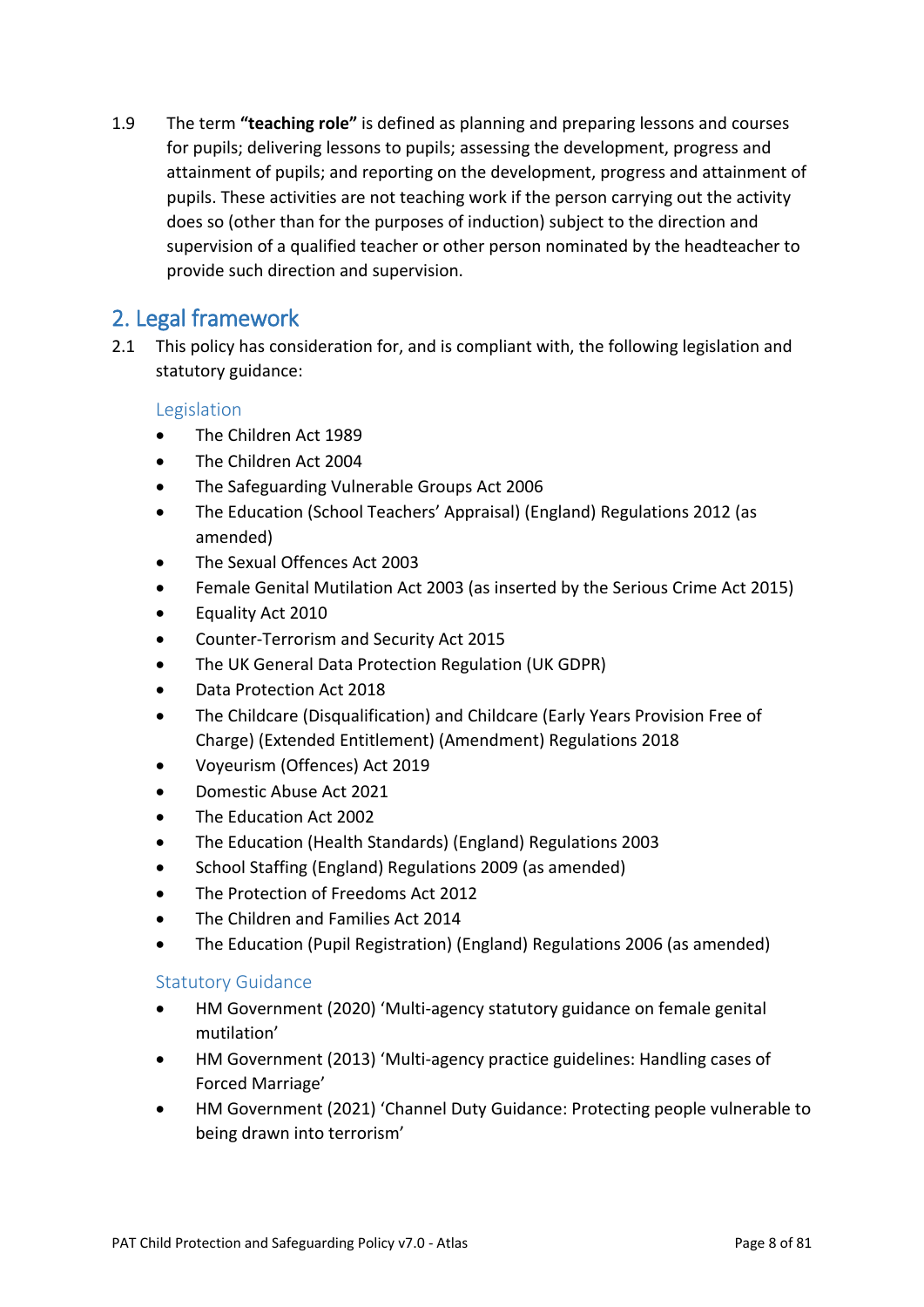- DfE (2021) 'Keeping Children Safe in Education 2021'
- DfE (2018) 'Working Together to Safeguard Children'
- DfE (2015) 'The Prevent Duty'
- DfE (2018) 'Disqualification under the Childcare Act 2006'

#### <span id="page-8-0"></span>Non-statutory guidance

- DfE (2015) 'What to do if you're worried a child is being abused'
- DfE (2018) 'Information sharing'
- DfE (2017) 'Child sexual exploitation'
- DfE (2021) 'Sexual violence and sexual harassment between children in schools and colleges'
- DfE (2021) 'Recruit teachers from overseas'
- DfE (2020) 'Sharing nudes and semi-nudes: advice for education settings working with children and young people'

<span id="page-8-1"></span>Other relevant school policies/procedures include:

- Children Missing Education Policy
- Child Sexual Exploitation (CSE) Policy
- Prevent Duty Policy
- Anti-Bullying Policy
- **Exclusion Policy**
- Data and E-Security Breach Prevention and Management Plan
- Personal Electronic Devices Policy
- Data Protection Policy
- Data Retention Policy
- LAC Procedure
- Whistleblowing Policy
- Allegations of Abuse Against Staff Policy
- Safer Recruitment Procedure
- Staff Code of Conduct
- Behavioural Policy
- Extremism and Anti-Radicalisation Policy
- E-Safety Policy
- Guest Speaker Policy

# <span id="page-8-2"></span>3. COVID-19

3.1 Keeping Children Safe in Education (KSCIE) remains in force throughout the response to coronavirus (COVID-19).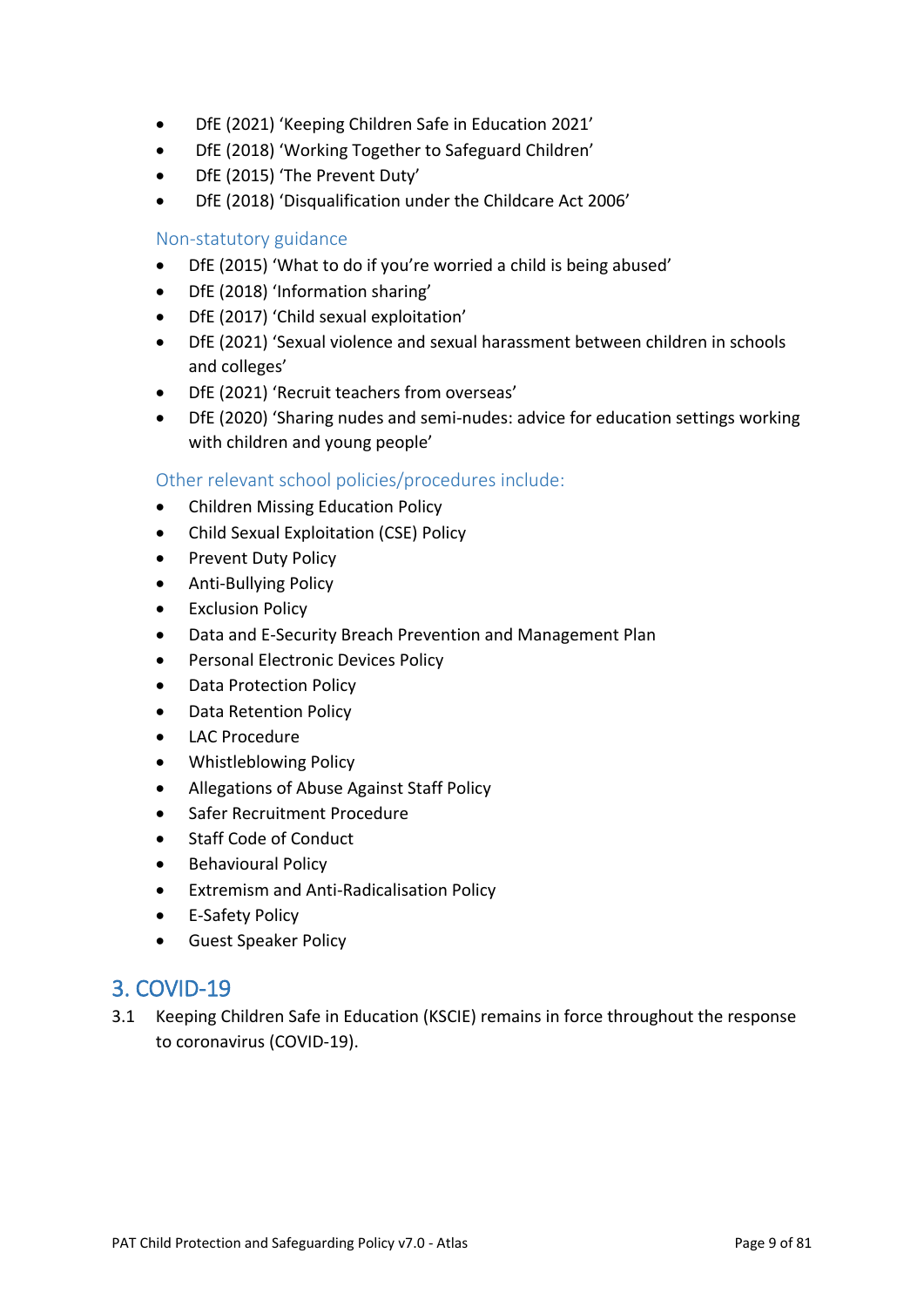3.2 The department has issued non-statutory guidance on safeguarding in schools, colleges and other providers during the coronavirus outbreak. This guidance supports governing boards, The Trust, senior leadership teams and designated safeguarding leads to continue to have appropriate regard to KCSIE and keep their children safe. It suggests where schools and colleges might consider safeguarding policy and process differently when compared to business as usual.

# <span id="page-9-0"></span>4. Roles and responsibilities

- 4.1 All staff members have a responsibility to:
	- Consider, at all times, what is in the best interests of the pupil
	- Maintain an attitude of 'it could happen here' where safeguarding is concerned
	- Provide a safe environment in which pupils can learn
	- Be prepared to identify pupils who may benefit from early help
	- Be aware of the school's systems which support safeguarding, including any policies, procedures, information and training provided upon induction
	- Be aware of the role and identity of the DSL and deputy DSLs
	- Undertake safeguarding training, including online safety training, during their induction – this will be regularly updated
	- Receive and understand child protection and safeguarding (including online safety) updates, e.g. via email, as required, and at least annually
	- Be aware of the early help process, and understand their role in it
	- Be aware of, and understand, the process for making referrals to Children's Social Care, as well as for making statutory assessments under the Children Act 1989 and their role in these assessments
	- If at any point there is a risk of immediate serious harm to a child, make a referral to Children's Social Care and/or the police immediately
	- Support social workers to take decisions about individual children, in collaboration with the DSL
	- Be aware of the signs of abuse and neglect
	- Be aware of and understand the procedure to follow in the event that a child confides they are being abused, exploited or neglected
	- Maintain appropriate levels of confidentiality when dealing with individual cases, and always act in the best interest of the child
	- Reassure victims that they are being taken seriously, that they will be supported, and that they will be kept safe
	- Safeguard pupils' wellbeing and maintain public trust in the teaching profession as part of their professional duties
	- Act as the lead professional in undertaking an early help assessment, where necessary
	- Support social workers in making decisions about individual children, in collaboration with the DSL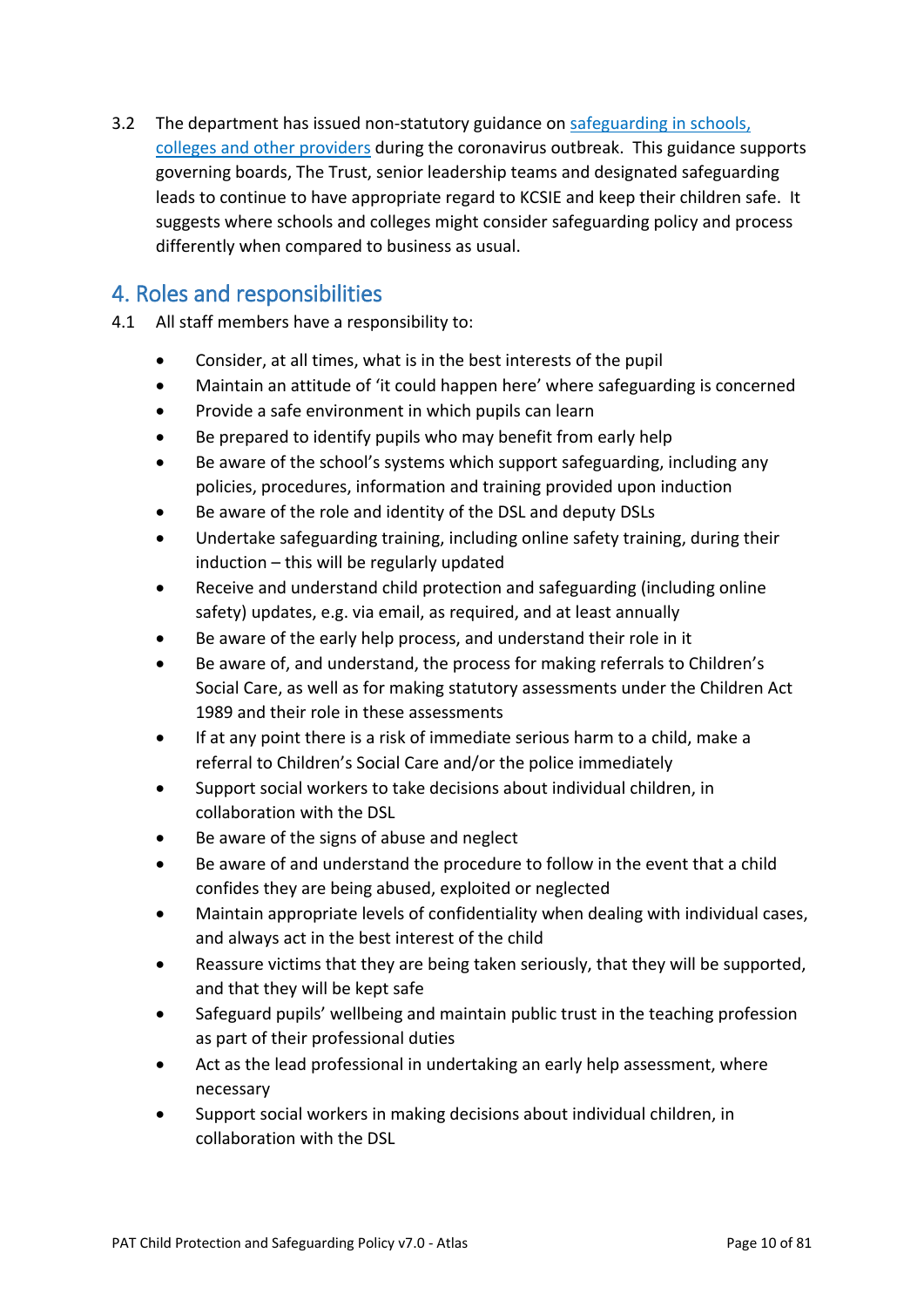- Follow the school's procedure for, and approach to, preventing radicalisation as outlined in the Prevent Policy
- Challenge senior leaders over any safeguarding concerns, where necessary
- Update CPOMS as soon as practically possible following an incident and if critical alert a member of staff straight away
- Speak to the DSL if they are unsure about how to handle safeguarding matters
- Be aware of safeguarding issues that can put pupils at risk of harm
- Be aware of behaviours linked to issues such as drug-taking, alcohol misuse, deliberately missing education, and sharing indecent images, and other signs that pupils may be at risk of harm.
- 4.2 Teachers, including the Headteacher, have a responsibility to:
	- Safeguard pupils' wellbeing and maintain public trust in the teaching profession as part of their professional duties, as outlined in the 'Teachers' Standards'
- 4.3 The Local Governing Board has a duty to:
	- Take strategic leadership responsibility for the school's safeguarding arrangements.
	- Ensure that the school complies with its duties under the above child protection and safeguarding legislation
	- Guarantee that the policies, procedures and training opportunities in the school are effective and comply with the law at all times
	- Guarantee that the school contributes to inter-agency working in line with the statutory guidance 'Working Together to Safeguard Children'
	- Confirm that the school's safeguarding arrangements take into account the procedures and practice of the LA as part of the inter-agency safeguarding procedures established by the Safeguarding Partnerships (formally LSCB)
	- Understand the local criteria for action and the local protocol for assessment, and ensure these are reflected in the school's policies and procedures
	- Comply with its obligations under section 14B of the Children Act 2004 to supply the Safeguarding Partnerships with information to fulfil its functions
	- Ensure that staff working directly with children read at least Part one of KCSIE
	- Ensure that staff do not work directly with children read either Part one or Annex A of KCSIE.
	- Ensure that mechanisms are in place to assist staff to understand and discharge their role and responsibilities in regard to safeguarding children
	- Ensure that there is a senior board level lead takes leadership responsibility for safeguarding arrangements
	- Appoint a member of staff from the Senior Leadership Team (SLT) to the role of DSL as an explicit part of the role-holder's job description – there should always be cover for the DSL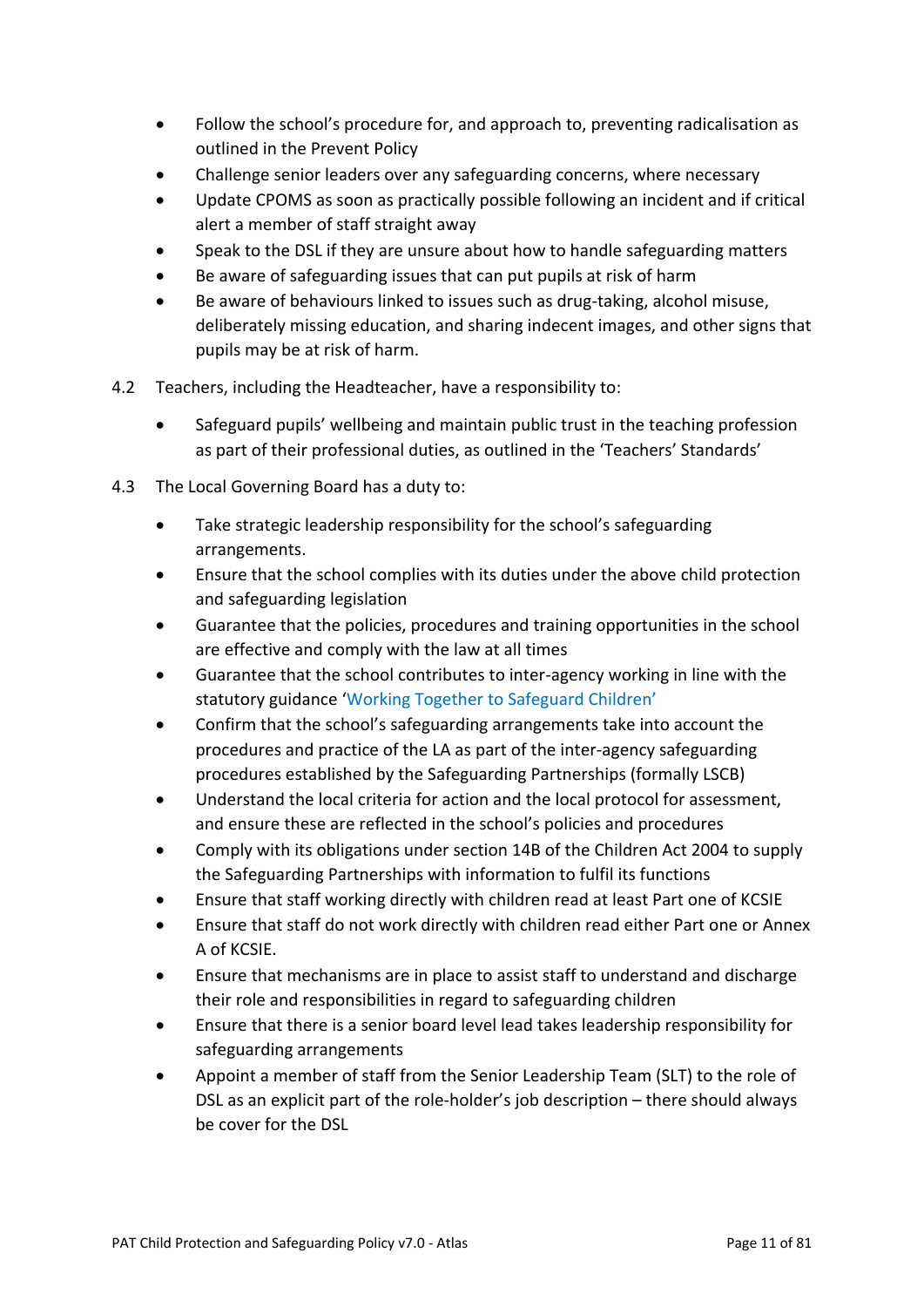- Appoint one or more deputy DSLs to provide support to the DSL and ensure that they are trained to the same standard as the DSL and that the role is explicit in their job description
- Facilitate a whole-school approach to safeguarding; this includes ensuring that safeguarding and child protection are at the forefront and underpin all relevant aspects of process and policy development
- Where there is a safeguarding concern, ensure the child's wishes and feelings are taken into account when determining what action to take and what services to provide
- Ensure systems are in place, for children to confidently report abuse, knowing that their concerns will be treated seriously, and they can safely express their views and give feedback; these systems will be well-promoted, easily understood, and easily accessible
- Ensure that staff have due regard to relevant data protection principles that allow them to share and withhold personal information
- Ensure that a member of the Local Governing Board is nominated to liaise with the LA and/or partner agencies on issues of child protection, and in the event of allegations of abuse made against the headteacher or another governor
- Guarantee that there are effective child protection policies and procedures in place together with a staff code of conduct
- Ensure all relevant persons are aware of the school's local safeguarding arrangements, including the governing board itself, the SLT and DSL
- Make sure that pupils are taught about safeguarding, including protection against dangers online, through teaching and learning opportunities, as part of providing a broad and balanced curriculum
- Adhere to statutory responsibilities by conducting pre-employment checks on staff who work with children, taking proportionate decisions on whether to ask for any checks beyond what is required
- Ensure that staff are appropriately trained to support pupils to be themselves in school, e.g. if they are LGBTQ+
- Ensure the school has clear systems and processes in place for identifying possible mental health problems in pupils, including clear routes to escalate concerns and clear referral and accountability systems
- Guarantee that volunteers are appropriately supervised
- Make sure that at least one person on any appointment panel has undertaken safer recruitment training
- Ensure that all staff members receive safeguarding and child protection training updates, such as e-bulletins, emails and staff meetings, as required, but at least annually
- Certify that there are procedures in place to handle allegations against members of staff, volunteers and contractors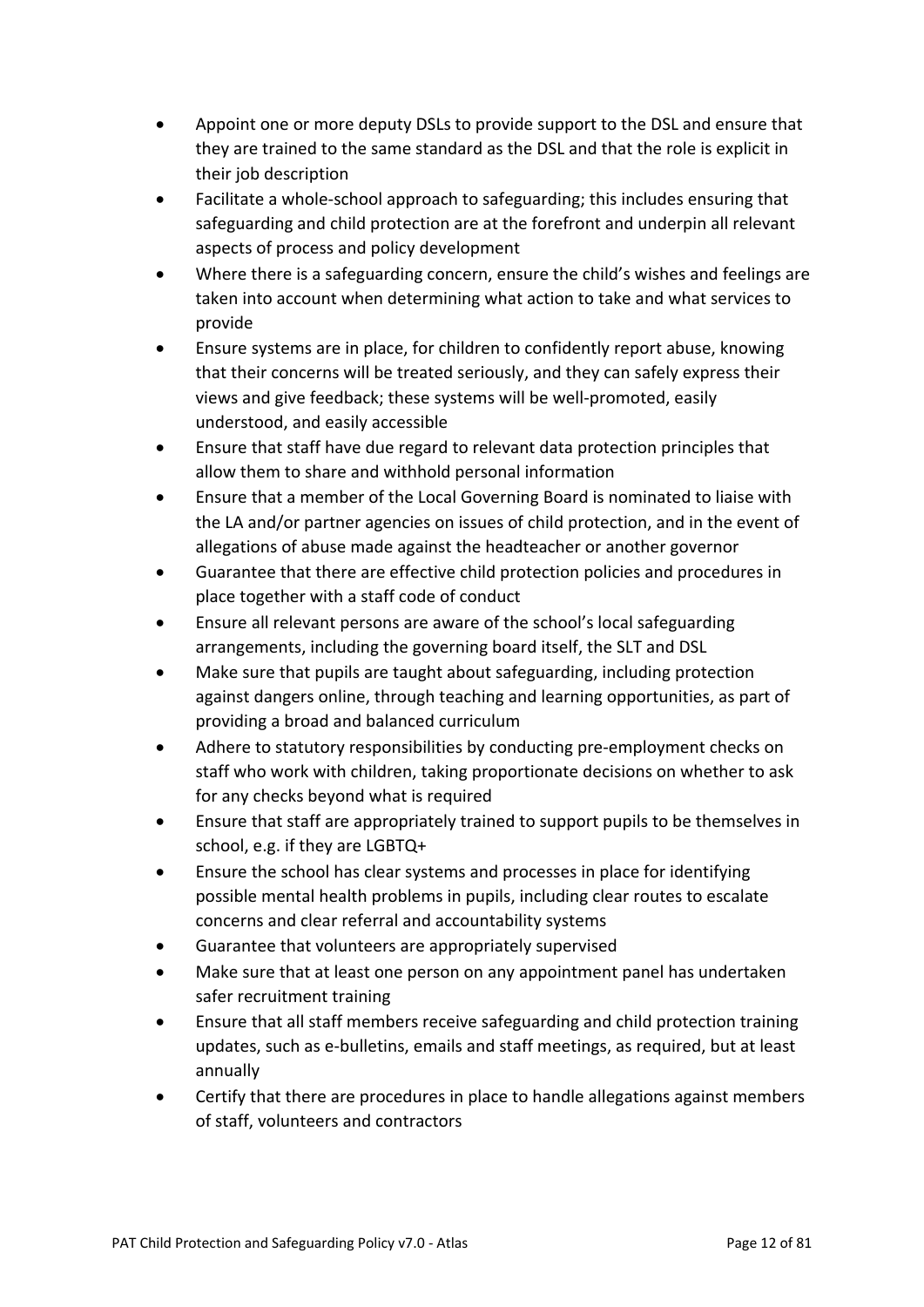- Confirm that there are procedures in place to make a referral to the Disclosure and Barring Service (DBS) and the Teaching Regulation Agency (TRA), where appropriate, if a person in regulated activity has been dismissed or removed due to safeguarding concerns, or would have been had they not resigned
- Guarantee that there are procedures in place to handle pupils' allegations against other pupils
- Ensure that appropriate disciplinary procedures are in place, as well as policies pertaining to the behaviour of pupils and staff
- Ensure that procedures are in place to eliminate unlawful discrimination, harassment and victimisation, including those in relation to peer-on-peer abuse
- Guarantee that there are systems in place for pupils to express their views and give feedback
- Ensure that staff members are appropriately trained to support pupils to be themselves at school
- Establish an early help procedure and inform all staff of the procedures it involves
- Appoint a designated teacher to promote the educational achievement of looked after children (LAC) and ensure that this person has undergone the appropriate training
- Ensure that the designated teacher works with the virtual school head (VSH) to discuss how the pupil premium funding can best be used to support LAC
- Introduce mechanisms to assist staff in understanding and discharging their roles and responsibilities
- Make sure that staff members have the skills, knowledge and understanding necessary to keep LAC safe, particularly with regard to the pupil's legal status, contact details and care arrangements
- Put in place appropriate safeguarding responses for pupils who go missing from school, particularly on repeat occasions, to help identify any risk of abuse and neglect, including sexual abuse or exploitation, and prevent the risks of their disappearance in future
- Ensure that all members of the Local Governing Board have been subject to an enhanced DBS check
- Create a culture where staff are confident to challenge senior leaders over any safeguarding concerns
- 4.4 The headteacher has a duty to:
	- Safeguard pupils' wellbeing and maintain public trust in the teaching profession
	- Ensure that the policies and procedures adopted by the Local Governing Board, particularly concerning referrals of cases of suspected abuse and neglect, are followed by staff members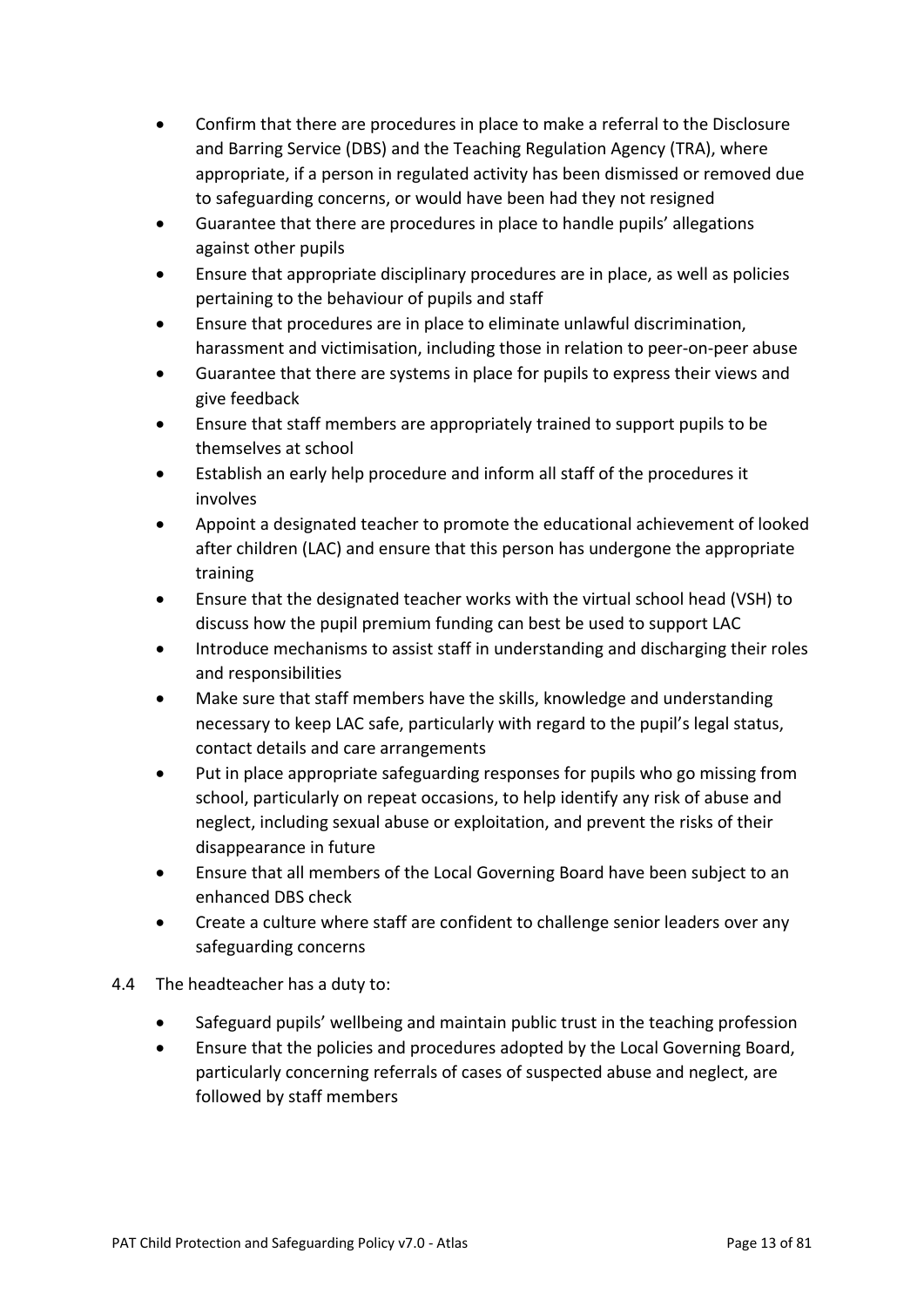- Provide staff, upon induction, with the Child Protection and Safeguarding Policy, Staff Code of Conduct, part one of the 'Keeping children safe in education' (KCSIE) guidance, **Behavioural Policy**, the **Children Missing from Education Policy**, online safety training, and the identity of the DSL and any deputies
- Provide staff with the Child Protection and Safeguarding Policy, Staff Behaviour Policy, information regarding the role of the DSL and part one of the Keeping Children Safe in Education (KCSIE) 2021 guidance at induction
- Provide opportunities for staff training in child protection
- 4.5 The DSL has a duty to:
	- Take **lead responsibility** for safeguarding and child protection, including online safety
	- Provide advice and support to other staff on child welfare, safeguarding and child protection matters
	- Take part in strategy discussions and inter-agency meetings, and/or support other staff to do so
	- Contribute to the assessment of children, and/or support other staff to do so
	- Arrange, alongside the school, adequate and appropriate cover any activities outside of school hours or terms
	- Refer cases:
		- − To CSCS where abuse and neglect are suspected, and support staff who make referrals CSCS.
		- − To the Channel programme where radicalisation concerns arise, and support staff who make referrals to the Channel programme.
		- − To the DBS where a person is dismissed or has left due to harm, or risk of harm, to a child.
		- − To the police where a crime may have been committed, in line with the National Police Chiefs' Council (NPCC) guidance.
	- Act as a source of support, advice and expertise to staff members on matters of safeguarding by liaising with relevant agencies
	- Act as the main point of contact with the Safeguarding Partnerships, and with the three safeguarding partners following completion of the transition period
	- Liaise with three safeguarding partners and work with other agencies in line with Working together to Safeguard Children. NPCC-When to call the police should help designated safeguarding leads understand when they should consider calling the police and what to expect when they do.
	- Understand, and keep up-to-date with, local plans for their Safeguarding Partnerships transition to the new multi-agency arrangement of three safeguarding partners
	- Liaise with the headteacher to inform them of safeguarding issues, especially regarding ongoing enquiries under section 47 of the Children Act 1989 and police investigations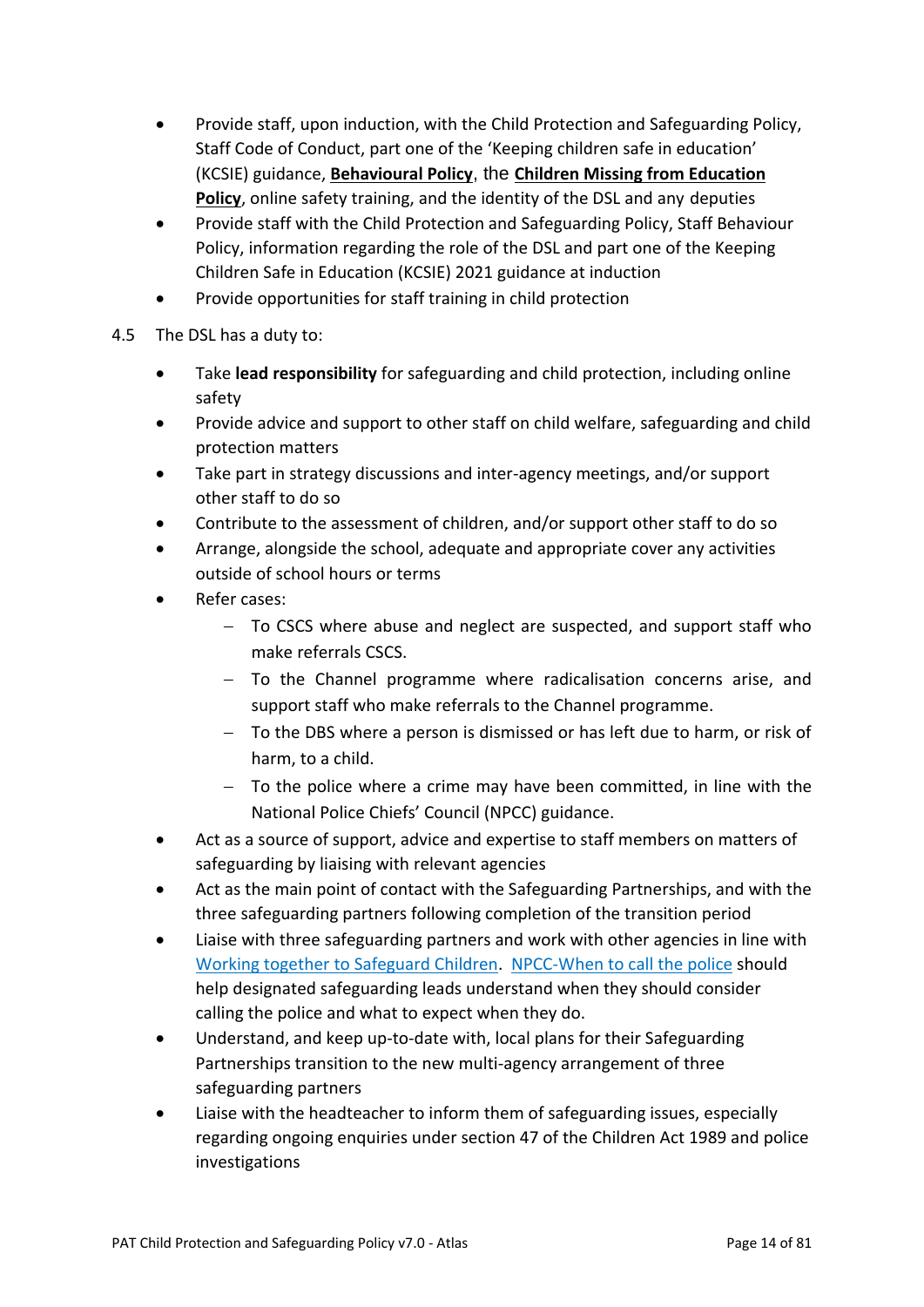- Liaise with the deputy DSLs to ensure effective safeguarding outcomes
- Refer all cases of suspected abuse to Children's Social Care, the LA designated officer (LADO) for child protection concerns, the DBS, and the police in cases where a crime has been committed
- Liaise with staff when deciding whether to make a referral by liaising with relevant agencies so that children's needs are considered holistically
- Liaise with the senior mental health lead and, where available, the Mental Health Support Team, where safeguarding concerns are linked to mental health
- Promote supportive engagement with parents in safeguarding and promoting the welfare of children, including where families may be facing challenging circumstances
- Work with the Headteacher and relevant strategic leads, taking lead responsibility for promoting educational outcomes by knowing the welfare, safeguarding and child protection issues that children in need are experiencing, or have experienced and identifying the impact that these issues might be having on their attendance, engagement and achievement in school. The includes:
	- Ensuring that the school knows which pupils have or had a social worker.
	- Understanding the academic progress and attainment of these pupils.
	- Maintaining a culture of high aspirations for these pupils.
	- Supporting teachers to provide additional academic support or reasonable adjustments to help these pupils reach their potential.
	- Helping to promote educational outcomes by sharing the information about the welfare, safeguarding and child protection issues these pupils are experiencing with teachers and the SLT.
- Ensure that child protection files are kept up-to-date and only access by those who need to do so
- Ensure that a pupil's child protection file is transferred as soon as possible, and within five days, when transferring to a new school, and consider any additional information that should be shared, and accepting transfers on CPOMS when a child enters or leaves the school
- Refer cases of radicalisation to the Channel programme
- Understand the assessment process for providing early help and intervention
- Support staff members in liaising with other agencies and setting up inter-agency assessment where early help is deemed appropriate
- Keep cases of early help under constant review and refer them to the Children's Social Care if the situation does not appear to be improving
- Have a working knowledge of how LAs conduct a child protection case conference and a child protection review conference, and be able to attend and contribute to these effectively when required to do so
- Ensure each member of staff has access to and understands the school's Child Protection and Safeguarding Policy and procedures – this will be discussed during the staff induction process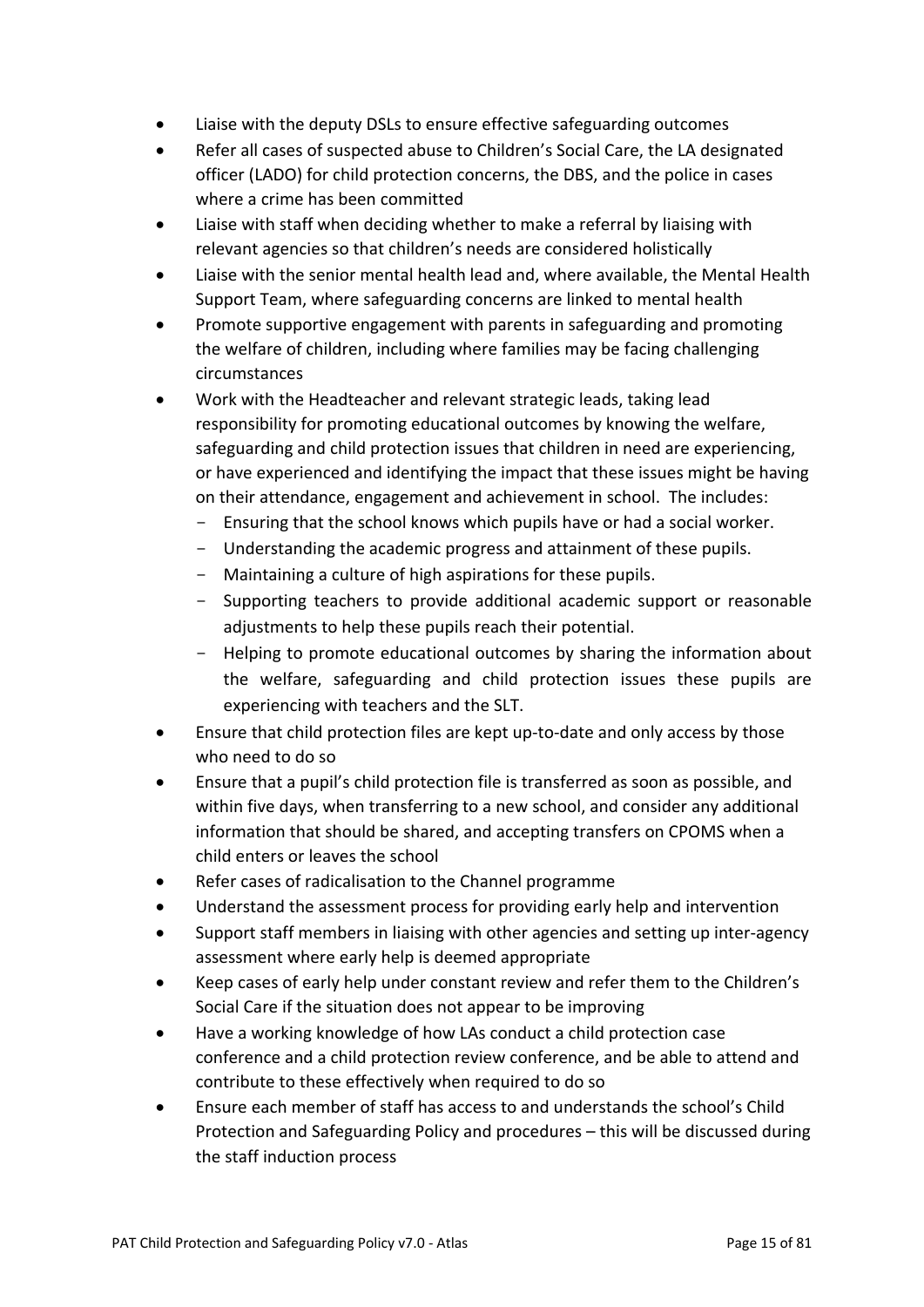- Be alert to the specific requirements of children in need, including those with special educational needs and disabilities (SEND) and young carers
- Be able to keep detailed, accurate and secure records of concerns and referrals
- Obtain access to resources and attend any relevant training courses, at least every two years
- Encourage a culture of listening to children and taking account of their wishes and feelings; this includes understanding the difficulties pupils may have in approaching staff about their circumstances and considering how to build trusted relationships that facilitate communication
- Work with the Local Governing Board to ensure the school's Child Protection and Safeguarding Policy is reviewed annually and the procedures are updated regularly
- Ensure the school's Child Protection and Safeguarding Policy is available publicly, and parents/carers are aware that the school may make referrals for suspected cases of abuse or neglect, as well as the role the school plays in these referrals
- Link with the local Safeguarding Partnerships to make sure that staff members are aware of the training opportunities available and made aware of the latest local policies on safeguarding
- Ensure that a pupil's child protection file is copied when transferring to a new school
- Hold the details of the LA personal advisor and liaise with them as necessary
- Support and advise staff and help them feel confident on welfare, safeguarding and child protection matters: specifically, to ensure that staff are supported during the referrals processes; and to support staff to consider how safeguarding, welfare and education outcomes are linked, including to inform the provision of academic and pastoral support
- Understand the importance of information sharing, including within school, within other schools, and with the safeguarding partners, other agencies, organisations and practitioners
- Understand the relevant data protection legislation and regulations, especially the Data Protection Act 2018 and the UK GDPR
- Be available at all times during school hours to discuss any safeguarding concerns

NB – the school will determine what 'available' means e.g. it may be appropriate to be accessible by other means such as telephone, videocall

4.6 The designated teacher has a responsibility for promoting the educational achievement of LAC and previously LAC (PLAC), and for children who have left care through adoption, special guardianship, or child arrangement orders who were adopted from state care outside England and Wales.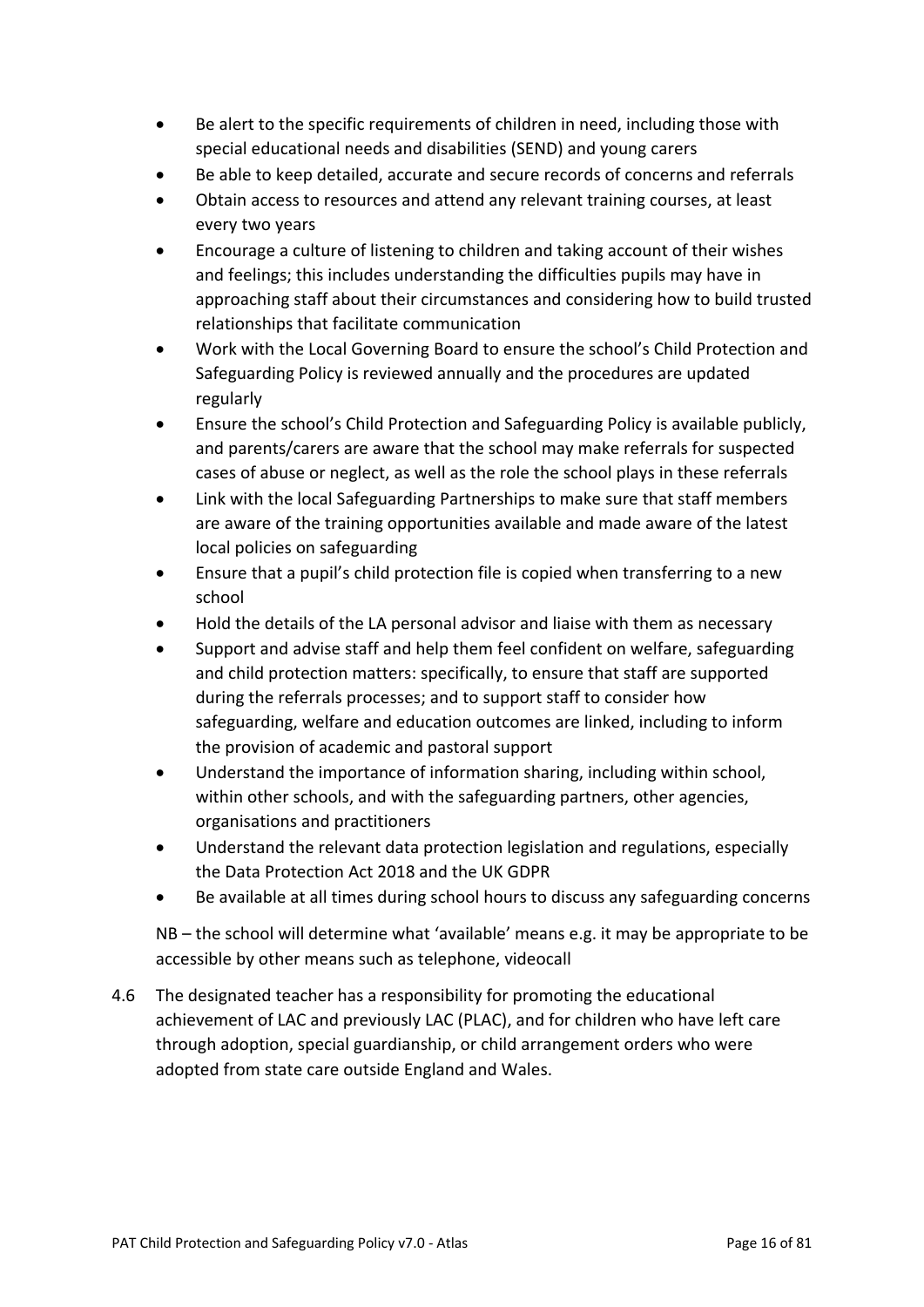# <span id="page-16-0"></span>5. Inter-agency working

- 5.1 The school contributes to inter-agency working as part of its statutory duty. Governing boards and The Trust should ensure that school contributes to multi-agency working in line with statutory guidance Working Together to Safeguard Children.
- 5.2 The school will be fully engaged, involved, and included in local safeguarding arrangements. Once the school is named as a relevant agency by local safeguarding partners, it will follow its statutory duty to cooperate with the published arrangements in the same way as other relevant agencies. The school will act in accordance with the safeguarding arrangements.
- 5.3 New safeguarding partners and child death review partner arrangements are now in place. Locally, the three safeguarding partners (the local authority; a clinical commissioning group for an area within the local authority; and the chief officer of police for an area (any part of which falls within the local authority) will make arrangements to work together with appropriate relevant agencies to safeguard and promote the welfare of local children, including identifying and responding to their needs.
- 5.4 It is especially important that schools understand their role in the three safeguarding partner arrangements. Governing boards, The Trust and their senior leadership teams, especially their designated safeguarding leads, should make themselves aware of and follow their local arrangements.
- 5.5 The three safeguarding partners have a shared and equal duty to work together to safeguard and promote the welfare of children. To fulfil this role, they **must** set out how they will work together and with any relevant agencies. Relevant agencies are those organisations and agencies whose involvement that the three safeguarding parents consider may be required to safeguard and promote the welfare of children with regard to local need. The three safeguarding partners will have set out in their published arrangements which organisations and agencies they will be working with and the expectations placed on any agencies and organisations by the arrangements.
- 5.6 The three safeguarding partners should make arrangements to allow all schools (including those in multi-academy trusts) and colleges in the local area to be fully engaged, involved and included in safeguarding arrangements. It is expected that, locally, the three safeguarding partners will name schools as relevant agencies and will reach their own conclusions on the best way to achieve the active engagement with individual institutions in a meaningful way.
- 5.7 If named as a relevant agency, schools, in the same way as other relevant agencies, are under statutory duty to co-operate with the published arrangements.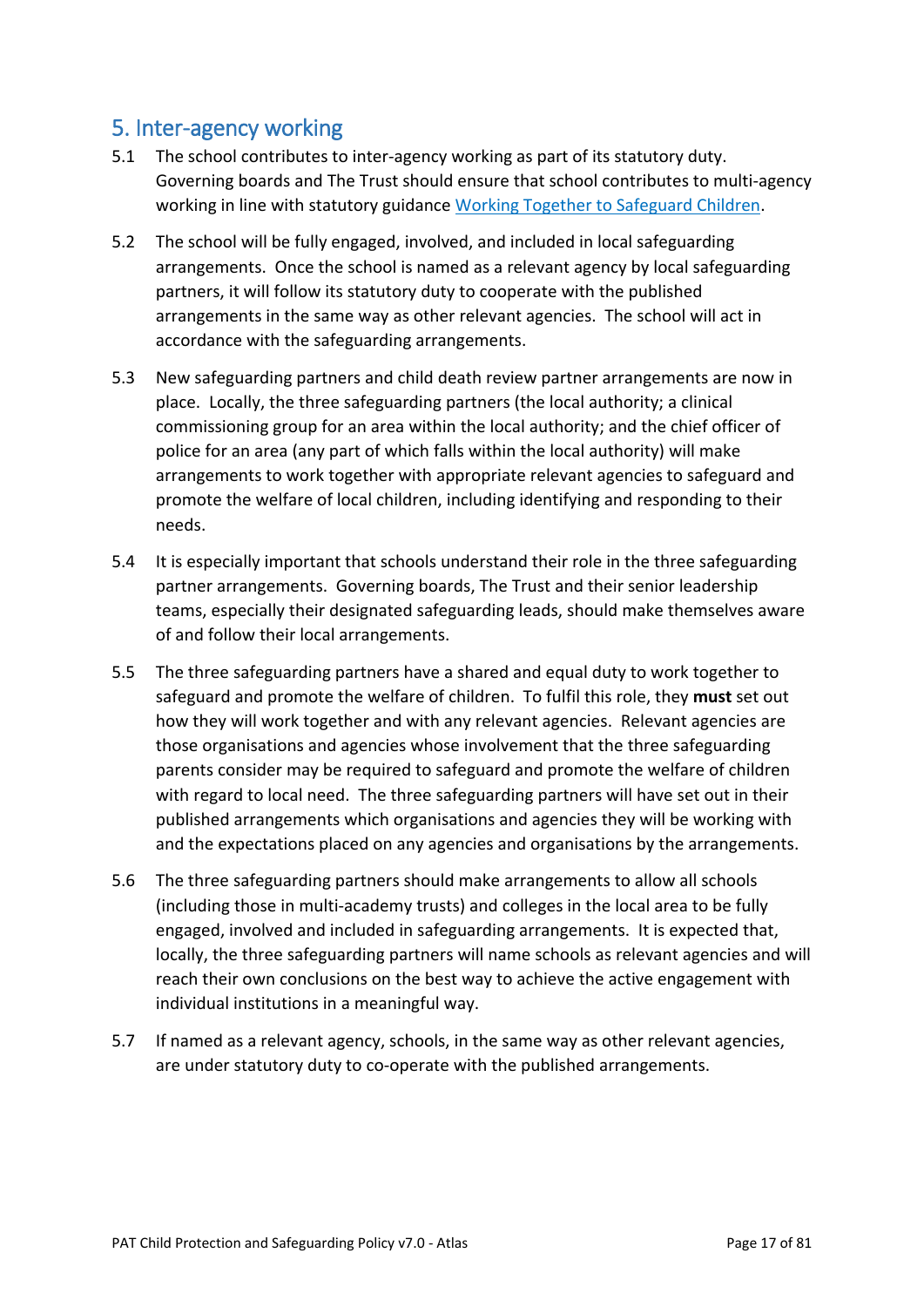- 5.8 Schools should work with social care, the police, health services and other services to promote the welfare of children and protect them from harm. This includes providing a coordinated offer of early help when additional needs of children are identified and contributing to inter-agency plans to provide additional support to children subject to child protection plans. All schools should allow access for children's social care from the host local authority to conduct, or to consider whether to conduct, a section 17 or a section 47 assessment.
- 5.9 The school is aware of the expected timeline for its Safeguarding Partnership to fully transition to new system of three safeguarding partners
- 5.10 The school will work with CSCS, the police, health services and other services to protect the welfare of its pupils, through the early help process and by contributing to inter-agency plans to provide additional support
- 5.11 The school recognises the importance of information sharing between professionals and local agencies in order to effectively meet pupils' needs and identifying any need for early help. Or withholding information, for example, in a situation where a child is in a refuge or another form of emergency accommodation, and the serious harm test is met, they must withhold providing the data in compliance with schools' obligations under the Data Protection Act 2018 and the UK GDPR. Where in doubt schools should seek independent legal advice.
- 5.12 Further details on information sharing can be found in Data protection; toolkit for schools – Guidance to support schools with data protection activity, including compliance with the GDPR.
- 5.13 Governing boards, The Trust and senior leadership teams, especially the designated safeguarding lead, should be aware of and follow local arrangements. The three safeguarding partners have a shared and equal duty to work together to safeguard and promote the welfare of children. To fulfil this role they must set out how they will work together and with any relevant agencies. Relevant agencies are those organisations and agencies whose involvement that the three safe guarding partners consider may be required to safeguard and promote the welfare of children with regard to local need. The three safeguarding partners will have set out in their published arrangements which organisations and agencies they will be working with and the expectations placed on any agencies and organisations by the arrangements.
- 5.14 The three safeguarding partners should make arrangements to allow all schools in the local area to be fully engaged, involved and included in safeguarding arrangements. It is expected that, locally, the three safeguarding partners will name schools and colleges as relevant agencies and will reach their own conclusions on the best way to achieve the active engagement with individual institutions in a meaningful way.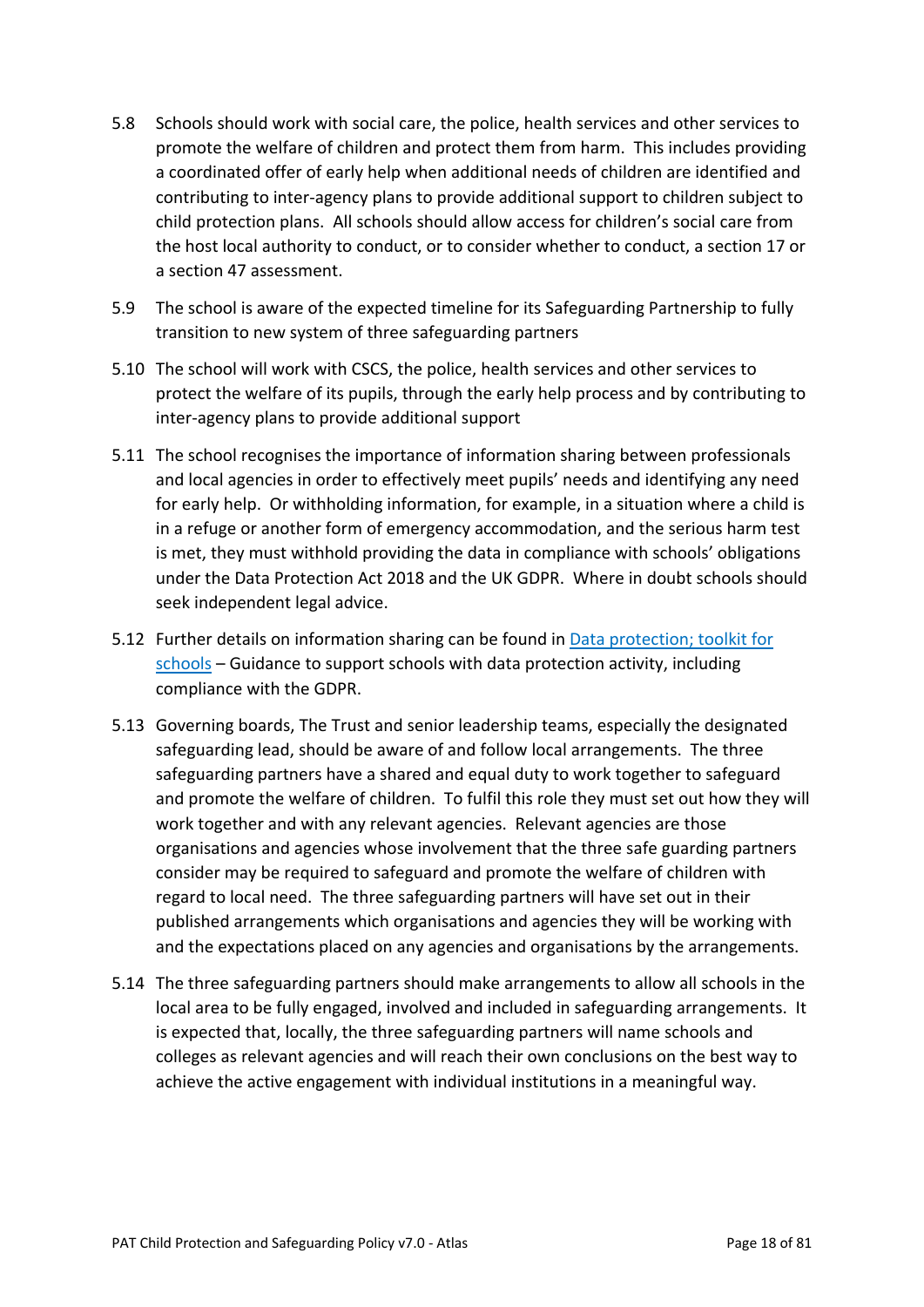- 5.15 In light of the above, staff members are aware that whilst the UK GDPR and the Data Protection Act 2018 places a duty on schools to process personal information fairly and lawfully, it is not a barrier to sharing information where failure to do so would result in the pupil being placed at risk of harm. Where a need for early help is identified, the school will allow access for CSCS from the host LA and, where appropriate, a placing LA, for that LA to conduct (or consider whether to conduct) a section 17 or 47 assessment.
- 5.16 The school recognises the importance proactive information sharing between professionals and local agencies in order to effectively meet pupils' needs and identify any need for early help.
- 5.17 Staff members will ensure that fear of sharing information does not stand in the way of their responsibility to promote the welfare and safety of pupils.
- 5.18 If staff members are in doubt about sharing information, they will speak to the DSL or deputy DSL.
- 5.19 The school also recognises the particular importance of inter-agency working in identifying and preventing child sexual exploitation (CSE).

# <span id="page-18-0"></span>6. Early Help

- 6.1 Early help means providing support as soon as a problem emerges, at any point in a child's life. Any pupil may benefit from early help, but in particular, staff will be alert to the potential need for early help for pupils who:
	- Are disabled, have certain health conditions, or have specific additional needs
	- Have SEND, regardless of whether they have a statutory EHC Plan
	- Have mental health needs
	- Are young carers
	- Show signs of being drawn into anti-social or criminal behaviour, including gang involvement and association with organised crime groups or county lines
	- Are frequently missing or going missing from care or from home
	- Are at risk of modern slavery, trafficking, or sexual or criminal exploitation
	- Have family members in prison, or are affected by parental offending
	- Are in a family circumstance presenting challenges for them, such as drug or alcohol misuse, adult mental health problems, or domestic abuse
	- Misuse drugs or alcohol
	- Have returned home to their family from care
	- Are at risk of HBA, such as FGM or forced marriage
	- Show early signs of abuse and/or neglect in other ways
	- Are at risk of being radicalised or exploited
	- Are privately fostered
	- Are persistently absent from education, including persistent absences for part of the school day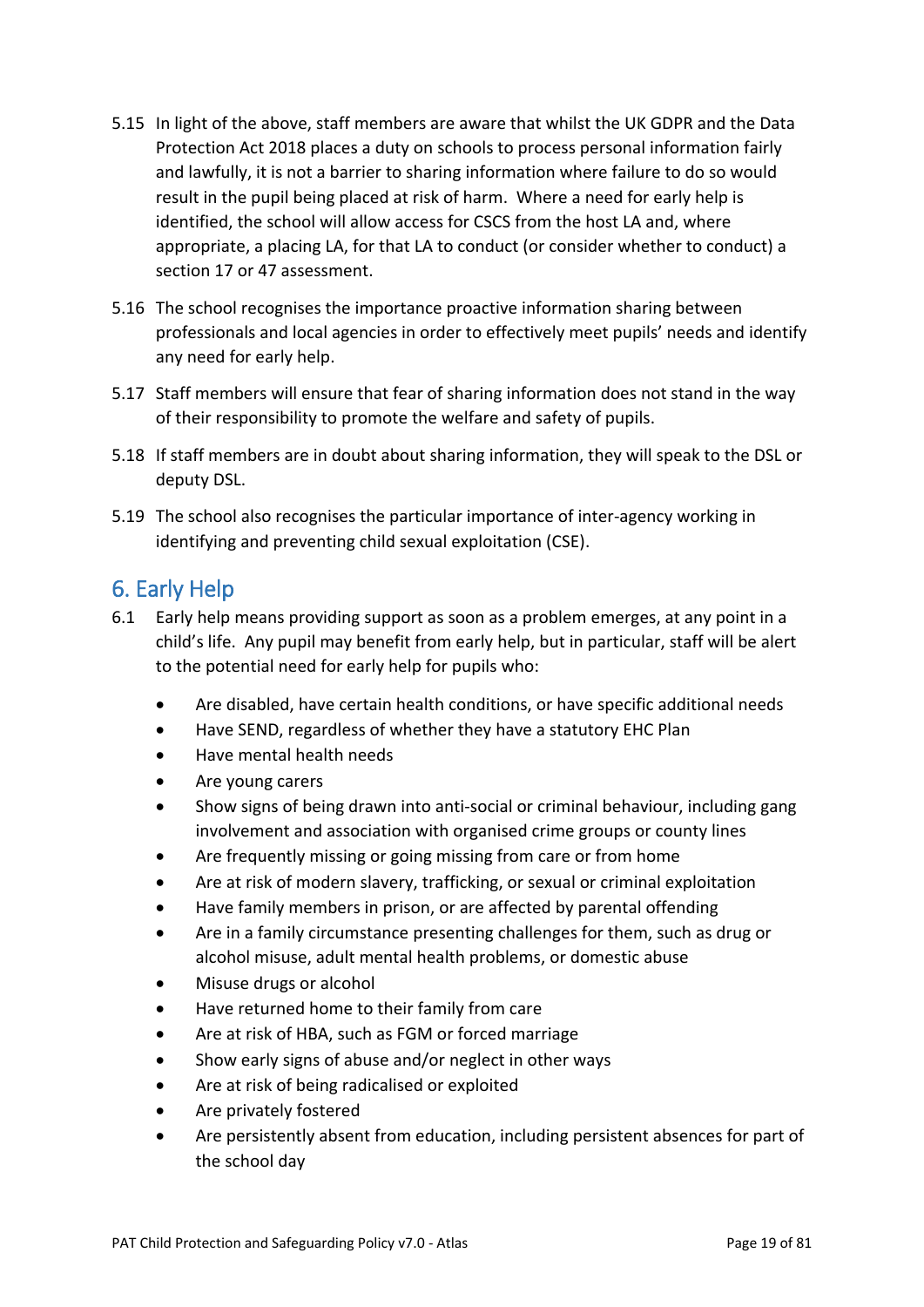- 6.2 Early help will also be used to address non-violent harmful sexual behaviour to prevent escalation.
- 6.3 All staff will be made aware of the local early help process and understand their role in it.
- 6.4 The DSL will take the lead where early help is appropriate. This includes liaising with other agencies and setting up an inter-agency assessment as appropriate. The local early help process will be followed as required.
- 6.5 Staff may be required to support other agencies and professionals in an early help assessment, in some cases acting as the lead practitioner. Any such cases will be kept under constant review and consideration given to a referral to CSCS for assessment for statutory services if the pupil's situation is not improving or is worsening.

### <span id="page-19-0"></span>7. Abuse and neglect

- 7.1 All members of staff will be aware that abuse, neglect and safeguarding issues are rarely standalone events that can be given a specific label and, as such, multiple issues often overlap one another.
- 7.2 All members of staff will also be aware of peer-on-peer abuse, most likely to include actions such as bullying, gender-based violence, sexual assaults, sexting and racist incidents. In cases where nudes or semi-nudes have been shared, we follow guidance given to schools and colleges by the UK Council for Internet Safety (UKCIS): Sharing nudes and semi-nudes (December 2020).
- 7.3 When identifying pupils at risk of potential harm, staff members will look out for a number of indicators including, but not limited to, the following:
	- Injuries in unusual places, such as bite marks on the neck, that are also inconsistent with their age
	- Lack of concentration and acting withdrawn
	- Knowledge ahead of their age, e.g. sexual knowledge.
	- Use of explicit language
	- Fear of abandonment
	- Depression and low self-esteem
- 7.4 All staff will be aware of the actions involving peer-on-peer abuse, and the necessary procedures to follow to prevent such abuse, as outlined in the school's Anti-Bullying Policy All staff will be aware of the necessary procedures to follow to prevent peer-onpeer abuse, as outlined in the school's **Anti-Bullying Policy.**
- 7.5 All staff will be aware of the behaviours linked to drug taking, alcohol abuse, truancy, sexting and grooming, and will understand that these put pupils in danger.
- 7.6 Staff members will be aware of the effects of a pupil witnessing an incident of abuse, such as witnessing domestic violence at home.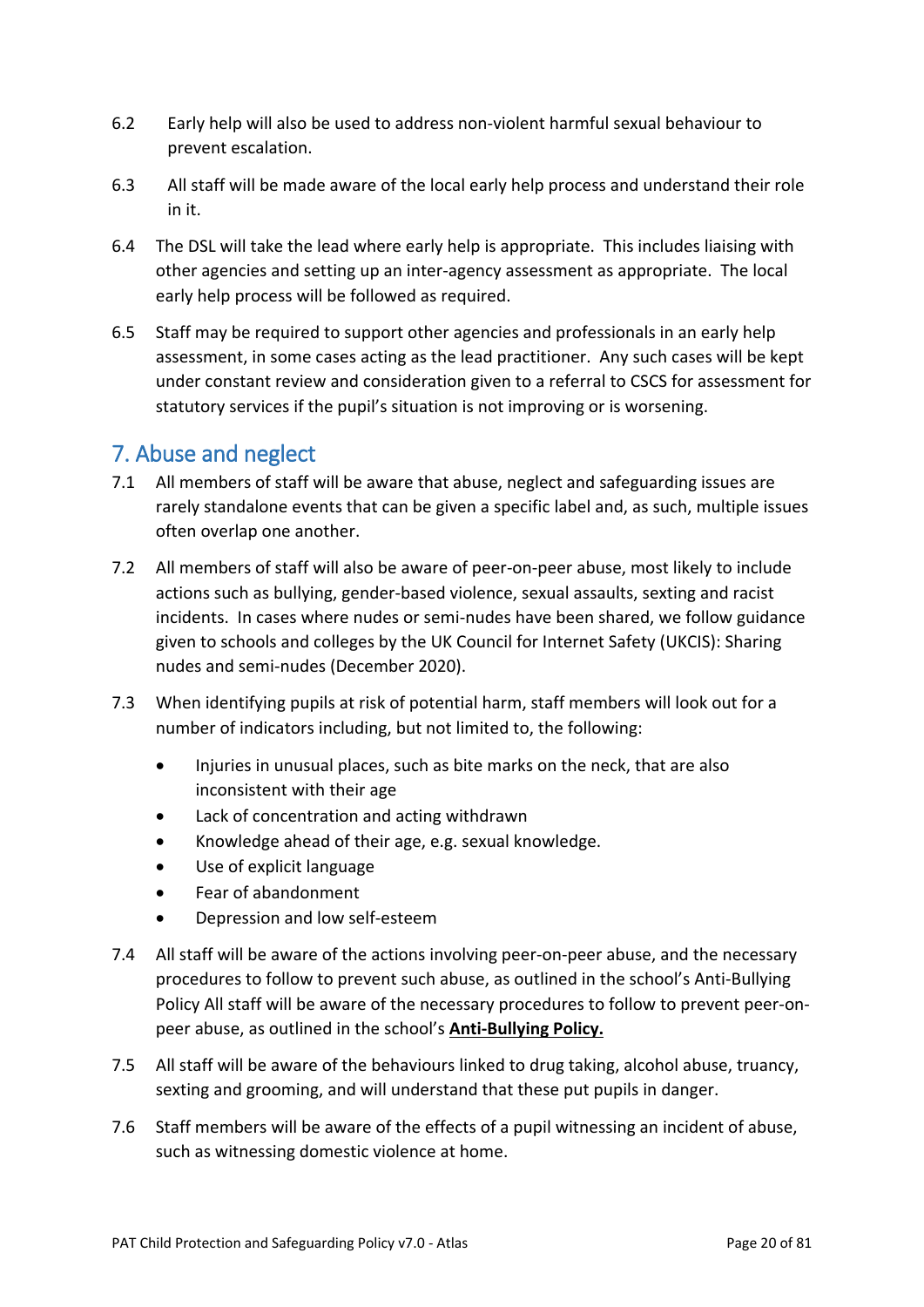# <span id="page-20-0"></span>8. Types of abuse and neglect

- 8.1 **Abuse:** a form of maltreatment of a child which involves inflicting harm or failing to act to prevent harm. Children may be abused in a family, institutional or community setting by those known to them, or, more rarely, by others, e.g. via the internet. Abuse can take place wholly online, or technology may be used to facilitate offline abuse. Children may be abused by one or multiple adults or other children.
- 8.2 **Physical abuse:** a form of abuse which may involve actions such as hitting, throwing, burning or scalding, drowning, suffocating, poisoning, or otherwise causing physical harm to a child. Physical abuse can also be caused when a parent/carer fabricates the symptoms of, or deliberately induces, illness in a child.
- 8.3 **Emotional abuse:** a form of abuse which involves the emotional maltreatment of a child such as to cause severe and adverse effects on the child's emotional development. This may involve telling a child they are worthless, unloved, inadequate, or valued only insofar as they meet the needs of another person, not giving them the opportunities to express their views, deliberately silencing them, or often making them feel as though they are in danger, or 'making fun' of what they say or how they communicate. It may feature age or developmentally inappropriate expectations being imposed on children, such as interactions that are beyond their developmental capability, overprotection and limitation of exploration and learning, or preventing the child from participating in normal social interaction. If may involve seeing or hearing the ill-treatment of another. It may involve serious bullying, including cyberbullying, causing the child to frequently feel frightened or in danger, or the exploitation or corruption of children. Some level of emotional abuse is involved in all types of maltreatment of a child, but it may also occur alone.
- 8.4 **Sexual abuse:** a form of abuse which involves forcing or enticing a child to take part in sexual activities, not necessarily involving violence, and regardless of whether or not the child is aware of what is happening. This may involve physical contact, including assault by penetration, or non-penetrative acts, such as masturbation, kissing, rubbing, and touching outside of clothing. It may also include non-contact activities, such as involving children in looking at, or in the production of, sexual images, encouraging children to behave in sexually inappropriate ways, or grooming a child in preparation for abuse. Sexual abuse can be perpetrated by people of any gender and age.
- 8.5 **Neglect:** a form of abuse which involves the persistent failure to meet a child's basic physical and/or psychological needs, likely to result in serious impairment of a child's health or development. This may involve failing to provide adequate food, clothing or shelter (including exclusion from home or abandonment), failing to protect a child from physical or emotional harm or danger; failing to ensure adequate supervision (including through the use of inappropriate caregivers); or failing to ensure access to appropriate medical care or treatment. It may also include neglect of, or unresponsiveness to, a child's basic emotional needs.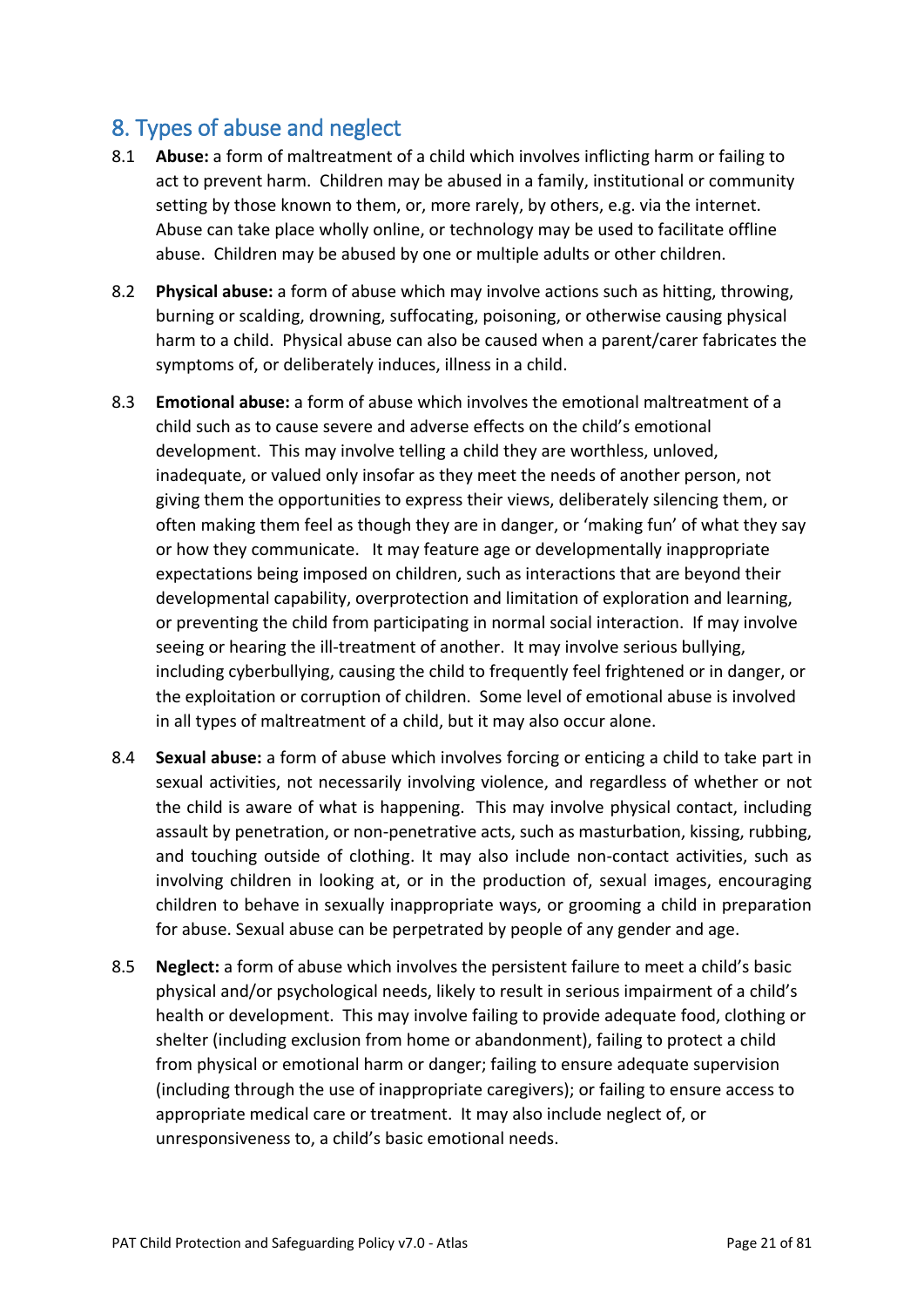- 8.6 All staff will be aware of the indicators of abuse and neglect. All staff will be aware that abuse, neglect and other safeguarding issues are rarely standalone events that can be given a specific label, and multiple issues often overlap one another; therefore, staff will be vigilant and always raise concerns with the DSL. All staff, especially the DSP and deputy DSL(s), will be aware that safeguarding incidents and/or behaviours can be associated with factors outside the school and/or can occur between children outside of these environments; this includes being aware that pupils can be at risk of abuse or exploitation in situations outside their families (extra-familial harms). All staff will be aware of the appropriate action to take following a pupil being identified as at potential risk of abuse and, in all cases, will speak to the DSL if they are unsure.
- 8.7 All staff will be aware that technology is a significant component in many safeguarding and wellbeing issues, including online abuse, cyberbullying, and the sharing of indecent images.

### <span id="page-21-0"></span>9. Domestic abuse

- 9.1 For the purpose of this policy, and in line with the Domestic Abuse Act 2021, **"domestic abuse"** is defined as abusive behaviour of a person towards another person (including conduct directed at someone else, e.g. the person's child) where both are aged 16 or over and are personally connected. **"Abusive behaviour"** includes physical or sexual abuse, violent or threatening behaviour, controlling or coercive behaviour, economic abuse, psychological or emotional abuse, or another form of abuse. **"Personally connected"** includes people who:
	- Are, have been, or have agreed to be married to each other
	- Are, have been, or have agreed to be in a civil partnership with each other
	- Are, or have been, in an intimate personal relationship with each other
	- Each have, or had, a parental relationship towards the same child
	- Are relatives
- 9.2 The school will recognise the impact of domestic abuse on children, as victims in their own right, if they see, hear or experience the effects of domestic abuse. All staff will be aware of the signs of domestic abuse and follow the appropriate safeguarding procedures where concerns arise.
- 9.3 The National Domestic Abuse helpline can be called free of charge and in confidence, 24 hours a day on 0808 2000 247.

### <span id="page-21-1"></span>10. Homelessness

10.1 The DSL and deputy DSL(s) will be aware of the contact details and referral routes in to the Local Housing Authority so that concerns over homelessness can be raised as early as possible.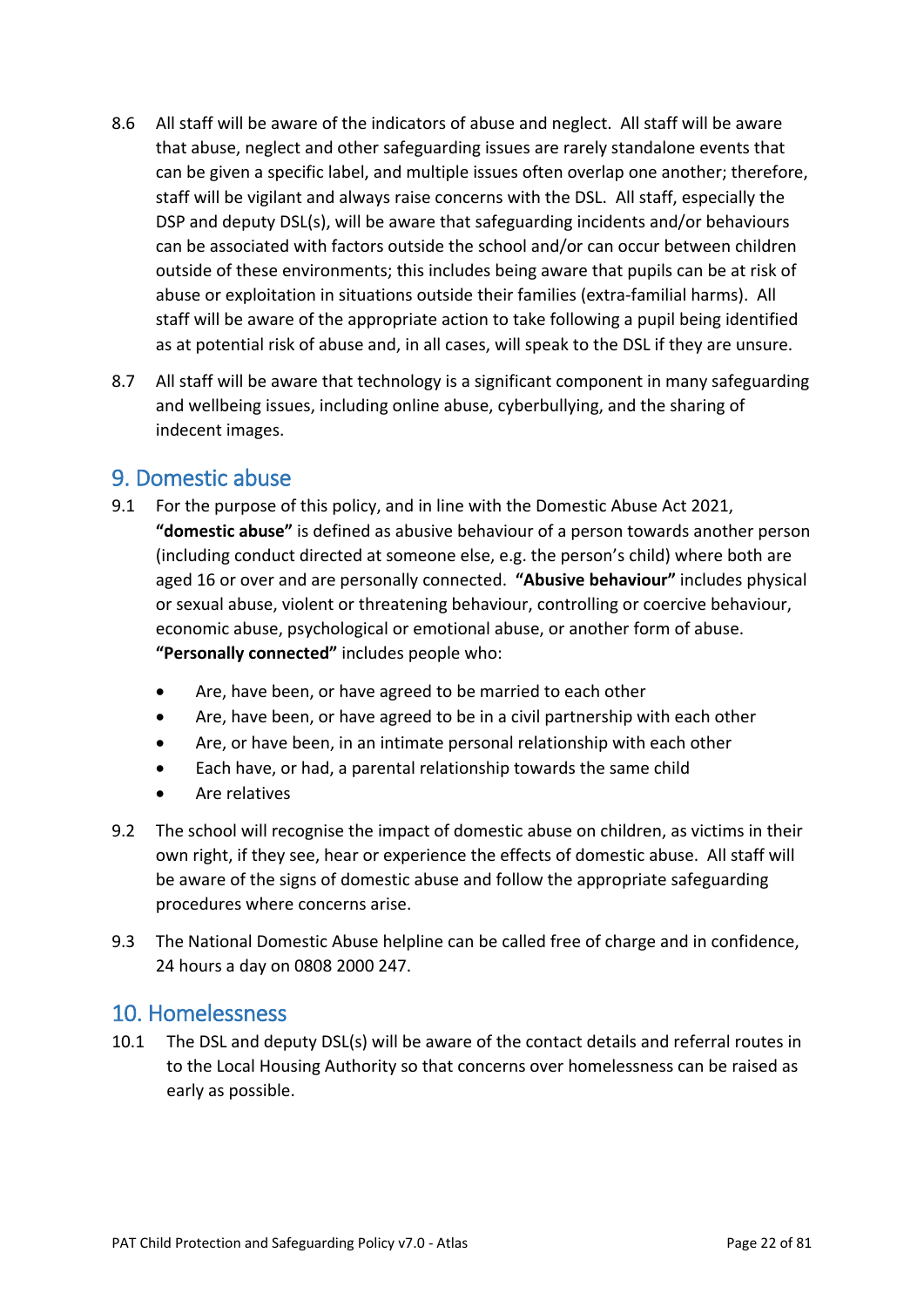- 10.2 Indicators that a family may be at risk of homelessness include the following:
	- Household debt
	- Rent arrears
	- Domestic abuse
	- Anti-social behaviour
	- Any mention of a family moving home because "they have to"
- 10.3 Referrals to the Local Housing Authority do not replace referrals to CSCS where a child is being harmed or at risk of harm.
- 10.4 For 16- and 17-year-olds, homelessness may not be family-based and referrals to CSCS will be made as necessary where concerns are raised.

### <span id="page-22-0"></span>11. Children missing from education

- 11.1 A child going missing from school is a potential indicator of abuse or neglect and, as such, these children are increasingly at risk of being victims of harm, exploitation or radicalisation.
- 11.2 Staff will monitor pupils that go missing from the school, particularly on repeat occasions, and report them to the DSL following normal safeguarding procedures.
- 11.3 The school will inform the LA of any pupil who fails to attend regularly, or has been absent without the school's permission for a continuous period of 10 school days or more.

#### **Admissions register**

- 11.4 Pupils are placed on the admissions register at the beginning of the first day that is agreed by the school, or when the school has been notified that the pupil will first be attending.
- 11.5 The school will notify the LA within five days of when a pupil's name is added to the admissions register.
- 11.6 The school will ensure that the admissions register is kept up-to-date and accurate at all times, and will inform parents/carers when any changes occur.
- 11.7 Two emergency contact details will be held for each pupil where possible.
- 11.8 Staff will monitor pupils who do not attend the school on the agreed date, and will notify the LA at the earliest opportunity.
- 11.9 If a parent/carer notifies the school that their child will live at a different address, the school will record the following information on the admissions register:
	- The full name of the parent/carer with whom the pupil will live
	- The new address
	- The date from which the pupil will live at this address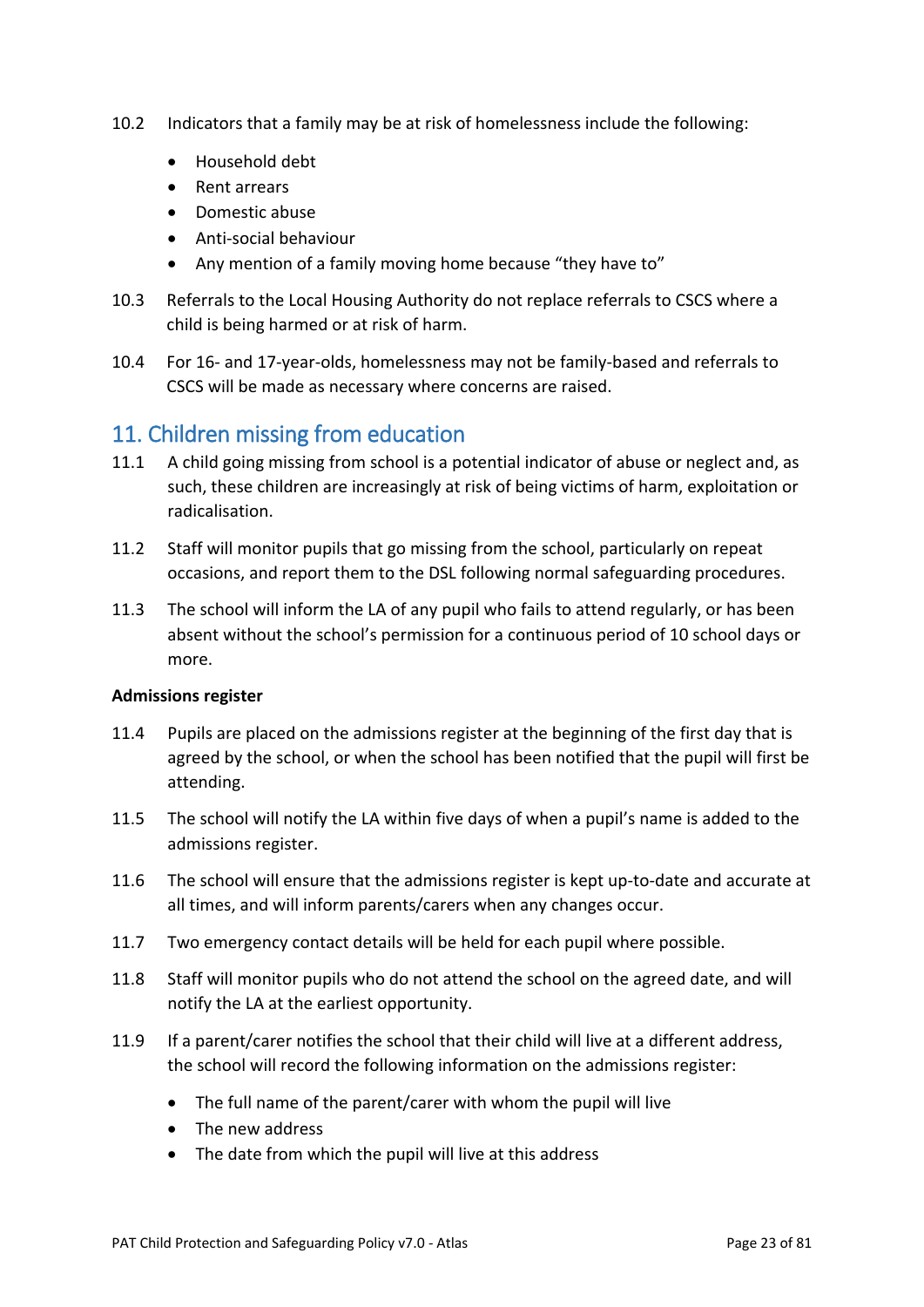- 11.10 If a parent/carer notifies the school that their child will be attending a different school, or is already registered at a different school, the following information will be recorded on the admissions register:
	- The name of the new school
	- The date on which the pupil first attended, or is due to attend that school
- 11.11 Where a pupil moves to a new school, the school will use the internet system school2school to securely transfer pupils' data.
- 11.12 In order to ensure accurate data is collected to allow effective safeguarding, the school will inform the LA of any pupil who is going to be deleted from the admission register, in accordance with the Education (Pupil Registration) (England) Regulations 2006 (as amended), where they:
	- Have been taken out of school by their parents/carers, and are being educated outside the national education system e.g. home education
	- Have ceased to attend the school, and no longer live within a reasonable distance of the premises
	- Have been certified by the school's medical officer as unlikely to be in a fit state of health to attend, before ceasing to be of compulsory school age, and neither he/she nor his/her parent/carer has indicated the intention to continue to attend the school after ceasing to be of compulsory school age
	- Have been in custody for a period of more than four months due to a final court order and the school does not reasonably believe they will be returning to the school at the end of that period
	- Have been permanently excluded
- 11.13 The school will also remove a pupil from the admissions register where the school and LA has been unable to establish the pupil's whereabouts after making reasonable enquiries into their attendance.
- 11.14 If a pupil is to be removed from the admissions register, the school will provide the LA with the following information:
	- The full name of the pupil
	- The full name and address of any parent/carer with whom the pupil lives
	- At least one telephone number of the parent/carer with whom the pupil lives
	- The full name and address of the parent/carer with whom the pupil is going to live, and the date that the pupil will start living there, if applicable
	- The name of the pupil's new school and the pupil's expected start date there, if applicable
	- The grounds for removal from the admissions register under regulation 8 of the Education (Pupil Registration) (England) Regulations 2006 (as amended)
- 11.15 The school will work with the LA to establish methods of making returns for pupils back into the school.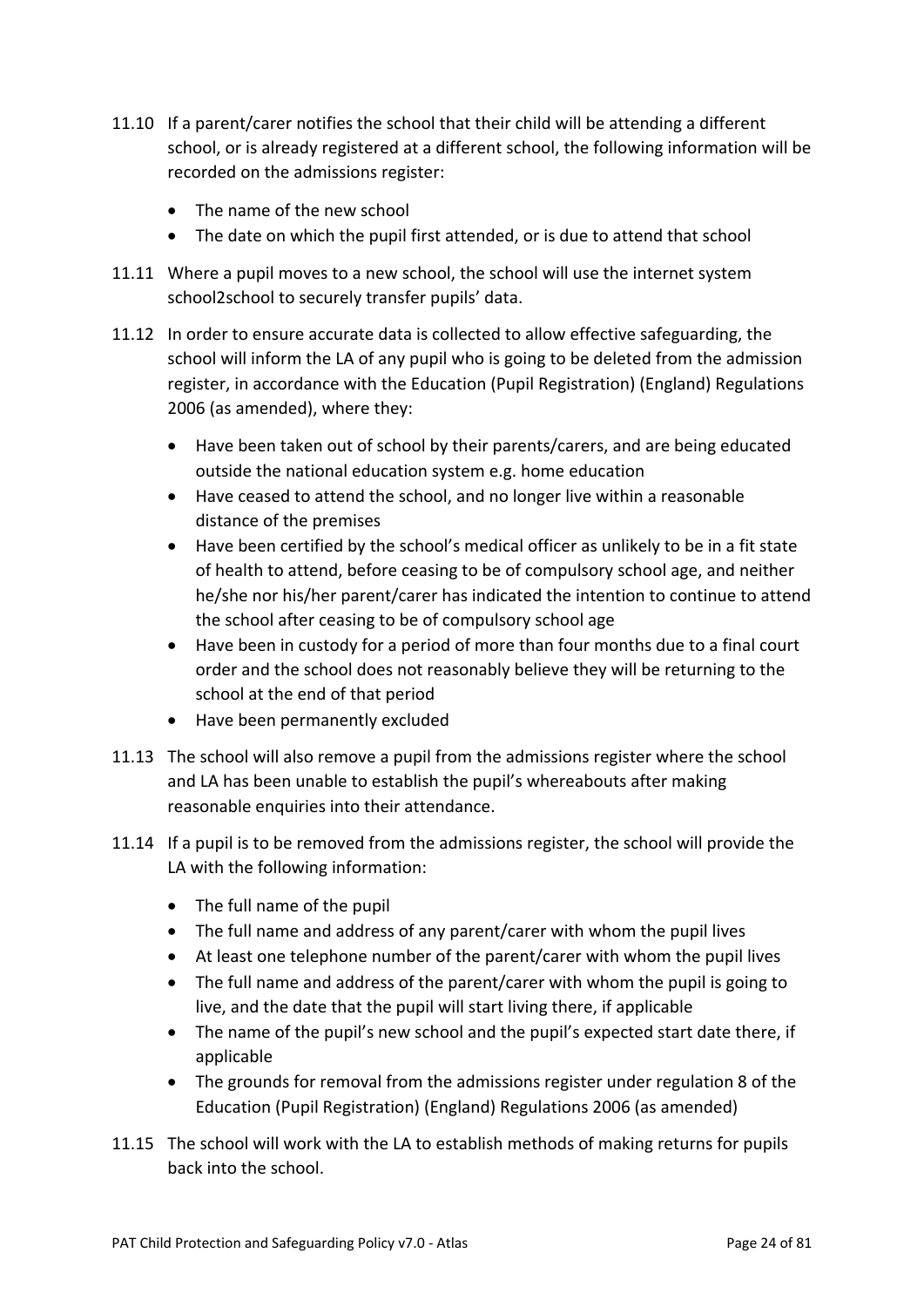- 11.16 The school will highlight to the LA where they have been unable to obtain necessary information from parents/carers e.g. where an address is unknown.
- 11.17 The school will also highlight any other necessary, contextual information, including safeguarding concerns.

### <span id="page-24-0"></span>12. Child abduction and community safety incidents

- 12.1 For the purposes of this policy, "child abduction" is defined as the unauthorised removal or retention of a child from a parent or anyone with legal responsibility for the child. The child abduction can be committed by parents and other relatives, other people known to the victim, and strangers.
- 12.2 All staff will be alert to community safety incidents taking place in the vicinity of the school that may raise concerns regarding child abduction, e.g. people loitering nearby or unknown adults conversing with pupils.
- 12.3 Pupils will be provided with practical advice and lessons to ensure they can keep themselves safe outdoors.

# <span id="page-24-1"></span>13. Child Criminal Exploitation (CCE) and Child Sexual Exploitation (CSE)

13.1 Both CCE and CSE are forms of abuse and both occur where an individual or group takes advantage of an imbalance in power to coerce, manipulate or deceive a child into sexual or criminal activity. Whilst age may be the most obvious, this power imbalance can also be due to a range of other factors including gender, sexual identity, cognitive ability, physical strength, status, and access to economic or other resources. In some cases, the abuse will be in exchange for something the victim needs or wants and/or will be to the financial benefit or other advantage (such as increased status) of the perpetrator or facilitator. The abuse can be perpetrated by individuals or groups, males or females, and children or adults. The abuse can be a one-off occurrence or a series of incidents over time, and range from opportunistic to complex organised abuse.

It can involve force and/or enticement-based methods of compliance and may, or may not, be accompanied by violence or threats of violence. Victims can be exploited even when activity appears consensual and it should be noted exploitation as well as being physical can be facilitated and/or take place online.

#### <span id="page-24-2"></span>**Child Criminal Exploitation (CCE)**

13.2 CCE is where an individual or group takes advantage of an imbalance of power to coerce, control, manipulate or deceive a child into any criminal activity (a) in exchange for something the victim needs or wants, and/or (b) for the financial or other advantage of the perpetrator or facilitator and/or (c) through violence or the threat of violence. The victim may have been criminally exploited even if the activity appears consensual. CCE does not always involve physical contact; it can also occur through the use of technology.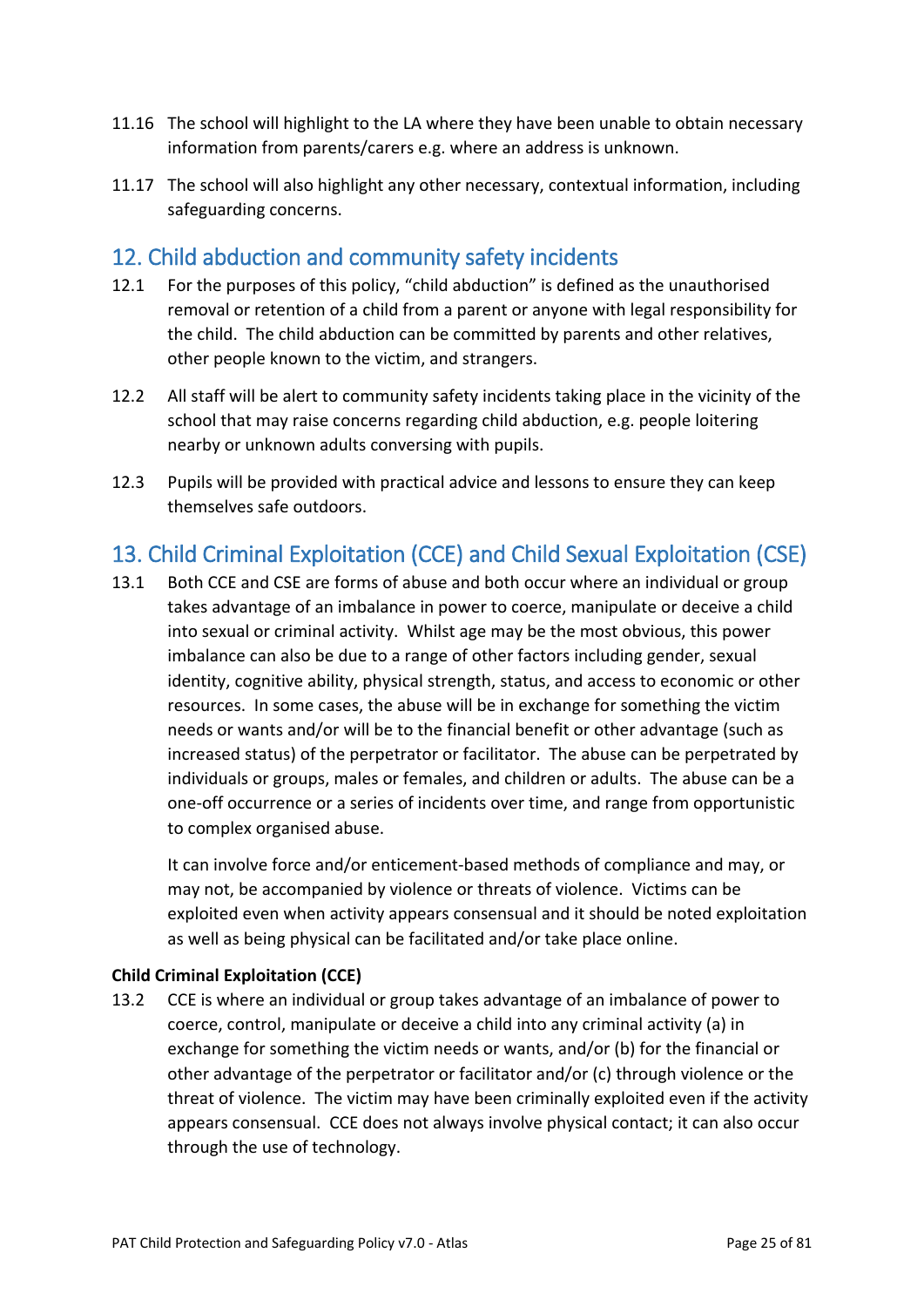- 13.3 CCE can include children being forced to work in cannabis factories, being coerced into moving drugs or money across the country (county lines), forced to shoplift or pickpocket, or to threaten other young people.
- 13.4 Specific forms of CCE can include:
	- Being forced or manipulated into transporting drugs or money through county lines
	- Working in cannabis factories
	- Shoplifting or pickpocketing
	- Committing vehicle crime
	- Committing, or threatening to commit, serious violence to others
- 13.5 The Trust will recognise that pupils involved in CCE are victims themselves, regardless of whether they have committed crimes, and even if the criminal activity appears consensual. The school will recognise that pupils of any gender are at risk of CCE.
- 13.6 School staff will be aware of the indicators that a pupil is the victim of CCE, including
	- Appearing with unexplained gifts, money or new possessions
	- Associating with other children involved in exploitation
	- Suffering from changes in emotional wellbeing
	- Misusing drugs or alcohol
	- Going missing for periods of time or regularly coming home late
	- Regularly missing school or education or not taking part in education

#### <span id="page-25-0"></span>**Child Sexual Exploitation (CSE)**

- 13.7 CSE is where an individual or group takes advantage of an imbalance of power to coerce, manipulate or deceive a child into sexual activity (a) in exchange for something the victim needs or wants, and/or (b) for the financial advantage or increased status of the perpetrator or facilitator. The victim may have been sexually exploited even if the sexual activity appears consensual. CSE does not always involve physical contact; it can also occur through the use of technology.
- 13.8 CSE can affect any child or young person (male or female) under the age of 18 years, including 16 and 17 year olds who can legally consent to have sex. It can include both contact (penetrative and non-penetrative acts) and non-contact sexual activity and may occur without the child or young person's immediate knowledge (e.g. through others copying videos or images they may have created and posted on social media).
- 13.9 The above CCE indicators can also be indicators of CSE, as can:
	- Children who have older boyfriends or girlfriends
	- Children who suffer from sexually transmitted infections or become pregnant
- 13.10 The department provide: Child sexual exploitation: guide for practitioners.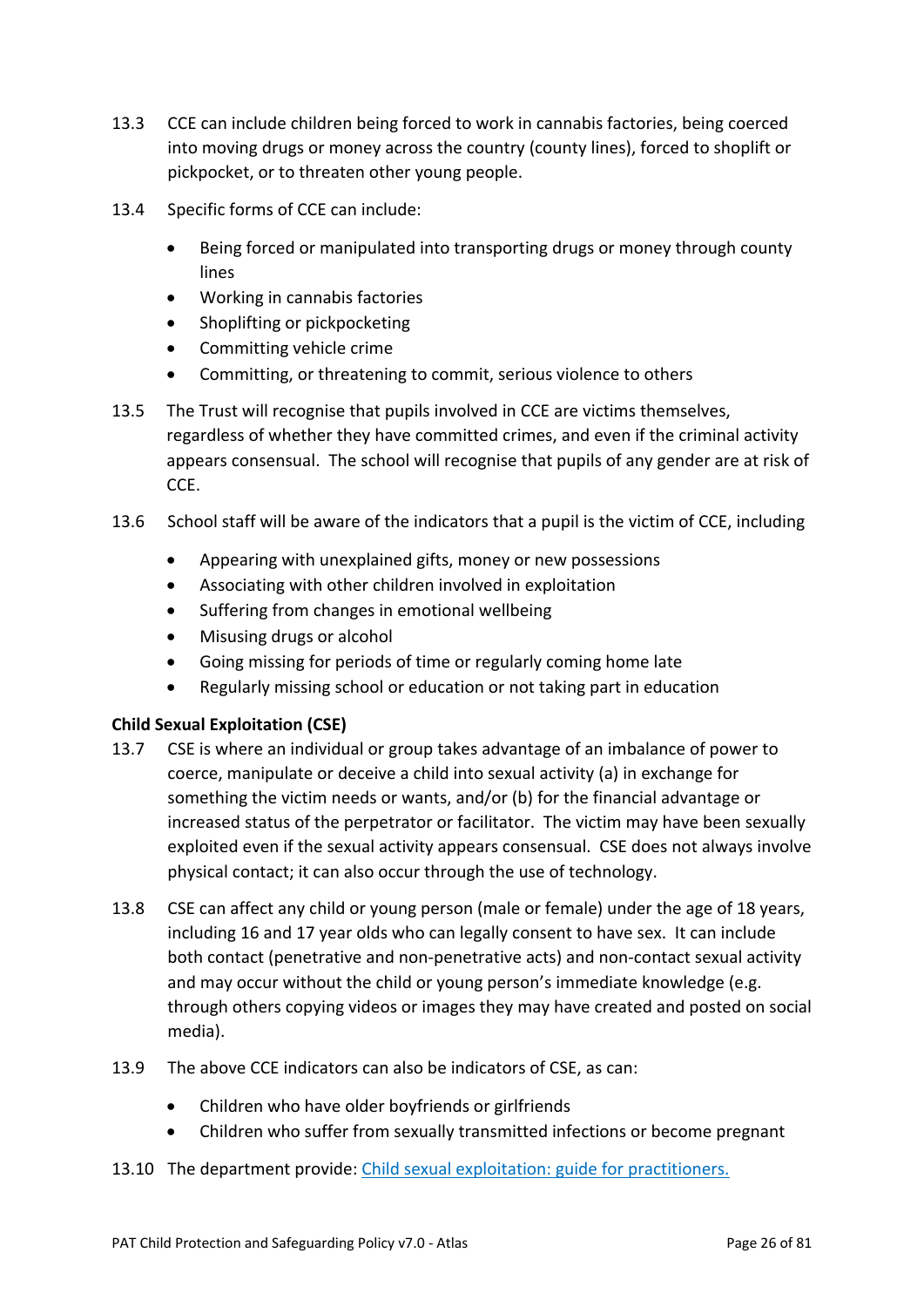# <span id="page-26-0"></span>14. County lines

- 14.1 County lines is a term used to describe gangs and organised criminal networks involved in exporting illegal drugs (primarily crack cocaine and heroin) into one or more importing areas, locally and/or across the UK, using dedicated mobile phone lines or other forms of "deal line".
- 14.2 As well as the general indicators for CCE, school staff will be aware of the specific indicators that a pupil may be involved in county lines, including:
	- Going missing and subsequently being found in areas away from their home
	- Having been the victim or perpetrator of serious violence, e.g. knife crime
	- Receiving requests for drugs via a phone line
	- Moving drugs
	- Handing over and collecting money for drugs
	- Being exposed to techniques such as 'plugging', where drugs are concealed internally to avoid detection
	- Being found in accommodation they have no connection with or a hotel room where there is drug activity
	- Owing a 'debt bond' to their exploiters
	- Having their bank account used to facilitate drug dealing
- 14.3 Staff will be aware of pupils with missing episodes who may have been trafficked for the purpose of transporting drugs. Staff members who suspect a pupil may be vulnerable to, or involved in, county lines activity will immediately report all concerns to the DSL.
- 14.4 Exploitation is an integral part of the county lines offending model with children and vulnerable adults exploited to move [and store] drugs and money. Offenders will often use coercion, intimidation, violence (including sexual violence) and weapons to ensure compliance of victims. Children can be targeted and recruited into county lines in a number of locations including schools, further and higher educational institutions, pupil referral unites, special educational needs schools, children's homes and care homes. Children are often recruited to move drugs and money between locations and are known to be exposed to techniques such as 'plugging', where drugs are concealed internally to avoid detection. Children can easily become trapped by this type of exploitation as county lines gangs create drug debts and can threaten serious violence and kidnap towards victims (and their families) if they attempt to leave the county lines network.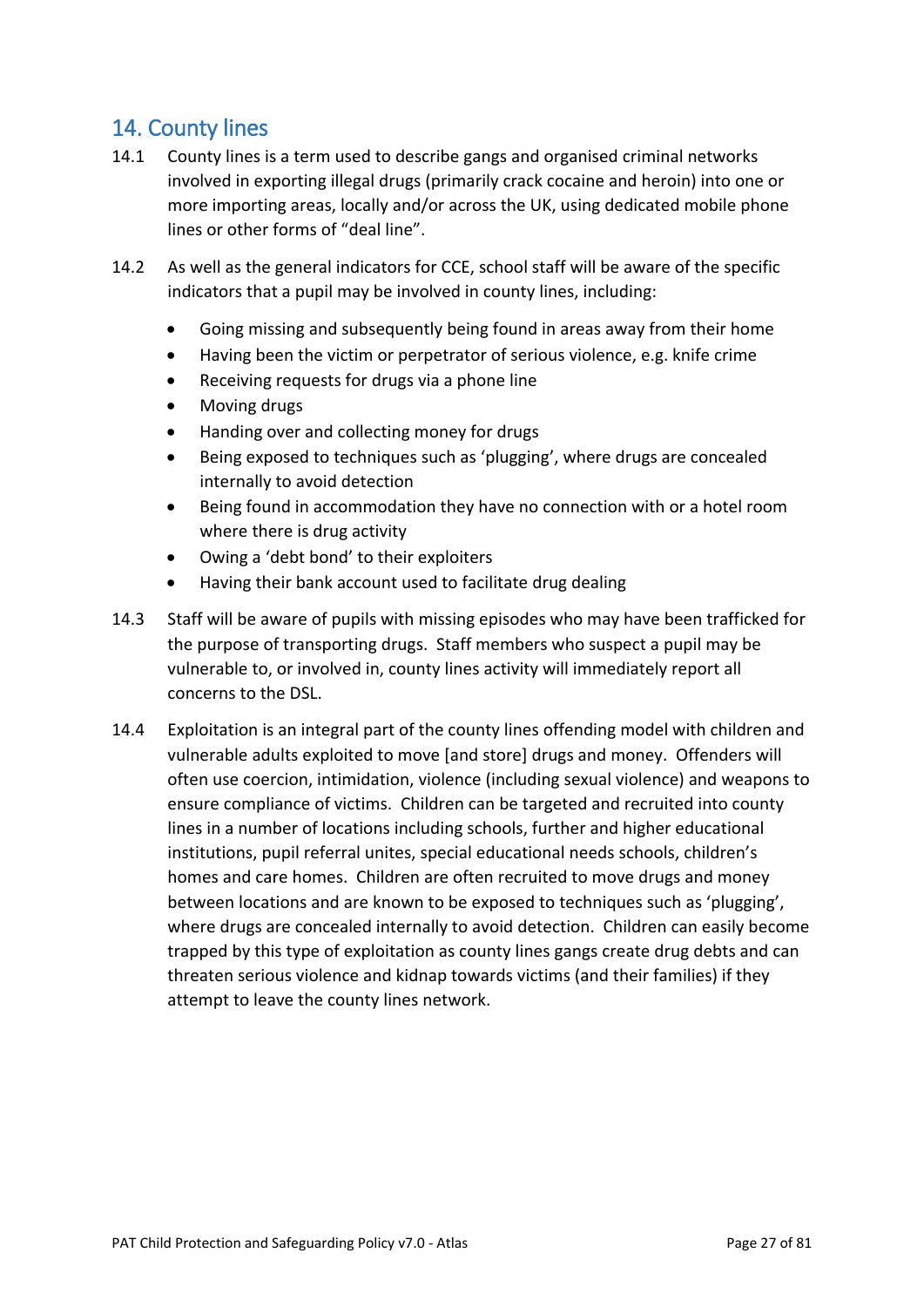- 14.5 One of the ways of identifying potential involvement in county lines are missing episodes (both from home and school), when the victim may have been trafficked for the purpose of transporting drugs and a referral to the National Referral Mechanism should be considered. If a child is suspected to be at risk of or involved in county lines, a safeguarding referral should be considered alongside consideration of availability of local services/third sector providers who offer support to victims of county lines exploitation.
- 14.6 Further information on the signs of a child's involvement in county lines is available in guidance published by the Home Office.

# <span id="page-27-0"></span>15. County lines criminal activity

- 15.1 For the purpose of this policy, "**County lines criminal activity**" refers to drug networks or gangs grooming and exploiting children to carry drugs and money from urban areas to suburban areas, rural areas and market and seaside towns.
- 15.2 Staff will be made aware of pupils with missing episodes who may have been trafficked for the purpose of transporting drugs.
- 15.3 Staff members who suspect a pupil may be vulnerable to, or involved in, this activity will immediately report all concerns to the DSL.
- 15.4 The DSL will consider referral to the National Referral Mechanism on a case-by-case basis.
- 15.5 Indicators that a pupil may be involved in county lines active include the following:
	- Persistently going missing or being found out of their usual area
	- Unexplained acquisition of money, clothes or mobile phones
	- Excessive receipt of texts or phone calls
	- Relationships with controlling or older individuals or groups
	- Leaving home without explanation
	- Evidence of physical injury or assault that cannot be explained
	- Carrying weapons
	- Sudden decline in school results
	- Becoming isolated from peers or social networks
	- Self-harm or significant changes in mental state
	- Parental reports of concern

### <span id="page-27-1"></span>16. Cyber-crime

- 16.1 For the purpose of this policy, **"cyber-crime"** is defined as criminal activity committed using computers and/or the internet. This includes 'cyber-enabled' crimes, i.e. crimes that can happen offline but are enabled at scale and at speed online, and 'cyber-dependent' crimes, i.e. crimes that can be committed only by using a computer. Crimes include:
	- Unauthorised access to computers, known as 'hacking'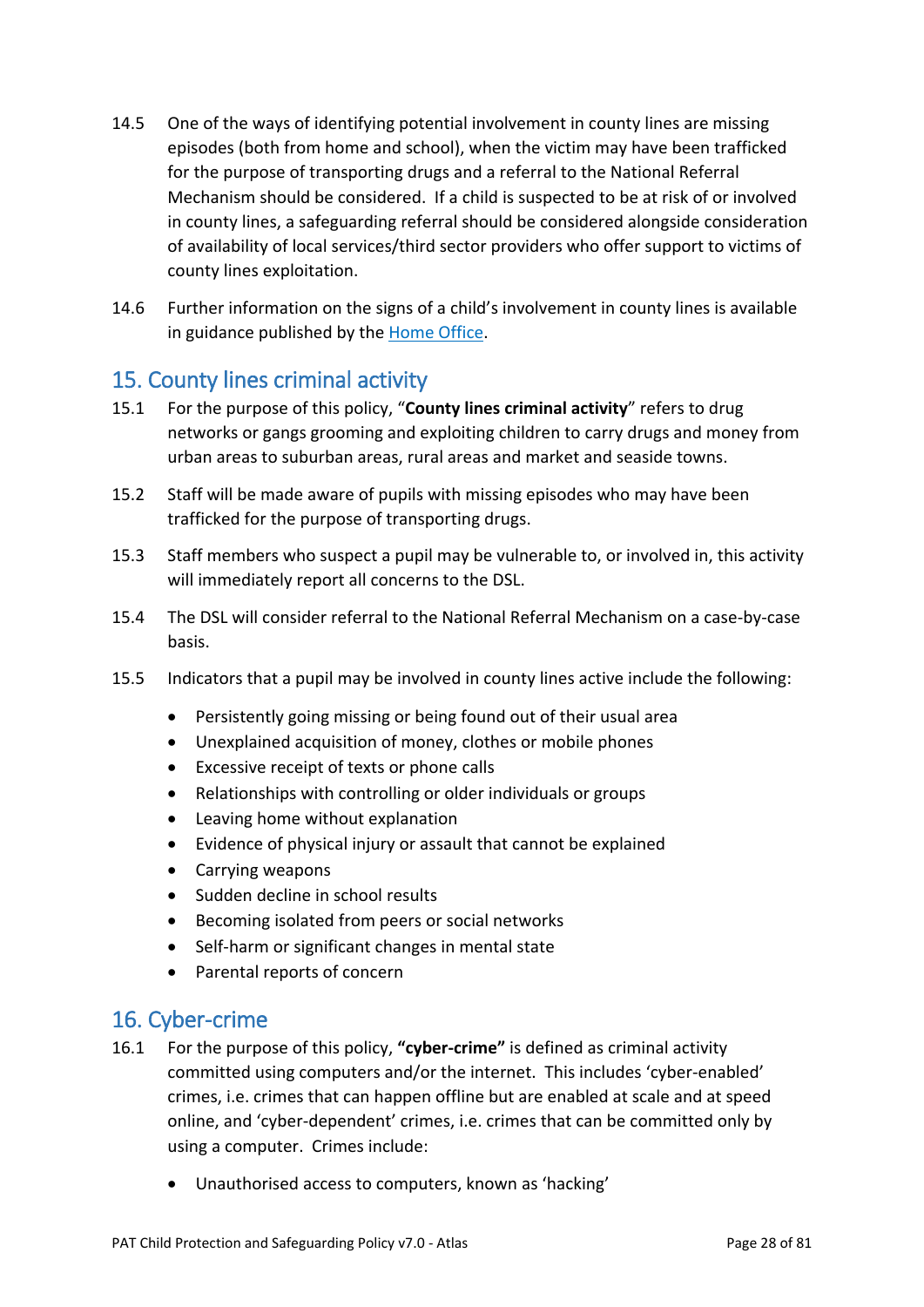- Denial of Service attacks, known as 'booting'
- Making, supplying or obtaining malicious software, or 'malware', e.g. viruses, spyware, ransomware, botnets and Remote Access Trojans with the intent to commit further offence
- 16.2 All staff will be aware of the signs of cyber-crime and follow the appropriate safeguarding procedures where concerns arise. This may include the DSL referring pupils to the National Crime Agency's Cyber Choices programme.

# <span id="page-28-0"></span>17. Child sexual exploitation (CSE)

- 17.1 For the purpose of this policy **"child sexual exploitation"** is defined as a form of sexual abuse where an individual or group takes advantage of an imbalance of power to coerce, manipulate or deceive a child or young person into sexual activity, for either, or both, of the following reasons:
	- In exchange for something the victim needs or wants
	- For the financial advantage or increased status of the perpetrator or facilitator
	- Through violence or the threat of violence
- 17.2 The school will recognise that CSE can occur over time or be a one-off occurrence, and may happen without a pupil's immediate knowledge, e.g. through others sharing videos or images of them on social media.
- 17.3 CSE can affect any pupil who has been coerced into engaging in sexual activities, even if the activity appears consensual; this includes pupils aged 16 and above who can legally consent to sexual activity.
- 17.4 Pupils may not realise they are being exploited e.g. they believe they are in a genuine romantic relationship.
- 17.5 School staff will be aware of the key indicators that a pupil is the victim of CSE, including:
	- Appearing with unexplained gifts, money or new possessions
	- Associating with other children involved in exploitation
	- Suffering from changes in emotional wellbeing
	- Misusing drugs or alcohol
	- Going missing for periods of time or regularly coming home late
	- Regularly missing school or education or not taking part
	- Having older boyfriends or girlfriends
	- Suffering from sexual transmitted infections
	- Displaying sexual behaviours beyond expected sexual development
	- Becoming pregnant

17.6 All concerns related to CSE will be managed in line with relevant policies.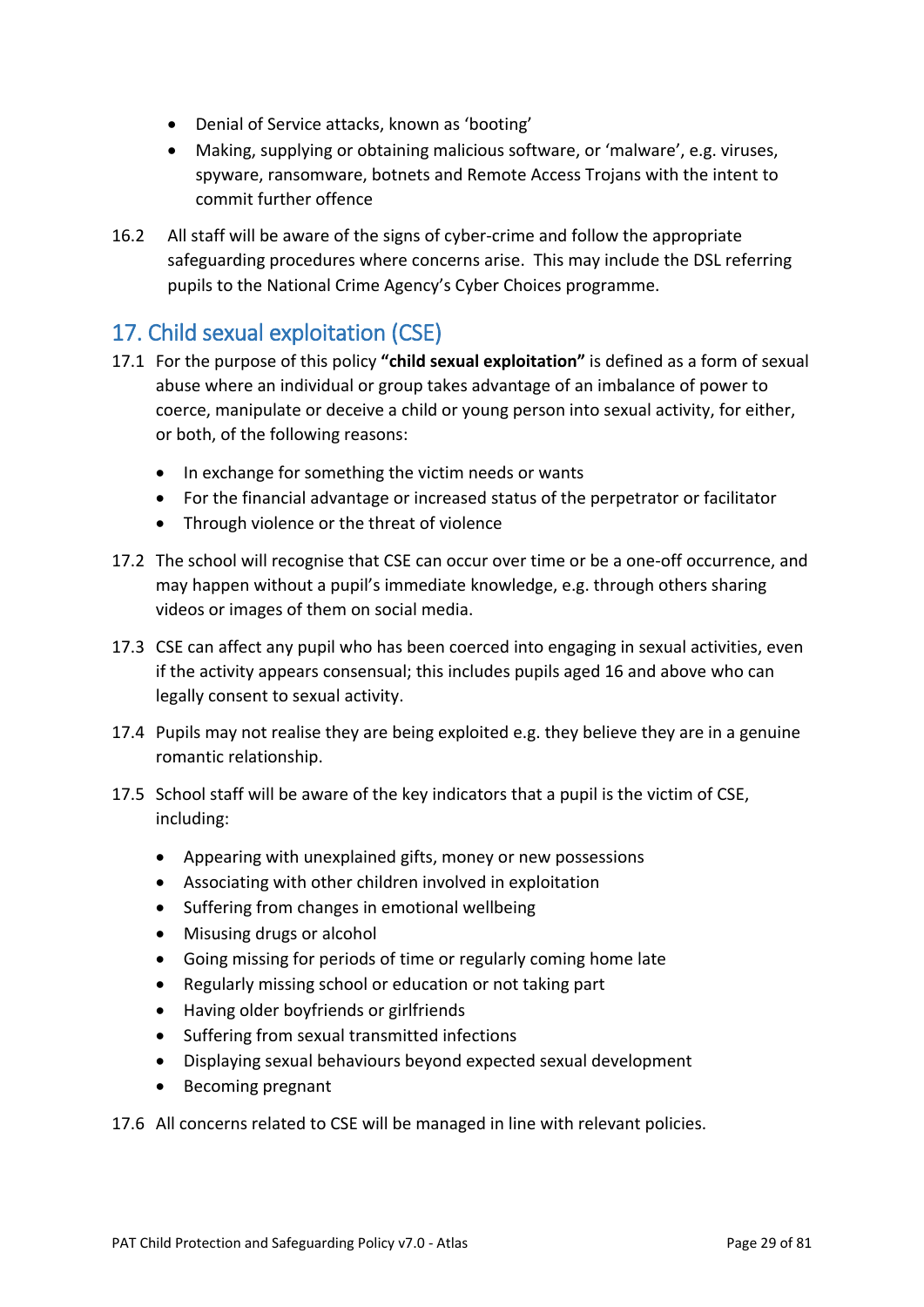- 17.7 CSE does not always involve physical contact, as it can also occur online. It is also important to note that a child can be sexually exploited even if the sexual activity appears consensual.
- 17.8 The Priestley Academy Trust has adopted the following procedure within all its schools for handling cases of CSE, as outlined by the DfE:

#### **1. Identifying cases**

School staff members are aware of and look for key indicators of CSE; these are as follows:

- Going missing for periods of time or regularly going home late
- Regularly missing lessons
- Appearing with unexplained gifts and new possessions
- Associating with other young people involved in exploitation
- Having older boyfriends or girlfriends
- Undergoing mood swings or drastic changes in emotional wellbeing
- Displaying inappropriate sexualised behaviour
- Suffering from sexually transmitted infections or becoming pregnant
- Displaying changes in emotional wellbeing
- Misusing drugs or alcohol

#### **2. Referring cases**

Where CSE, or the risk of it, is suspected, staff will discuss the case with the dedicated member of staff for child protection. If after discussion a concern still remains, local safeguarding procedures will be triggered, including referral to the LA.

#### **3. Support**

The LA and all other necessary authorities will then handle the matter to conclusion. The school will co-operate as needed.

### <span id="page-29-0"></span>18. Modern Slavery

- 18.1 For the purposes of this policy, "modern slavery" encompasses human trafficking and slavery, servitude, and forced or compulsory labour. This can include CCE, CSE, and other forms of exploitation.
- 18.2 All staff will be aware of and alert to the signs that a pupil may be the victim of modern slavery.
- 18.3 Staff will be aware of the support available to victims of modern slavery and how to refer them to the National Referral Mechanism.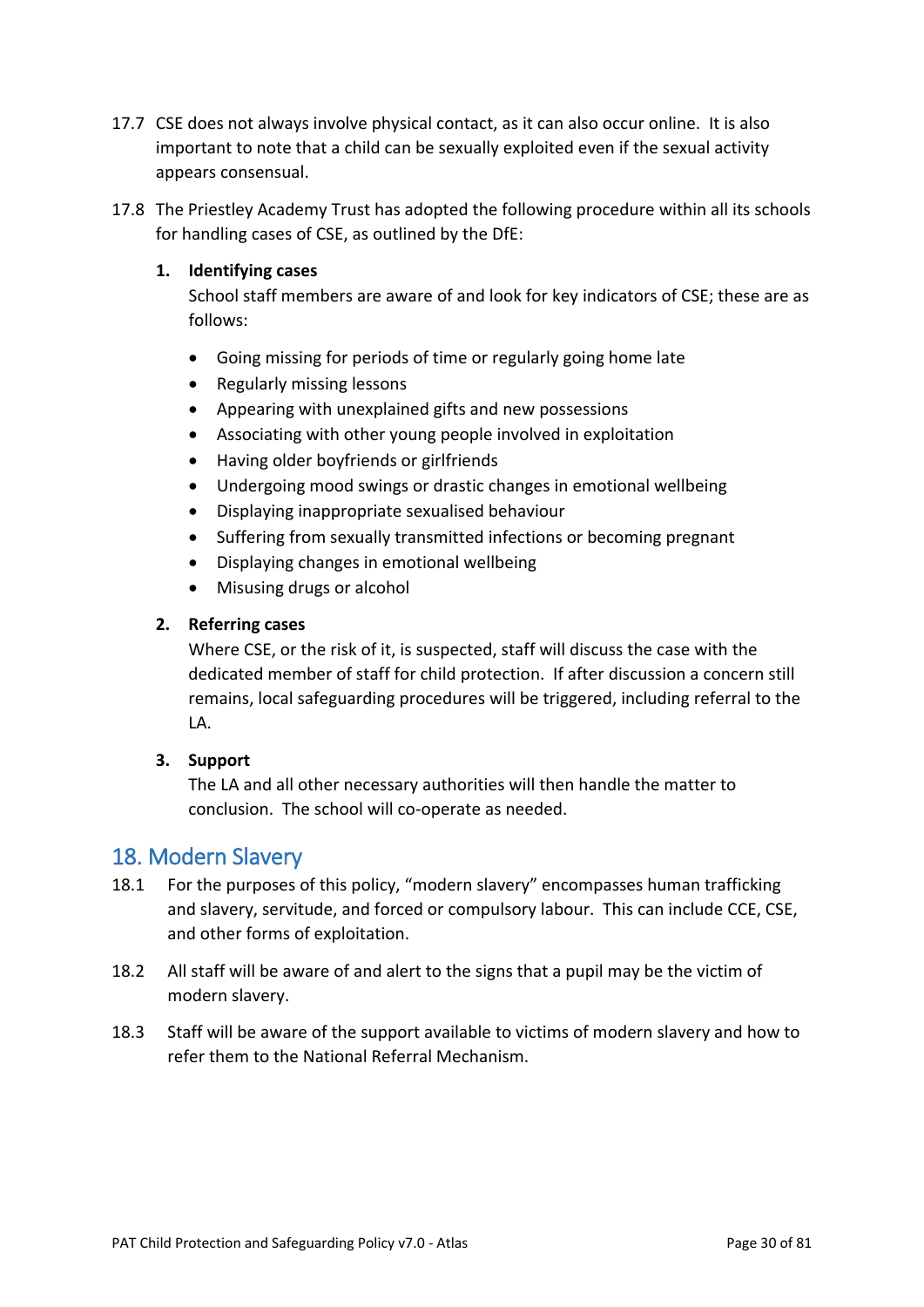# <span id="page-30-0"></span>19. So-called 'honour-based' abuse (including Female Genital Mutilation and Forced Marriage)

19.1 So-called **'honour-based'** abuse (HBA) encompasses incidents or crimes which have been committed to protect or defend the honour of the family and/or the community, including female genital mutilation (FGM), forced marriage, and practises such as breast ironing. Abuse committed in the context of preserving "honour" often involves a wider network of family or community pressure and can include multiple perpetrators. It is important to be aware of this dynamic and additional risk factors when deciding what form of safeguarding action to take. All forms of HBA are abuse (regardless of the motivation) and should be handled and escalated as such. Professionals in all agencies, and individuals and groups in relevant communities, need to be alert to the possibility of a child being at risk of HBA, or already having suffered HBA.

#### <span id="page-30-1"></span>**Actions**

19.2 If staff have a concern regarding a child that might be at risk of HBA or who has suffered from HBA, they should speak to the designated safeguarding lead (or deputy). As appropriate, they will activate local safeguarding procedures, using existing national and local protocols for multi-agency liaison with police and children's social care. Where FGM has taken place, since 31 October 2015 there has been a mandatory reporting duty placed on **teachers** that requires a different approach.

### <span id="page-30-2"></span>20. Forced marriage

- 20.1 For the purpose of this policy, a **"forced marriage"** is defined as a marriage that is entered into without the full and free consent of one or both parties, and where violence, threats or any other form of coercion is used to cause a person to enter into the marriage. Threats can be physical, emotional, or psychological. A lack of full and free consent can be where a person does not consent or where they cannot consent, e.g. due to some form of SEND. Forced marriage is classed as a crime in the UK.
- 20.2 As part of HBV, staff will be alert to the signs of forced marriage, including, but not limited to, the pupil:
	- Becoming anxious, depressed and emotionally withdrawn with low self-esteem
	- Showing signs of mental health disorders and behaviours such as self-harm or anorexia
	- Displaying a sudden decline in their educational performance, aspirations or motivation
	- Regularly being absent from school
	- Displaying a decline in punctuality
	- An obvious family history of older siblings leaving education early and marrying early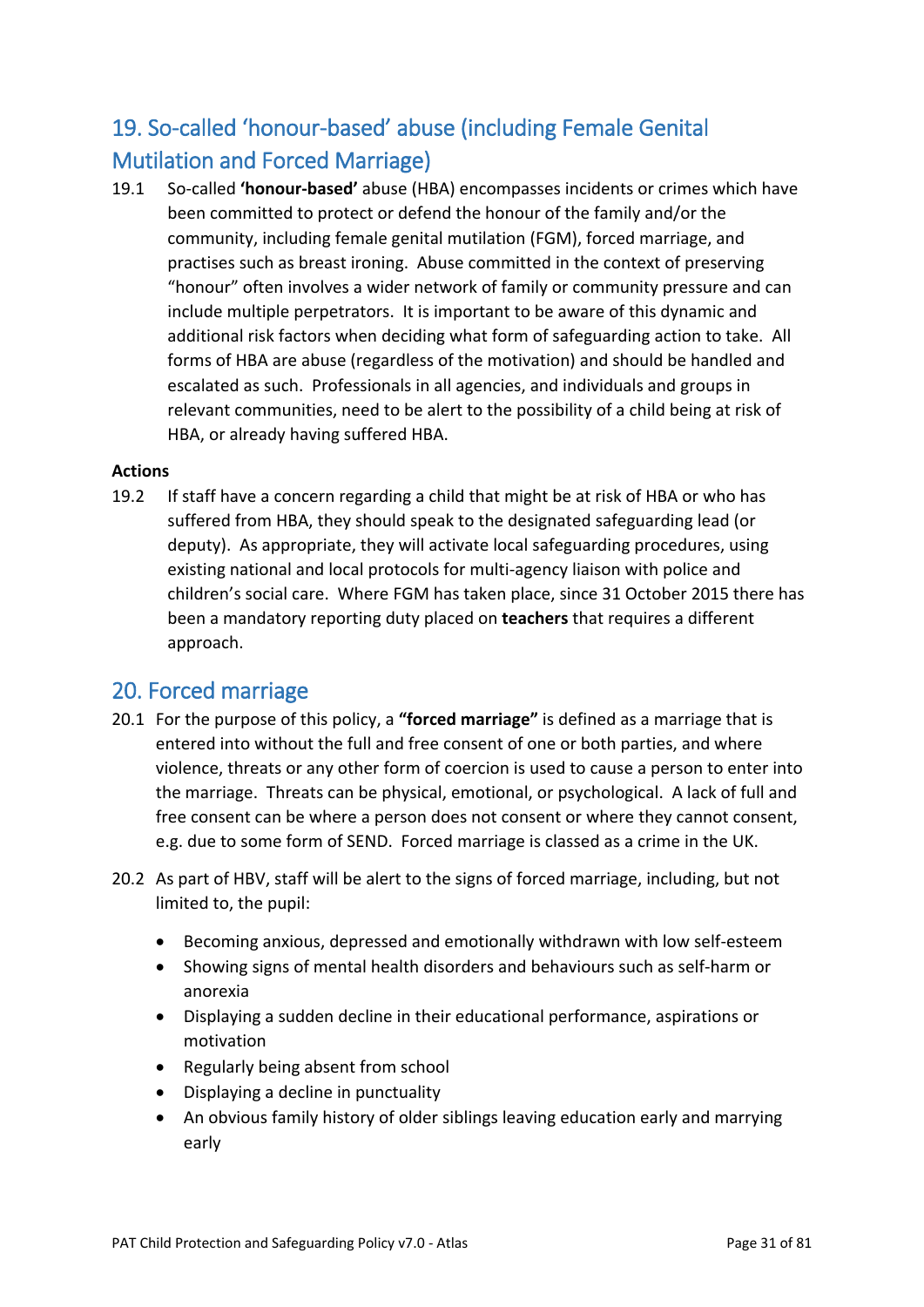20.3 If staff members have any concerns regarding a child who may have undergone, is currently undergoing, or is at risk of, forced marriage, they will speak to the DSL and local safeguarding procedures will be followed – this could include referral to CSCS, the police or the Forced Marriage Unit.

# <span id="page-31-0"></span>21. Female genital mutilation (FGM)

- 21.1 For the purpose of this policy, **"female genital mutilation"**, commonly referred to as FGM, is defined as all procedures involving the partial or total removal of the external female genitalia, or any other injury to the female genital organs.
- 21.2 FGM is considered a form of abuse in the UK and is illegal, and is a form of child abuse with long-lasting harmful consequences.

All staff will be alert to the possibility of a girl being at risk of FGM, or already having suffered FGM. If staff members are worried about someone who is at risk of FGM they are required to share this information with social care or the police, as well as the DSL. If a staff member **knows** a child has been subject to FGM they have a legal duty to contact the police. They should then inform the DSL.

- 21.3 As outlined in Section 5B of the Female Genital Mutilation Act 2003 (as inserted in section 74 of the Serious Crime Act 2015), teachers are personally and **legally required** to report to the police any discovery, whether through disclosure by the victim or visual evidence, of FGM on a girl under the age of 18. Teachers failing to report such cases will face disciplinary action.
- 21.4 Teachers will not examine pupils, and so it is rare that they will see any visual evidence, but they must personally report to the police where an act of FGM appears to have been carried out. Unless the teacher has a good reason not to, they should also consider and discuss any such case with the DSL and involve CSCS as appropriate.

NB: the above does not apply to any suspected or at risk cases, nor if the individual is over the age of 18. In such cases, local safeguarding procedures will be followed.

- 21.5 All staff will be aware that there are a range of potential indicators that a pupil may be at risk of FGM. While some individual indicators may not indicate risk, if two or more indicators are present, this could signal a risk to the pupil.
- 21.6 Victims of FGM are most likely to come from communities that are known to adopt this practice. It is important to note that the pupil may not yet be aware of the practice or that it may be conducted on them, so it is important for staff to be sensitive when broaching the subject.
- 21.7 **Indicators that may show a heightened risk of FGM include the following:**
	- The socio-economic position of the family and their level of integration into UK society
	- The pupil coming from a community known to adopt FGM
	- Any girl with a mother or sister who has been subjected to FGM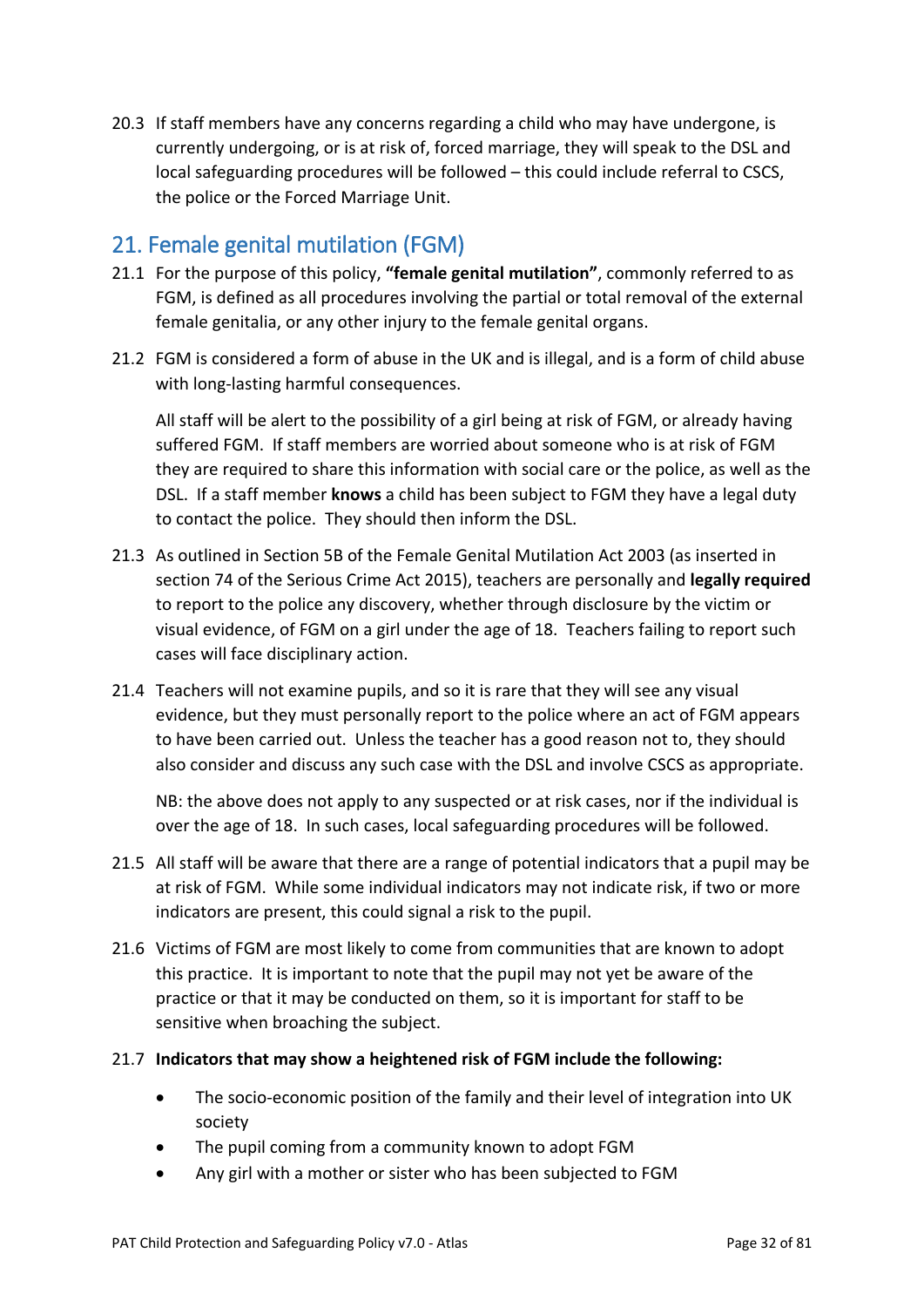• Any girl withdrawn from personal, social and health education (PSHE)

#### 21.8 **Indicators that may show FGM could take place soon:**

- The risk of FGM increases when a female family elder is visiting from a country of origin
- A girl may confide that she is to have a 'special procedure' or a ceremony to 'become a woman'
- A girl may request help from a teacher if she is aware or suspects that she is at immediate risk
- A girl, or her family member, may talk about a long holiday to her country of origin or another country where the practice is prevalent
- 21.9 It is important that staff look for signs that FGM has already taken place so that help can be offered, enquiries can be made to protect others, and criminal investigations can begin.

#### 21.10 **Indicators that FGM may have already taken place include the following:**

- Difficulty walking, sitting or standing
- Spending longer than normal in the bathroom or toilet
- Spending long periods of time away from a classroom during the day with bladder or menstrual problems
- Prolonged or repeated absences from school followed by withdrawal or depression
- Reluctance to undergo normal medical examinations
- Asking for help, but not being explicit about the problem due to embarrassment or fear
- 21.11 Teachers will not examine pupils, and so it is rare that they will see any visual evidence, but they will report to the police where an act of FGM appears to have been carried out. Unless the teacher has a good reason not to, they should also consider and discuss any such case with the DSL and involve Children's Social Care as appropriate.
- 21.12 FGM is also included in the definition of **"honour-based" violence (HBV)** or **"honourbased" abuse (HBA)**, which involves crimes that have been committed to defend the honour of the family and/or community, alongside forced marriage and breast ironing.
- 21.13 All forms of HBV are forms of abuse, and will be treated and escalated as such.
- 21.14 Staff will be alert to the signs of HBV, including concerns that a child is at risk of HBV, or has already suffered from HBV, and will activate local safeguarding procedures if concerns arise.

# <span id="page-32-0"></span>22. Pupils with family members in prison

22.1 Pupils with a family member in prison will be offered pastoral support as necessary.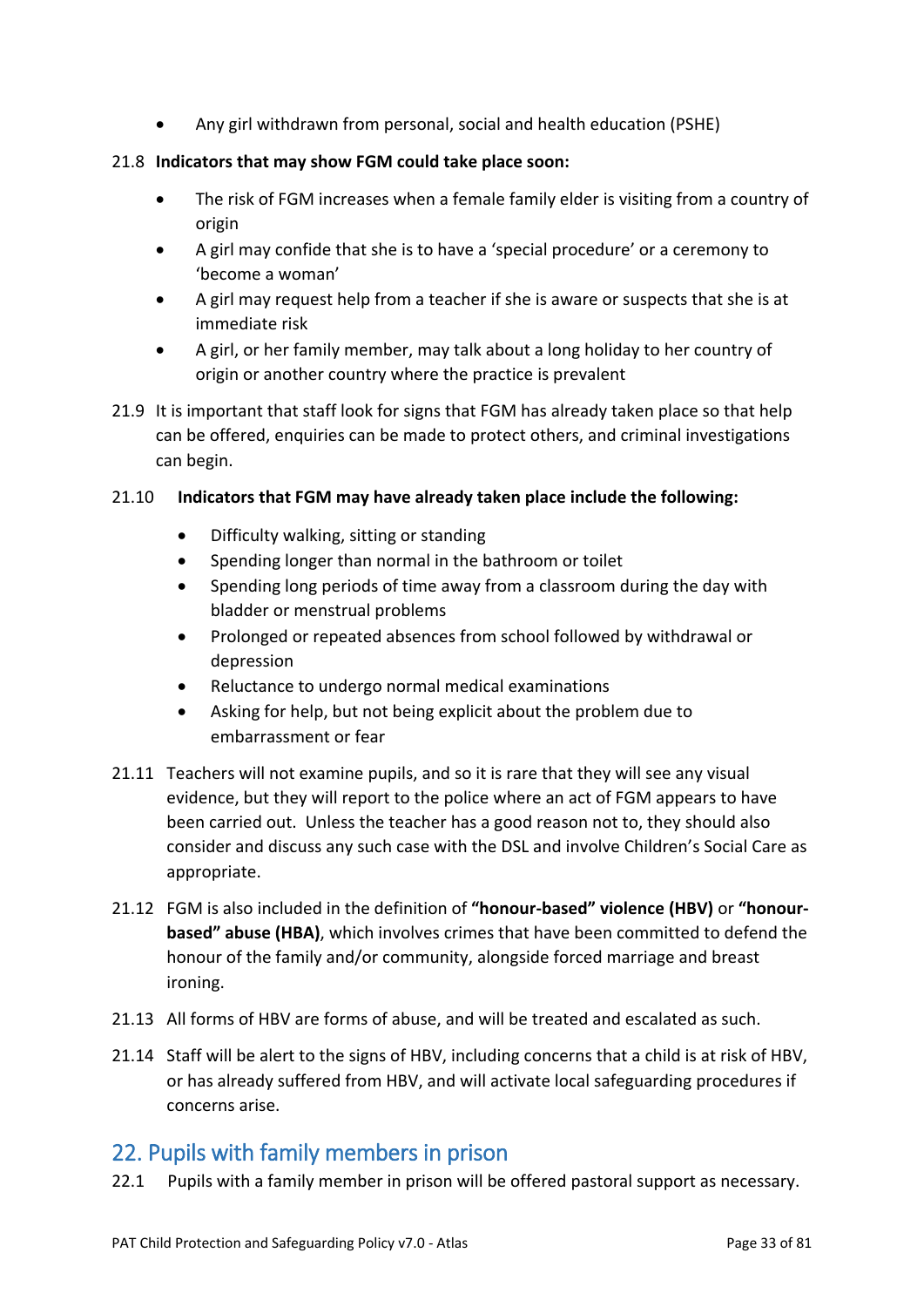22.2 They will receive a copy of '[Are you a young person with a family member in prison?](https://www.nicco.org.uk/directory-of-resources)' from Action for Prisoners' Families where appropriate and allowed the opportunity to discuss questions and concerns.

### <span id="page-33-0"></span>23. Pupils required to give evidence in court

- 23.1 Pupils required to give evidence in criminal courts, either for crimes committed against them or crimes they have witnessed, will be offered appropriate pastoral support.
- 23.2 Pupils will also be provided with the booklet '[Going to Court](https://www.gov.uk/government/publications/young-witness-booklet-for-5-to-11-year-olds)' from HM Courts and Tribunals Service (HMCTS) where appropriate and allowed the opportunity to discuss questions and concerns.

### <span id="page-33-1"></span>24. Contextual safeguarding

- 24.1 **All** staff should be aware that safeguarding incidents and/or behaviours can be associated with factors occur outside of school and/or occur between children outside of these environments. **All** staff, particularly the DSL and their deputy(s), should consider whether children are at risk of abuse or exploitation in situations outside their families. Extra-familial harms take a variety of different forms and children can be vulnerable to multiple harms including (but not limited to) sexual exploitation, criminal exploitation, and serious youth violence.
- 24.2 Assessment of pupils' behaviour will consider whether there are wider environmental factors that are a threat to their safety and/or welfare.
- 24.3 The school will provide as much contextual information as possible when making referrals to CSCS.

### <span id="page-33-2"></span>25. Mental health

- 25.1 All staff should be aware that mental health problems can, in some cases, be an indicator that a child has suffered or is at risk of suffering abuse, neglect or exploitation.
- 25.2 Staff will not attempt to make a diagnosis of mental health problems. Only appropriately trained professionals should attempt to make a diagnosis or a mental health problem. Staff however, are well placed to observe children day-to-day and identify those whose behaviour suggests that they may be experiencing a mental health problem or be at risk of developing one.
- 25.3 Where children have suffered abuse and neglect, or other potentially traumatic adverse childhood experiences, this can have a lasting impact throughout childhood, adolescence and into adulthood. It is key that staff are aware of how these children's experiences, can impact on their mental health, behaviour and education.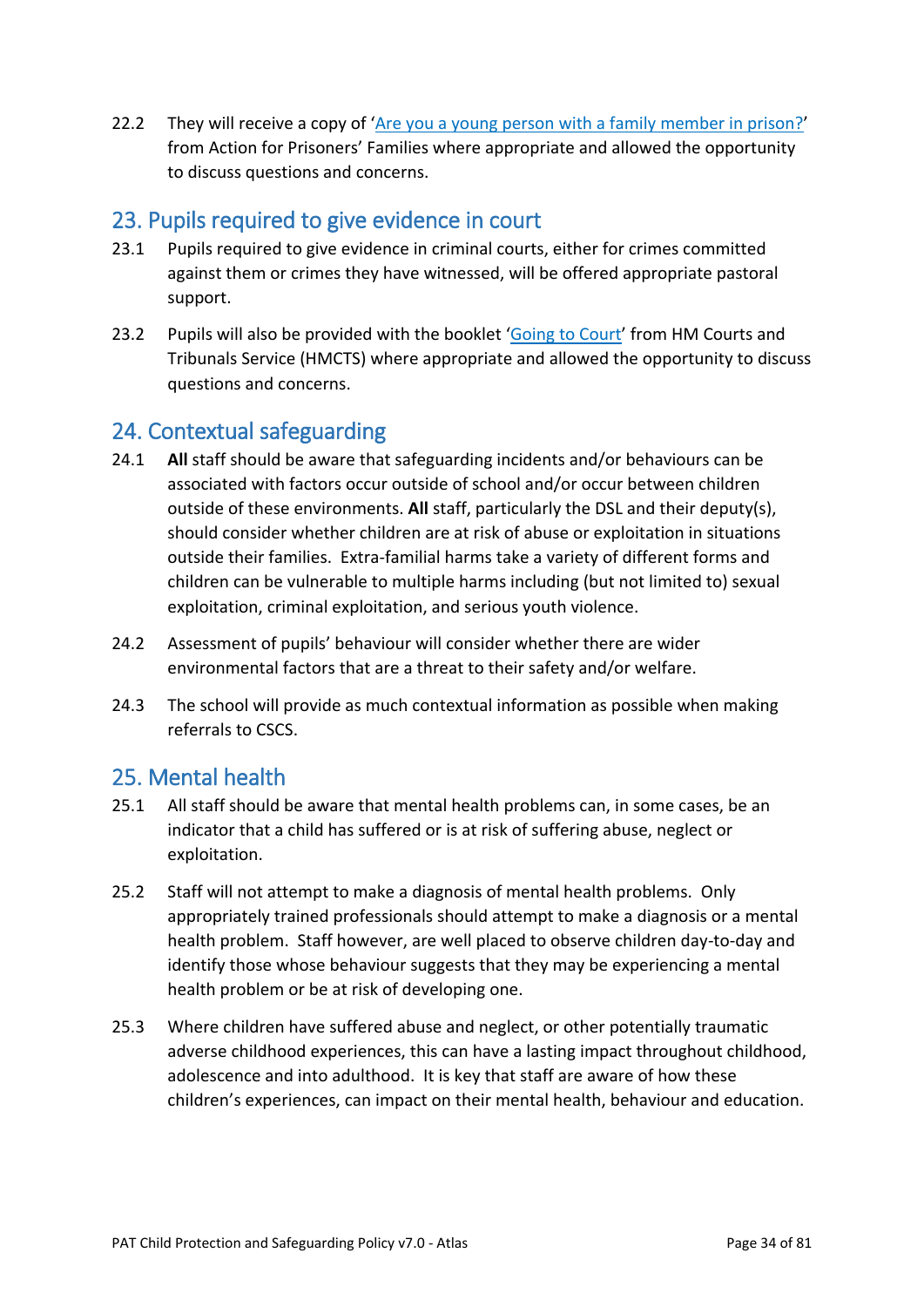- 25.4 If staff have a mental health concern about a pupil that is also a safeguarding concern, immediate action should be taken, following their child protection policy and speaking to the DSL or a deputy DSL.
- 25.5 The department has published advice and guidance on Preventing and Tackling Bullying and Mental Health and Behaviour in Schools.

### <span id="page-34-0"></span>26. Peer-on-Peer abuse

- 26.1 For the purposes of this policy, "peer-on-peer abuse" is defined as abuse between children.
- 26.2 The Trust has a zero-tolerance approach to abuse, including peer-on-peer abuse, as confirmed in the Child Protection and Safeguarding Policy's statement of intent.
- 26.3 All staff will be aware that peer-on-peer abuse can occur between pupils of any age and gender, both inside and outside of school, as well as online. All staff will be aware of the indicators of peer-on-peer abuse, how to identify it, and how to respond to the reports. All staff will also recognise that even if not cases have been reported, this is not an indicator that peer-on-peer abuse is not occurring. All staff will speak to the DSL if they have any concerns about peer-on-peer abuse.
- 26.4 All staff will understand the importance of challenging inappropriate behaviour between peers, and will not tolerate abuse as "banter" or "part of growing up".
- 26.5 Peer-on-peer abuse can be manifested in many different ways, including:
	- Bullying, including cyberbullying and prejudice-based or discriminatory bullying
	- Abuse in intimate personal relationships between peers
	- Physical abuse this may include an online element which facilitates, threatens and/or encourages physical abuse
	- Sexual violence this may include an online element which facilitates, threatens and/or encourages sexual violence
	- Sexual harassment, including online sexual harassment, which may be standalone or part of a broader pattern of abuse
	- Causing someone to engage in sexual activity without consent
	- The consensual and non-consensual sharing of nude and semi-nude images and/or videos
	- Upskirting
	- Initiation and hazing-type violence and rituals, which can include activities involving harassment, abuse or humiliation used as a way of initiating a person into a group, and may also include an online element.
- 26.6 All staff will be clear as to the school's policy and procedures regarding peer-on-peer abuse and the role they have to play in preventing it and responding where they believe a child may be at risk from it.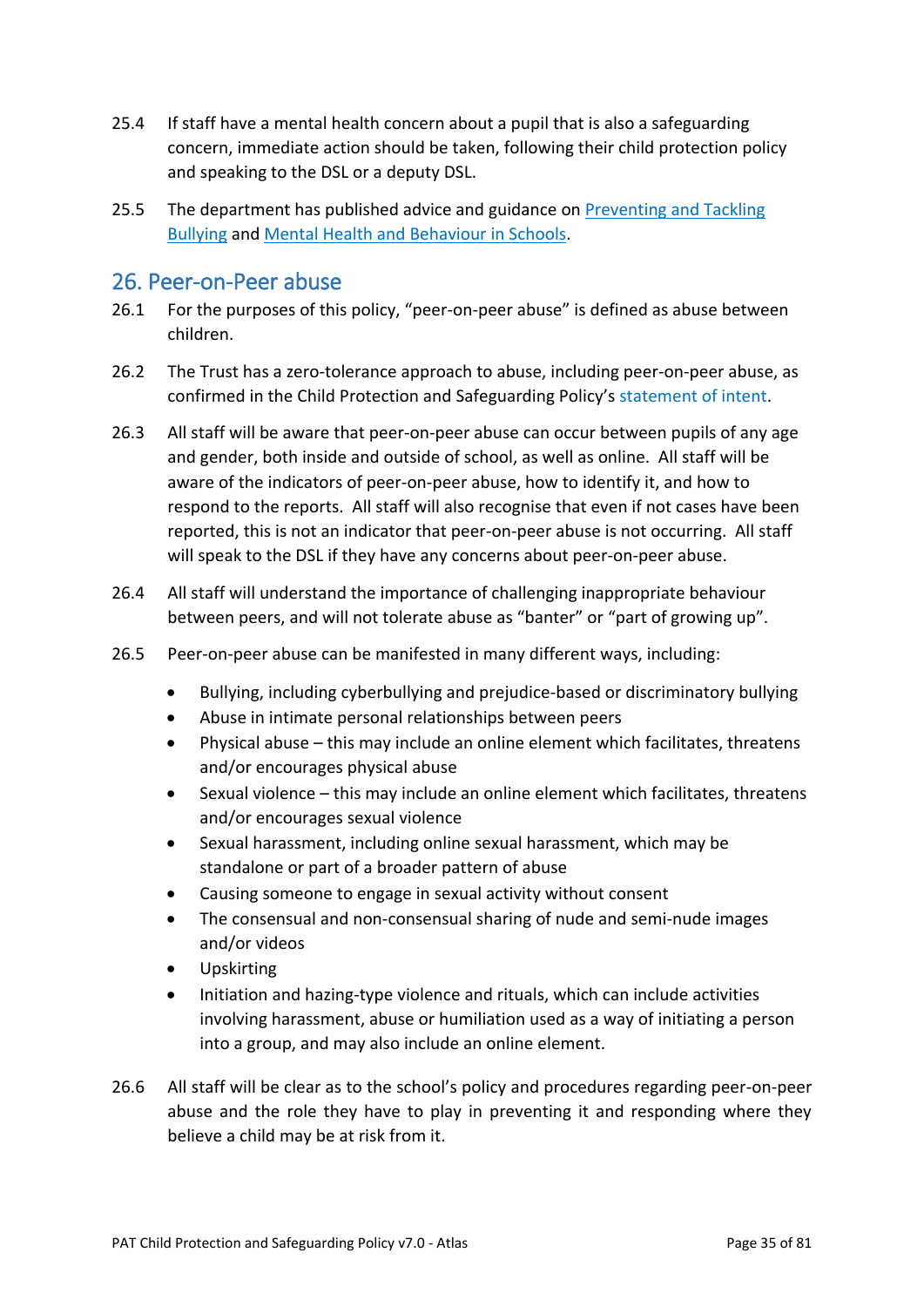- 26.7 All staff will be made aware of the heightened vulnerability of pupils with SEND, who evidence suggests are more likely to be abused than their peers. Staff will not assume that possible indicators of abuse relate to the pupil's SEND and will always explore indicators further.
- 26.8 All staff will be made aware of the heightened vulnerability of LGBTQ+ pupils, who evidence suggests are also more likely to be targeted by their peers. In some cases, pupils who are perceived to be LGBTQ+, regardless of whether they are LGBTQ+, can be just as vulnerable to abuse as LGBTQ+ pupils. The school's response to sexual violence and sexual harassment between pupils of the same sex will be equally as robust as it is for incidents between children of the opposite sex.
- 26.9 Pupils will be made aware of how to raise concerns or make a report and how any reports will be handled. This includes the process for reporting concerns about friends or peers. Pupils will also be reassured that they will be taken seriously, be supported, and kept safe.
- 26.10 The school's procedures for managing allegations of peer-on-peer abuse are outlined in the Peer-on-Peer Abuse procedure. Staff will follow these procedures, as well as the procedures outlined in the school's Anti-Bullying Policy and Exclusion Policy, where relevant.
- 26.11 The Trust recognises that if there are no reported cases of peer-on-peer abuse, such abuse may still be taking place and that it may simply not be being reported. The Trust will ensure staff continue to receive ongoing training in order to identify concerns.

### <span id="page-35-0"></span>27. Preventing radicalisation

- 27.1 Protecting children from the risk of radicalisation is part of The Priestley Academy Trust's wider safeguarding duties
	- **Extremism:** is the vocal or active opposition to our fundamental British values, including democracy, the rule of law, individual liberty and the mutual respect and tolerance of different faiths and beliefs. This also includes calling for the death of members of the armed forces.
	- **Radicalisation:** refers to the process by which a person comes to support terrorism and extremism ideologies associated with terrorist groups.
	- **Terrorism:** is an action that endangers or causes serious violence to a person/people; causes serious damage to property; or seriously interferes or disrupts an electronic system. The use or threat **must** be designed to influence the government or to intimidate the public and is made for the purpose of advancing a political, religious or ideological cause.
- 27.2 The Priestley Academy Trust will actively assess the risk of pupils being drawn into extremism and/or terrorism.
- 27.3 Staff will be alert to changes in pupils' behaviour which could indicate that they may be in need of help or protection.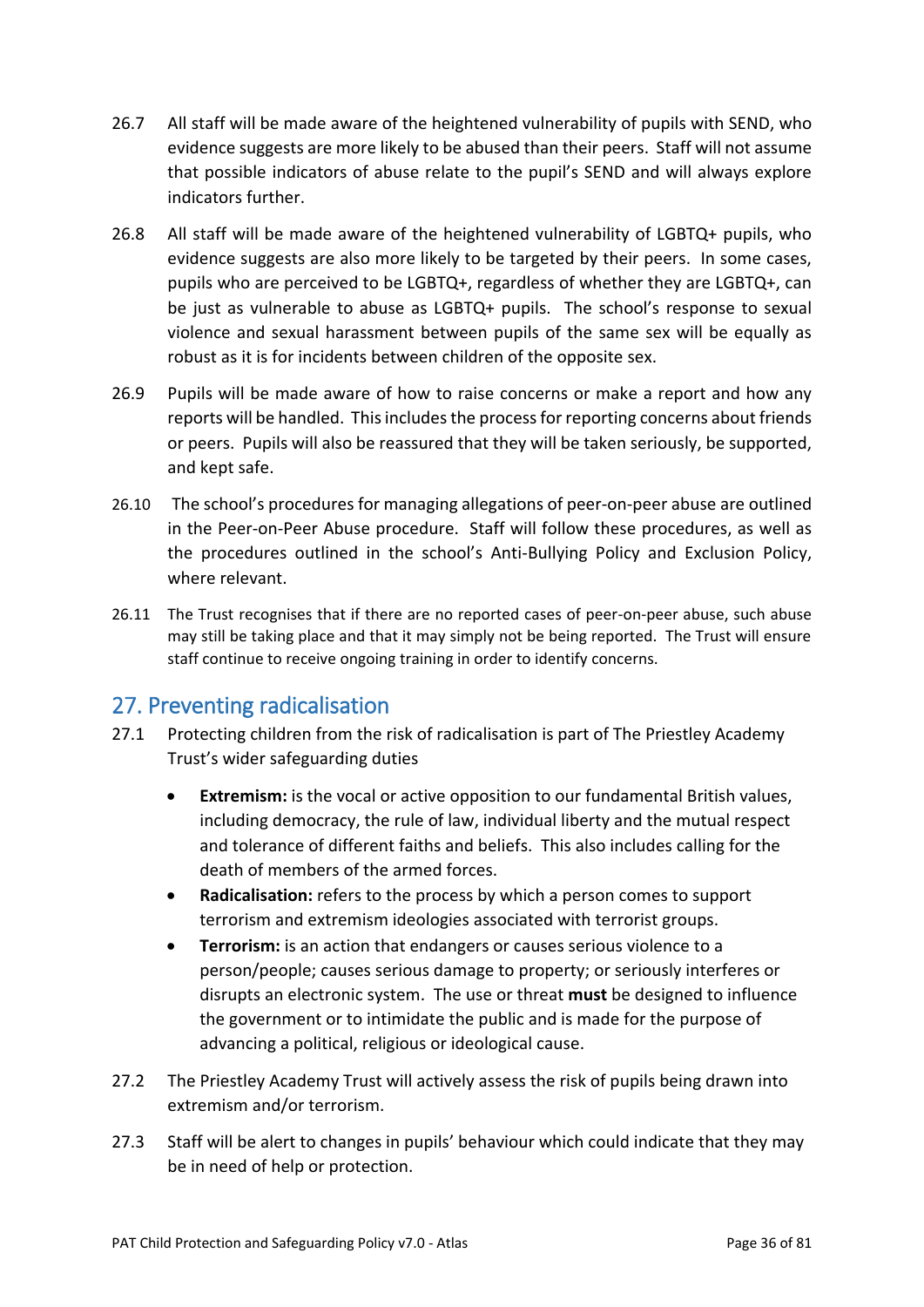- 27.4 Staff will use their professional judgement to identify pupils who may be at risk or radicalisation and act appropriately, which may include making a referral to the Channel programme. The school will work with the Safeguarding Partnerships as appropriate.
- 27.5 The school will ensure that it engages with parents/carers and families, as they are in a key position to spot signs of radicalisation. In doing so, the school will assist and advise the family members who raise concerns, and provide information for support mechanisms.
- 27.6 Any concerns over radicalisation will be discussed with a child's parents/carers, unless the school has reason to believe that the child would be placed at risk as a result.

#### **Training**

27.7 The DSL will undertake Prevent awareness training to be able to provide advice and support to other staff on how to protect children against the risk of radicalisation. The DSL will hold formal training sessions with all members to ensure they are aware of the risk indicators and their duties preventing radicalisation.

#### **Risk indicators**

#### 27.8 **Indicators of an identity crisis:**

- Distancing themselves from their cultural/religious heritage
- Uncomfortable with their place in society

#### 27.9 **Indicators of a personal crisis:**

- Family tensions
- A sense of isolation
- Low self-esteem
- Disassociation from existing friendship groups
- Searching for answers to questions about identity, faith and belonging

#### 27.10 **Indicators of vulnerability through personal circumstances:**

- Migration
- Local community tensions
- Events affecting their country or region of origin
- Alienation from UK values
- A sense of grievance triggered by personal experience of racism or discrimination

#### 27.11 **Indicators of vulnerability through unmet aspirations:**

- Perceptions of injustice
- Feelings of failure
- Rejection of civic life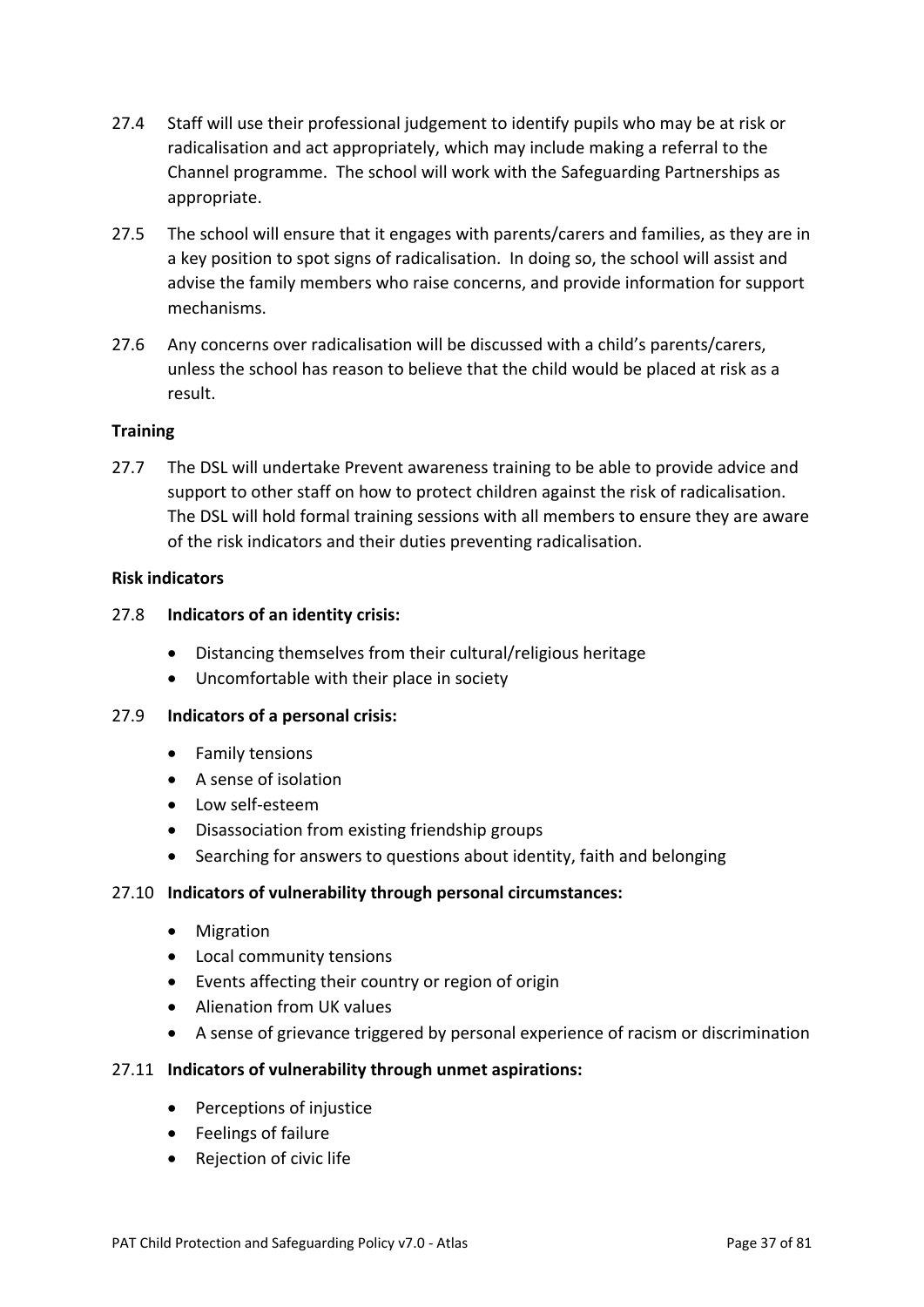### 27.12 **Indicators of vulnerability through criminality:**

- Experiences of dealing with the police
- Involvement with criminal groups

### **Making a judgement**

27.13 When making a judgement, staff will ask themselves the following questions:

- Does the pupil have access to extremist influences?
- Does the pupil access the internet for the purposes of extremist activities (e.g. using closed network groups, accessing or distributing extremist material, contacting covertly using Skype)?
- Is there a reason to believe that the pupil has been, or is likely to be, involved with extremist organisations?
- Is the pupil known to have possessed, or be actively seeking, extremist literature/other media likely to incite racial or religious hatred?
- Does the pupil sympathise with or support illegal/illicit groups?
- Does the pupil support groups with links to extremist activity?
- Has the pupil encountered peer, social, family or faith group rejection?
- Is there evidence of extremist ideological, political or religious influence on the pupil?
- Have international events in areas of conflict and civil unrest had a noticeable impact on the pupil?
- Has there been a significant shift in the pupil's outward appearance that suggests a new social, political or religious influence?
- Has the pupil come into conflict with family over religious beliefs, lifestyle or dress choices?
- Does the pupil vocally support terrorist attacks; either verbally or in their written work?
- Has the pupil witnessed or been the victim of racial or religious hate crime?
- Is there a pattern of regular or extended travel within the UK?
- Has the pupil travelled for extended periods of time to international locations?
- Has the pupil employed any methods to disguise their identity?
- Does the pupil have experience of poverty, disadvantage, discrimination or social exclusion?
- Does the pupil display a lack of affinity or understanding for others?
- Is the pupil the victim of social isolation?
- Does the pupil demonstrate a simplistic or flawed understanding of religion or politics?
- Is the pupil a foreign national or refugee, or awaiting a decision on their/their family's immigration status?
- Does the pupil have insecure, conflicted or absent family relationships?
- Has the pupil experienced any trauma in their lives, particularly trauma associated with war or sectarian conflict?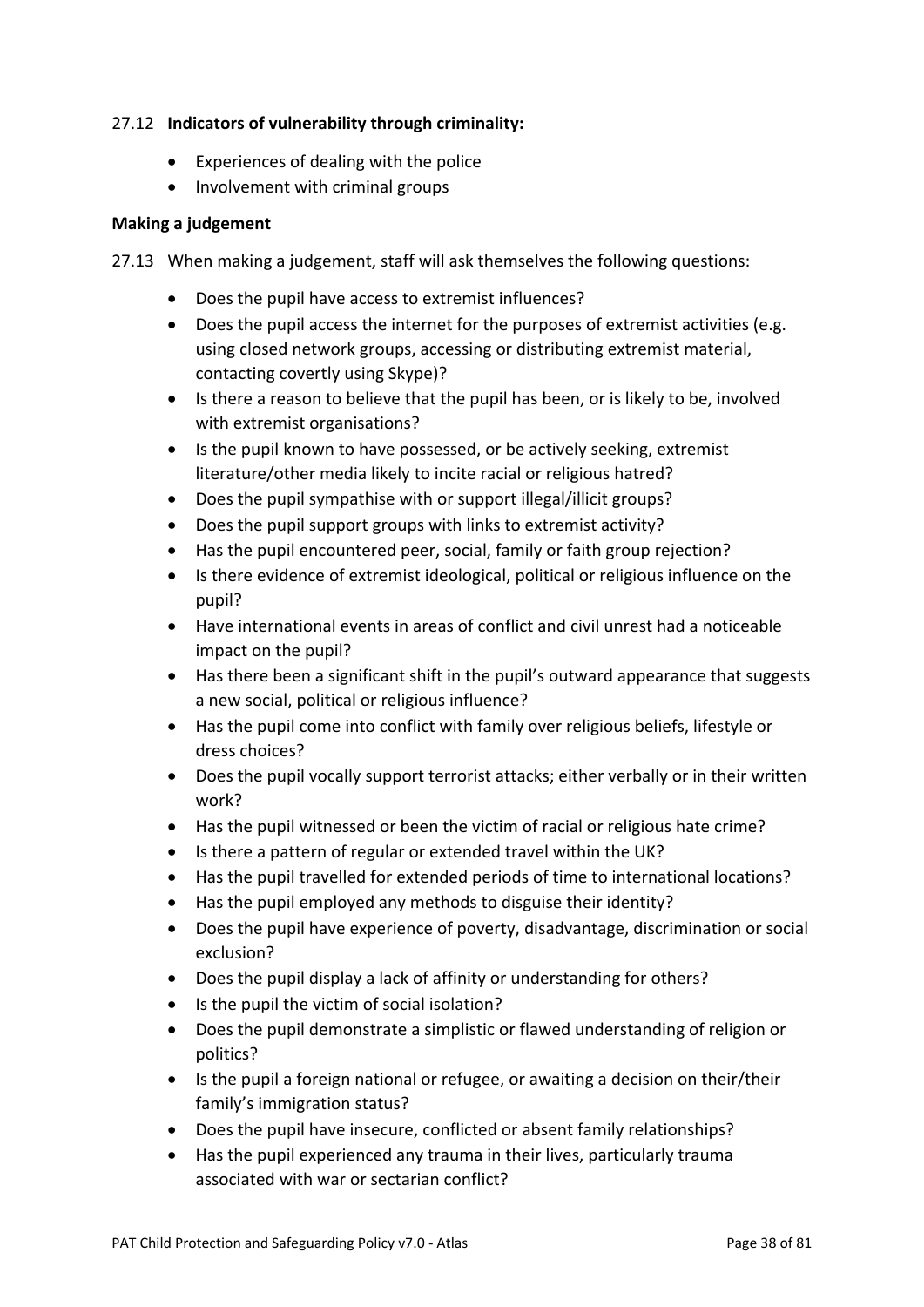• Is there evidence that a significant adult or other person in the pupil's life has extremist views or sympathies?

### 27.14 **Critical indicators include where the pupil is:**

- In contact with extremist recruiters
- Articulating support for extremist causes or leaders
- Accessing extremist websites
- Possessing extremist literature
- Using extremist narratives and a global ideology to explain personal disadvantage
- Justifying the use of violence to solve social issues
- Joining extremist organisations
- Making significant changes to their appearance and/or behaviour
- 27.15 Any member of staff who identifies such concerns, as a result of observed behaviour or reports of conversations, will report these to the DSL.
- 27.16 The DSL will consider whether a situation may be so serious that an emergency response is required. In this situation, a 999 call will be made; however, concerns are most likely to require a police investigation as part of the Channel programme, in the first instance.

#### **Channel Programme**

- 27.17 Safeguarding children is a key role for both the school and the LA, which is implemented through the use of the Channel programme. This service shall be used where a vulnerable pupil is at risk of being involved in terrorist activities.
- 27.18 In cases where the school believes a pupil is potentially at serious risk of being radicalised, the headteacher or DSL will contact the Channel programme.
- 27.19 The DSL will also support any staff making referrals to the Channel programme.
- 27.20 The Channel programme ensures that vulnerable children and adults of any faith, ethnicity or background, receive support before their vulnerabilities are exploited by those that would want them to embrace terrorism, and before they become involved in criminal terrorist-related activity.
- 27.21 The programme identifies individuals at risk, assesses the extent of that risk, and develops the most appropriate support plan for the individuals concerned, with multi-agency co-operation and support from the school and The Priestley Academy Trust.
- 27.22 The delivery of the Channel programme may often overlap with the implementation of the LA's or school's wider safeguarding duty, especially where vulnerabilities have been identified that require intervention from social services, or where the individual is already known to social services. Guidance on Channel is available at: Channel guidance.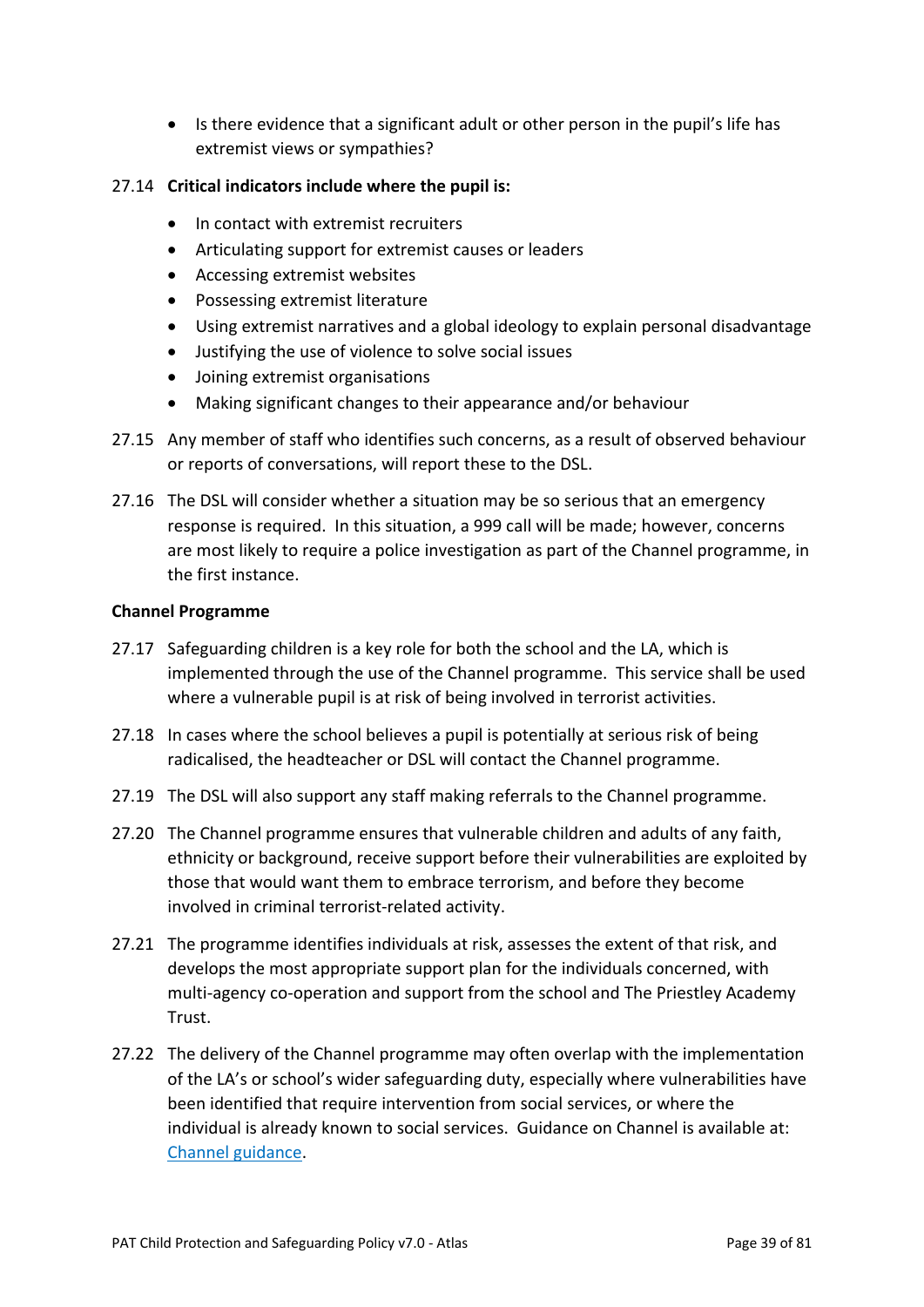#### **Extremist speakers**

27.23 The Priestley Academy Trust prevents speakers who may promote extremist views from using the school premises.

#### **Building children's resilience**

27.24 The Priestley Academy Trust and the member schools will:

- Provide a safe environment for debating controversial issues.
- Promote fundamental British Values, alongside pupils' spiritual, moral, social and cultural development.
- Allow pupils to explore sensitive and controversial issues.
- Provide pupils with the knowledge and skills to understand and manage potentially difficult situations, recognise risk, make safe choices and recognise where pressure from others threatens their personal safety and wellbeing.
- Equip pupils to explore political and social issues critically, weigh evidence, debate, and make reasoned arguments.
- Teach pupils about how democracy, government and law making/enforcement occurs.
- Teach pupils about mutual respect and understanding for the diverse national, regional, religious and ethnic identities of the UK.

#### **Resources**

27.25 The school will utilise the following resources:

- The Safeguarding Partnerships
- Local police (contacted via 101 for non-emergencies)
- The DfE's dedicated helpline (020 7340 7264)
- The Channel awareness programme
- The Educate Against Hate website

#### **The Prevent duty**

- 27.26 Under section 26 of the Counter-Terrorism and Security Act 2015, all schools are subject to duty to have "due regard to the need to prevent people from being drawn into terrorism", known as **"the Prevent duty"**. The Prevent duty will form part of the Trust's wider safeguarding obligations.
- 27.27 The Trust's procedures for carrying out the Prevent duty, including how it will engage and implement the Channel programme, are outlined in the Prevent Duty procedures.

### 28. Serious violence

28.1 Through training, all staff will be made aware of the indicators which may signal a pupil is at risk from, or is involved with, serious violent crime. These indicators include, but are not limited to: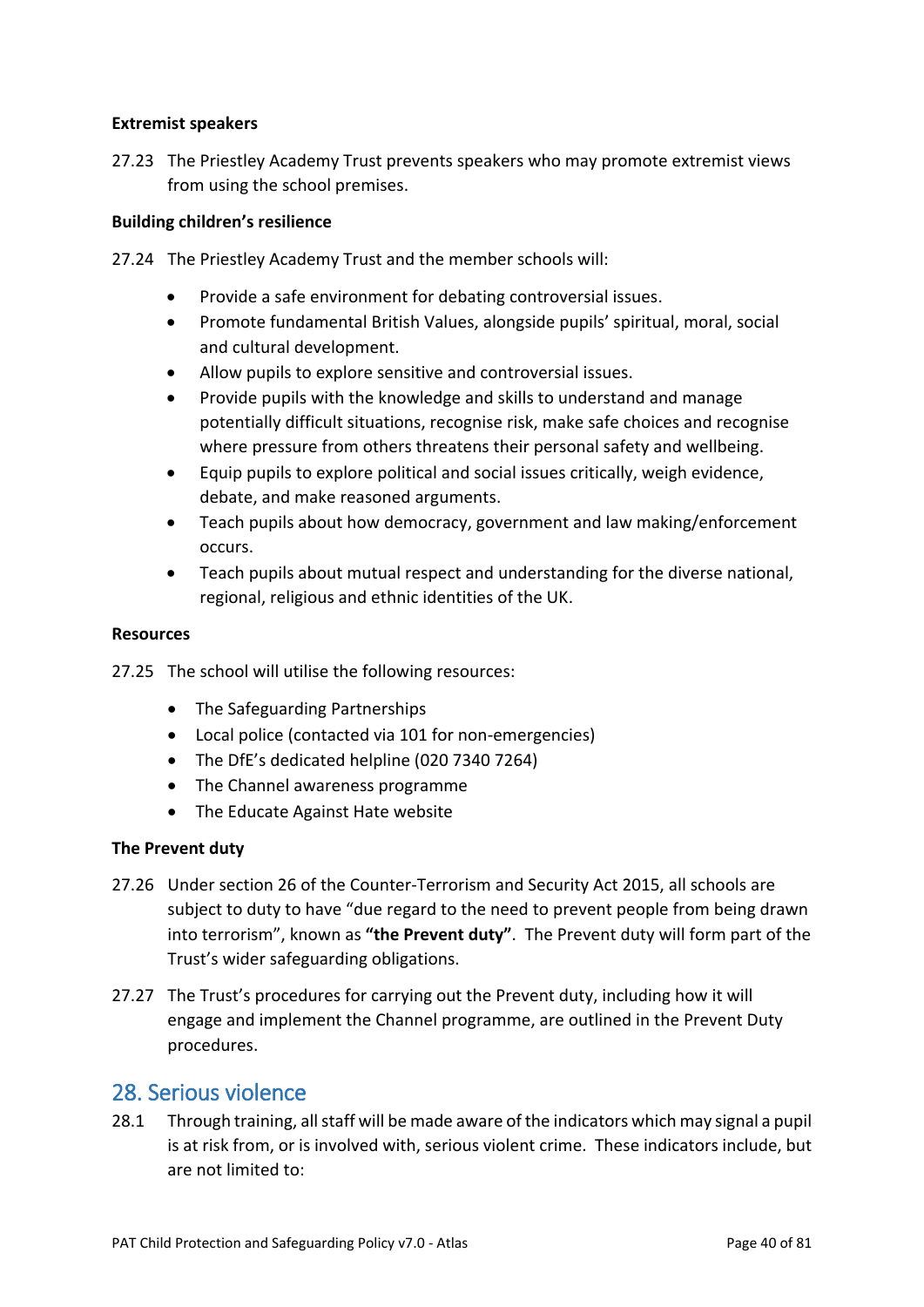- Increased absence from school.
- A change in friendships.
- Relationships with older individuals or groups.
- A significant decline in academic performance.
- Signs of self-harm.
- A significant change in wellbeing.
- Signs of assault.
- Unexplained injuries.
- Unexplained gifts or new possessions.
- 28.2 Staff will be made aware of some of the most significant risk factors that could increase a pupil's vulnerability to becoming involved in serious violence. These risk factors include, but are not limited to:
	- Being male
	- Having been frequently absent from school
	- Having been permanently excluded from school
	- Having experienced child maltreatment
	- Having been involved in offending, such as theft or robbery
- 28.3 Staff members who suspect a pupil may be vulnerable to, or involved in, serious violent crime will immediately report their concerns to the DSL.

## 29. The Safeguarding Opportunities to teach safeguarding

- 29.1 The Governing board should ensure children are taught about safeguarding, including online safety. Schools should consider this as part of providing a broad and balanced curriculum.
- 29.2 This may include covering relevant issues through Relationships Education. The statutory guidance can be found here: Statutory guidance: relationships education relationships and sex education (RSE) and health education. The following resources may also help:
	- DfE advice for schools: teaching online safety in schools
	- UK Council for Internet Safety (UKCIS) guidance: Education for a connected-world
	- National Crime Agency's CEOP education programme: Thinkuknow
	- Public Health England: Rise Above

## 30. Pupils potentially at greater risk of harm

30.1 The Trust recognises that some groups of pupils can face additional safeguarding challenges, and understands that further barriers may exist when determining abuse and neglect in these groups of pupils. Additional considerations for managing safeguarding concerns and incidents amongst these groups are outline below.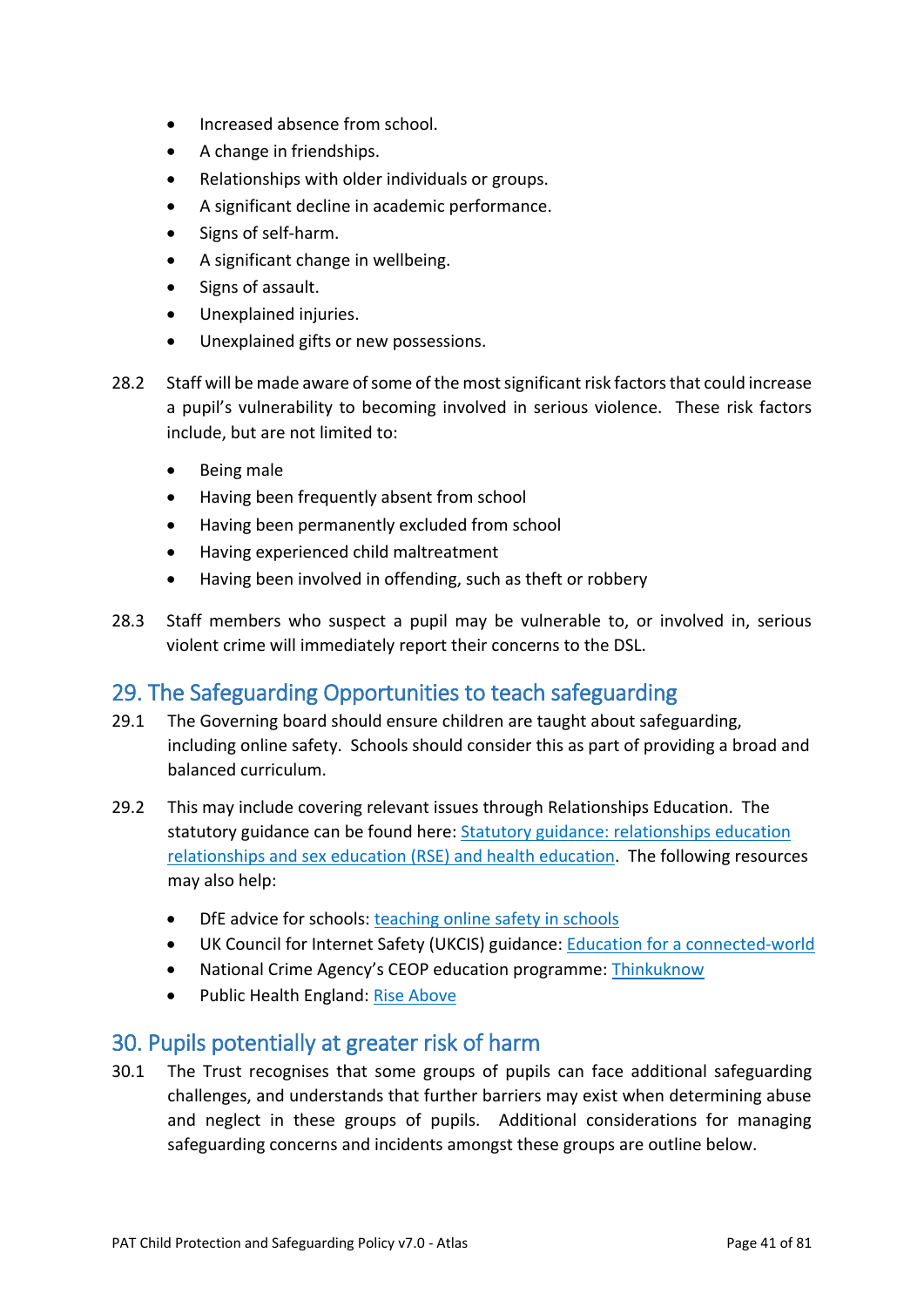#### **Pupils who need social workers**

- 30.2 Pupils may need social workers due to safeguarding or welfare needs. These needs can leave pupils vulnerable to further harm or educational disadvantage.
- 30.3 As a matter of routine, the DSL will hold and use information from the LA about whether a pupil has a social worker in order to make decisions in the best interests of the pupil's safety, welfare, and educational outcomes.
- 30.4 Where a pupil needs a social worker, this will inform decisions about safeguarding, e.g. responding to unauthorised absence, and promoting welfare, e.g. considering the provision, pastoral or academic support.

#### **Home-educated children**

- 30.5 Parents may choose elective home education (EHE) for their children. In some cases, EHE can mean that children are less visible to the services needed to safeguard and support them.
- 30.6 In line with the Education (Pupil Registration) (England) Regulations 2006, the school will inform the LA of all deletions from the admissions register when a pupil is taken of roll.
- 30.7 Where a parent has expressed their intention to remove a pupil from school for EHE, the school, in collaboration with the LA and other key professionals, will coordinate a meeting with the parent, where possible, before the final decision has been made, particularly if the pupil has SEND, is vulnerable, and/or has a social worker.

#### **LAC and PLAC**

- 30.8 Children most commonly become looked after because of abuse and/or neglect. Because of this, they can be potentially at greater risk in relation to safeguarding. PLAC, also know as care leavers, can also remain vulnerable after leaving care.
- 30.9 The Local Governing Board will ensure that staff have the skills, knowledge and understanding to keep LAC and PLAC safe. This includes ensuring the appropriate staff have the information they need, such as:
	- Looked after legal status, i.e. whether they are looked after under voluntary arrangements with consent of parents, or on an interim or full care order
	- Contact arrangements with parents or those with parental responsibility
	- Care arrangements and the level of authority delegated to the carer by the authority looking after the pupil
- 30.10 The DSL will be provided with the necessary details of pupils' social workers and the VSH, and for PLAC, personal advisers.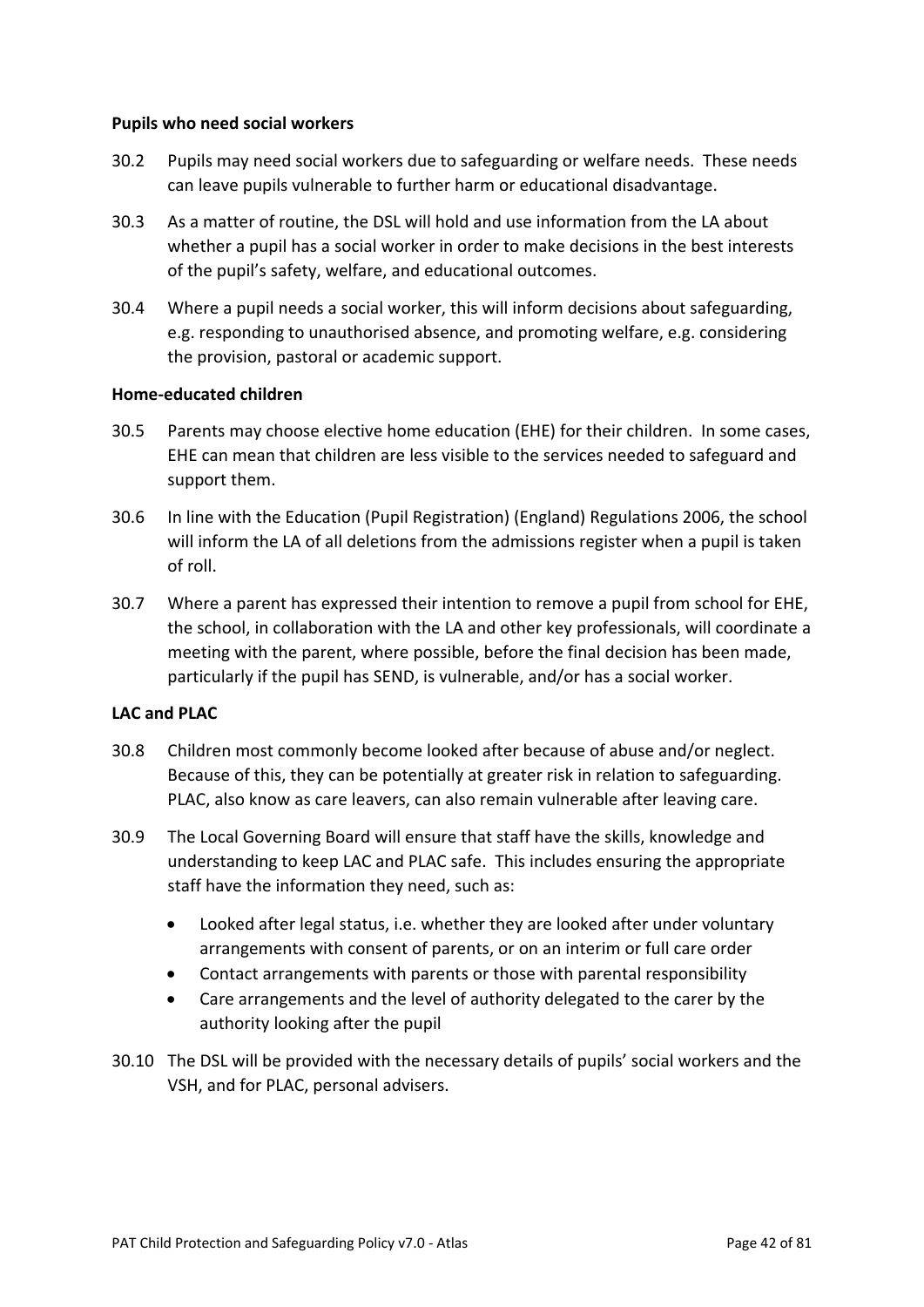# 31. Pupils with special educational needs and disabilities (SEND)

- 31.1 The school recognises that pupils with SEND or those with certain health conditions can face additional safeguarding challenges, and understands that further barriers may exist when determining abuse and neglect in this group of pupils.
- 31.2 Staff will be aware of the following:
	- Certain indicators of abuse such as behaviour, mood and injury may relate to the pupil's disability without further explanation
	- Pupils with SEND can be disproportionally impacted by things like bullying, without outwardly showing any signs
	- Communication barriers may exist, as well as difficulties in overcoming these barriers
- 31.3 When reporting concerns or making referrals for pupils with SEND, the above factors will always be taken into consideration.
- 31.4 When managing a safeguarding issue relating to a pupil with SEND, the **DSL** will liaise with the school's **SENDCo**, as well as the pupil's family where appropriate, to ensure that the pupil's needs are effectively met.

## 32. Alternative provision

- 32.1 The school will remain responsible for a pupil's welfare during their time at an alternative provider.
- 32.2 When placing a pupil with an alternative provider, the school will obtain written confirmation that the provider has conducted all relevant safeguarding checks on staff.

### 33. Work experience

- 33.1 When a pupil is sent on work experience, the school will ensure that the provider has appropriate safeguarding policies and procedures in place.
- 33.2 Where the school has pupils conduct work experience at the school, an enhanced DBS check will be obtained if the pupil is over the age of 16.

## 34. Homestay exchange visits

### **School-arranged homestays in UK**

34.1 When the school is arranging for a visiting child to be provided with care and accommodation in the UK in the home of a family to which the child is not related, the responsible adults are considered to be in regulated activity for the period of the stay. In such cases, the school is the regulated activity provider; therefore, the school will obtain all the necessary information required, including a DBS enhanced certificate with barred list information, to inform its assessment of the suitability of the responsible adults.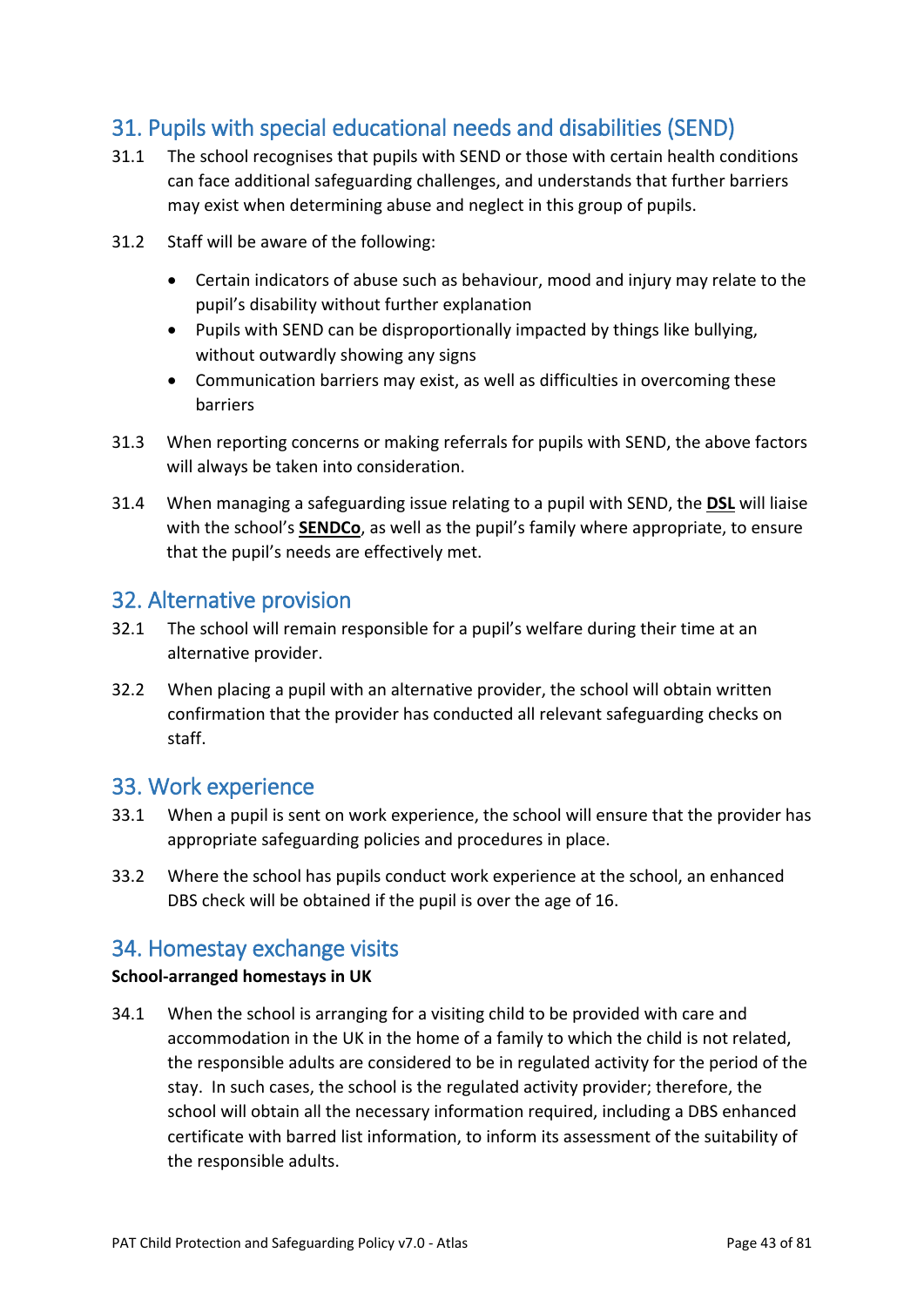34.2 Where criminal record information is disclosed, the school will consider, alongside other information, whether the adult is a suitable host. In addition to the responsible adults, the school will consider whether a DBS enhanced certificate should be obtained for anyone else aged over 16 in the household.

#### **School-arranged homestays abroad**

- 34.3 The school will liaise with partner schools to discuss and agree the arrangements in place for the visit. The school will consider, on a case-by-case basis, whether to contact the relevant foreign embassy or High Commission of the country in question to ascertain what checks may be possible in respect of those providing homestay outside of the UK.
- 34.4 The school will use its professional judgement to assess whether the arrangements are appropriate and sufficient to safeguard every child involved in the exchange.
- 34.5 Pupils will be provided with emergency contact details to use where an emergency occurs or a situation arises that makes them feel uncomfortable.

### **Privately arranged homestays**

34.6 Where a parent or pupil arranges their own homestay, this is a private arrangement and the school is not the regulated activity provider.

## 35. Private fostering

- 35.1 Where the period of UK homestay lasts 28 days or more for a child aged under 16, or under 18 for a child with SEND, this may amount to private fostering under the Children Act 1989.
- 35.2 Where the school becomes aware of a pupil being privately fostered, they will notify the LA as soon as possible to allow the LA to conduct any necessary checks.

## 36. Concerns about a pupil

- 36.1 Concerns about a pupil do not include those in immediate danger and so must be handled differently.
- 36.2 If a staff member has any concerns about a pupil's welfare, they will act on them immediately by speaking with the DSL, deputy DSL or, if necessary, refer the case to specialist or early help services.
- 36.3 If a referral is made about a child by anyone other than the DSL, the DSL will be informed as soon as possible.
- 36.4 The LA will make a decision regarding what action is required within one working day of the referral being made, and will notify the referrer.
- 36.5 Staff are required to monitor a referral if they do not receive information from the LA regarding what action is necessary for the pupil.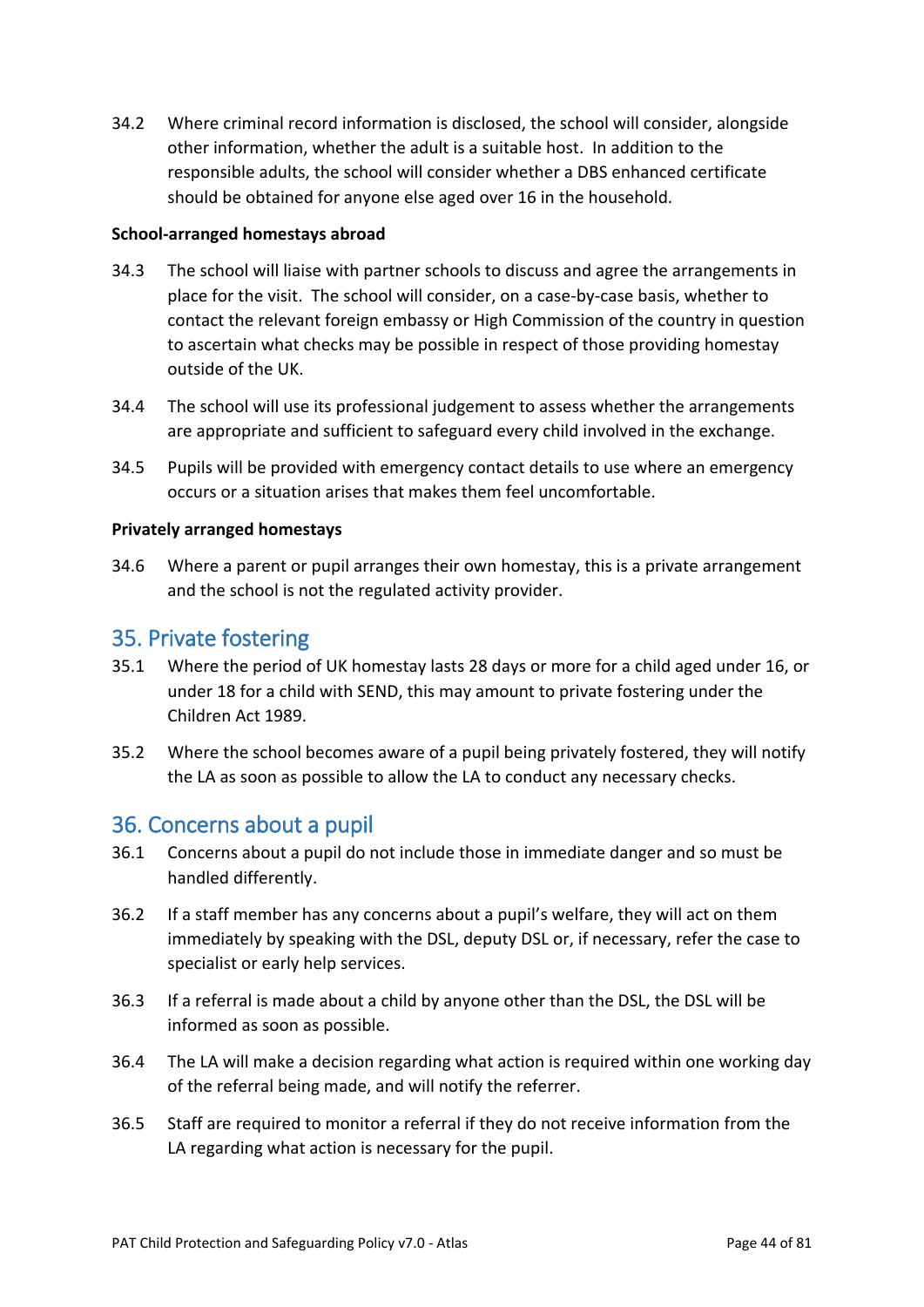- 36.6 If the situation does not improve after a referral, the DSL will ask for reconsideration to ensure that their concerns have been addressed and that the situation improves for the pupil.
- 36.7 If early help is appropriate, the case will be kept under constant review. If the pupil's situation does not improve, a referral will be considered.
- 36.8 All concerns, discussions and decisions made, as well as the reasons for those decisions, will be recorded in writing by the DSL and kept securely in a locked cabinet in the school office/the headteacher's office/the DSL's office.
- 36.9 If a pupil is in immediate danger, a referral will be made to Children's Social Care (CSCS) and/or the police immediately. If a pupil has committed a crime, such as sexual violence, the police will be notified without delay.
- 36.10 Where there are safeguarding concerns, the school will ensure that the pupil's wishes are always taken into account, and that there are systems available for pupils to provide feedback and express their views. When responding to safeguarding concerns, staff members will act calmly and supportively, ensuring that the pupil feels like they are being listened to and believed.
- 36.11 An inter-agency assessment will be undertaken where a child and their family could benefit from co-ordinated support from more than one agency. These assessments will identify what help the child and family require in preventing needs escalating to a point where intervention would be needed.

# 37. Children who need a social worker (Child in Need and Child Protection Plans)

- 37.1 Children may need a social worker due to safeguarding or welfare needs. Children may need this help due to abuse, neglect and complex family circumstances. A child's experiences of adversity and trauma can leave them vulnerable to further harm, as well as educationally disadvantaged in facing barriers to attendance, learning, behaviour and mental health.
- 37.2 Local authorities should share the fact a child has a social worker, and the designated safeguarding lead should hold and use this information so that decisions can be made in the nest interests of the child's safety, welfare and educational outcomes. This should be considered as a matter of routine. There are clear powers to share this information under existing duties on both local authorities and schools to safeguard and promote the welfare of children.
- 37.3 Where children need a social worker, this should inform decisions about safeguarding (for example, responding to unauthorised absence or missing education where there are known safeguarding risks) and about promoting welfare (for example, considering the provision of pastoral and/or academic support, alongside action by statutory services).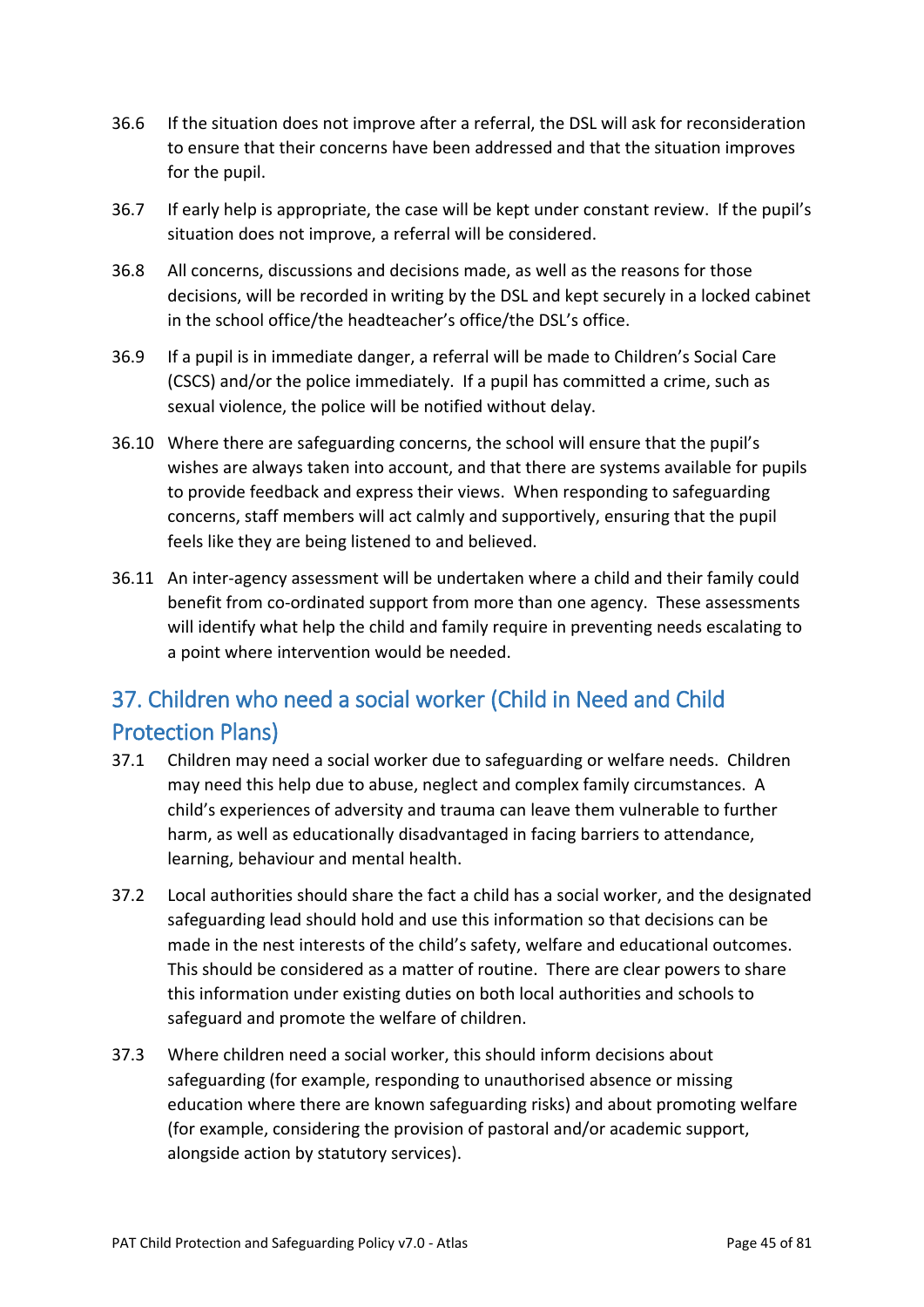37.4 Finding from the Children in Needs review, 'Improving the educational outcomes of Children in Need of help and protection' contains further information; the conclusion of the review, 'Help, protection, education' sets out action Government is taking to support this.

## 38. Children requiring mental health support

- 38.1 Schools have an important role to play in supporting the mental health and wellbeing of their pupils.
- 38.2 Mental health problems can, in some cases, be an indicator that a child has suffered or is at risk of suffering abuse, neglect or exploitation. Governing boards and The Trust should ensure they have clear systems and processes in place for identifying possible mental health problems, including routes to escalate and clear referral and accountability systems.
- 38.3 Schools can access a range of advice to help them identify children in need of extra mental health support, this includes working with external agencies. More information can be found in the mental health and behaviour in schools guidance.

## 39. Managing referrals

- 39.1 The reporting and referral process outlined in Appendix B will be followed accordingly.
- 39.2 All staff members, in particular the DSL, will be aware of the LA's arrangements in place for managing referrals. The DSL will provide staff members with clarity and support where needed.
- 39.3 When making a referral to CSCS or other external agencies, information will be shared in line with confidentiality requirements and will only be shared where necessary to do so.
- 39.4 The DSL will work alongside external agencies, maintaining continuous liaison, including multi-agency liaison where appropriate, in order to ensure the wellbeing of the pupils involved.
- 39.5 The DSL will work closely with the police to ensure the school does not jeopardise any criminal proceedings, and to obtain help and support as necessary.
- 39.6 Where a pupil has been harmed or is in immediate danger or at risk of harm, the referrer will be notified of the action that will be taken within one working day of a referral being made. **Where this information is not forthcoming, the referrer will contact the assigned social worker for more information.**
- 39.7 The school will not wait for the start or outcome of an investigation before protecting the victim and other pupils: this applies to criminal investigations as well as those made by CSCS.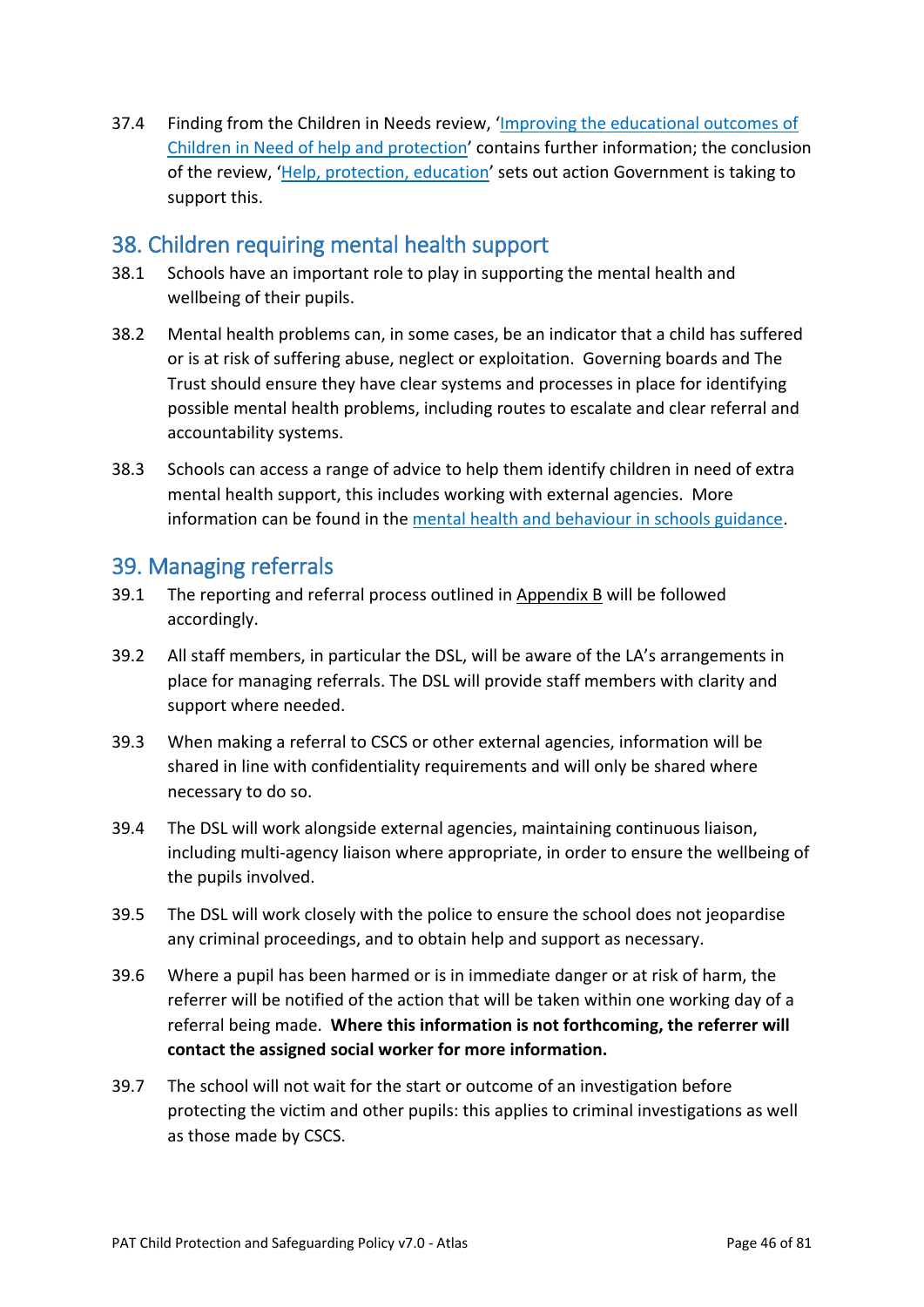- 39.8 Where CSCS decide that a statutory investigation is not appropriate, the school will consider referring the incident again if it is believed that the pupil is at risk of harm.
- 39.9 Where CSCS decide that a statutory investigation is not appropriate and the school agrees with this decision, the school will consider the use of other support mechanisms, such as early help and pastoral support.
- 39.10 At all stages of the reporting and referral process, the pupil will be informed of the decisions made, actions taken and reasons for doing so.
- 39.11 Discussions of concerns with parents will only take place where this would not put the pupil or others at potential risk of harm.
- 39.12 The school will work closely with parents to ensure that the pupil, as well as their family, understands that the arrangements in place, such as in-school interventions, are effectively supported and know where they can access additional support.

## 40. Concerns about staff members and safeguarding practices

- 40.1 If a staff member has concerns about another member of staff (including supply staff, contractors and volunteers), it will be raised with the headteacher.
- 40.2 If the concern is with regards to the headteacher, it will be referred to the Chair of Governors and the CEO.
- 40.3 If the concern is with regards to a member of the Central Team, it will be referred to the CEO.
- 40.4 If the concern is with regards to the CEO, it will be referred to the Chair of Trustees.
- 40.5 Any concerns regarding the safeguarding practices at the school will be raised with the SLT, and the necessary whistleblowing procedures will be followed, as outlined in the **Whistleblowing Policy.**
- 40.6 If a staff member feels unable to raise an issue with the SLT, they should access other whistleblowing channels such as the NSPCC whistleblowing helpline (0800 028 0285).
- 40.7 The Trust recognises the possibility that adults working in the school may harm children, including governors, volunteers, supply teachers and agency staff.

Concerns may come from various sources, for example: a suspicion; complaint; or disclosure made by a child, parent or other adult within or outside of the organisation; or as a result of vetting checks undertaken.

The Headteacher has to decide whether the concern is an allegation or low-level concern. The term 'low-level' concern does not mean that it is insignificant, it means that the behaviour towards a child does not meet the threshold for referral to the Local Authority Designated Officer (LADO) (see below).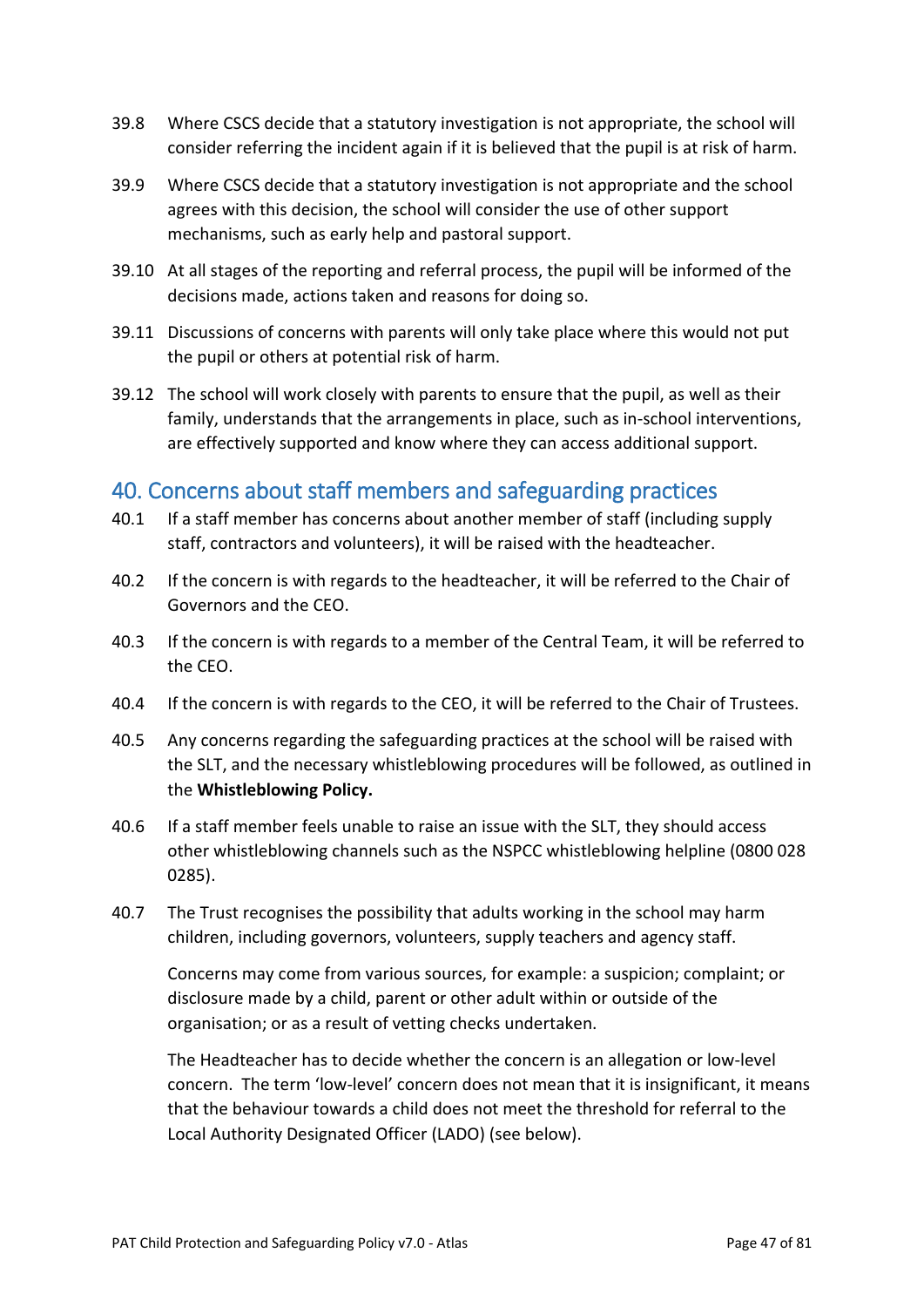### **Allegations**

- 40.8 It is an allegation if the person\* has:
	- Behaved in a way that has harmed a child, or may have harmed a child and/or;
	- Possibly committed a criminal offence against or related to a child and/or;
	- Behaved towards a child or children in a way that indicates he or she may pose a risk of harm to children; and/or
	- Behaved or may behave in a way that indicates they may not be suitable to work with children (this also includes behaviours outside of school).

(\* A person could be anyone working in the school or college that provides education for children under 18 years of age, including supply teachers, volunteers and contractors.)

- 40.9 Allegations should be reported to the LADO 'without delay'.
- 40.10 Before contacting the LADO, schools and colleges should conduct basic enquiries in line with local procedures to establish he facts to help them determine whether there is any foundation to the allegation, being careful not to jeopardise any future police investigation.
- 40.11 The LADO's role is not to investigate the allegation, but to ensure that an appropriate investigation is carried out, whether that is by the police, children's social care, the school or college, or a combination of these.

#### **Low-level concerns**

- 40.12 Concerns may be graded low-level if the concern does not meet the criteria for an allegation: and the person\* has acted in a way that is inconsistent with the staff code of conduct, including inappropriate conduct outside of work. Example behaviours include, but are not limited to:
	- Being over friendly to children
	- Having favourites
	- Taking photographs of children on their mobile phone
	- Engaging with a child on a one-to-one basis in a secluded area or behind a closed door
	- Using inappropriate sexualised, intimidating or offensive language
- 40.13 If the concern has been raised via a third party, the Headteacher should collect as much evidence as possible by speaking:
	- Directly to the person who raised the concern, unless it has been raised anonymously.
	- To the individual involved and any witnesses.
- 40.14 Reports about supply staff and contractors should be notified to their employers, so any potential patterns of inappropriate behaviour can be identified.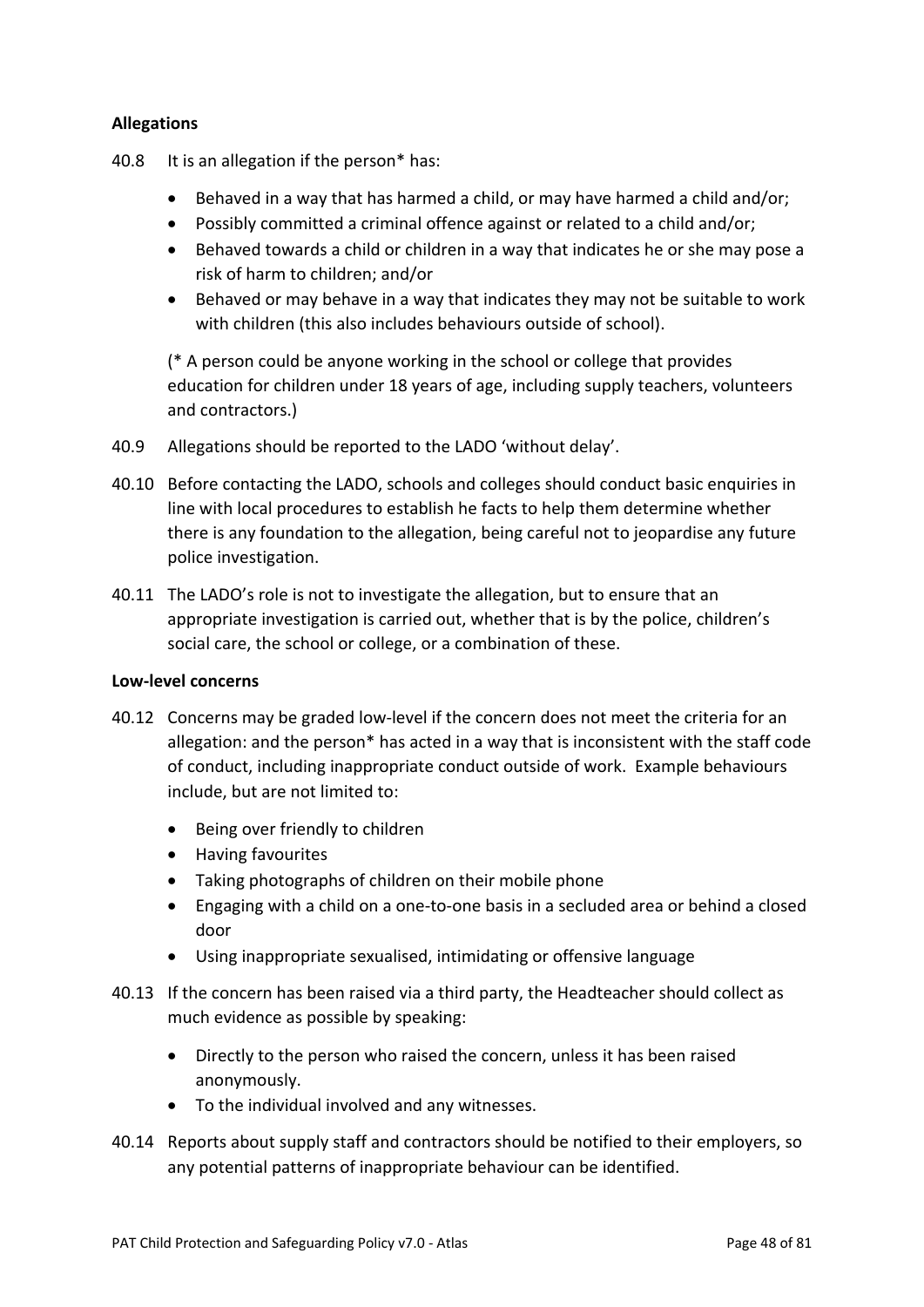- 40.15 Staff should be encouraged and feel confident to self-refer, where, for example, they have found themselves in a situation which could be misinterpreted, might appear compromising to others, and/or on reflection they believe they have behaved in such a way that they consider falls below the expected professional standards.
- 40.16 Low-level concerns should be recorded in writing, including:
	- Name\* of the individual sharing their concerns
	- Details of the concern
	- Context in which the concern arose
	- Action taken

(If the individual wishes to remain anonymous then that should be respected as far as reasonably possible).

- 40.17 Records must be kept confidential, held securely and comply with the Data Protection Act 2018. Schools and colleges should decide how long they retain such information, but it is recommended that it is kept at least until the individual leaves their employment.
- 40.18 Records should be reviewed so that potential patterns of concerning, problematic or inappropriate behaviour can be identified.
- 40.19 If a concerning pattern of behaviour is identified and now meets the criteria for an allegation, then the matter should be referred to the LADO.
- 40.20 The records' review might identify that there are wider cultural issues within the school or college that enabled the behaviour to occur. This might mean that policies and processes could be revised or extra training delivered to minimise the risk of it happening again.

## 41. Duties as an employer and an employee

- 41.1 Guidance should be followed where it is alleged that anyone working in the school providing education for children under 18 years of age, including supply teachers and volunteers has:
	- Behaved in a way that has harmed a child, or may have harmed a child.
	- Possibly committed a criminal offence against or related to a child.
	- Behaved towards a child or children in a way that indicates he or she may post a risk of harm to children.
	- Behaved or may have behaved in a way that indicates they may not be suitable to work with children.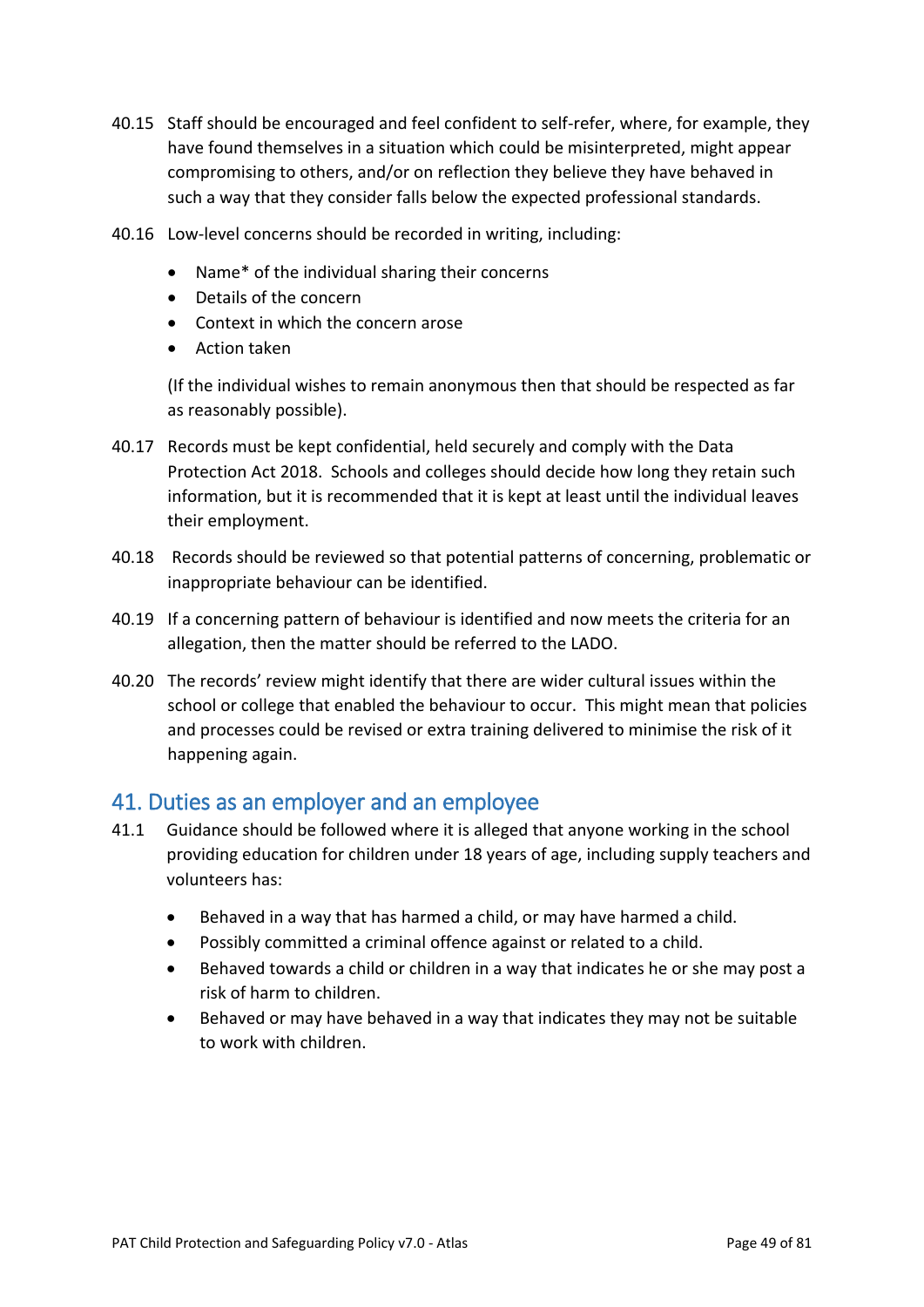## 42. Supply teachers

- 42.1 In some circumstances, schools will have to consider an allegation against an individual nor directly employed by them, where its disciplinary procedures do not fully apply, for example, supply teachers provided by an employment agency or business (referred to as 'the agency').
- 42.2 Whilst schools are not the employer of supply teachers, they should ensure allegations are dealt with properly. In no circumstances should a school decided to cease to use a supply teacher due to safeguarding concerns, without finding out the facts and liaising with the local authority designated officer (LADO) to determine a suitable outcome. The governing board and The Trust should discuss with the agency whether it is appropriate to suspend the supply teacher, or redeploy them to another part of the school, whilst they carry out their investigation.
- 42.3 Agencies should be fully involved and co-operate in any enquiries from the LADO, police and/or children's social services. The school will usually take the lead because agencies do not have direct access to children or other school staff, so they will not be able to collect the facts when an allegation is made, nor do they have all relevant information required by the LADO as part of the referral process.
- 42.4 Supply teachers, whilst not employed by the school, are under the supervision, direction and control of the governing board or The Trust when working in the school. They should be advised to contact their trade union representative if they have one, or a colleague for support. The allegations management meeting which is often arranged by the LADO should address issues such as information sharing, to ensure that any previous concerns or allegations known to the agency are taken into account by the school during the investigation.
- 42.5 When using an agency, schools should inform the agency of its process for managing allegations. This should include inviting the agency's human resource manager or equivalent to meetings and keeping them up to date with information about school policies.

## 43. Allegations of abuse against staff

- 43.1 Any allegations of abuse made against staff members, including supply staff, volunteers and contractors will be dealt with in accordance with the Trust's **Allegations of Abuse Against Staff Policy.**
- 43.2 Where an allegation is substantiated, and the individual is dismissed or resigns, the school will refer it to the DBS. They will also consider referring the matter to the TRA for consideration for a prohibition order.
- 43.3 If a case manager is concerned about the welfare of other children in the community following a staff member's suspension, they may report this concern to CSCS.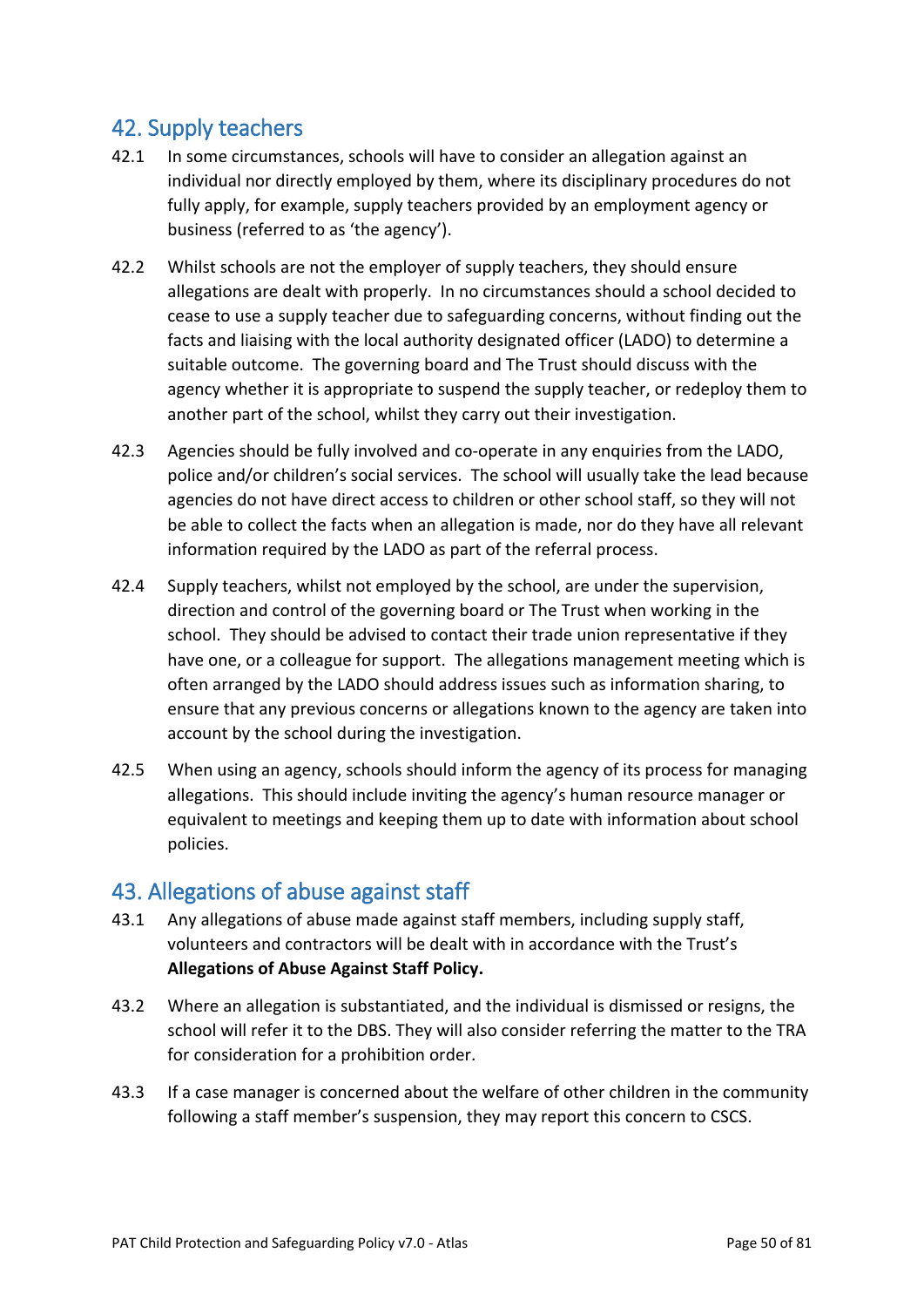- 43.4 The school will preserve records which contain information about allegations of sexual abuse for the Independent Inquiry into Child Sexual Abuse (IICSA), for the term of the inquiry in question.
- 43.5 The Trust will ensure all allegations against staff, including those who are not employees of the Trust, are dealt with appropriately and that the Trust liaises with the relevant parties.
- 43.6 When managing allegations against staff, the Trust recognises the distinction between allegations that meet the harms threshold and allegations that do not, also known as "low-level concerns", as defined in the Allegations of Abuse Against Staff Policy.
- 43.7 Allegations that meet the harms threshold include instances where staff have:
	- Behaved in a way that has harmed a child, or may have harmed a child
	- Committed or possibly committed a criminal offence against or related to a child
	- Behaved towards a child in a way that indicates they may pose a risk of harm to children
	- Behaved, or may have behaved, in a way that indicates they may not be suitable to work with children.

## 44. Allegations of abuse against other pupils (peer-on-peer abuse)

#### **Sexual harassment**

- 44.1 Sexual harassment refers to unwanted conduct of a sexual nature that occurs online or offline. Sexual harassment violates a pupil's dignity and makes them feel intimidated, degraded or humiliated, and can create a hostile, sexualised or offensive environment. If left unchallenged, sexual harassment can create an atmosphere that normalises inappropriate behaviour and may lead to sexual violence.
- 44.2 Sexual harassment includes:
	- Sexual comments
	- Sexual "jokes" and taunting
	- Physical behaviour, such as deliberately brushing against another pupil

Online sexual harassment, including non-consensual sharing of images and videos and consensual sharing of sexual images and videos (often known as sexting), inappropriate comments on social media, exploitation, coercion and threats – online sexual harassment may be isolated or part of a wider pattern.

#### **Sexual violence**

44.3 Sexual violence refers to the three following offences: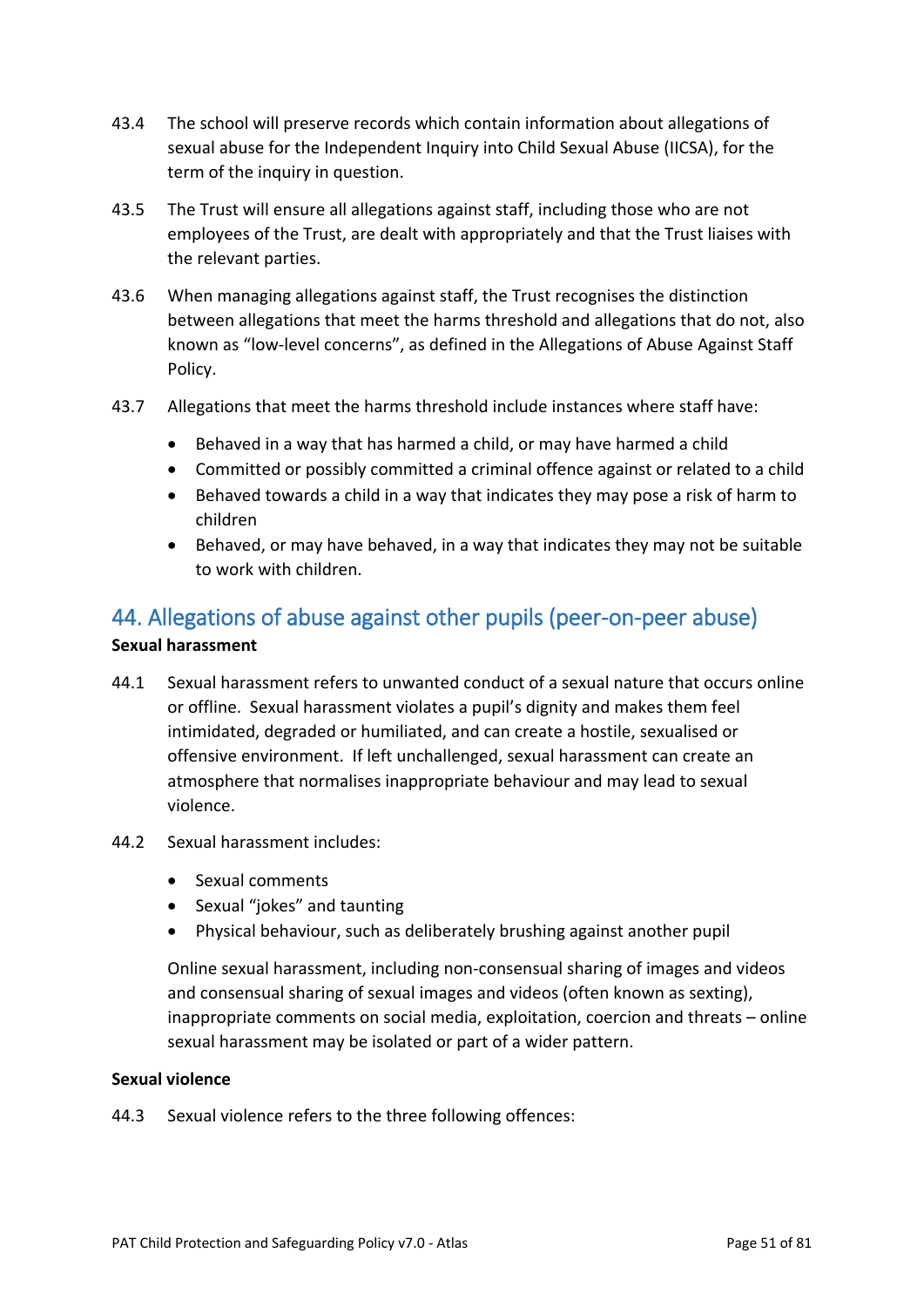- **Rape:** A person (A) commits an offence of rape if he intentionally penetrates the vagina, anus or mouth of another person (B) with his penis, B does not consent to the penetration and A does not reasonably believe that B consents.
- **Assault by Penetration:** A person (A) commits an offence if s/he intentionally penetrates the vagina or anus of another person (B) with a part of her/his body or anything else, the penetration is sexual, B does not consent to the penetration and A does not reasonably believe that B consents.
- **Sexual Assault:** A person (A) commits an offence of sexual assault if s/he intentionally touches another person (B), the touching is sexual, B does not consent to the touching and A does not reasonably believe that B consents.
- Harmful sexual behaviours
- 44.4 The term "**harmful sexual behaviour"** is used to describe behaviour that is problematic, abusive and violent, and that may cause developmental damage. Harmful sexual behaviour may include:
	- Using sexually explicit words and phrases
	- Inappropriate touching
	- Sexual violence or threats
	- Full penetrative sex with other children or adults
	- Sexual interest in adults or children of very different ages to their own
	- Forceful or aggressive sexual behaviour
	- Compulsive habits
	- Sexual behaviour affecting progress and achievement
	- Using sexually explicit words and phrases
	- Inappropriate touching
	- Sexual violence or threats
- 44.5 Sexual behaviour can also be harmful if one of the children is much older (especially where there is two years or more difference, or where one child is pre-pubescent and the other is not) and where the child may have SEND.

#### **A preventative approach**

- 44.6 In order to prevent peer-on-peer abuse and address the wider societal factors that can influence behaviour, the school will educate pupils about abuse, its forms and the importance of discussing any concerns and respecting others through the curriculum, assemblies and PSHE lessons.
- 44.7 The school will also ensure that pupils are taught about safeguarding, including online safety, as part of a broad and balanced curriculum in PSHE lessons, RSE and group sessions. Such content will be age and stage of development specific, and tackle issues such as the following:
	- Healthy relationships
	- Respectful behaviour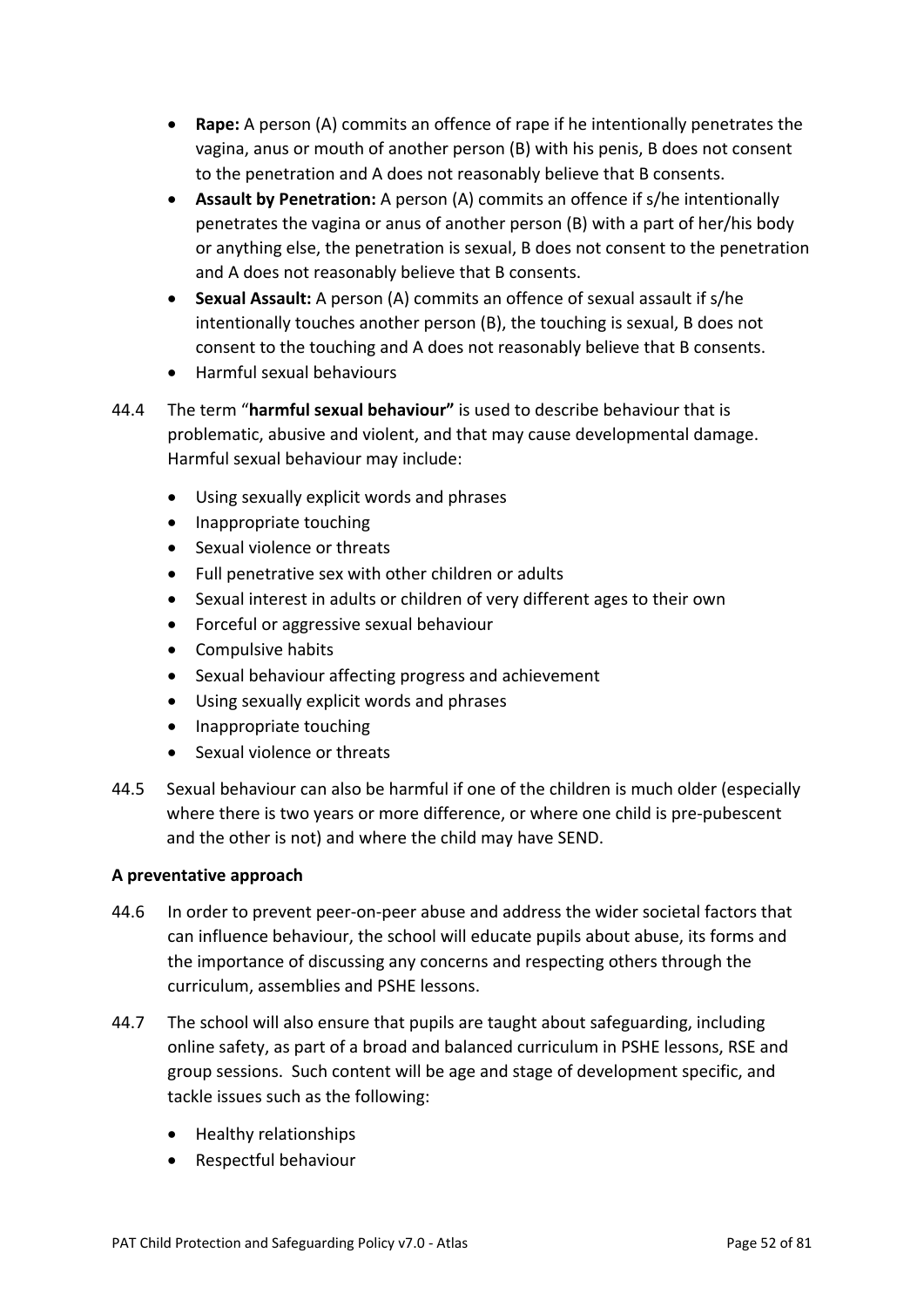- Gender roles, stereotyping and equality
- Body confidence and self-esteem
- Prejudiced behaviour
- That sexual violence and sexual harassment is always wrong
- Addressing cultures of sexual harassment
- 44.8 Pupils will be allowed an open forum to talk about concerns and sexual behaviour. They are taught how to raise concerns and make a report, including concerns about their friends or peers, and how a report will be handled.

#### **Awareness**

- 44.9 All staff will be aware that pupils of any age and sex are capable of abusing their peers and will never tolerate abuse as "banter" or "part of growing up".
- 44.10 All staff will be aware that peer-on-peer abuse can be manifested in many different ways, including sexting and gender issues, such as girls being sexually touched or assaulted, and boys being subjected to hazing/initiation type of violence which aims to cause physical, emotional or psychological harm.
- 44.11 All staff will be made aware of the heightened vulnerability of pupils with SEND, who are three times more likely to be abused than their peers. Staff will not assume that possible indicators of abuse relate to the pupil's SEND and will always explore indicators further.
- 44.12 LGBTQ+ children can be targeted by their peers. In some cases, children who are perceived to be LGBTQ+, whether they are or not, can be just as vulnerable to abuse as LGBTQ+ children.
- 44.13 The school's response to boy-on-boy and girl-on-girl sexual violence and sexual harassment will be equally as robust as it is for incidents between children of the opposite sex.
- 44.14 Pupils will be made aware of how to raise concerns or make a report and how any reports will be handled. This includes the process for reporting concerns about friends or peers.

#### **Support available if a child has been harmed, is in immediate danger or at risk of harm**

- 44.15 If a child has been harmed, is in immediate danger or is at risk of harm, a referral will be made to CSCS.
- 44.16 Within one working day, a social worker will respond to the referrer to explain the action that will be taken.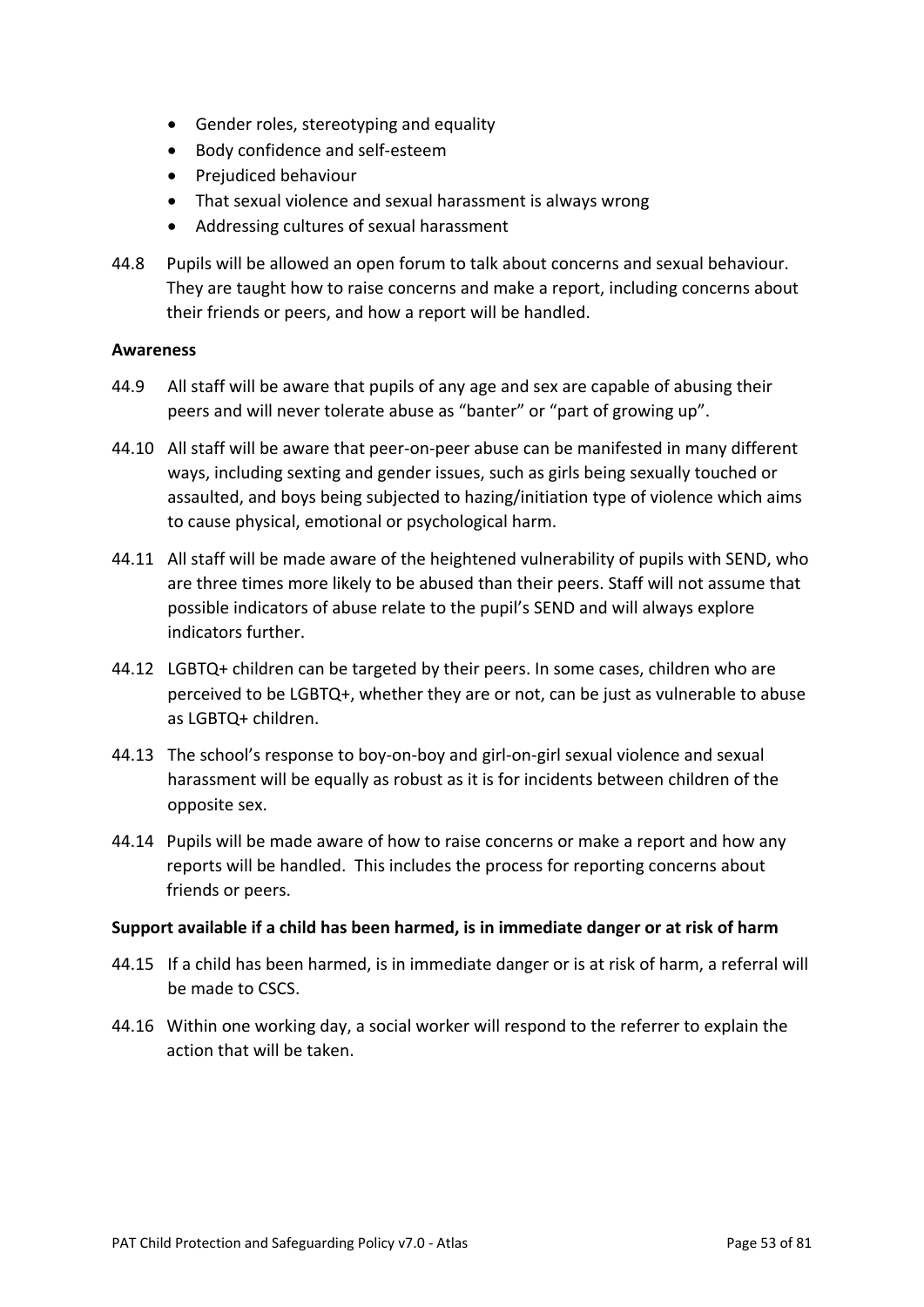### **Support available if early help, section 17 and/or section 47 statutory assessments are appropriate**

44.17 If early help, section 17 and/or section 47 statutory assessments (assessments under the Children Act 1989) are appropriate, school staff may be required to support external agencies. The DSL and deputies will support staff as required.

#### **Support available if a crime may have been committed**

- 44.18 Rape, assault by penetration and sexual assaults are crimes. Where a report includes such an act, the police will be notified, often as a natural progression of making a referral to CSCS. The DSL will be aware of the local process for referrals to both CSCS and the police.
- 44.19 Whilst the age of criminal responsibility is 10 years of age, if the alleged perpetrator is under 10, the principle of referring to the police remains. In these cases, the police will take a welfare approach rather than a criminal justice approach.
- 44.20 The school has a close relationship with the local police force and the DSL will liaise closely with the local police presence.

#### **Support available if reports include online behaviour**

- 44.21 Online concerns can be especially complicated. The school recognises that there is potential for an online incident to extend further than the local community and for a victim, or the alleged perpetrator, to become marginalised and excluded both online and offline. There is also strong potential for repeat victimisation if the content continues to exist.
- 44.22 If the incident involves sexual images or videos held online, the [Internet Watch](https://www.iwf.org.uk/)  [Foundation](https://www.iwf.org.uk/) will be consulted to have the material removed.
- 44.23 Staff will not view or forward illegal images of a child. If they are made aware of such an image, they will contact the DSL.

#### **Managing disclosures**

- 44.24 Victims will always be taken seriously, reassured, supported and kept safe. Victims will never be made to feel like they are causing a problem or made to feel ashamed.
- 44.25 If a friend of a victim makes a report or a member of staff overhears a conversation, staff will take action – they will never assume that someone else will deal with it. The basic principles remain the same as when a victim reports an incident; however, staff will consider why the victim has not chosen to make a report themselves and the discussion will be handled sensitively and with the help of CSCS where necessary. If staff are in any doubt, they will speak to the DSL.
- 44.26 Where an alleged incident took place away from the school or online but involved pupils from the school, the school's duty to safeguard pupils remains the same.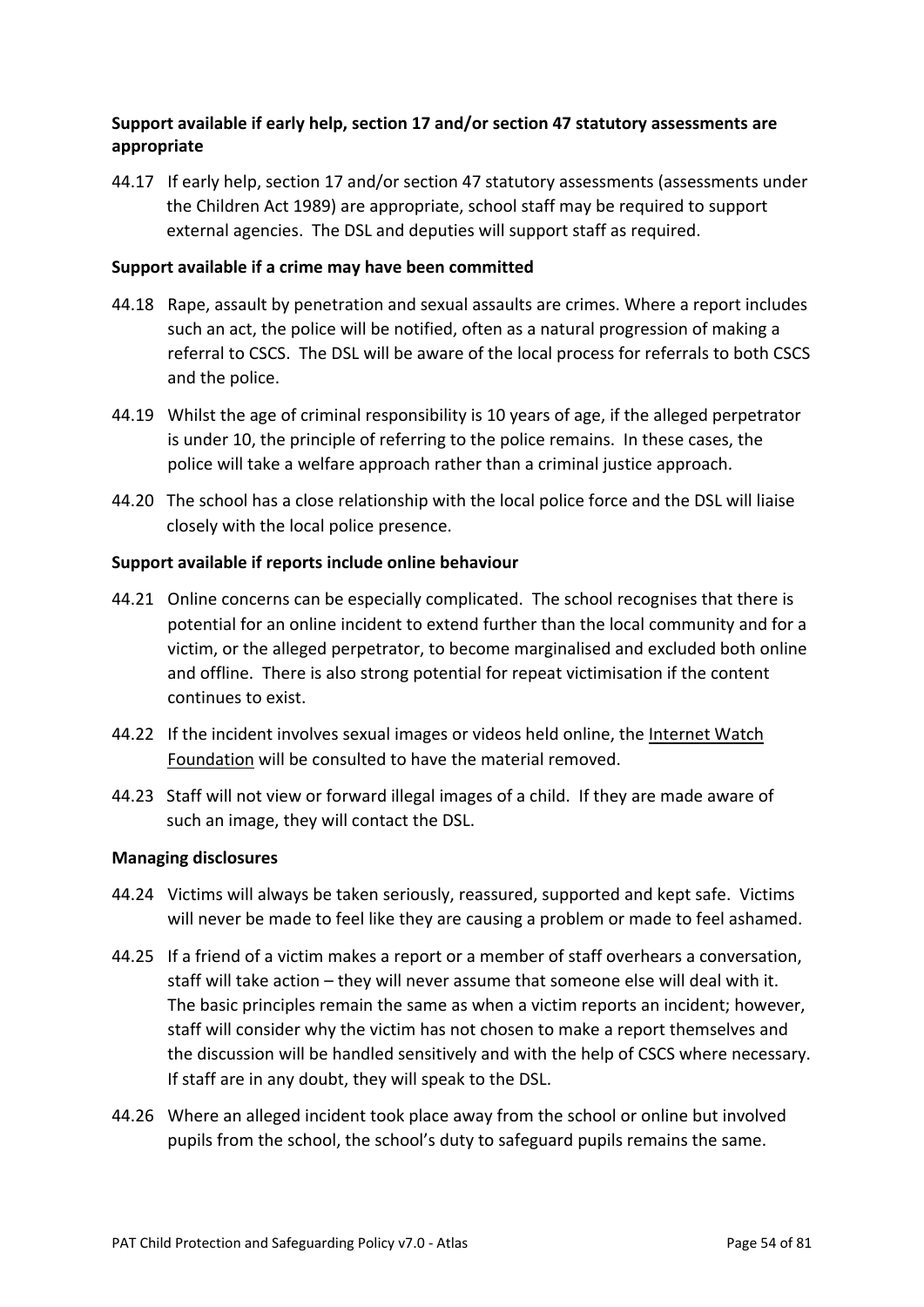- 44.27 All staff will be trained to handle disclosures. Effective safeguarding practice includes:
	- Never promising confidentiality at the initial stage
	- Only sharing the report with those necessary for its progression
	- Explaining to the victim what the next steps will be and who the report will be passed to
	- Recognising that the person the child chose to disclose the information to is in a position of trust
	- Being clear about boundaries and how the report will be progressed
	- Not asking leading questions and only prompting the child with open questions
	- Waiting until the end of the disclosure to immediately write a thorough summary. If notes must be taken during the disclosure, it is important to still remain engaged and not appear distracted
	- Only recording the facts as the child presents them not the opinions of the note taker
	- Where the report includes an online element, being aware of searching, screening and confiscation advice and [UKCCIS sexting advice](https://www.safeguardinginschools.co.uk/responding-sexting-schools-colleges-ukccis/)
	- Wherever possible, managing disclosures with two staff members present (preferably with the DSL or a deputy as one of the staff members)
	- Informing the DSL or deputy as soon as possible after the disclosure if they could not be involved in the disclosure
- 44.28 The DSL will be informed of any allegations of abuse against pupils with SEND. They will record the incident in writing and, working with the SENCO, decide what course of action is necessary, with the best interests of the pupil in mind at all times.

### **Confidentiality**

- 44.29 The school will only engage staff and agencies required to support the victim and/or be involved in any investigation. If a victim asks the school not to tell anyone about the disclosure, the school cannot make this promise. Even without the victim's consent, the information may still be lawfully shared if it is in the public interest and protects children from harm.
- 44.30 The DSL will consider the following when making confidentiality decisions:
	- Parents will be informed unless it will place the victim at greater risk
	- If a child is at risk of harm, is in immediate danger or has been harmed, a referral will be made to CSCS
	- Rape, assault by penetration and sexual assaults are crimes reports containing any such crimes will be passed to the police
- 44.31 The DSL will weigh the victim's wishes against their duty to protect the victim and others. If a referral is made against the victim's wishes, it will be done so extremely carefully and the reasons for referral will be explained to the victim. Appropriate specialist support will always be offered.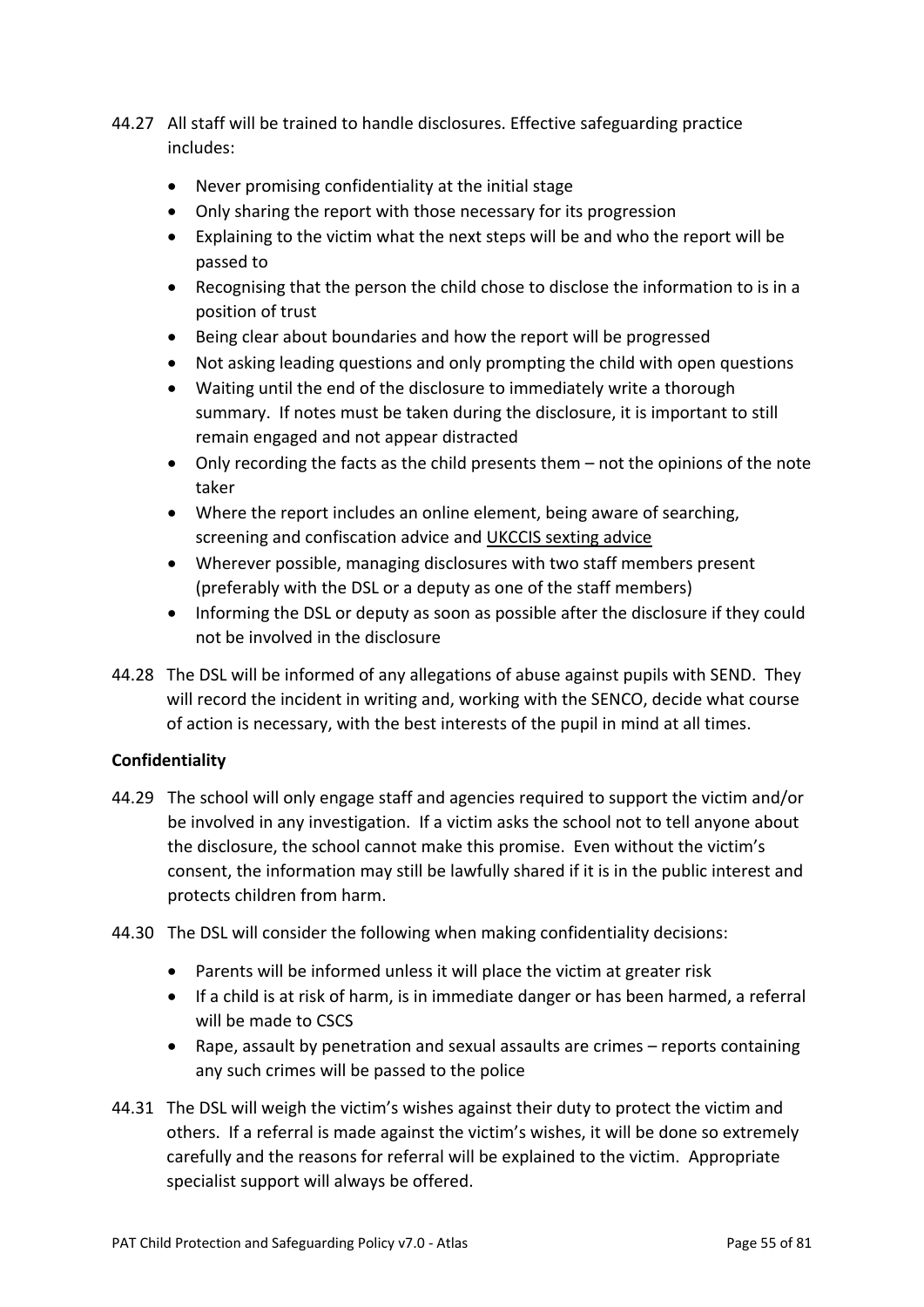### **Anonymity**

- 44.32 There are legal requirements for anonymity where a case is progressing through the criminal justice system. The school will do all it can to protect the anonymity of children involved in any report of sexual violence or sexual harassment. It will carefully consider, based on the nature of the report, which staff will be informed and what support will be in place for the children involved.
- 44.33 When deciding on the steps to take, the school will consider the role of social media in potentially exposing victims' identities and facilitating the spread of rumours.

#### **Risk assessment**

- 44.34 The DSL or a deputy will make an immediate risk and needs assessment any time there is a report of sexual violence. For reports of sexual harassment, a risk assessment will be considered on a case-by-case basis. Risk assessments are not intended to replace the detailed assessments of experts, and for incidents of sexual violence it is likely that a professional risk assessment by a social worker or sexual violence specialist will be required.
- 44.35 Risk assessments will consider:
	- The victim
	- The alleged perpetrator
	- Other children at the school, especially any actions that are appropriate to protect them
- 44.36 Risk assessments will be recorded (either on paper or electronically) and kept under review in accordance with the school's **Data Protection Policy**.

#### **Taking action following a disclosure**

- 44.37 The DSL or a deputy will decide the school's initial response, taking into consideration:
	- The victim's wishes
	- The nature of the incident
	- The ages and developmental stages of the children involved
	- Any power imbalance between the children
	- Whether the incident is a one-off or part of a pattern
	- Any ongoing risks
	- Any related issues and the wider context, such as whether there are wider environmental factors in a child's life that threaten their safety and/or welfare
	- The best interests of the child
	- That sexual violence and sexual harassment are always unacceptable and will not be tolerated
- 44.38 Immediate consideration will be given as to how to support the victim, alleged perpetrator and any other children involved.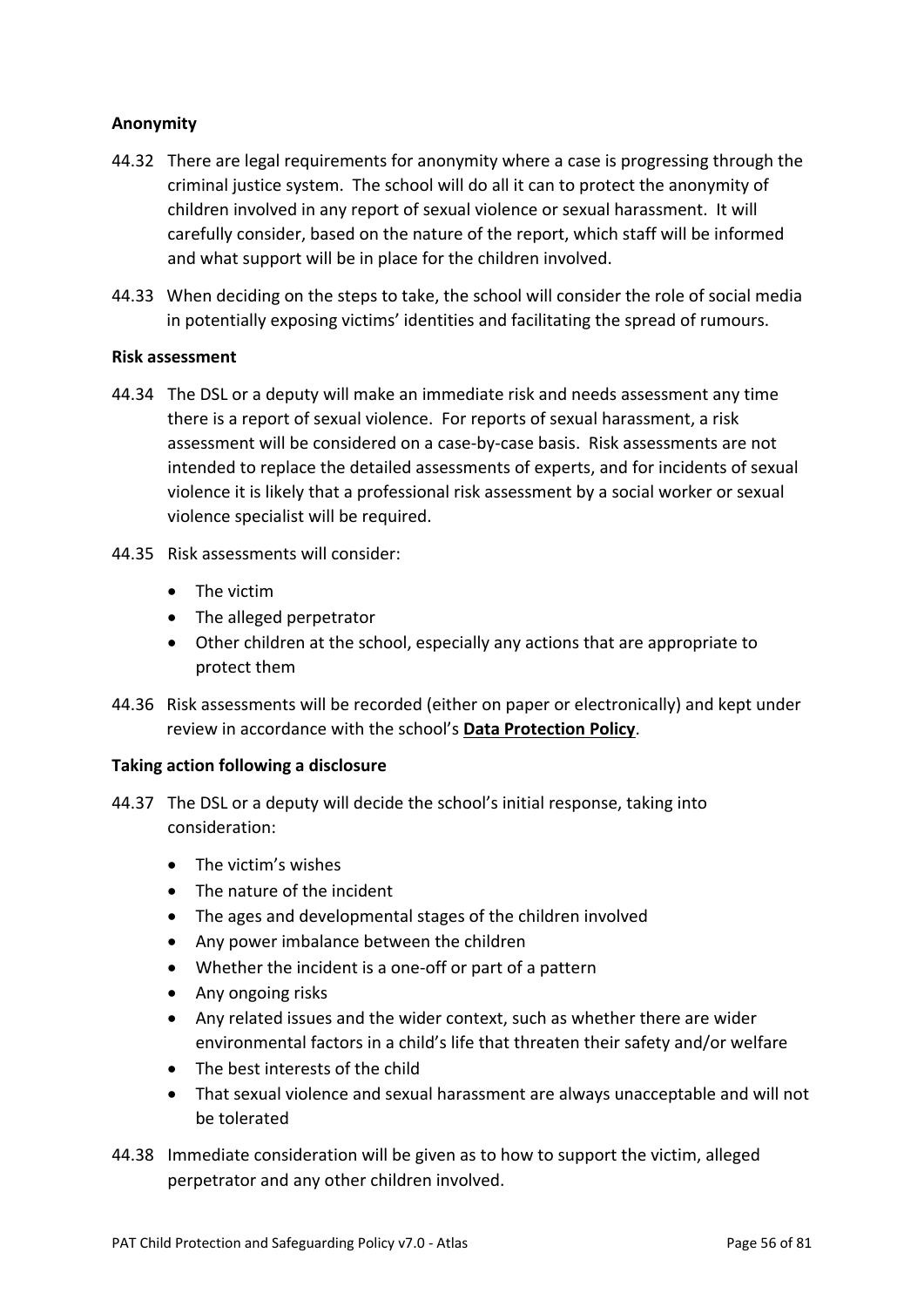- 44.39 For reports of rape and assault by penetration, whilst the school establishes the facts, the alleged perpetrator will be removed from any classes shared with the victim. The school will consider how to keep the victim and alleged perpetrator apart on school premises, and on transport where applicable. These actions will not be seen as a judgement of guilt on the alleged perpetrator.
- 44.40 For reports of sexual violence and sexual harassment, the proximity of the victim and alleged perpetrator and the suitability of shared classes, premises and transport will be considered immediately.
- 44.41 In all cases, the initial report will be carefully evaluated and the wishes of the victim, nature of the allegations and requirement to protect all children will be taken into consideration.

#### **Managing the report**

- 44.42 The decision of when to inform the alleged perpetrator of a report will be made on a case-by-case basis. If a report is being referred to CSCS or the police, the school will speak to the relevant agency to discuss informing the alleged perpetrator.
- 44.43 There are four likely outcomes when managing reports of sexual violence or sexual harassment:
	- Managing internally
	- Providing early help
	- Referring to CSCS
	- Reporting to the police
- 44.44 Whatever outcome is chosen, it will be underpinned by the principle that sexual violence and sexual harassment is never acceptable and will not be tolerated. All concerns, discussion, decisions and reasons behind decisions will be recorded either on paper or electronically.
- 44.45 The following situations are statutorily clear and do not allow for contrary decisions:
	- A child under the age of 13 can never consent to sexual activity
	- The age of consent is 16
	- Sexual intercourse without consent is rape
	- Rape, assault by penetration and sexual assault are defined in law
	- Creating and sharing sexual photos and videos of children under 18 is illegal including children making and sending images and videos of themselves

#### **Managing internally**

44.46 In some cases, e.g. one-off incidents, the school may decide to handle the incident internally through behaviour and bullying policies and by providing pastoral support.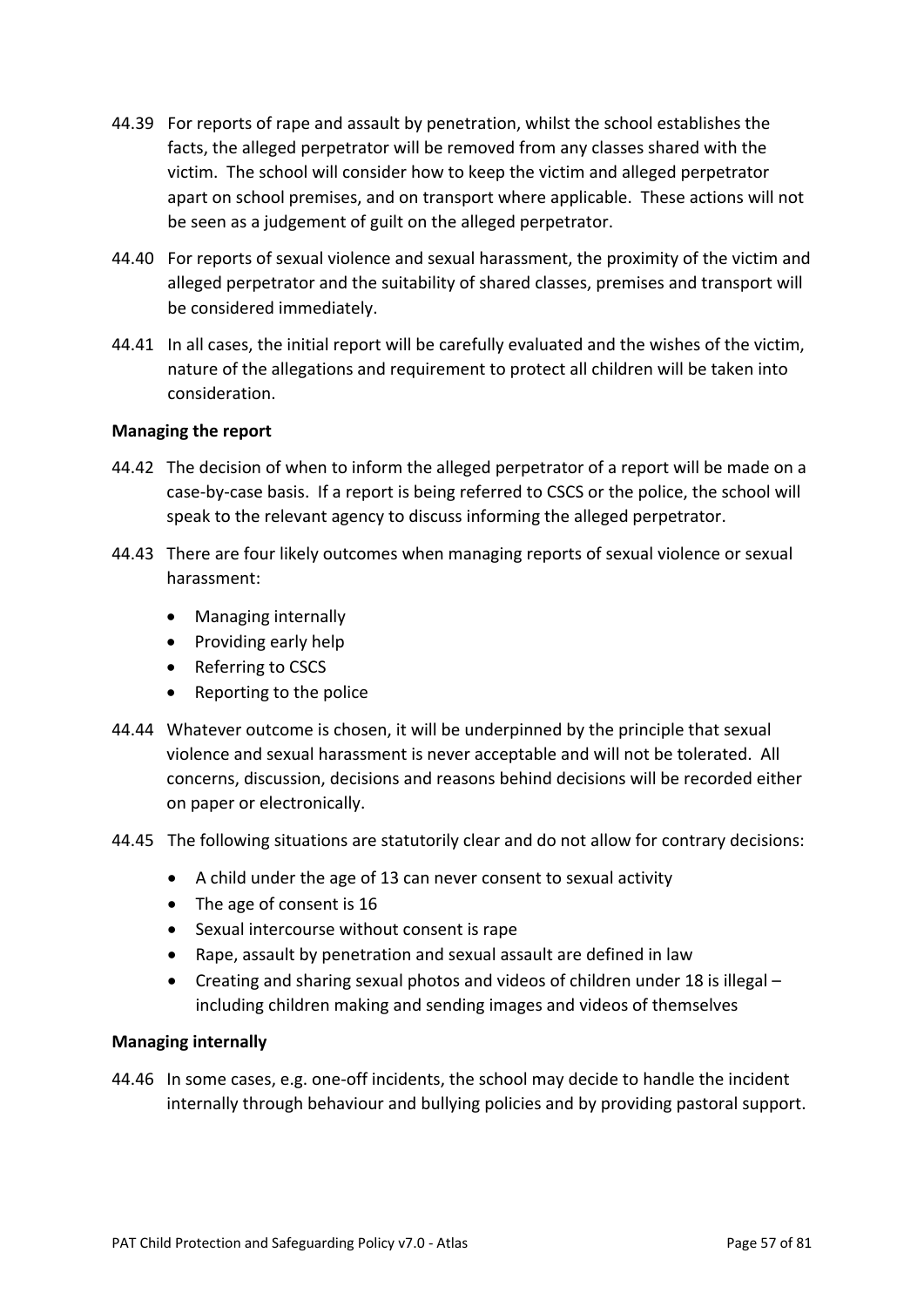#### **Providing early help**

44.47 The school may decide that statutory interventions are not required, but that pupils may benefit from early help – providing support as soon as a problem emerges. This approach can be particularly useful in addressing non-violent harmful sexual behaviour and may prevent escalation of sexual violence.

### **Referral to CSCS**

- 44.48 If a child has been harmed, is at risk of harm or is in immediate danger, the school will make a referral to CSCS. Parents will be informed unless there is a compelling reason not to do so (if referral will place the victim at risk). This decision will be made in consultation with CSCS.
- 44.49 The school will not wait for the outcome of an investigation before protecting the victim and other children.
- 44.50 The DSL will work closely with CSCS to ensure that the school's actions do not jeopardise any investigation. Any related risk assessment will be used to inform all decisions.
- 44.51 If CSCS decide that a statutory investigation is not appropriate, the school will consider referring the incident again if they believe the child to be in immediate danger or at risk of harm.
- 44.52 If the school agrees with the decision made by CSCS, they will consider the use of other support mechanisms such as early help, pastoral support and specialist support.

#### **Reporting to the police**

- 44.53 Reports of rape, assault by penetration or sexual assault will be passed on to the police – even if the alleged perpetrator is under 10 years of age. Generally, this will be in parallel with referral to CSCS. The DSL and deputies will follow the local process for referral.
- 44.54 Parents will be informed unless there is a compelling reason not to do so. Where parents are not informed, it is essential for the school to support the child with any decision they take, in unison with CSCS and any appropriate specialist agencies.
- 44.55 The DSL and governing board will agree what information will be disclosed to staff and others, in particular the alleged perpetrator and their parents. They will also discuss the best way to protect the victim and their anonymity.
- 44.56 The DSL will be aware of local arrangements and specialist units that investigate child abuse.
- 44.57 In some cases, it may become clear that the police will not take further action, for whatever reason. In these circumstances, the school will continue to engage with specialist support for the victim as required.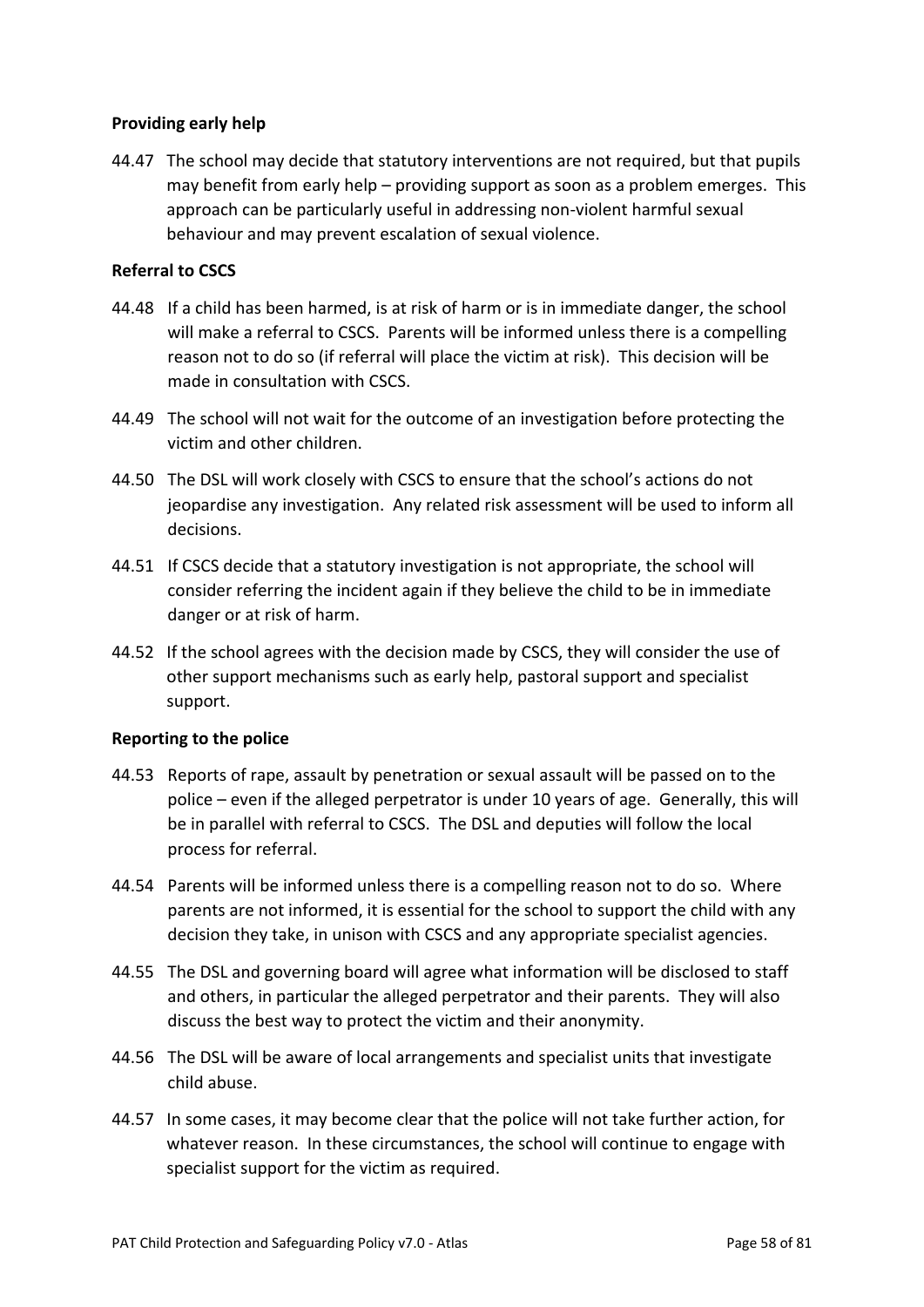#### **Bail conditions**

- 44.58 Police bail is only used in exceptional circumstances. It is unlikely that a child will be placed on police bail if alternative measures can be used to mitigate risks
- 44.59 The school will work with CSCS and the police to support the victim, alleged perpetrator and other children (especially witnesses) during criminal investigations. The school will seek advice from the police to ensure they meet their safeguarding responsibilities.
- 44.60 The term 'released under investigation' (RUI) is used to describe alleged perpetrators released in circumstances that do not warrant the application of bail.
- 44.61 Where bail is deemed necessary, the school will work with CSCS and the police to safeguard children – ensuring that the victim can continue in their normal routine and continue to receive a suitable education.

#### **Managing delays in the criminal justice system**

- 44.62 The school will not wait for the outcome (or even the start) of criminal proceedings before protecting the victim, alleged perpetrator and other children. The associated risk assessment will be used to inform any decisions made.
- 44.63 The DSL will work closely with the police to ensure the school does not jeopardise any criminal proceedings, and to obtain help and support as necessary.

#### **The end of the criminal process**

- 44.64 Risk assessments will be updated if the alleged perpetrator receives a caution or is convicted. If the perpetrator remains in the same school as the victim, the school will set out clear expectations regarding the perpetrator, including their behaviour and any restrictions deemed reasonable and proportionate with regards to the perpetrator's timetable.
- 44.65 The school will ensure that the victim and perpetrator remain protected from bullying and harassment (including online).
- 44.66 Where an alleged perpetrator is found not guilty or a case is classed as requiring "no further action", the school will offer support to the victim and alleged perpetrator for as long as is necessary. The victim is likely to be traumatised and the fact that an allegation cannot be substantiated does not necessarily mean that it was unfounded. The school will discuss decisions with the victim and offer support.
- 44.67 The alleged perpetrator is also likely to require ongoing support, as they have also been through a difficult and upsetting experience.

#### **Ongoing support for the victim**

44.68 Any decisions regarding safeguarding and supporting the victim will be made with the following considerations in mind: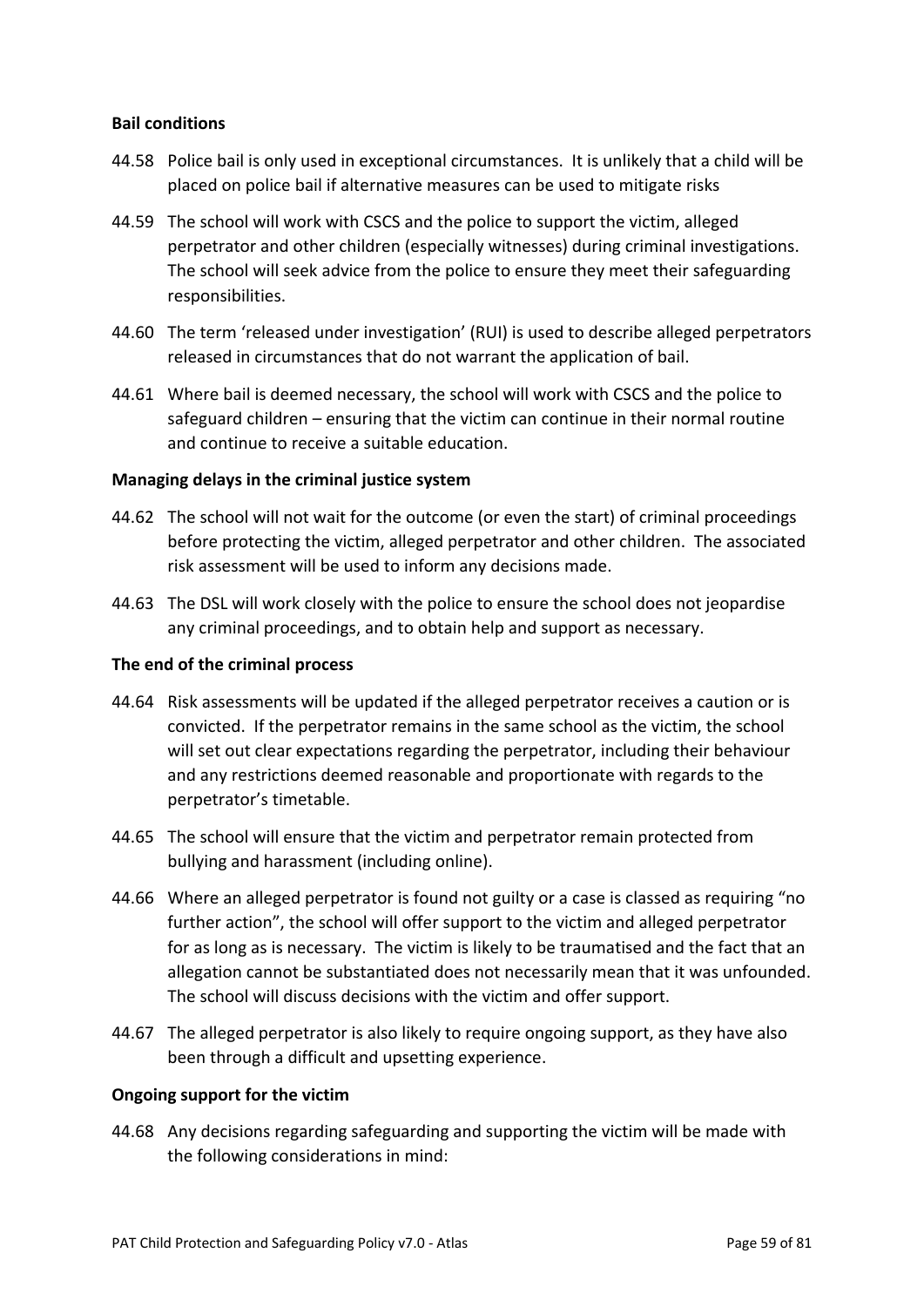- The terminology the school uses to describe the victim
- The age and developmental stage of the victim
- The needs and wishes of the victim
- Whether the victim wishes to continue in their normal routine
- The victim will not be made to feel ashamed about making a report
- What a proportionate response looks like
- 44.69 Victims may not disclose the whole picture immediately and they may be more comfortable talking about the incident on a piecemeal basis; therefore, a dialogue will be kept open and the victim can choose to appoint a designated trusted adult.
- 44.70 Victims may struggle in a normal classroom environment. Whilst it is important not to isolate the victim, the victim may wish to be withdrawn from lessons and activities at times. This will only happen when the victim wants it to, not because it makes it easier to manage the situation.
- 44.71 The school will provide a physical space for victims to withdraw to.
- 44.72 Victims may require support for a long period of time and the school will be prepared to offer long-term support in liaison with relevant agencies.
- 44.73 Everything possible will be done to prevent the victim from bullying and harassment as a result of any report they have made.
- 44.74 If the victim is unable to remain in the school, alternative provision or a move to another school will be considered – this will only be considered at the request of the victim and following discussion with their parents.
- 44.75 If the victim does move to another school, the DSL will inform the school of any ongoing support needs and transfer the child protection file.

#### **Ongoing support for the alleged perpetrator**

- 44.76 When considering the support required for an alleged perpetrator, the school will take into account:
	- The terminology they use to describe the alleged perpetrator or perpetrator
	- The balance of safeguarding the victim and providing the alleged perpetrator with education and support
	- The reasons why the alleged perpetrator may have abused the victim and the support necessary
	- Their age and developmental stage
	- What a proportionate response looks like
	- Whether the behaviour is a symptom of their own abuse or exposure to abusive practices and/or materials
- 44.77 When making a decision, advice will be taken from CSCS, specialist sexual violence services and the police as appropriate.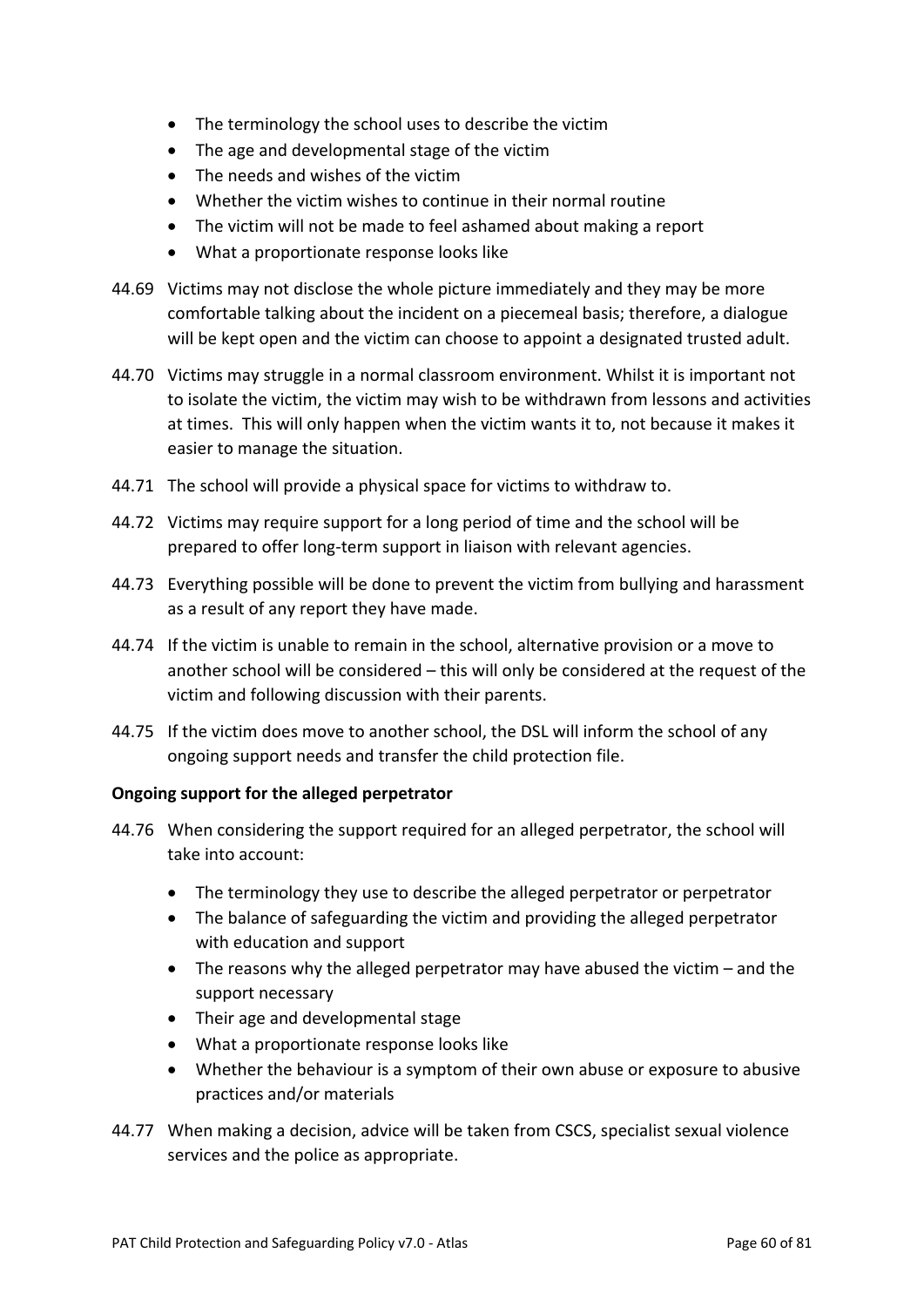- 44.78 If the alleged perpetrator moves to another school (for any reason), the DSL will inform the destination school of any ongoing support needs and transfer the child protection file.
- 44.79 The school will work with professionals as required to understand why the abuse took place and provide a high level of support to help the pupil understand and overcome the reasons for their behaviour and reduce the likelihood of them abusing again.

#### **Disciplining the alleged perpetrator**

- 44.80 Disciplinary action can be taken whilst investigations are ongoing and the fact that investigations are ongoing does not prevent the school reaching its own conclusion and imposing an appropriate penalty.
- 44.81 The school will make such decisions on a case-by-case basis, with the DSL taking a leading role. The school will take into consideration whether any action would prejudice an investigation and/or subsequent prosecution. The police and CSCS will be consulted where necessary.
- 44.82 The school will also consider whether circumstances make it unreasonable or irrational for the school to make a decision about what happened while an investigation is considering the same facts.
- 44.83 Disciplinary action and support can take place at the same time.
- 44.84 The school will be clear whether action taken is disciplinary, supportive or both

#### **Shared classes**

- 44.85 Once the DSL has decided to progress a report, they will again consider whether the victim and alleged perpetrator will be separated in classes, on school premises and on school transport – balancing the school's duty to educate against its duty to safeguard. The best interests of the pupil will always come first.
- 44.86 Where there is a criminal investigation into rape or assault by penetration, the alleged perpetrator will be removed from classes with the victim and potential contact on school premises and transport will be prevented.
- 44.87 Where a criminal investigation into rape or assault by penetration leads to a conviction or caution, in all but the most exceptional circumstances, this will constitute a serious breach of discipline and result in the view that allowing the perpetrator to remain in the school would harm the education or welfare of the victim and potentially other pupils.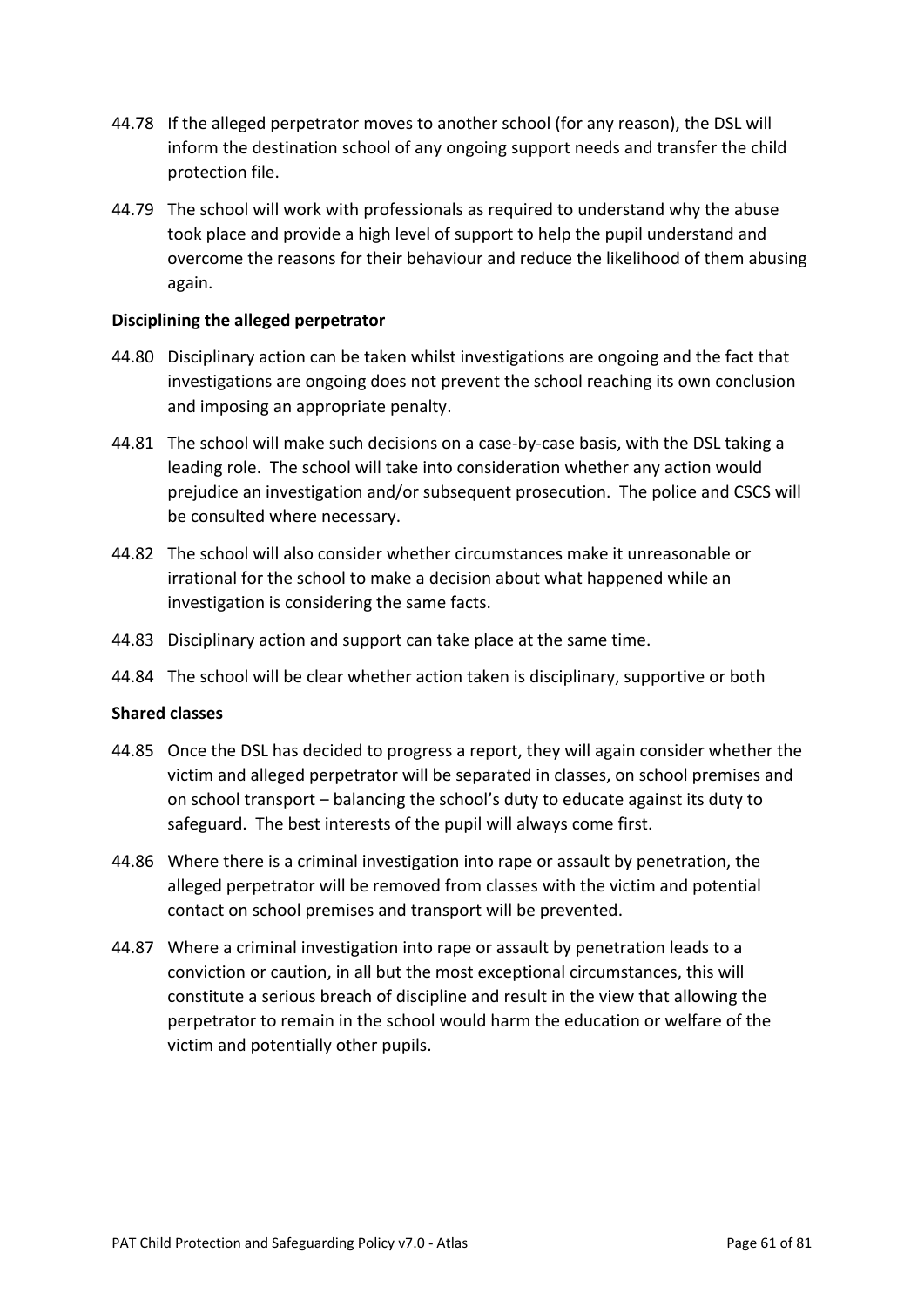- 44.88 Where a criminal investigation into sexual assault leads to a conviction or caution, the school will consider suitable sanctions and permanent exclusion. If the perpetrator will remain at the school, the school will keep the victim and perpetrator in separate classes and manage potential contact on school premises and transport. The nature of the conviction or caution, alongside the wishes of the victim, will inform any discussions made.
- 44.89 Where a report of sexual assault does not lead to a police investigation, this does not mean that the offence did not happen or that the victim has lied. Both the victim and alleged perpetrator will be affected and appropriate support will be provided. Considerations regarding sharing classes and potential contact will be made on a case-by-case basis.
- 44.90 In all cases, the school will record its decisions and be able to justify them. The needs and wishes of the victim will always be at the heart of the process.

#### **Working with parents and carers**

- 44.91 In most sexual violence cases, the school will work with the parents of both the victim and alleged perpetrator. For cases of sexual harassment, these decisions will be made on a case-by-case basis.
- 44.92 The school will meet the victim's parents with the victim present to discuss the arrangements being put in place to safeguard the victim, and to understand their wishes in terms of support arrangements and the progression of the report.
- 44.93 Schools will also meet with the parents of the alleged perpetrator to discuss arrangements that will impact their child, such as moving them out of classes with the victim. Reasons behind decisions will be explained and the support being made available will be discussed. The DSL or a deputy will attend such meetings, with agencies invited as necessary.
- 44.94 Clear policies regarding how the school will handle reports of sexual violence and how victims and alleged perpetrators will be supported will be made available to parents.

#### **Safeguarding other children**

- 44.95 Children who have witnessed sexual violence, especially rape and assault by penetration, will be provided with support.
- 44.96 It is likely that children will "take sides" following a report, and the school will do everything in its power to protect the victim, alleged perpetrator and witnesses from bullying and harassment.
- 44.97 The school will keep in mind that contact may be made between the victim and alleged perpetrator and that harassment from friends of both parties could take place via social media and do everything in its power to prevent such activity.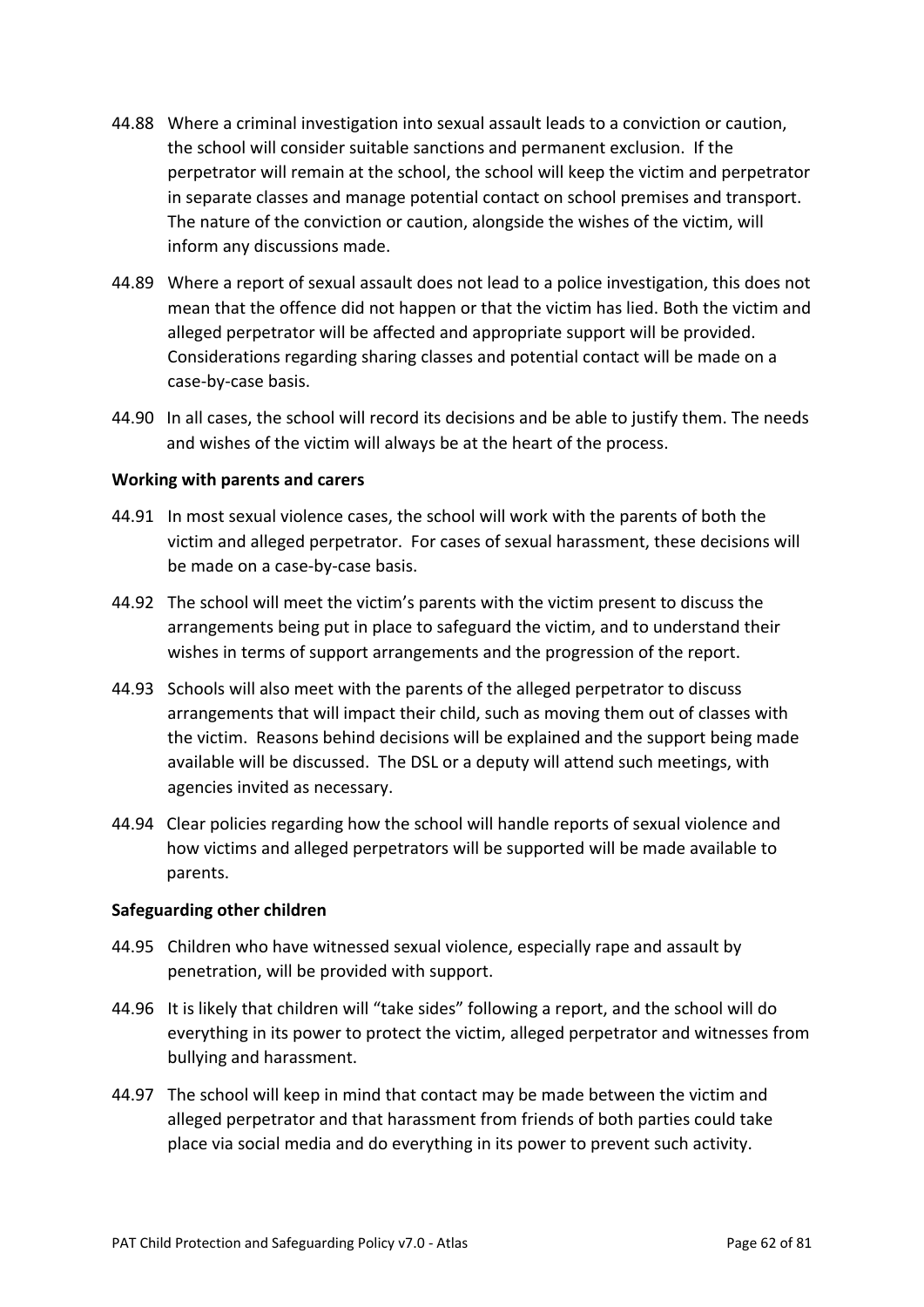44.98 As part of the school's risk assessment following a report, transport arrangements will be considered, as it is a potentially vulnerable place for both a victim and alleged perpetrator. Schools will consider any additional support that can be put in place.

## 45. Communication and confidentiality

- 45.1 All child protection and safeguarding concerns will be treated in the strictest of confidence in accordance with school data protection policies.
- 45.2 Where there is an allegation or incident of sexual abuse or violence, the victim is entitled to anonymity by law; therefore, the school will consult its policy and agree what information will be disclosed to staff and others, in particular the alleged perpetrator and their parents.
- 45.3 Where a report of sexual violence or sexual harassment is progressing through the criminal justice system, the school will do all it can to protect the anonymity of the pupils involved in the case.
- 45.4 Concerns will only be reported to those necessary for its progression and reports will only be shared amongst staff members and with external agencies on a need-toknow basis.
- 45.5 During disclosure of a concern by a pupil, staff members will not promise the pupil confidentiality and will ensure that they are aware of what information will be shared, with whom and why.
- 45.6 Where it is in the public interest, and protects pupils from harm, information can be lawfully shared without the victim's consent, e.g. if doing so would assist the prevention, detection or prosecution of a serious crime.
- 45.7 Before doing so, the DSL will weigh the victim's wishes against their duty to protect the victim and others.
- 45.8 Where a referral is made against the victim's wishes, it is done so carefully with the reasons for the referral explained to the victim and specialist support offered.
- 45.9 Depending on the nature of a concern, the DSL will discuss the concern with the parents of the pupils involved within 24 hours.
- 45.10 Discussions with parents will not take place where they could potentially put a pupil at risk of harm.
- 45.11 Discussion with the victim's parents will relate to the arrangements being put in place to safeguard the victim, with the aim of understanding their wishes in terms of support arrangements and the progression of the report.
- 45.12 Discussion with the alleged perpetrator's parents will have regards to the arrangements that will impact their child, such as moving classes, etc., with the reasons behind decisions being explained and the available support discussed.
- 45.13 External agencies will be invited to these discussions where necessary.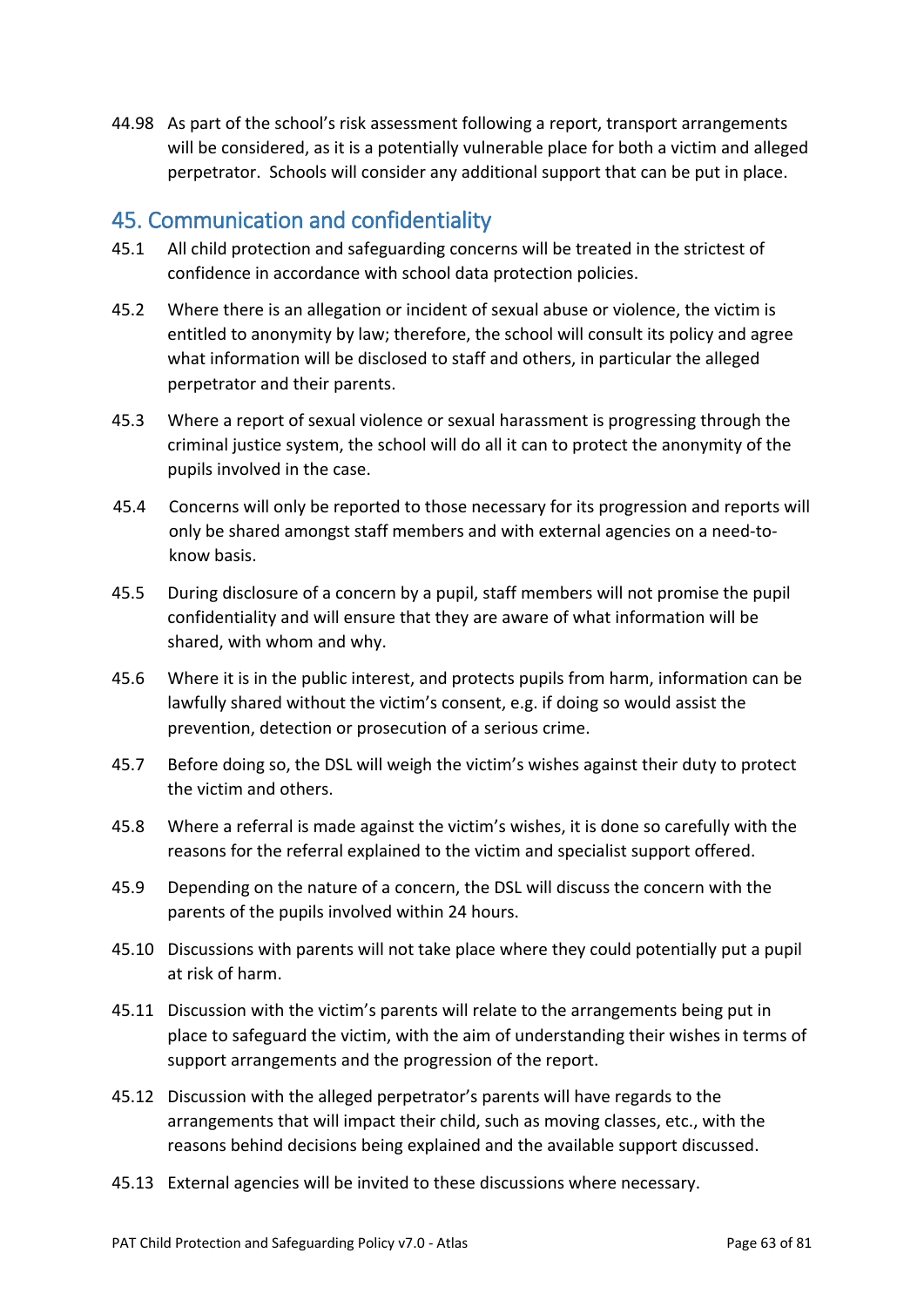- 45.14 Where confidentiality or anonymity has been breached, the school will implement the appropriate disciplinary procedures as necessary and will analyse how damage can be minimised and future breaches be prevented.
- 45.15 Where a pupil is leaving the school, the DSL will consider whether it is appropriate to share any information with the pupil's new provider, in addition to the child protection file, that will allow the new provider to support the pupil and arrange appropriate support for their arrival.

## 46. Online safety and personal electronic devices

- 46.1 As part of a broad and balanced curriculum, all pupils will be made aware of online risks and taught how to stay safe online.
- 46.2 Through training, all staff members will be made aware of the following:
	- Pupil attitudes and behaviours which may indicate they are at risk of potential harm online
	- The procedure to follow when they have a concern regarding a pupil's online activity
- 46.3 The Trust will ensure that suitable filtering systems are in place on ICT equipment to prevent children accessing inappropriate material, terrorist and extremist material, in accordance with the school's e-Safety Policy.
- 46.4 It is essential that children are safeguarded from potentially harmful and inappropriate online material. As such, governing boards and The Trust should ensure appropriate filters and appropriate monitoring systems are in place.
- 46.5 The use of technology has become a significant component of many safeguarding issues. Child sexual exploitation; radicalisation; sexual predation; technology often provides the platform that facilitates harm. An effective approach to online safety empowers a school to protect and educate the whole school or college community in their use of technology and establishes mechanisms to identify, intervene in, and escalate any incident where appropriate.
- 46.6 The breadth of issues classified within online safety is considerable, but can be categorised into three areas of risk:
	- **Content:** being exposed to illegal, inappropriate or harmful material; for example pornography, fake news, racist or radical extremist views
	- **Contact:** being subjected to harmful online interaction with other users; for example commercial advertising as well as adults posing as children or young adults
	- **Conduct:** personal online behaviour that increases the likelihood of, or causes, harm; for example making, sending and receiving explicit images, or online bullying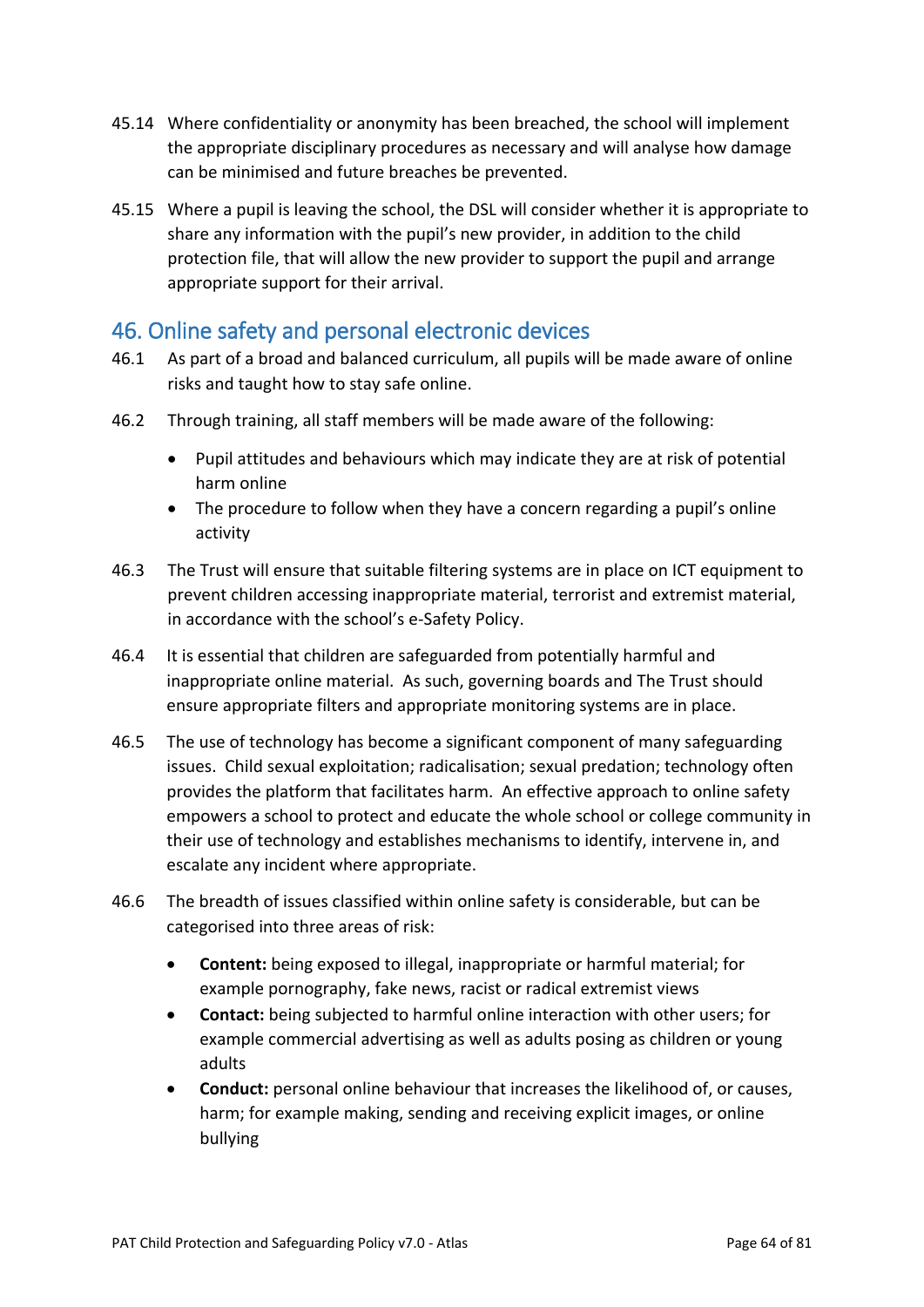### **Education**

- 46.7 Resources to support schools include:
	- Be Internet Legends developed by Parent Zone and Google is a free internet safety curriculum with PHSE accredited lesson plans and teaching resources for Key Stage 2 pupils
	- Disrespectnobody is Home Office advice and includes resources on healthy relationships, including sexting and pornography
	- Education for a connected world framework from the UK Council for Internet Safety supports the development of the curriculum and is of particular relevance to RHSE education and Computing. It is designed, however, to be usable across the curriculum and beyond (covering early years through to age 18) and to be central to a whole school or college approach to safeguarding and online safety
	- PSHE association provides guidance to schools on developing their PSHE curriculum
	- Teaching online safety in school is departmental guidance outlining how schools can ensure their pupils understand how to stay safe and behave online as part of existing curriculum requirements
	- Thinkuknow is the National Crime Agency/CEOPs education programme with age specific resources
	- UK Safer Internet Centre developed guidance and resources that can help with the teaching of the online safety component of the Computing Curriculum

#### **Protecting children**

- 46.8 Governing boards and The Trust should be going all that they reasonably can to limit children's exposure to the above risks from the school's ICT system. As past of this process, governing boards and The Trust should ensure their school has appropriate filters and monitoring systems in place.
- 46.9 Whilst considering their responsibility to safeguard and promote the welfare of children, and provide them with a safe environment in which to learn, governing boards and The Trust should consider the age range of their pupils, the number of pupils, how often they access the IT system and the proportionality of costs vs risks.
- 46.10 The appropriateness of any filters and monitoring systems are a matter of individual and will be informed in part by the risk assessment required by the Prevent Duty. The UK Safer Internet Centre has published guidance as to what "appropriate" filtering and monitoring might look like: UK Safer Internet Centre: appropriate filtering and monitoring.
- 46.11 Guidance on e-security is available from the National Education Network. Support for schools is available via the: schools' buying strategy with specific advice on procurement here: buying for schools.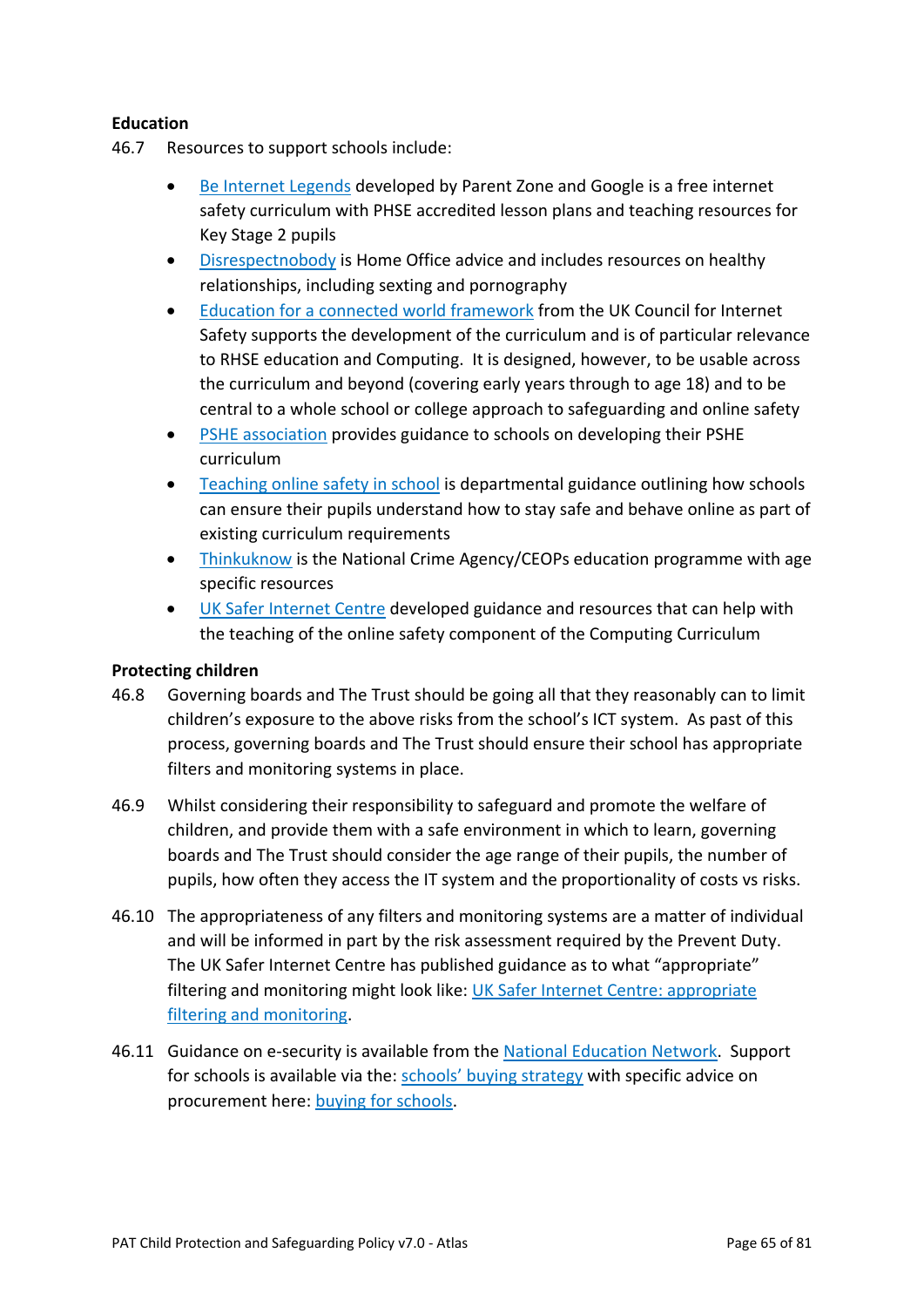- 46.12 Whilst filtering and monitoring is an important part of the online safety picture for schools to consider, it is only one part. Governing boards and The Trust should consider a whole school approach to online safety. This will include a clear policy on the use of mobile technology in the school. many children have unlimited and unrestricted access to the internet via 3G, 4G and 5G in particular the school should carefully consider how this is managed on their premises.
- 46.13 Whilst it is essential that the governing board and The Trust ensure that appropriate filters and monitoring systems are in place, they should be careful that "over blocking" does not lead to unreasonable restrictions as to what children can be taught with regard to online teaching and safeguarding.

#### **Reviewing online safety**

- 46.14 Technology in this area evolves and changes rapidly. A free online safety self-review tool for schools can be found via the 360 safe website. UKCIS has published Online safety in schools and colleges: Questions for the governing bodies to help responsible bodies assure themselves that their online safety arraignments are effective.
- 46.15 The Trust will carry out an annual review of its approach to online safety, supported by an annual risk assessment that considers and reflects the risks faced by pupils.

#### **Education at home**

46.16 Where children are being asked to learn online at home the department has provided advice to support schools do so safely: safeguarding-in-schools-colleges and-other-providers and safeguarding-and-remote-education.

#### **Staff training**

46.17 The governor board and The Trust should ensure that, as part of the requirement for staff to undergo regularly updated safeguarding training (paragraph 89) and the requirement to ensure children are taught about safeguarding, including online safety (paragraph 93), that online safety training for staff is integrated, aligned and considered as part of the overarching safeguarding approach.

#### **Information and support**

46.18 There is a wealth of information available to support schools, colleges and parents/carers to keep children safe online. The following list is not exhaustive but should provide a useful starting point:

#### 46.19 **Advice for governing boards, The Trust and senior leaders**

- Childnet provide guidance for schools on cyberbullying
- Educateagainsthate provides practical advice and support on protecting children from extremism and radicalisation
- London Grid for Learning provides advice on all aspects of a school or college's online safety arrangements
- NSPCC provides advice on all aspects of a school or college's online safety arrangements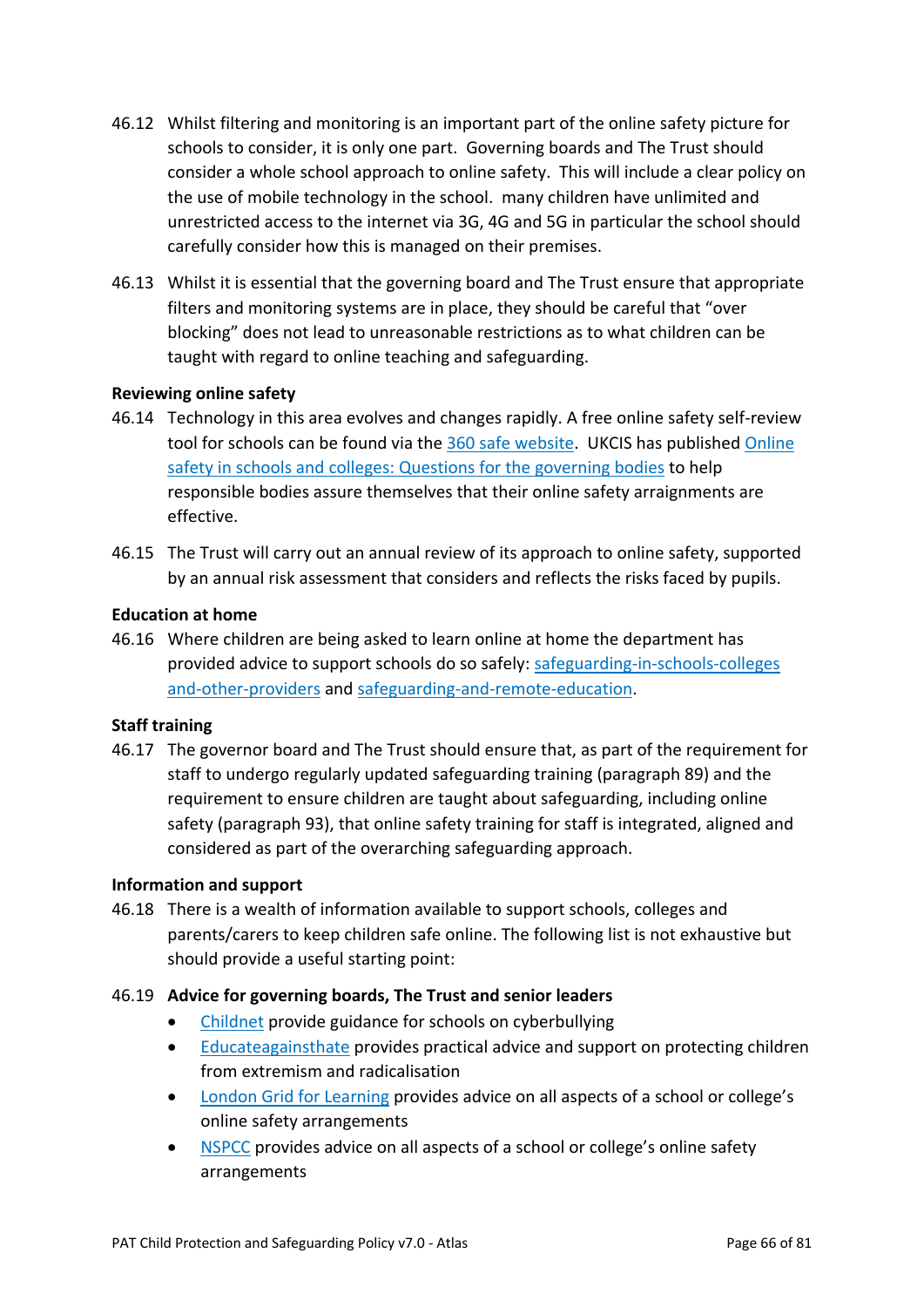- Safer recruitment consortium "guidance for safe working practice", which may help ensure staff behaviour policies are robust and effective
- Searching screening and confiscation is departmental advice for schools on searching children and confiscating items such as mobile phones
- South West Grid for Learning provides advice on all aspects of a school or college's online safety arrangements
- Use of social media for online radicalisation A briefing note for schools on how social media is used to encourage travel to Syria and Iraq
- UK Council for Internet Safety have provided advice on sexting-in-schools-andcolleges and using-external-visitors-to-support-online-safety-education

### 46.20 **Remote education, virtual lessons and live streaming**

- Case studies on remote education practice are available for schools to learn from each other
- Departmental guidance on safeguarding and remote education including planning remote education strategies and teaching remotely
- London Grid for Learning guidance, including platform specific advice
- National cyber security centre guidance on choosing, configuring and deploying video conferencing
- National cyber security centre guidance on how to set up and use video conferencing
- UK Safer Internet Centre guidance on safe remote learning

### 46.21 **Support for children**

- Childline for free and confidential advice
- UK Safer Internet Centre to report and remove harmful online content
- CEOP for advice on making a report about online abuse

### 46.22 **Parental support**

- Childnet offers a toolkit to support parents and carers of children of any age to start discussions about their online life, to set boundaries around online behaviour and technology use, and to find out where to get more help and support
- Commonsensemedia provide independent reviews, age ratings, & other information about all types of media for children and their parents
- Government advice about protecting children from specific online harms such as child sexual abuse, sexting, and cyberbullying
- Government advice about security and privacy settings, blocking unsuitable content, and parental controls
- Internet Matters provide age-specific online safety checklists, guides on how to set parental controls on a range of devices, and a host of practical tips to help children get the most out of their digital world
- Let's Talk About It provides advice for parents and carers to keep children safe from online radicalisation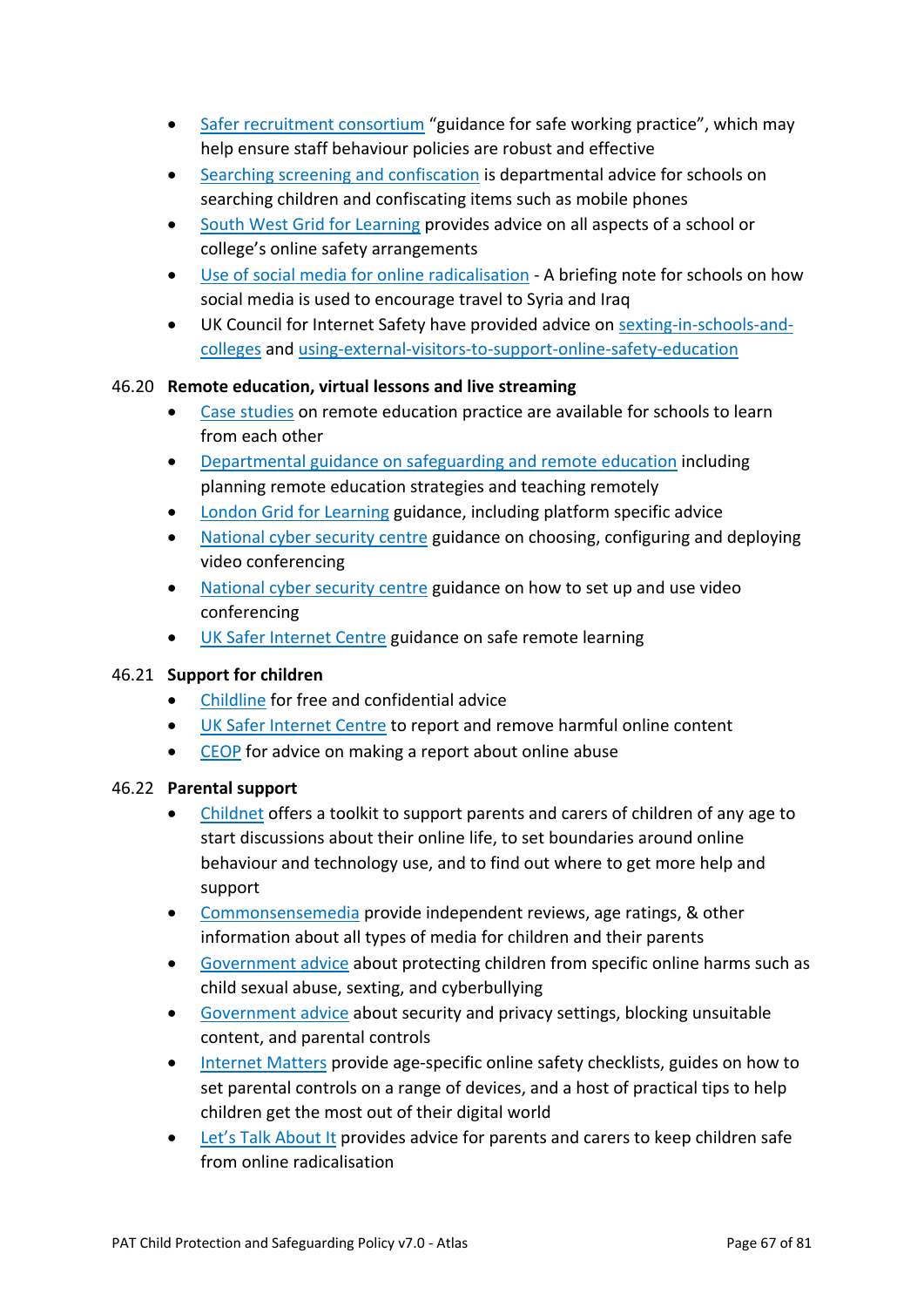- London Grid for Learning provides support for parents and carers to keep their children safe online, including tips to keep primary aged children safe online
- Lucy Faithfull Foundation StopItNow resource can be used by parents and carers who are concerned about someone's behaviour, including children who may be displaying concerning sexual behaviour (not just about online)
- National Crime Agency/CEOP Thinkuknow provides support for parents and carers to keep their children safe online
- Net-aware provides support for parents and carers from the NSPCC and O2, including a guide to social networks, apps and games
- Parentzone provides help for parents and carers on how to keep their children safe online
- Parent info from Parentzone and the National Crime Agency provides support and guidance for parents from leading experts and organisations
- UK Safer Internet Centre provide tips, advice, guides and other resources to help keep children safe online

## 47. Mobile phone and camera safety

- 47.1 Staff members will not use personal mobile phones or cameras when pupils are present.
- 47.2 Staff may use personal mobile phones on school premises outside of working hours when no pupils are present.
- 47.3 Staff may use personal mobile phones in the staffroom during breaks and noncontact time.
- 47.4 Mobile phones will be safely stored and in silent mode whilst pupils are present.
- 47.5 Staff will use their professional judgement in emergency situations.
- 47.6 Staff may take mobile phones on visits, but they must only be used in emergencies and should not be used when pupils are present.
- 47.7 Mobile devices will not be used to take images or videos of pupils or staff in any circumstances.
- 47.8 The sending of inappropriate messages or images from mobile devices is strictly prohibited.
- 47.9 Staff who do not adhere to this policy will face disciplinary action.
- 47.10 The e-safety officer will review and authorise any downloadable apps no apps or programmes will be downloaded without express permission from the e-safety officer.
- 47.11 The school will adhere to the terms of the e-Safety Policy at all times.
- 47.12 Photographs and videos of pupils will be carefully planned before any activity with particular regard to consent and adhering to the school's Data Protection Policy.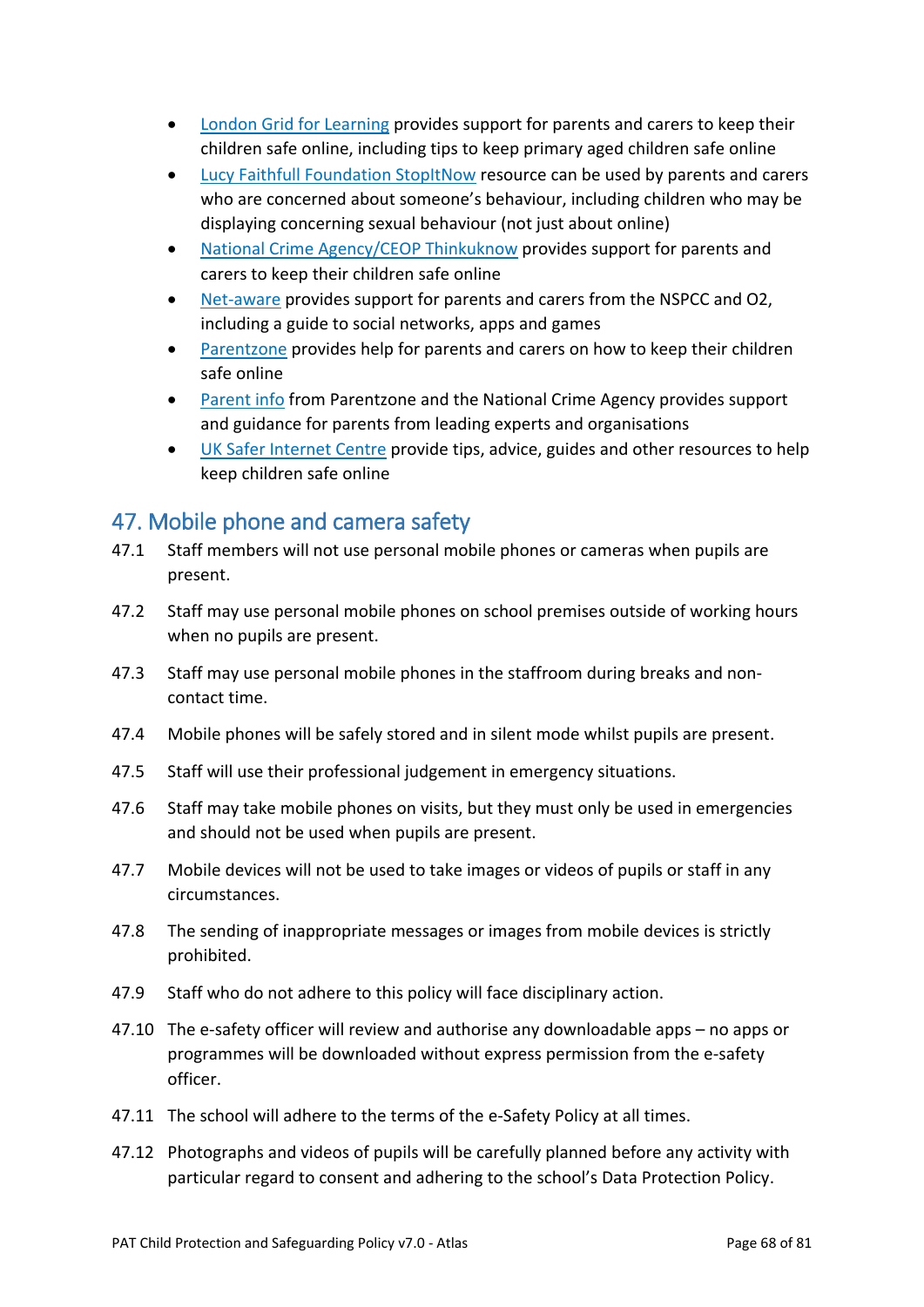- 47.13 The DPO will oversee the planning of any events where photographs and videos will be taken.
- 47.14 Where photographs and videos will involve LAC pupils, adopted pupils, or pupils for whom there are security concerns, the headteacher will liaise with the DSL to determine the steps involved.
- 47.15 The DSL will, in known cases of a pupil who is a LAC or who has been adopted, liaise with the pupil's social worker, carers or adoptive parents to assess the needs and risks associated with the pupil.
- 47.16 The school will adhere to its Photography Policy at all times.
- 47.17 Staff will report any concerns about another staff member's use of mobile phones to the DSL, following the procedures outlined in the Child Protection and Safeguarding Policy and the Allegations of Abuse Against Staff Policy.

### **Upskirting**

- 47.18 Under the Voyeurism (Offences) Act 2019, it is an offence to operate equipment and to record an image beneath a person's clothing without consent and with the intention of observing, or enabling another person to observe, the victim's genitals or buttocks (whether exposed or covered with underwear), in circumstances where their genitals, buttocks or underwear would not otherwise be visible, for a specified purpose.
- 47.19 A "specified purpose" is namely:
	- Obtaining sexual gratification (either for themselves or for the person they are enabling to view the victim's genitals, buttocks or underwear)
	- To humiliate, distress or alarm the victim
- 47.20 "**Operating equipment**" includes enabling, or securing, activation by another person without that person's knowledge, e.g. a motion activated camera.
- 47.21 Upskirting will not be tolerated by the school.
- 47.22 Any incidents of upskirting will be reported to the DSL who will then decide on the next steps to take, which may include police involvement. Additional advice can be found at Upskirting know your rights.
- 47.23 Managers should be aware that should staff report any building issues that could contribute, these should be directed to the central team.

## 48. Sexting and the sharing of indecent images

48. 1 The school will ensure that staff are aware to treat the sharing of indecent images, including through sexting, as a safeguarding concern. This includes nudes and seminude images.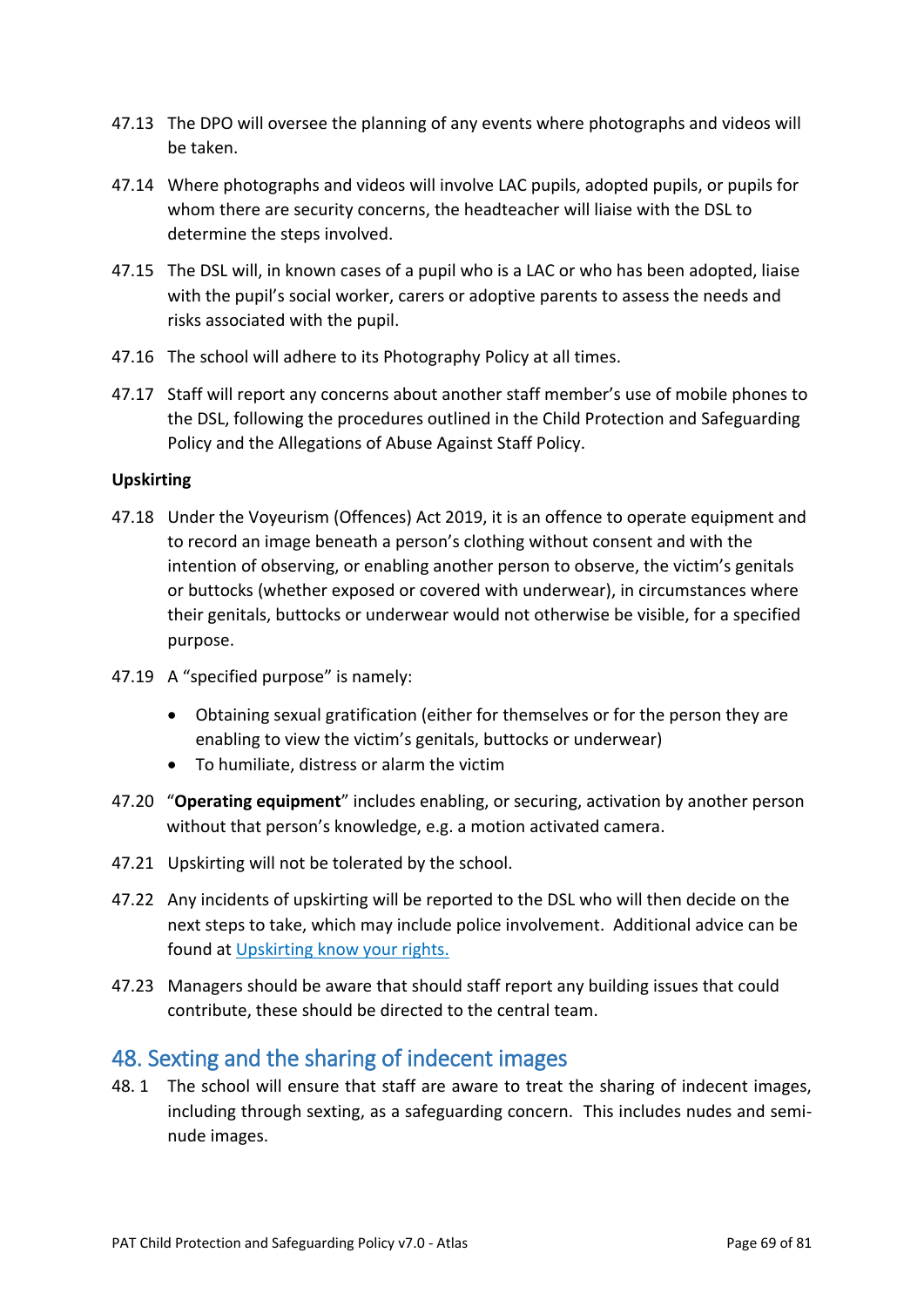- 48.2 Staff will receive appropriate training regarding child sexual development and will understand the difference between sexual behaviour that is considered normal and expected for the age of the pupil, and sexual behaviour that is inappropriate and harmful. Staff will receive appropriate training around how to deal with instances of sexting in the school community, including understanding motivations, assessing risks posed to pupils depicted in the images, and how and when to report instances of sexting.
- 48.3 Staff will be aware that creating, possessing, and distributing indecent imagery of children is a criminal offence, regardless of whether the imagery is created, possessed, and distributed by the individual depicted; however, staff will ensure that pupils are not unnecessarily criminalised.
- 48.4 Where a member of staff becomes aware of an incidence of sexting that involves indecent images of a pupil, they will refer this to the DSL as soon as possible. Where a pupil confides in a staff member about the circulation of indecent imagery, depicting them or someone else, the staff member will:
	- Refrain from viewing, copying, printing, sharing, storing or saving the imagery
	- Tell the DSL immediately if they accidently view an indecent image and seek support
	- Explain to the pupil that the incident will need to be reported
	- Respond positively to the pupil without blaming or shaming anyone involved, and reassuring them that they can receive support from the DSL
	- Report the incident to the DSL
- 48.5 The DSL will attempt to understand what the image contains **without viewing it** and the context surrounding its creation and distribution – they will categorise the incident into one of two categories:
	- **Aggravated:** incidents which involve additional or abusive elements beyond the creation and distribution of indecent images of pupils, including where there is an adult involved, where there is an intent to harm the pupil depicted, or where the images are used recklessly.
	- **Experimental:** incidents involving the creation and distribution of indecent images of pupils where there is no adult involvement or apparent intent to cause harm or embarrassment to the pupil
- 48.6 Where it is necessary to view the imagery, e.g. if this is the only way to make a decision about whether to inform other agencies, the DSL should:
	- Discuss this decision with the headteacher or member of the SLT.
	- Ensure the image is, where possible, viewed by someone of the same sex as the individual depicted.
	- Ensure viewing takes place on school premises and with another member of staff present in the room – this staff member does not need to view the imagery.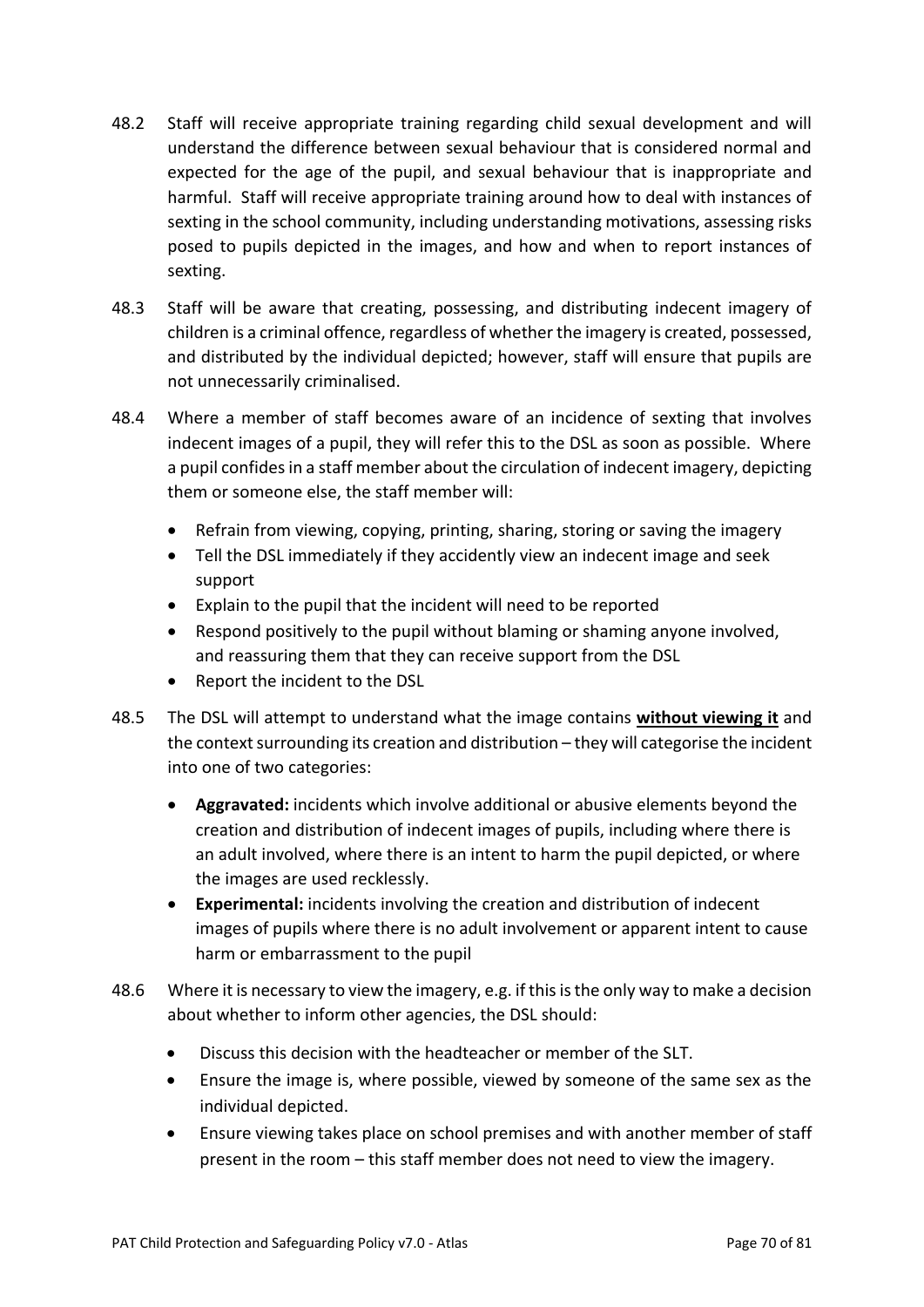- Record how and why the decision was made to view the imagery in accordance with the Records Management Policy.
- 48.7 Where the incident is categorised as 'aggravated', the situation will be managed in line with the school's peer-on-peer abuse procedure.
- 48.8 Where the incident is categorised as 'experimental', the pupils involved are supported to understand the implications of sharing indecent imagery and to move forward from the incident. Where there is reason to believe that indecent imagery being circulated will cause harm to a pupil, the DSL escalates the incident to CSCS.
- 48.9 Where indecent imagery of a pupil has been shared publicly, the DSL will work with the pupil to report imagery to sites on which it has been shared and will reassure them of the support available.

## 49. Use of the school premises for non-school activities

- 49.1 Where the school hires or rents out school facilities or the school premises to organisations or individuals, e.g. for providers to run community or extracurricular activities, it will ensure that appropriate arrangements are in place to keep pupils safe.
- 49.2 Where the school provides the activities under the direct supervision or management of school staff, child protection arrangements will apply.
- 49.3 Where activities are provided separately by another body, this may not be the case; therefore, the school will seek assurance that the body concerned has appropriate safeguarding and child protection policies and procedures in place, including inspecting these as needed. The school will also ensure that there are arrangements in place to liaise with the school on these matters where appropriate.
- 49.4 The school will ensure safeguarding requirements are included in any transfer of control agreement, i.e. a lease or hire agreement, as a condition of use and occupation of the premises, and specify that failure to comply with this would lead to termination of the agreement.

## 50. Sports clubs and extracurricular activities

- 50.1 Clubs and extracurricular activities hosted by external bodies, e.g. charities or companies, will work in collaboration with the school to effectively safeguard pupils and adhere to local safeguarding arrangements.
- 50.2 Paid and volunteer staff running sports clubs and extracurricular activities are aware of their safeguarding responsibilities and promote the welfare of pupils.
- 50.3 Paid and volunteer staff understand how they should respond to child protection concerns and how to make a referral to CSCS or the police, if necessary.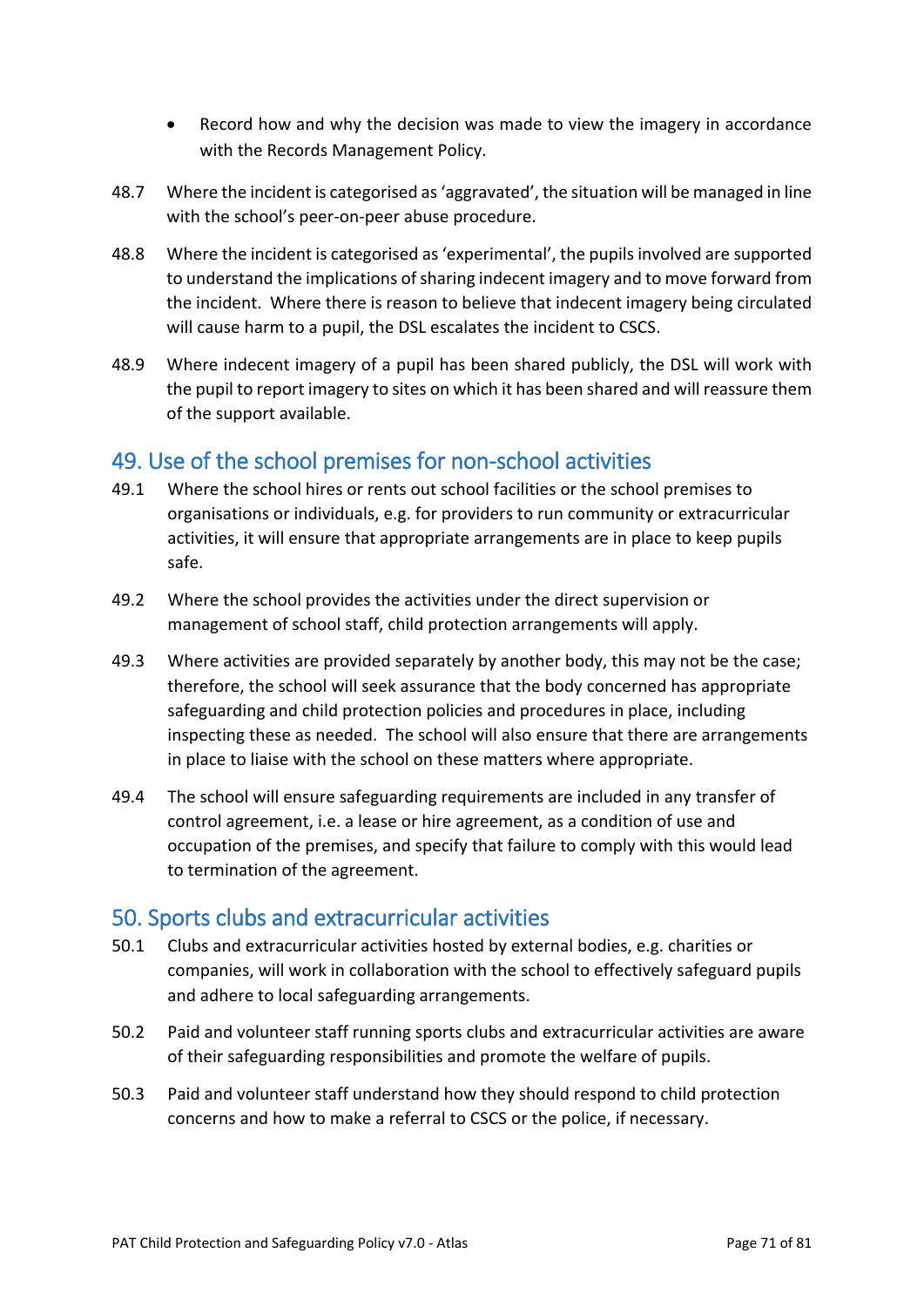50.4 All national governing boards of sport that receive funding from either Sport England or UK Sport, must aim to meet the Standards for Safeguarding and Protecting Children in Sport.

## 51. Safer recruitment

- 51.1 The Trust's full policy and procedures for safer recruitment are outlined in the Safe Recruitment procedure.
- 51.2 An enhanced DBS check with barred list information will be undertaken for all staff members engaged in regulated activity. A person will be considered to be in 'regulated activity' if, as a result of their work, they:
	- Are responsible on a daily basis for the care or supervision of children
	- Regularly work in the school at times when children are on the premises
	- Regularly come into contact with children under 18 years of age
- 51.3 The DfE's [DBS Workforce Guides](https://www.gov.uk/government/publications/dbs-workforce-guidance) will be consulted when determining whether a position fits the child workforce criteria.
- 51.4 The Trust will conduct the appropriate pre-employment checks for all prospective employees, including internal candidates and candidates who have lived or worked outside the UK.
- 51.5 The appropriate DBS and suitability checks will be carried out for all governors, volunteers and contractors.

### **Pre-employment checks**

- 51.6 A safer recruitment trained senior manager will assess the suitability of prospective employees by:
	- Verifying the candidate's identity, preferably from current photographic ID and proof of address except where, for exceptional reasons, none is available.
	- Obtaining a certificate for an enhanced DBS check with barred list information where the person will be engaged in regulated activity.
	- Obtaining a separate barred list check if an individual will start work in regulated activity before the DBS certificate is available.
	- Checking that a candidate to be employed as a teacher is not subject to a prohibition order issued by the Secretary of State, using the Teacher Services' System.
	- Verifying the candidate's mental and physical fitness to undertake their working responsibilities, including asking relevant questions about disability and health to establish whether they have the physical and mental capacity for the specific role.
	- Checking the person's right to work in the UK. If there is uncertainty about whether an individual needs permission to work in the UK, the advice set out on the gov.uk website will be followed.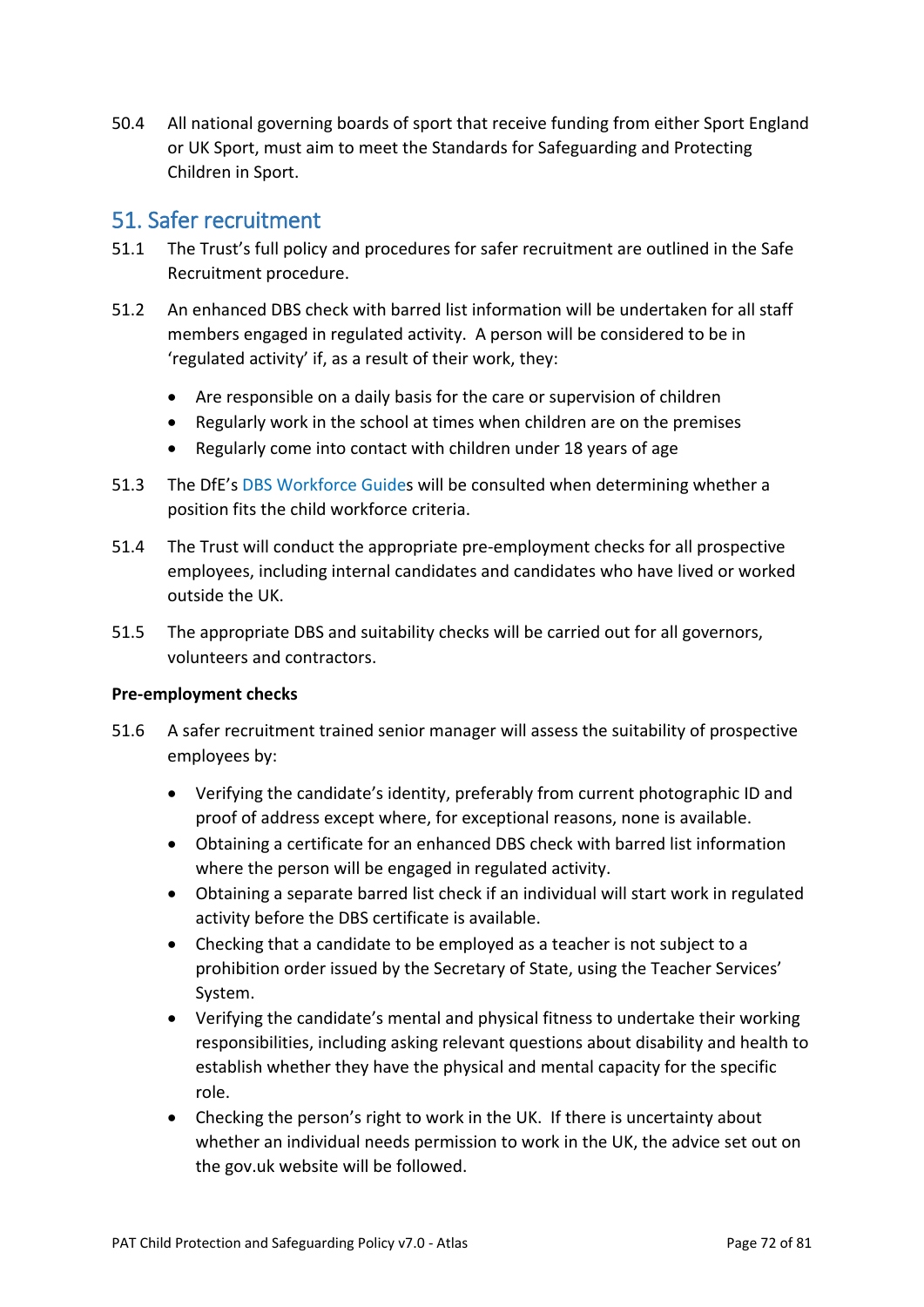- From the 1 January 2021 the TRA Teacher Services system will no longer maintain a list of those teachers who have been sanctioned in EEA members states. Individuals who have lived or worked outside the UK **must** undergo the same checks (as above) as all other staff in schools, this includes obtaining (via the applicant) an enhanced DBS certificate (including barred list information, for those who will be engaging in regulated activity) even if the individual has never been to the UK. In addition, schools **must** make any further checks they think appropriate so that any relevant events that occurred outside the UK can be considered. These checks could include, where available:
	- − **criminal records checks for overseas applicants** [https://www.gov.uk/government/publications/criminal-records-checks-for](https://www.gov.uk/government/publications/criminal-records-checks-for-overseas-applicants)[overseas-applicants](https://www.gov.uk/government/publications/criminal-records-checks-for-overseas-applicants) – Home Office guidance can be found on **GOV.UK**; and for teaching positions
	- − obtaining a letter of professional standing from the professional regulatory authority in the country in which the applicant has worked. Advice about which regulatory or professional body applicants should contact is available from the National Recognition Information Centre for the United Kingdom, **UK NARIC** <https://www.ecctis.com/>

Where available, such evidence can be considered together with information obtained through other pre-appointment checks to help assess their suitability. Where this information is not available schools should seek alternative methods of checking suitability and or undertake a risk assessment that supports informed decision making on whether to proceed with the appointment. Although sanctions are restrictions imposed by another regulatory authority do not prevent a person from taking up teaching positions in England, schools should consider the circumstances that led to the restriction or sanction being imposed when considering a candidate's suitability for employment. Further information can be found in DfE Guidance: *Recruit teachers from overseas* <https://www.gov.uk/guidance/recruit-teachers-from-overseas>

- Checking professional experience and qualifications as appropriate.
- Confirming that an individual taking up a management position is not subject to a section 128 direction.
- 51.7 A DBS certificate will be obtained from candidates before or as soon as practicable after appointment. An online update check may be undertaken through the DBS update service if an applicant has subscribed to it and gives their permission.

### **Internal Candidates**

51.8 References from internal candidates will always be scrutinised before appointment.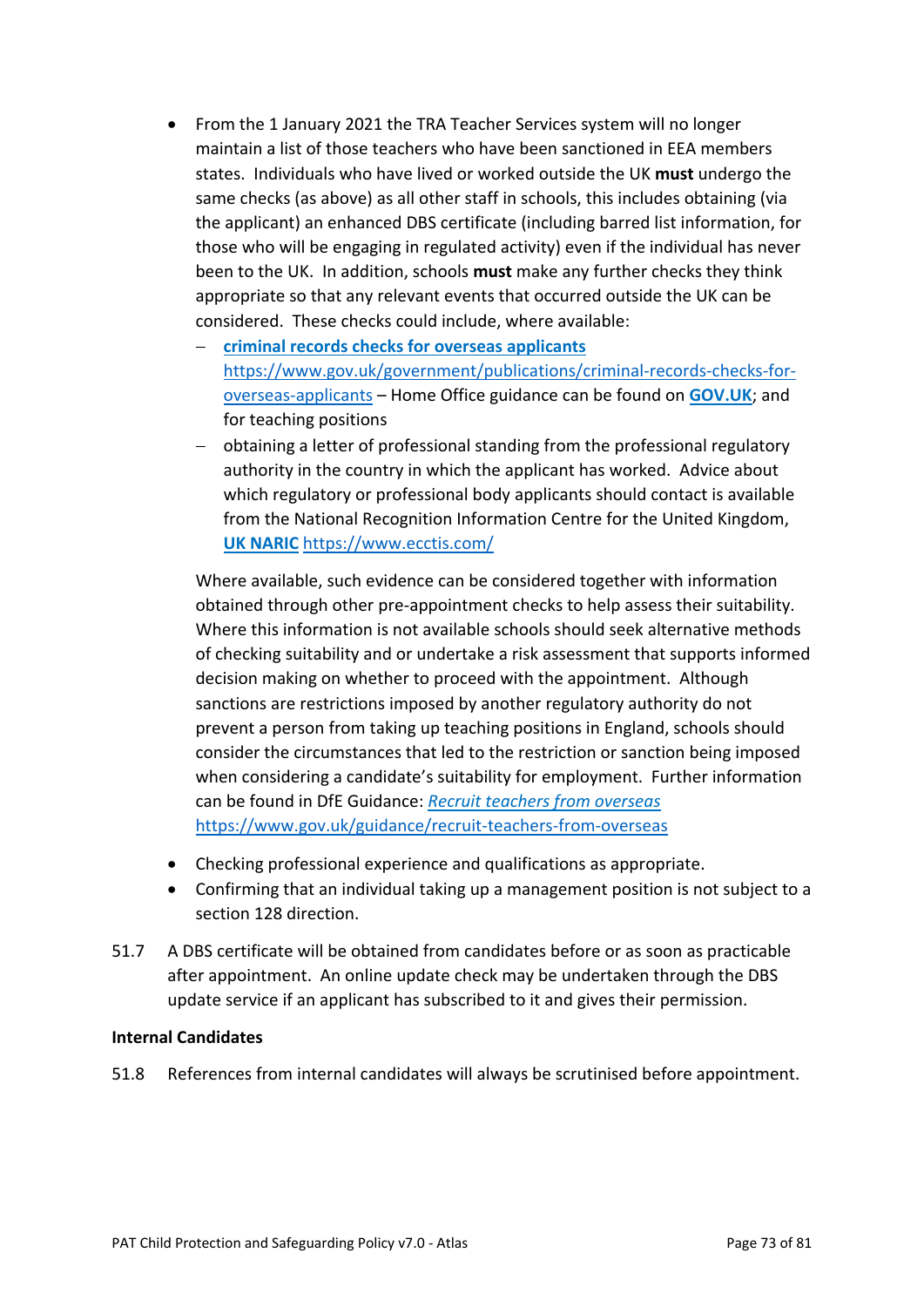### **ITT candidates**

- 51.9 Where applicants for ITT are salaried by the school, the school will:
	- ensure that enhanced DBS checks with barred list information are carried.
- 51.10 Written confirmation will be obtained to ensure that an enhanced DBS certificate and barred list check has been carried out for all fee-funded trainees.
- 51.11 An enhanced DBS certificate and barred list check will be obtained for all trainee teachers.
- 51.12 An enhanced criminal records DBS check will be carried out for each member of the Local Governing Board.
- 51.13 The school will refer to the DBS anyone who has harmed a child, poses a risk of harm to a child, or if there is reason to believe the member of staff has committed an offence and has been removed from working in regulated activity. A supervised volunteer who regularly teaches or looks after children is not in regulated activity.
- 51.14 An additional check is required for those in management positions, to ensure that they are not prohibited under Section 128 provisions (from May 2018 under GDPR).
- 51.15 For those who have lived outside of the UK, additional checks regarding teacher sanctions or restrictions will be conducted; this includes checking for any teacher sanctions or restrictions that an EEA professional regulating authority has imposed.
- 51.16 All disclosures should be referred to the CEO.

#### **Barred list check**

- 51.17 An enhanced DBS check may be requested for anyone working in the school that is not in regulated activity, but not with a barred list check.
- 51.18 If there are concerns about an applicant, an enhanced DBS check with barred list information may be requested, even if he/she has worked in regulated activity in the three months prior to appointment.
- 51.19 Written information about their previous employment history will be obtained from candidates and the appropriate checks undertaken to ensure information is not contradictory or incomplete.

#### **References**

- 51.20 References will be obtained directly from referees and scrutinised, with all concerns satisfactorily resolved prior to confirmation of employment.
- 51.21 References will only be accepted from a senior person and not from a colleague.
- 51.22 References will be obtained prior to interviews taking place and discussed during interviews.
- 51.23 Open testimonials will not be considered.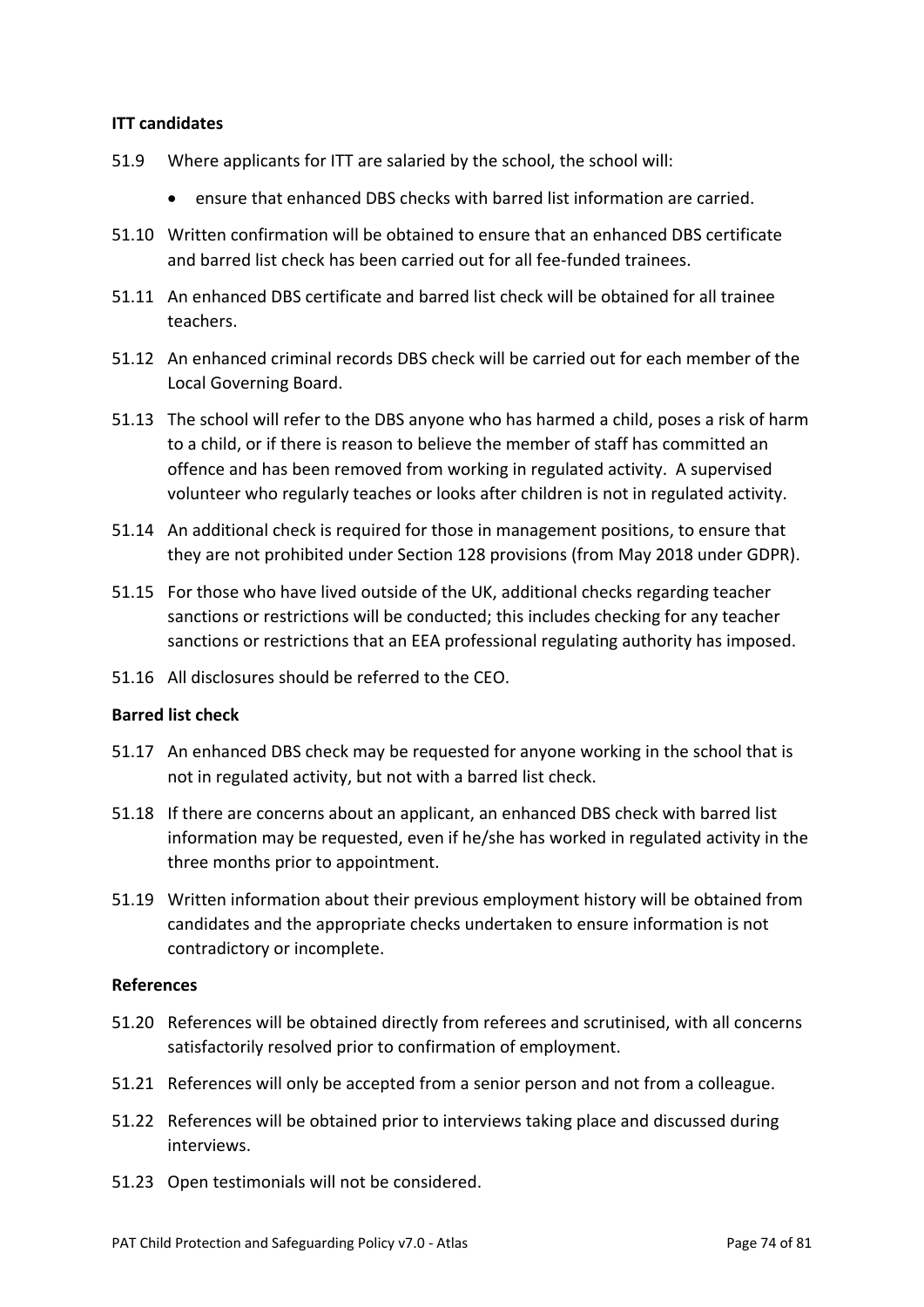- 51.24 Information about past disciplinary actions or allegations will be considered carefully when assessing an applicant's suitability for a post.
- 51.25 Information sourced directly from a candidate or online source will be carefully vetted to ensure they originate from a credible source.
- 51.26 References will be sought on all short-listed candidates, including internal ones, before interview and checked on receipt to ensure that all specific questions were answered satisfactorily.
- 51.27 Information about past disciplinary action or allegations will be considered carefully when assessing an applicant's suitability for a post.
- 51.28 Checks will be conducted to ensure that the contractor presenting themselves for work is the same person on whom the checks have been made.

### **Volunteers**

- 51.29 No volunteer will be left unsupervised or allowed to work in regulated activity until the necessary checks have been obtained.
- 51.30 An enhanced DBS certificate with barred list check will be obtained for all new volunteers in regulated activity that will regularly teach or look after children on an unsupervised basis or provide personal care on a one-off basis.
- 51.31 An enhanced DBS certificate will be obtained for new volunteers not in regulated activity.
- 51.32 The school will consider obtaining an enhanced DBS certificate with barred list check for existing volunteers that provide personal care.
- 51.33 Personal care includes helping a child with eating and drinking for reasons of illness, or care in connection with toileting, washing, bathing and dressing for reasons of age, illness or disability.
- 51.34 Unless there is cause for concern, the school will not request a DBS certificate with barred list check for other unsupervised volunteers that are continuing with their current studies, as the volunteer should already have been checked.
- 51.35 A risk assessment will be undertaken for volunteers not engaged in regulated activity when deciding whether to seek an enhanced DBS check.
- 51.36 The school will ensure that policies and procedures are in place to protect pupils from harm during work experience placements.
- 51.37 The school will ensure that any contractor or employee of the contractor working on the premises has been subject to the appropriate level of DBS check.
- 51.38 Contractors without a DBS check will be supervised if they will have contact with children. The identity of the contractor will be checked upon their arrival at the school.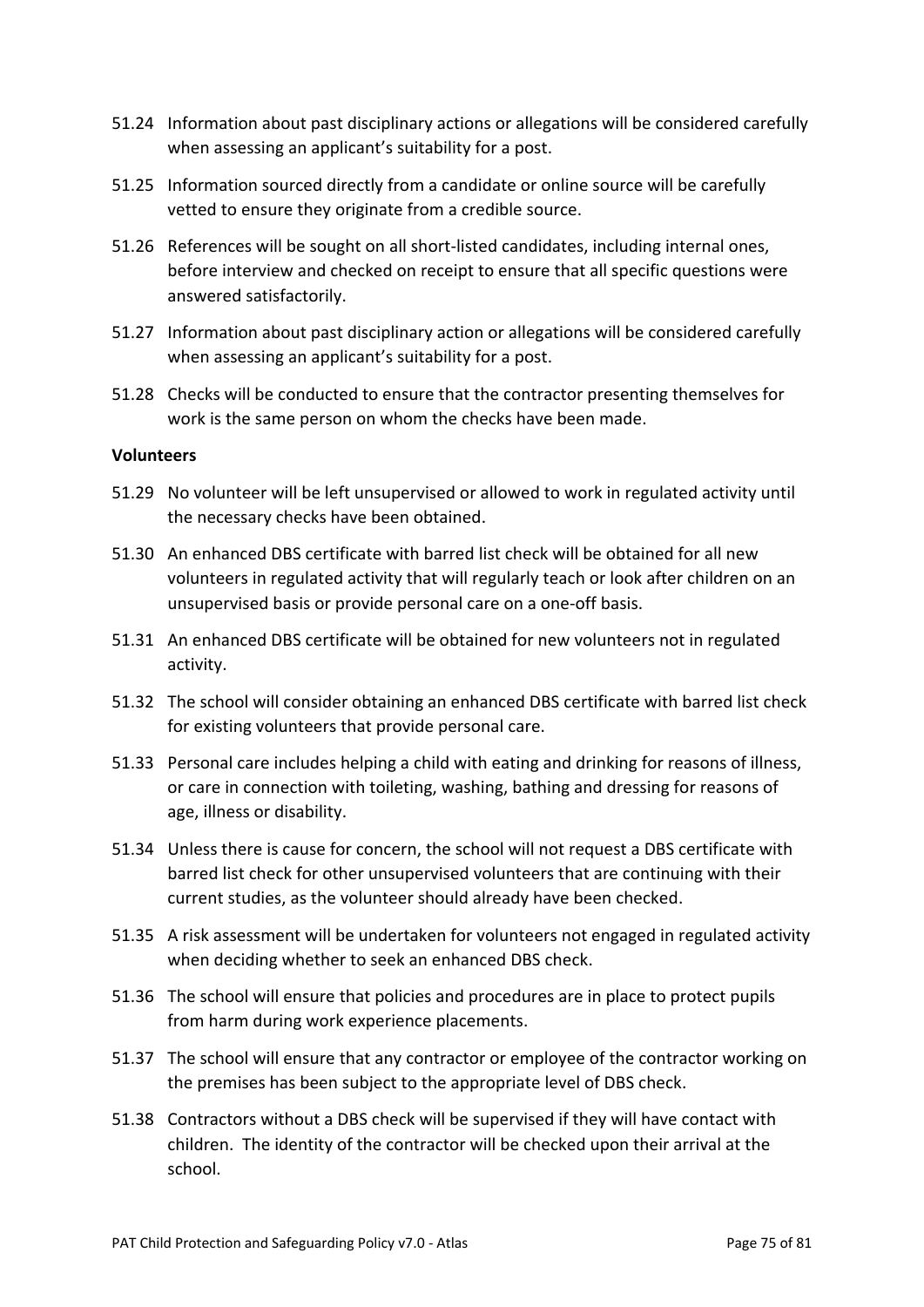- 51.39 DBS certificates will be securely destroyed as soon as practicable, but not retained for longer than six months from receipt, as outlined in the Data Protection Act 1998.
- 51.40 A copy of the other documents used to verify the successful candidate's identity, right to work and required qualifications will be kept for the personnel file.

# 52. Single Central Record (SCR)

- 52.1 The school keeps an SCR which records all staff, including supply staff and teacher trainees on salaried routes, who work at the school.
- 52.2 The following information is recorded on the SCR:
	- An identity check
	- A barred list check
	- An enhanced DBS check
	- A prohibition from teaching check
	- A Section 128 check (after May 2018 under GDPR)
	- A check of professional qualifications
	- A check to determine the individual's right to work in the UK
	- Additional checks for those who have lived or worked outside of the UK
- 52.3 For supply staff, the school will also record whether written confirmation from the employment business supplying the member of staff has been received, which indicates that all of the necessary checks have been conducted and the date that confirmation was received.
- 52.4 If any checks have been conducted for volunteers, this will also be recorded on the SCR. If risk assessments are conducted to assess whether a volunteer should be subject to an enhanced DBS check, the risk assessment will be recorded.
- 52.5 Written confirmation that supply agencies have completed all relevant checks will also be included.
- 52.6 The school is free to record any other information it deems relevant.
- 52.7 The details of an individual will be removed from the SCR once they no longer work at the school.

### 53. Staff suitability

- 53.1 All centres providing care for pupils under the age of eight must ensure that staff and volunteers working in these settings are not disqualified from doing so under the Childcare (Disqualification) and Childcare (Early Years Provision Free of Charge) (Extended Entitlement) (Amendment) Regulations 2018.
- 53.2 A person may be disqualified if they:
	- Have certain orders or other restrictions placed upon them
	- Have committed certain offences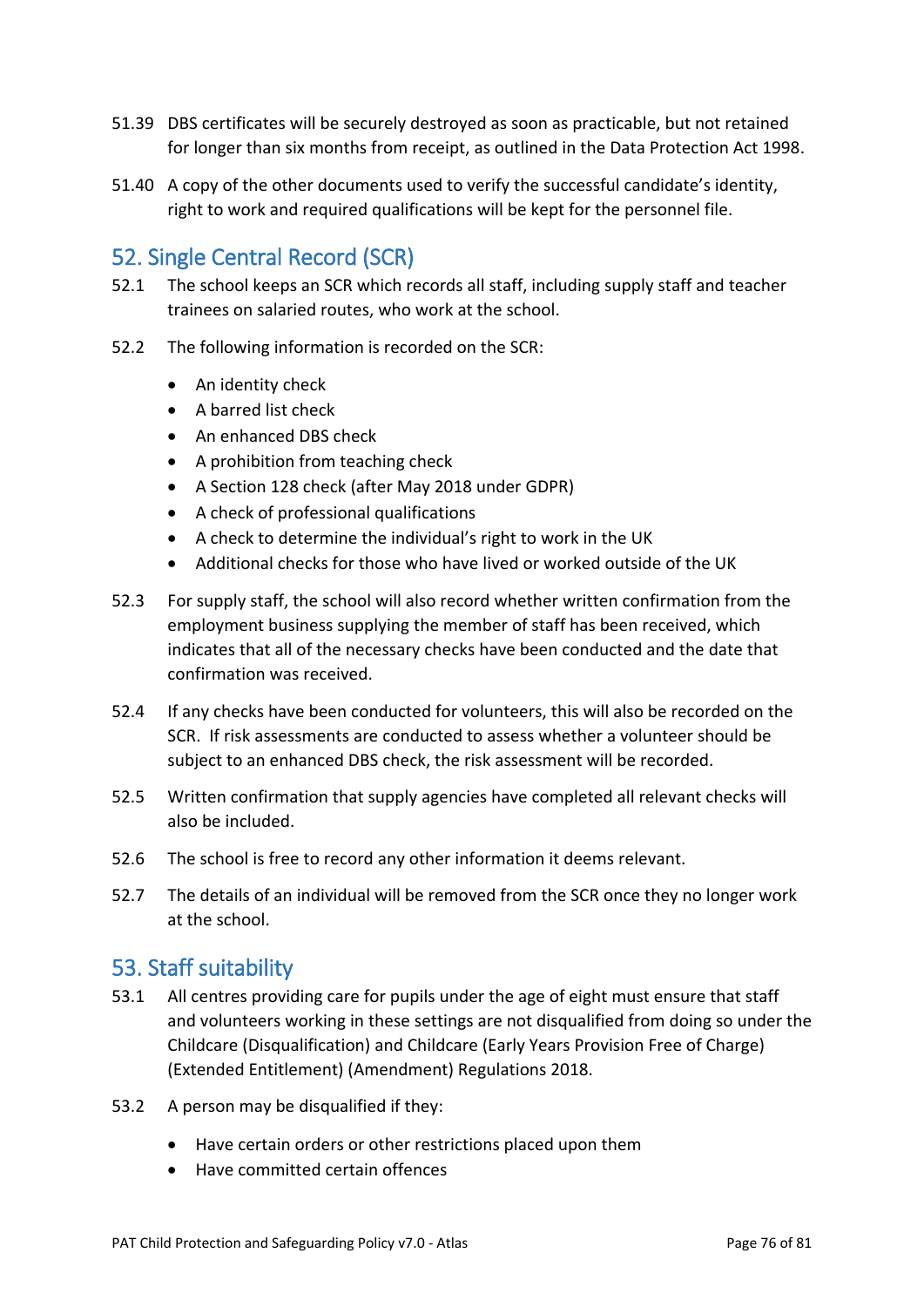- Live in the same household as someone who is disqualified by virtue of one or two of the above reasons (known as disqualification by association)
- 53.3 All staff members are required to sign the declaration form provided in the appendices of this policy confirming that they are not disqualified from working in a schooling environment. If there is a change in circumstance it is the staff member's responsibility to inform the headteacher.
- 53.4 A disqualified person will not be permitted to continue working at the school, unless they apply for and are granted a waiver from Ofsted. The school will provide support with this process.

### **Contractors**

- 53.5 The school will ensure that any contractor or employee of the contractor working on the premises has been subject to the appropriate level of DBS check.
- 53.6 Checks will be conducted to ensure that the contractor presenting themselves for work is the same person on whom the checks have been made.
- 53.7 Contractors without a DBS check will be supervised if they will have contact with children. The identity of the contractor will be checked upon their arrival at the school.

### **Data retention**

- 53.8 DBS certificates will be securely destroyed as soon as practicable, but not retained for longer than six months from receipt.
- 53.9 A copy of the other documents used to verify the successful candidate's identity, right to work and required qualifications will be kept for the personnel file. The personnel file will be held for the duration of the employee's employment plus six years.

### **Ongoing suitability**

53.10 Following appointment, consideration will be given to staff and volunteers' ongoing suitability – to prevent the opportunity for harm to children or placing children at risk.

### **Referral to the DBS**

- 53.11 The school will refer to the DBS anyone who has harmed a child or poses a risk of harm to a child, or if there is reason to believe the member of staff has committed an offence and has been removed from working in regulated activity.
- 53.12 The duty will also apply in circumstances where an individual is deployed to another area of work that is not in regulated activity or they are suspended.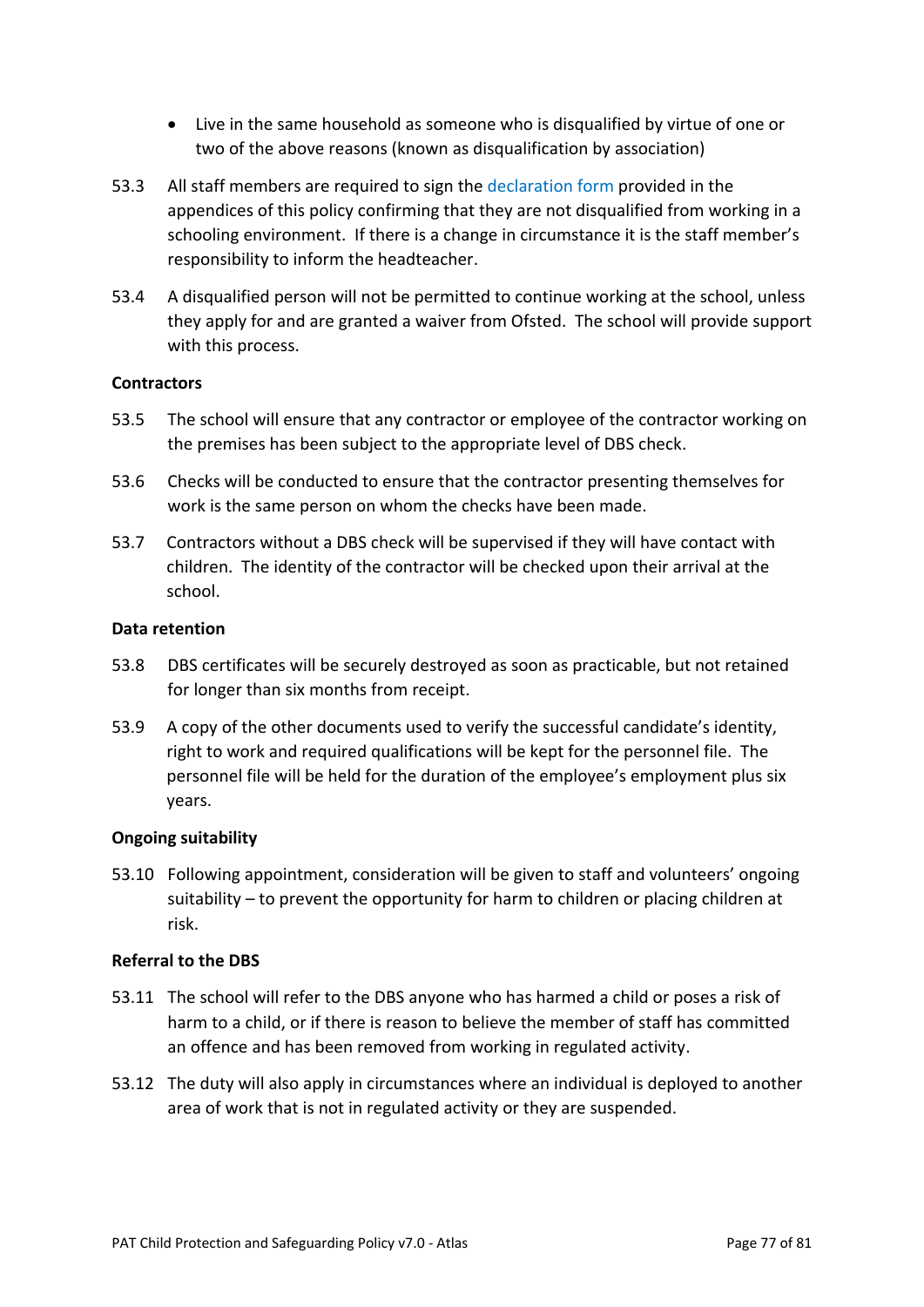### 54. Training

- 54.1 Staff members will undergo safeguarding and child protection training at induction, which will be updated on a regular basis, and will be in line with advice from the Safeguarding Partnerships.
- 54.2 The induction training will cover:
	- The Child Protection and Safeguarding Policy
	- The Peer-on-Peer Abuse procedures
	- The Staff Code of Conduct
	- Part one of the 'Keeping children safe in education' (KCSIE) (or Annex A, if appropriate)
	- The Behavioural Policy
	- The safeguarding response to children who go missing from education
	- Appropriate child protection and safeguarding training, including online safety training
	- The identity of the DSL and any deputies
	- The role of the DSL and deputy DSLs
- 54.3 All staff members will also receive regular safeguarding and child protection updates as required, but at least annually**.**
- 54.4 Training will cover, at a minimum:
	- The issues surrounding sexual violence and sexual harassment
	- Contextual safeguarding
	- How to keep previously LAC and PLAC safe
	- Child criminal exploitation and the need to refer cases to the National Referral Mechanism
	- Updated online safety training
- 54.5 Staff will receive opportunities to contribute towards and inform the safeguarding arrangements in the school.
- 54.6 The DSL will undergo updated child protection training every two years, as well as additional training to refresh their skills and knowledge at regular intervals (at least annually) to allow them to keep up with any developments relevant to their role. This will include training to understand:
	- The assessment process for providing early help and statutory intervention, including local criteria for action and CSCS referral arrangements.
	- How LAs conduct child protection case conferences and a child protection review conferences, to enable the DSL to attend and contribute to these effectively when required.
	- The importance of providing information and support to CSCS.
	- The lasting impact that adversity and trauma can have.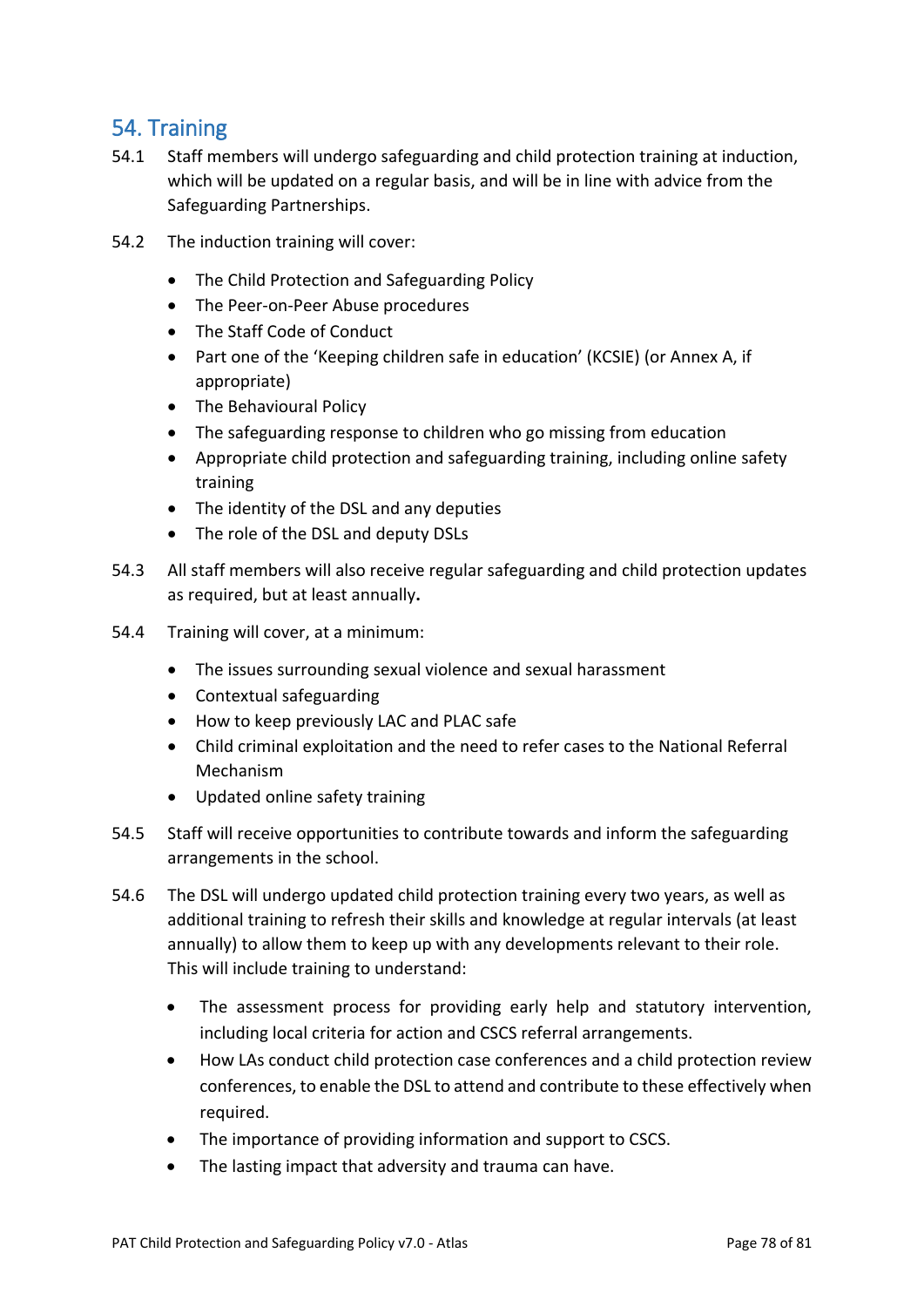- How to be alert to the specific needs of children in need, pupils with SEND and/or relevant health conditions, and young carers.
- The importance of internal and external information sharing.
- The Prevent duty.
- The risks associated with online safety, including the additional risks faced online by pupils with SEND.
- 54.7 The DSL will also undergo regular Prevent awareness training which will enable them to understand and support the school with regards to the Prevent duty, and equip them with the knowledge needed to advise staff.
- 54.8 If the school decides to appoint a deputy DSL, they will also undergo the same training as the DSL and, therefore, will be trained to the same standard, though ultimately, the DSL will lead safeguarding practices at the school.
- 54.9 Online training will also be conducted for all staff members as part of the overall safeguarding approach.

### 55. Monitoring and review

- 55.1 This policy is reviewed annually by the DSL, headteacher and Board of Trustees.
- 55.2 This policy will be updated as needed to ensure it is up-to-date with safeguarding issues as they emerge and evolve, including any lessons learnt.
- 55.3 Any changes made to this policy by the headteacher, DSL and Board of Trustees will be communicated to all members of staff.
- 55.4 All members of staff are required to familiarise themselves with all processes outlined in this policy as part of their induction programme.
- 55.5 The next scheduled review date for this policy is shown on the front page of this document.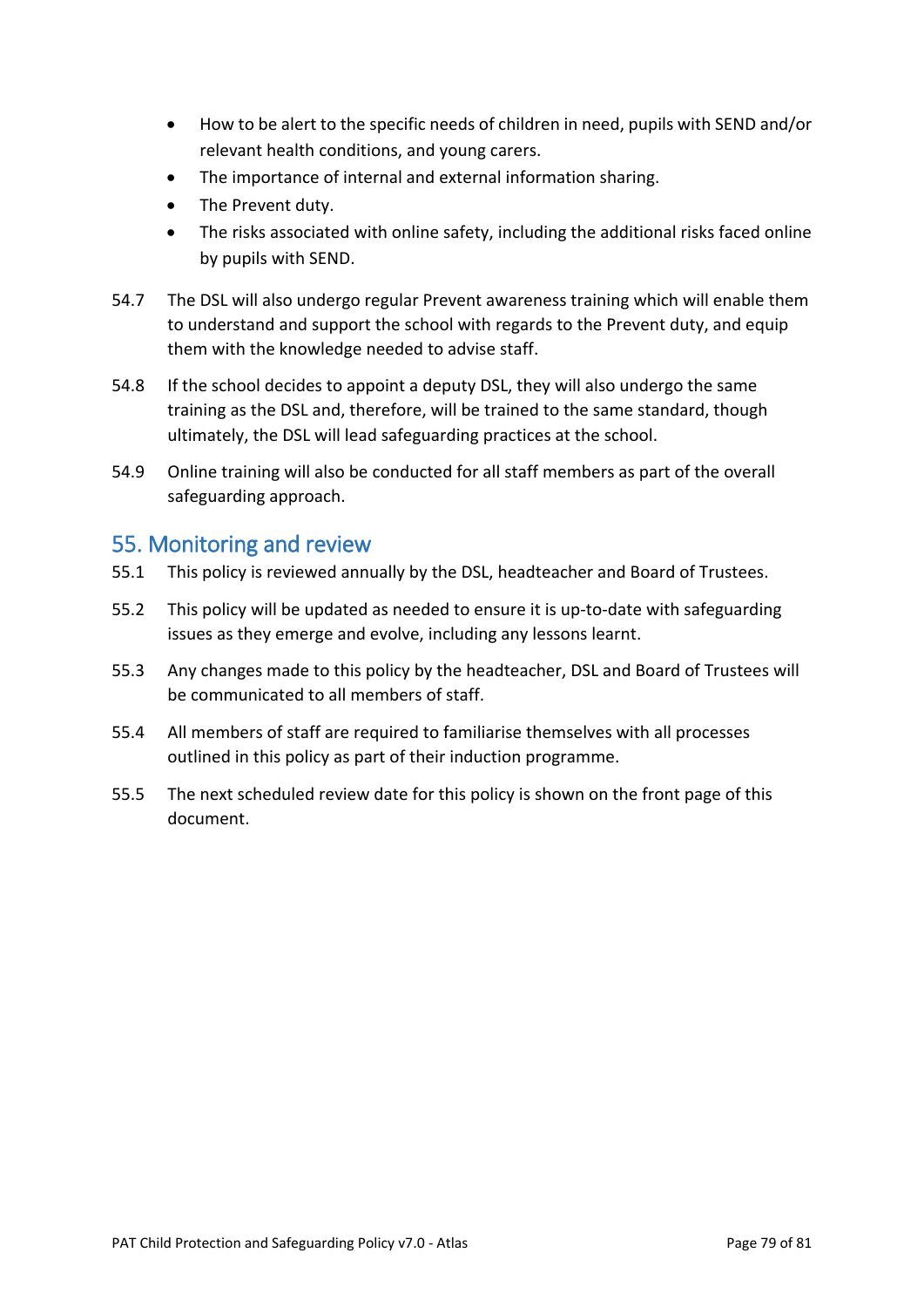## Concerns about a pupil flowchart